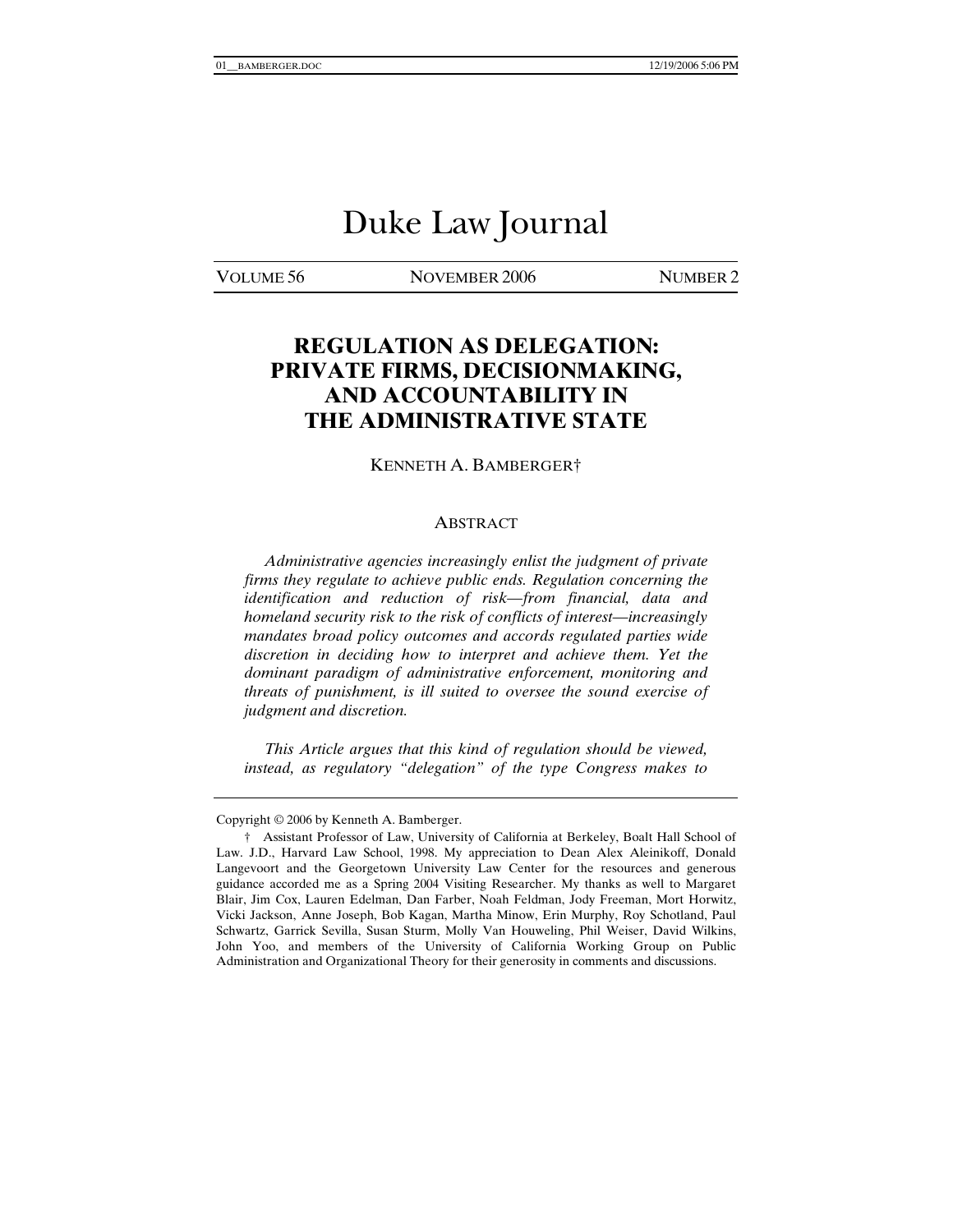*agencies when it accords them the authority to fill in the details of ambiguous statutory mandates. Administrative law's "delegation" paradigm, unlike its "regulation" counterpart, relies on decision processes to channel discretion in the service of public goals.*  Informed by the comparative capacities of different institutions, it *structures delegated decisionmaking to promote rational and accountable policy implementation.* 

 *The Article then applies this administrative law approach to the exercise of delegated discretion by regulated firms. Drawing from the literature on judgment and decisionmaking in organizations used increasingly by corporate law scholars, it suggests that the efficient structure of profit-making firms will, in a subset of cases, systemically blind decisionmakers to the types of risk and change in which regulation is interested, and lead to unaccountable regulatory decisions.* 

 *Finally, I suggest ways in which administrative law might learn from recent research on organizational learning that examines how decisionmaking in firms can be structured more effectively, to incorporate additional accountability tools through regulatory design, third-party relationships, and relations between administrative agencies and those they regulate.* 

#### TABLE OF CONTENTS

|    |                                                       | 380 |
|----|-------------------------------------------------------|-----|
| Ι. |                                                       |     |
|    |                                                       |     |
|    | B. Regulatory Delegation and Traditional Compliance   |     |
|    |                                                       |     |
|    | 1. Prevailing Compliance Models of Firm Behavior  393 |     |
|    | 2. Regulatory Delegation's Challenge to               |     |
|    |                                                       |     |
|    | C. Drawing from a Different Model: The Administrative |     |
|    |                                                       |     |
|    |                                                       |     |
|    | 2. Administrative Law and the Accountability          |     |
|    |                                                       |     |
|    | 3. Administrative Accountability as a Model for       |     |
|    | Structuring Regulatory Delegation  407                |     |
|    |                                                       |     |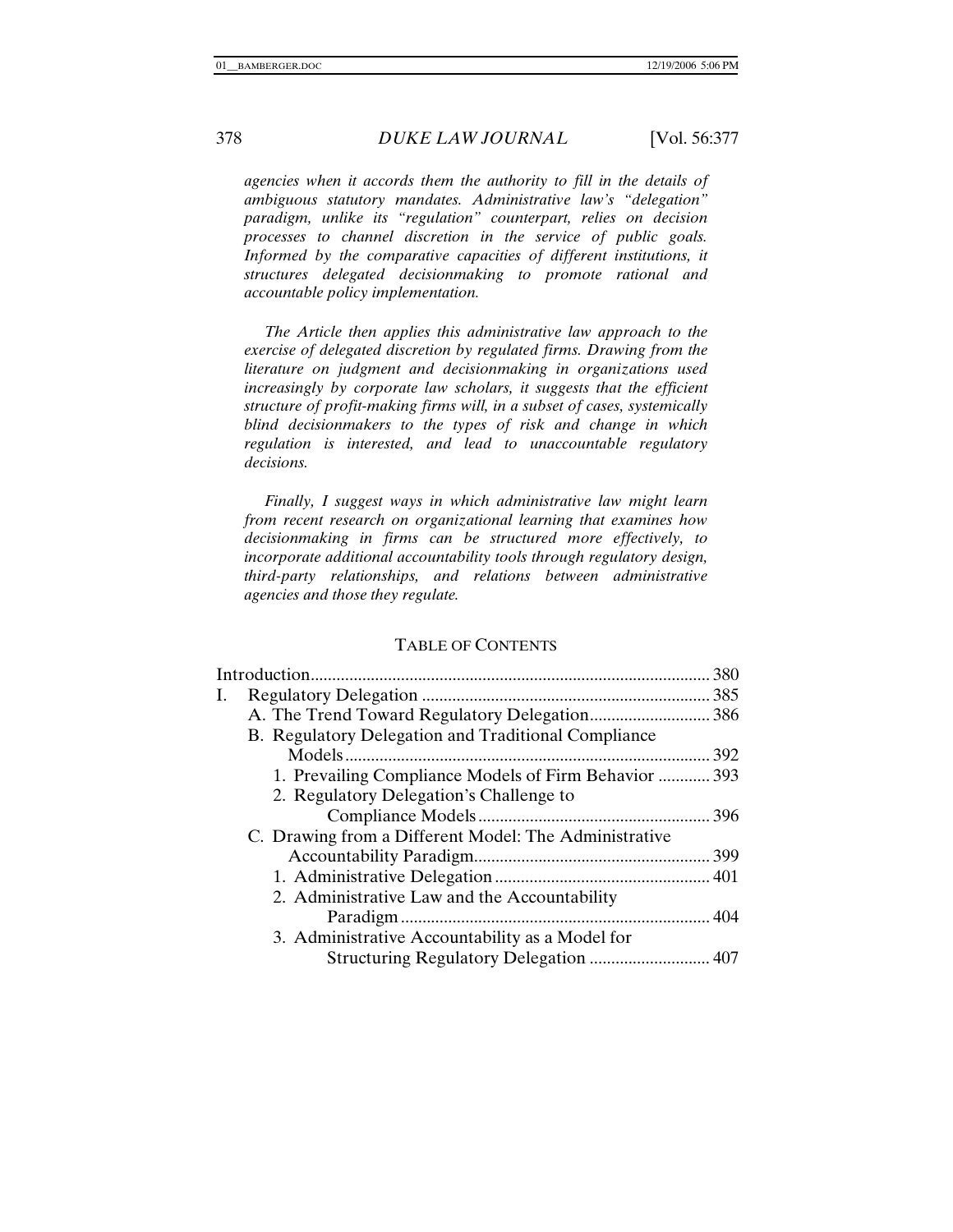| ۰.<br>×<br>٩ |  |
|--------------|--|
|--------------|--|

| II. Learning from the Literature on Business                |
|-------------------------------------------------------------|
| Organizations-How Delegation to Regulated Firms             |
|                                                             |
| A. How Firms Organize Decisionmaking Around                 |
|                                                             |
| 1. Overcoming Limits of Individual Cognition  409           |
| 2. Overcoming Environmental Uncertainty  415                |
| B. The Weaknesses of Efficient Organization:                |
| Accountability Problems in Firm Decisionmaking 417          |
| 1. Decisionmaking Pathologies in Efficient                  |
|                                                             |
| 2. Efficient Firm Decisionmaking and Accountability         |
| Problems in the Exercise of Regulatory                      |
|                                                             |
| III. Administrative Accountability for Regulated Firms  436 |
| A. Administrative Law Lessons and Decision                  |
|                                                             |
|                                                             |
| 1. Tools for Enhancing Decisionmaking Rationality  439      |
| 2. Tools for Enhancing Responsiveness to                    |
|                                                             |
| 3. Tools for Enhancing Accountability                       |
|                                                             |
| C. Learning from Organizational Learning: Three             |
| Administrative Law Approaches to Cognitive                  |
|                                                             |
| 1. Directly Regulating the Decisionmakers' Focus:           |
| Improving Accountability Through "Attention                 |
|                                                             |
| 2. Encouraging Rationality, Responsiveness and              |
| Reviewability Through Boundary-Spanning                     |
| Relationships: Diversifying the Third-Party                 |
|                                                             |
| 3. Encouraging Responsiveness and Reviewability             |
| Through the Agency-Firm Relationship:                       |
|                                                             |
|                                                             |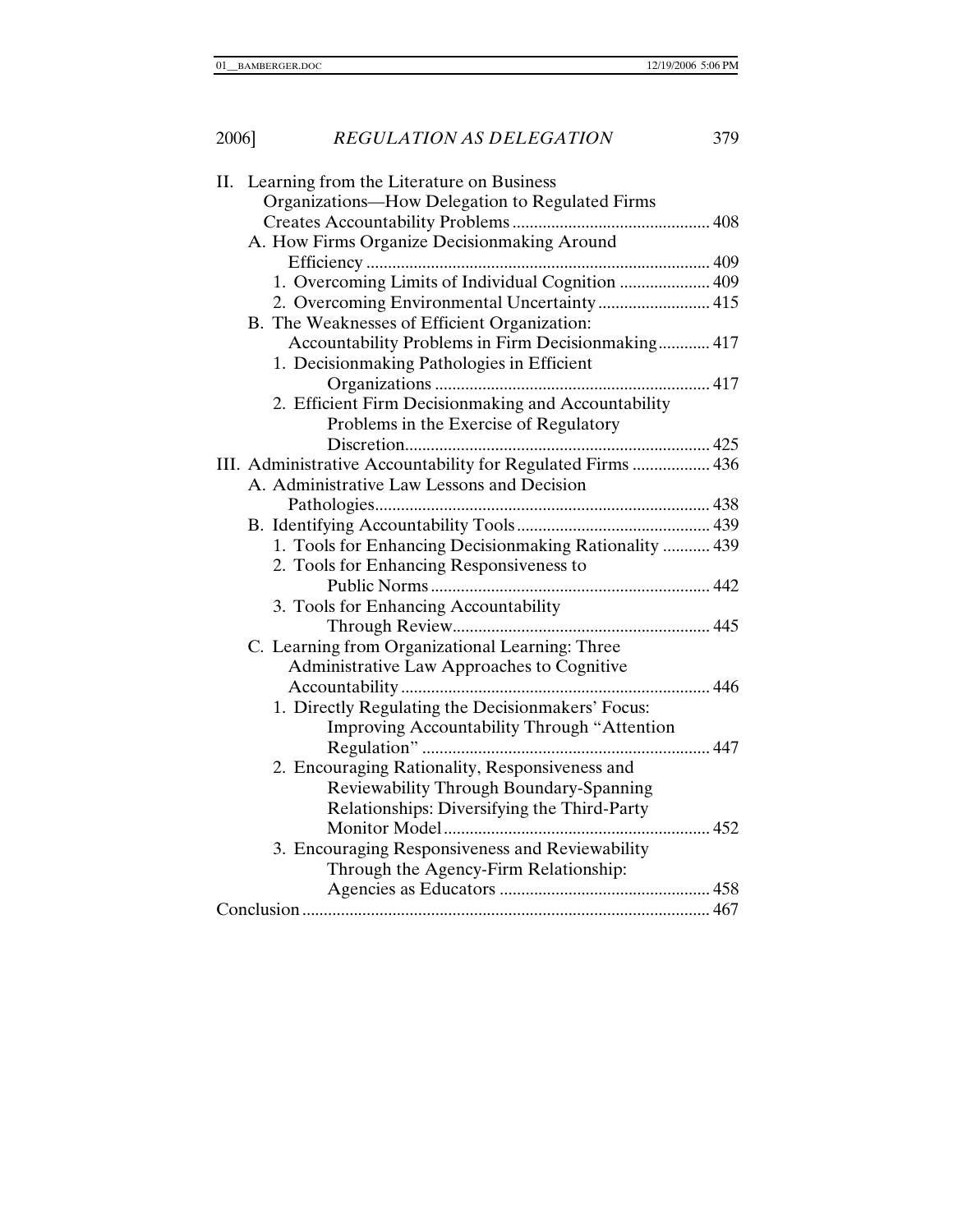#### **INTRODUCTION**

Regulators increasingly enlist the judgment of the private firms they regulate to achieve public ends. Whether capital markets regulation spurred by high-profile fraud, data security and privacy replies to information technology abuse, or homeland security responses to new global threats, regulatory measures seek to tame complex risk by mandating broad policy outcomes, but according regulated parties wide discretion in deciding how to interpret and achieve them.

The trend is understandable. Certain complex statutory goals do not lend themselves easily to traditional regulatory forms. Risk, in particular, arises from the interplay of a variety of factors and manifests itself differently in heterogeneous firms. Its regulation, therefore, often cannot be boiled down to uniform rules governing behavior or mandating particular measurable outcomes.<sup>1</sup> Moreover, regulators have a poor vantage point for identifying threats on the ground. They lack access to private information held by regulated firms. And they face the difficulty and cost of monitoring whether the internal behavior of any particular firm is likely to achieve desired outcomes.

In these contexts, therefore, administrative agencies identify a broad policy goal—"preventing violations" of the securities laws by those supervised by broker-dealer firms,<sup>2</sup> "protect[ing] the security, confidentiality, and integrity of customer information,"<sup>3</sup> or "managing the risks" of the over-the-counter derivatives trade<sup>4</sup>—but leave for regulated firms the tasks of interpreting the regulatory norm in local

 <sup>1.</sup> In particular, attempts to regulate risk through uniform rules are either underinclusive in their specificity because focusing on a closed set of specified behaviors invariably neglects others that might be of greater importance, ignores the systemic interplay between such behaviors, and directs the attention of the regulated to factors that may or may not be relevant in a particular case, or meaningless in their generality, for example, "Reduce risk 25 percent."

<sup>2</sup>*. See* Securities Exchange Act of 1934 § 15, 15 U.S.C. § 78o(b)(4)(E)(i) (2000). The Securities Exchange Act relieves liability for failure to supervise if "there have been established procedures, and a system for applying such procedures, which would reasonably be expected to prevent and detect, insofar as practicable, any such violation by such other person." *Id.*

 <sup>3. 16</sup> C.F.R. § 314.1(a) (2006) (Federal Trade Commission regulations implementing §§ 501 and 505(b)(2) of the Gramm-Leach-Bliley Act (codified at 15 U.S.C. §§ 6801(b), 6805(b)(2) (2000))).

<sup>4</sup>*. See* 17 C.F.R. § 240.15c3-4(a) (2006) ("An OTC derivatives dealer shall establish, document, and maintain a system of internal risk management controls to assist it in managing the risks associated with its business activities, including market, credit, leverage, liquidity, legal, and operational risks.").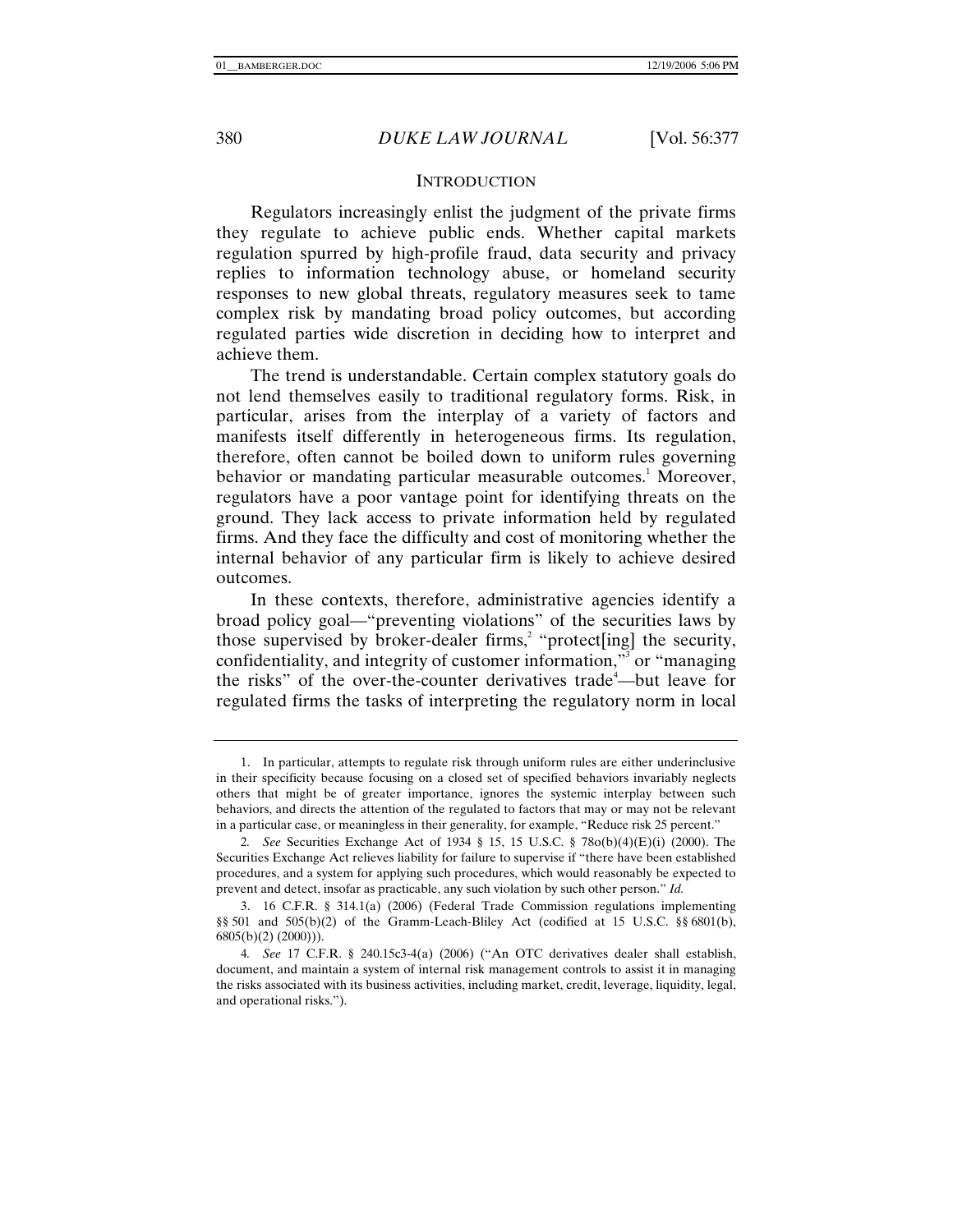context, assessing risk, and determining the appropriate response. This Article argues that leaving such tasks to the judgment of regulated firms is analogous to Congress's delegation to agencies, through statutory ambiguity, the power to "fill in the details."

As administrative law recognizes when it comes to agency oversight, it is difficult to regulate the exercise of judgment.<sup>5</sup> Informed by a sophisticated institutional analysis of decisionmaking within and between government bodies, therefore, administrative law uses procedure and structure to shape agency discretion so that it is accountable: agencies must demonstrate to others that they reached their decisions consonant with public law values of rationality, responsiveness, and reviewability. Administrative law, then, "regulates regulators."6

In general, however, administrative law's sophisticated vision of organizational decisionmaking ends at the doors of the regulated firm. Despite the institutional focus of its examination of *regulators*, administrative law too often conceives of the *regulated* as unitary actors that act rationally and purposefully, best motivated by clearly articulated legal requirements, and external incentives and monitoring.<sup>7</sup>

<sup>5</sup>*. See* Paul Seabright, *Skill Versus Judgement and the Architecture of Organisations*, 44 EUR. ECON. REV. 856 (2000) (discussing the difficulty in codifying standards for, or even monitoring, the exercise of judgment).

 <sup>6.</sup> Jerry L. Mashaw, *Structuring a "Dense Complexity": Accountability and the Project of Administrative Law*, ISSUES IN LEGAL SCHOLARSHIP, Mar. 2005, Article 4, at 5 (available at http://www.bepress.com/ils/iss6/art4).

 <sup>7.</sup> One notable exception is Richard B. Stewart, *Organizational Jurisprudence*, 101 HARV. L. REV. 371 (1987) (reviewing MEIR DAN-COHEN, RIGHTS, PERSONS, AND ORGANIZATIONS: A LEGAL THEORY FOR BUREAUCRATIC SOCIETY (1986)), which summarizes and suggests the importance of several strains of organizational theory. Legal scholars Timothy Malloy and David Spence have also drawn on sophisticated accounts of organizational behavior in their analyses of environmental regulation. *See* Timothy F. Malloy, *Regulation, Compliance and the Firm*, 76 TEMP. L. REV. 451, 457 (2003) ("[V]isions of the firm . . . share a common flaw .... [T]hey . . . overlook the ways in which the firm's internal environment can affect managers' decisions . . . . [F]irm behavior is driven more by the firm's routines than by economic rationality or normative values."); Timothy F. Malloy, *Regulating by Incentives: Myths, Models, and Micromarkets*, 80 TEX. L. REV. 531, 533 (2002) ("[A]ssum[ing] that the organization is a monolithic entity that essentially makes decisions as a natural individual would . . . [mean] the collective nature of the firm and its internal features are largely ignored.") (footnotes omitted)); David B. Spence, *The Shadow of the Rational Polluter: Rethinking the Role of Rational Actor Models in Environmental Law*, 89 CAL. L. REV. 917, 936 (2001) ("[B]ecause environmental regulation relies on numerous, fluid, vague, and difficult-to-find rules . . . most noncompliance is neither rational nor a choice.").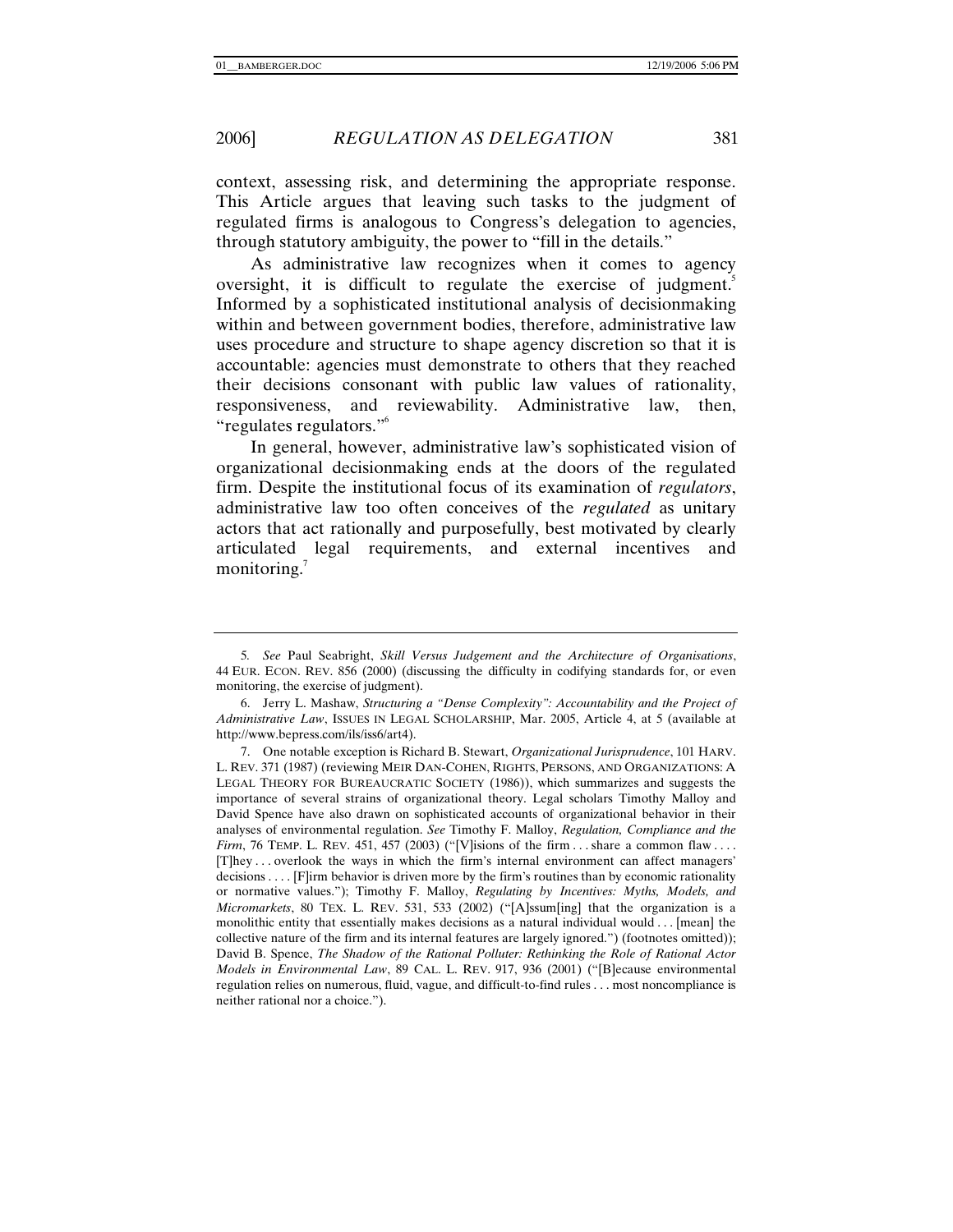This approximation of regulated firm behavior might, in many instances, work well. In traditional command-and-control regulation, or even newer performance-based directives, for example, regulators can articulate specific outcomes that are easy to monitor and enforce. In such contexts, agencies themselves exercise the discretion left by ambiguous statutes, and the inner workings of regulated firms remain largely beyond concern.

Yet as regulators turn to regulation that relies less on specific directives and more on judgment within firm boundaries, a stylized theory of the firm as a unitary rational actor provides, at best, an incomplete account of firm decisionmaking. Firms frequently engage in financial misrepresentation when it is irrational for them to do so in light of the certainty that their behavior will be discovered.<sup>8</sup> Others with strong organizational incentives to ensure the accuracy of their internal controls badly misestimate their financial and operational risk.<sup>9</sup> Gatekeepers responsible for the accountability of financial systems acquiesce in managerial fraud or misrepresentations, risking legal and market sanctions and loss of reputation that far exceeds any potential gain. Indeed, the lesson of the investigations into the Enron fraud and other contemporary misconduct cases was not that one could find individual "bad apples" within companies, but that a systemic problem existed. Namely, each of the "watchdogs" in the "multilayered system of controls devised to protect the public"—even those without ill intentions—failed to assess accurately or stop the situation.<sup>10</sup>

<sup>8</sup>*. See generally* Donald C. Langevoort, *Organized Illusions: A Behavioral Theory of Why Corporations Mislead Stock Market Investors (And Cause Other Social Harms)*, 146 U. PA. L. REV. 101 (1997).

 <sup>9.</sup> The notable failure of Long Term Capital Management, for example, resulted from systemic underestimation of risk despite its leadership by two Nobel-winning economists, threatening its counterparties and lenders and—some believe—debt markets more generally. *See generally* Franklin R. Edwards, *Hedge Funds and the Collapse of Long-Term Capital Management*, 13 J. ECON. PERSP. 189 (1999). Even in the wake of the Enron scandal, 45.9 percent of corporate directors surveyed by the Institute of Internal Auditors and the National Association of Corporate Directors answered that their organizations had no formal process for identifying risk, while 17 percent were "not sure." *After Enron: A Survey for Corporate Directors*, 1318 PLI/CORP 563, 571 (2002).

 <sup>10.</sup> STAFF OF S. COMM. ON GOVERNMENTAL AFFAIRS, 107TH CONG., FINANCIAL OVERSIGHT OF ENRON: THE SEC AND PRIVATE-SECTOR WATCHDOGS 2 (2002) (concluding that "[n]ot one of the watchdogs was there to prevent or warn of the impending disaster," including Enron's Board of Directors, Arthur Andersen (Enron's auditor), investment banking firms, attorneys, Wall Street securities analysts, credit rating agencies, and the SEC).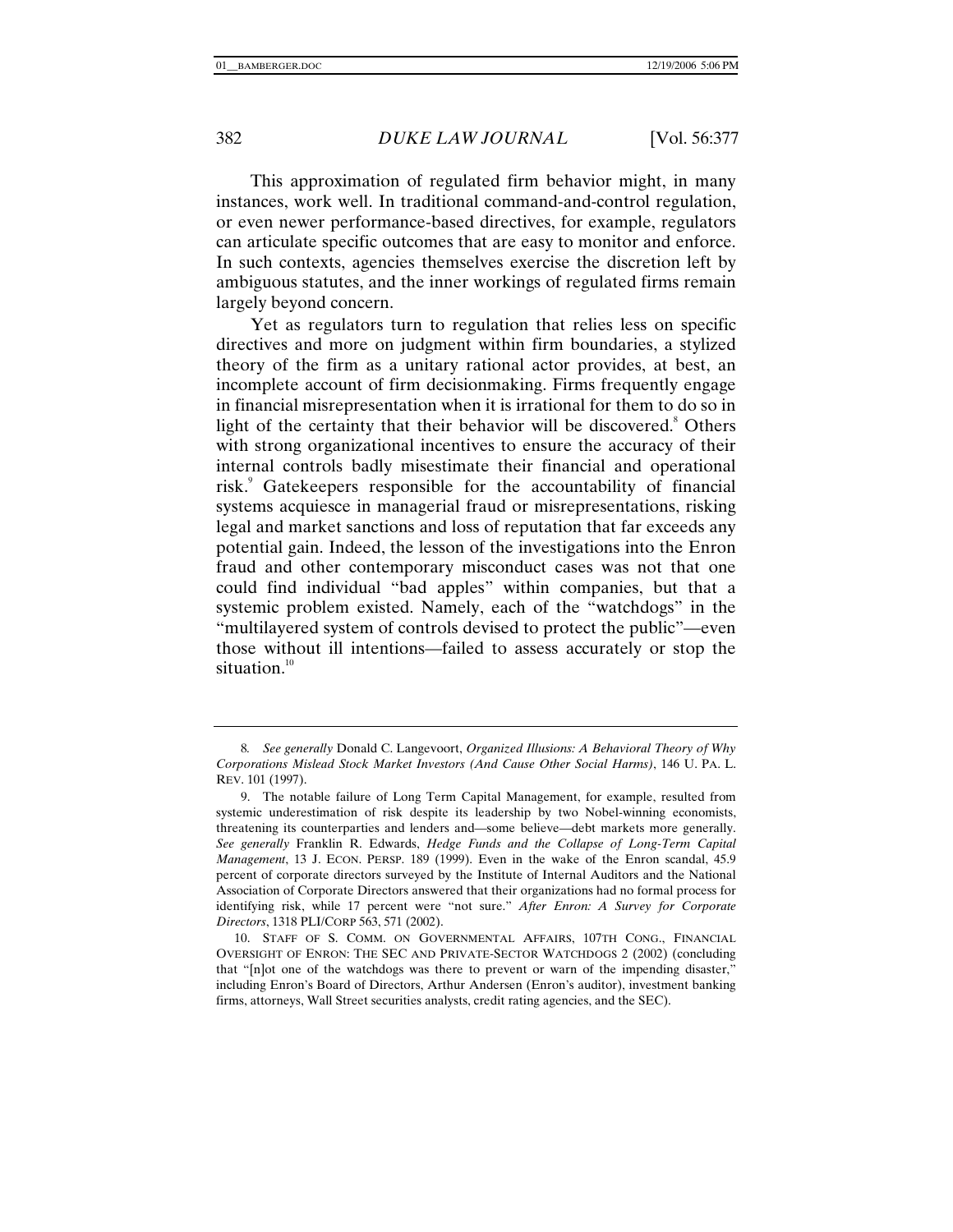These problems, well documented in the financial context, raise concern in realms with even higher stakes. Government must, for example, rely on the judgment of private actors who own and manage most of the nation's critical infrastructure holdings to identify, assess, and mitigate the threats posed by low-probability, high-risk occurrences like terrorist threats.<sup>11</sup> The advantages of addressing compliance shortcomings ex ante, rather than after catastrophic harm, are clear.

Because private firms increasingly exercise regulatory discretion of the type delegated to agencies, administrative law should be concerned with private firm behavior. In particular, administrative law should follow the lead of recent corporate law scholarship, and draw on insights from the management and organizational behavior literatures to develop a richer account of decisionmaking within the corporate "black box" and, accordingly, an understanding of the extent to which firms' exercise of regulatory discretion is, or is not, accountable to public norms.

This Article begins that process. It uses those literatures to identify one cluster of accountability problems raised by regulatory delegation to private firms. These problems are rooted not in selfinterested calculation about private gain or shortcomings in normative commitments to legal compliance, but in the less conscious workings of organizational decision processes. Specifically, efficient methods of coordinating individuals to achieve firm goals can cause predictable decision pathologies that mask the very type of risks and dangers targeted by regulation. Thus, these pathologies are especially pronounced when regulatory norms cause a drag on efficiency, i.e., when those norms are in tension with the core goals around which the firm is structured. As a result, the combined choices of even wellmeaning individuals can lead to the exercise of regulatory discretion in ways that are not rational, not responsive to legal goals or

 <sup>11. &</sup>quot;Private industry owns and operates approximately 85 percent of our critical infrastructures and key assets." Larry M. Wortzel, Securing America's Critical Infrastructures: A Top Priority for the Department of Homeland Security, Address at the Conference for Critical Infrastructure and Homeland Security: Public Policy Implications for Business (April 23, 2003), *in* HERITAGE LECTURES NO. 787, May 7, 2003, at 2, *available at* http://www.heritage. org/Research/HomelandDefense/upload/41362\_1.pdf. Because of this the government has recognized that federal agencies must rely on private companies for the identification of homeland security risk and protection of critical assets. JOHN MOTEFF & PAUL PARFOMAK, CONG. RESEARCH SERV., CRITICAL INFRASTRUCTURE AND KEY ASSETS: DEFINITION AND IDENTIFICATION 6 (2004), *available at* http://www.fas.org/sgp/crs/RL32631.pdf.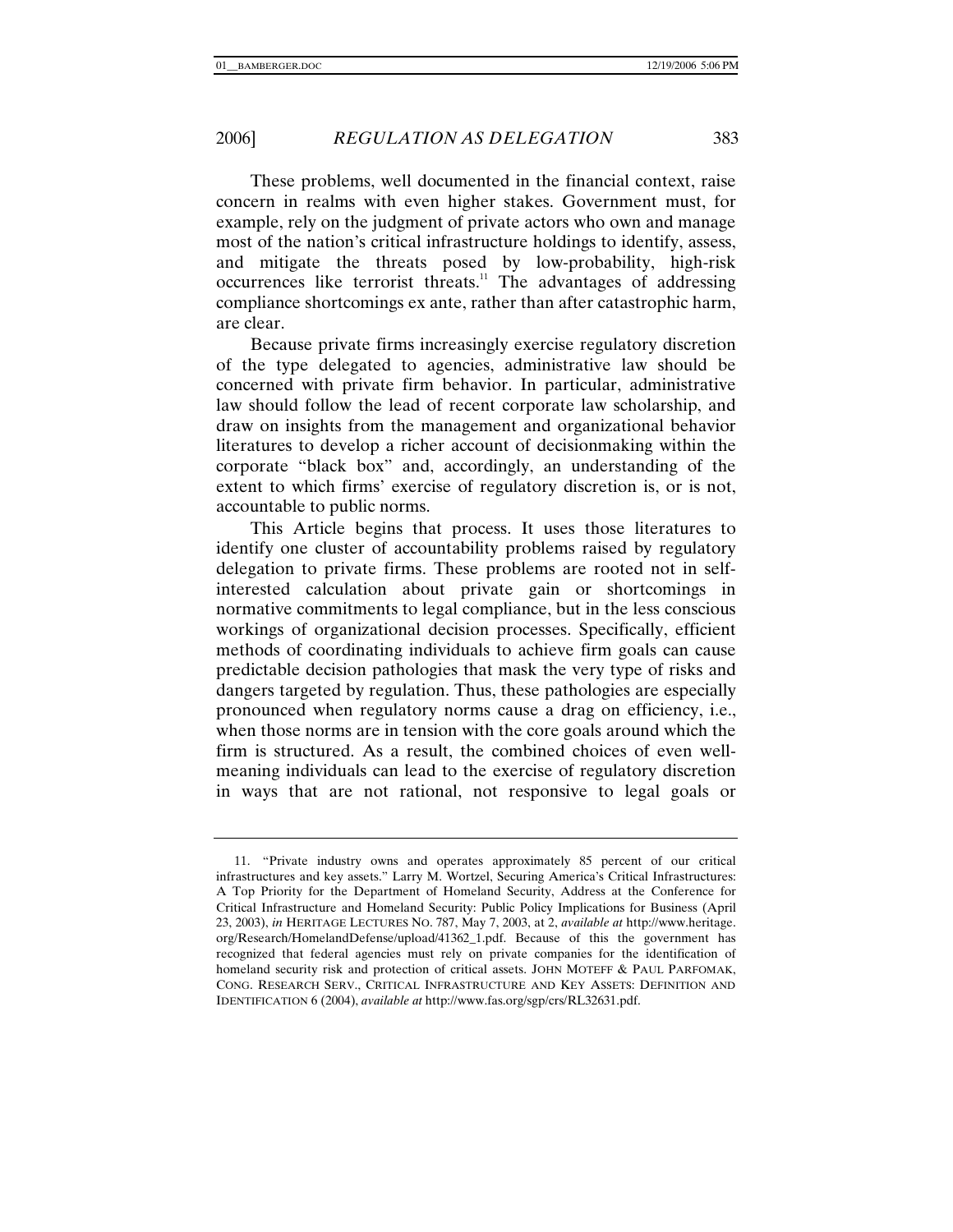enforcement efforts, and shielded from review because they result from unconscious and invisible routines buried deep within firm structures. In this sense, a firm's "regulatory decisionmaking" can be literally arbitrary and capricious, unreviewable, or wholly captured by private concern.

The Article not only frames a critique of administrative law's dominant model of firms, but also suggests a blueprint for thinking about ways to ameliorate failures in the exercise of regulatory discretion by substituting a paradigm of administrative accountability for the traditional model of regulatory compliance. In particular, it derives a set of accountability tools from the literature on judgment and decisionmaking, and identifies contexts in which promising approaches might already exist. These proposals are not intended as an exclusive accountability schema for regulated-firm decisionmaking; they address only the cognitively-rooted threats to good decisionmaking when it is otherwise difficult to measure substantive outcomes. Accordingly, they suggest a framework to guide agencies in experimenting more generally with integrating cognitive understandings into the regulation of decision processes.

This framework should include regulated firms as part of the administrative process. In making this claim, this Article offers an additional dimension to scholarship on the role of private actors in lawmaking. That scholarship focuses on a combination of mechanisms, notably contract and consensus, by which government administrators enlist private parties to perform traditionally public functions ranging from standard setting to the administration of prisons.<sup>12</sup> It suggests that privatization, in the language of administrative law, is a form of delegation that raises accountability concerns.13 By identifying ways in which regulation, too, can constitute delegation, I argue that decisions assigned to regulated firms should also be viewed through an accountability lens.

<sup>12</sup>*. See, e.g.*, MARTHA MINOW, PARTNERS, NOT RIVALS: PRIVATIZATION AND THE PUBLIC GOOD (2002); Jody Freeman, *The Private Role in Public Governance*, 75 N.Y.U. L. REV. 543 (2000) [hereinafter Freeman, *Private Role*] (discussing private role in service provision, regulation and incarceration); Jody Freeman, *Collaborative Governance in the Administrative State*, 45 UCLA L. REV. 1, 56 (1997) [hereinafter Freeman, *Collaborative Governance*] (describing how a flexible EPA permitting process has allowed private companies to devise a more adaptive permitting regime).

<sup>13</sup>*.* Gillian E. Metzger, *Privatization as Delegation*, 103 COLUM. L. REV. 1367, 1370–71 (2003).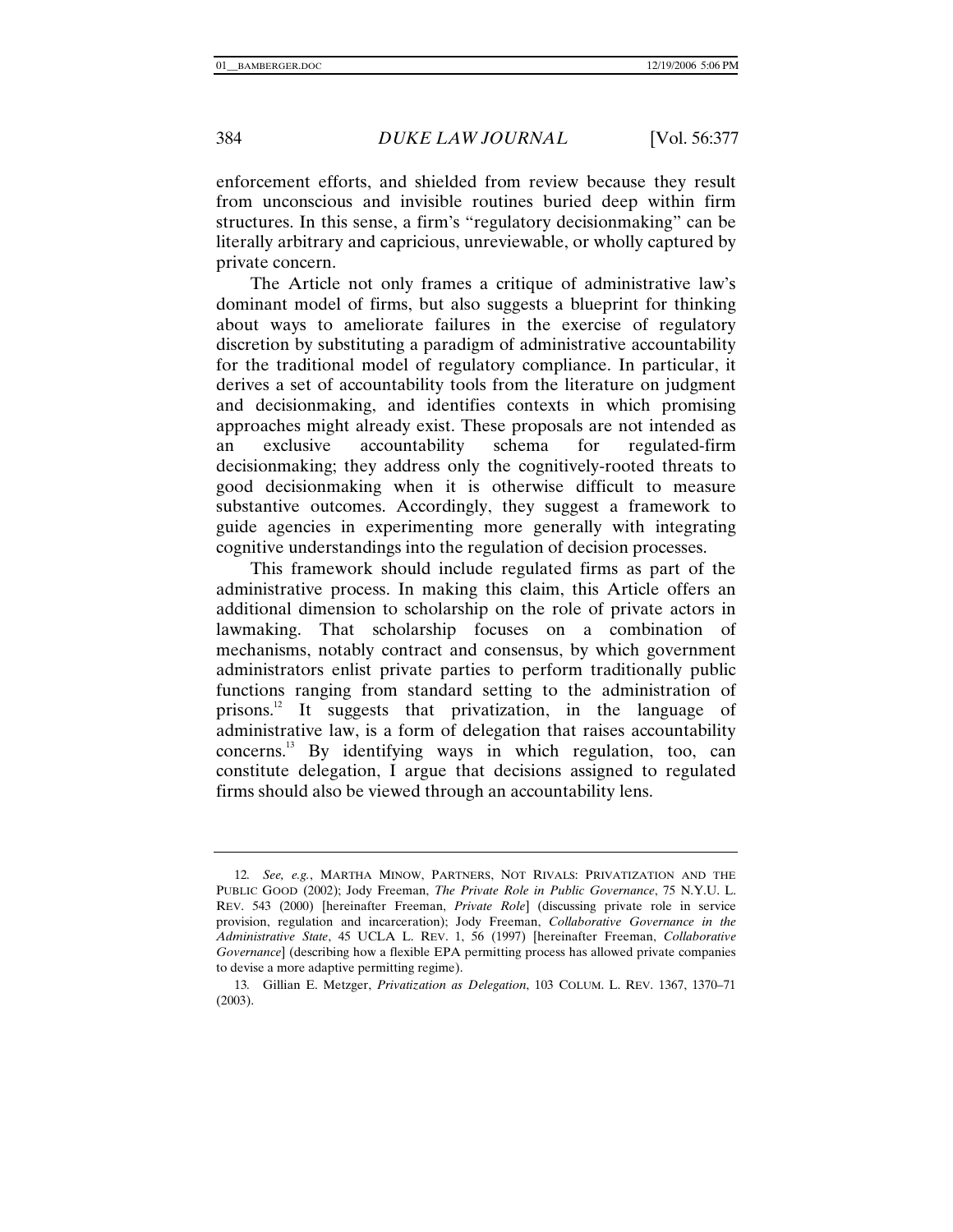The Article proceeds as follows. Part I describes the trend toward regulatory delegation and the resulting challenge to the dominant paradigm of regulatory "compliance," by which regulators seek to affect the behavior of regulated entities through monitoring and incentives. It argues that regulatory delegation is better governed by a different model: the accountability paradigm used for structuring legislative delegations to administrative agencies.

Part II presents an account of the way decisions occur within firms, and identifies particular accountability problems with firms' exercise of regulatory discretion. More specifically, it describes how corporate structures, mindsets, and routines developed to allow efficient firm behavior can skew compliance efforts by filtering out the very information about risk and change that regulation seeks to identify. This filtering can both result in arbitrary or unresponsive regulatory decisions, and preclude their meaningful review.

Part III uses the literature on how organizations learn to develop tools for increasing the accountability of regulated firm decisions, and suggests three contexts in which they can be implemented. First, it argues that those tools can be used in regulatory design to focus the attention of individuals within the firm, and therefore prompt them to make more rational regulatory decisions. For example, the Sarbanes-Oxley Act's<sup>14</sup> expansion of federal securities regulation contains a number of provisions with promise as "attention regulation." Second, it explores ways in which relations with third-party monitors might better be utilized to overcome cognitive decisionmaking pathologies. Finally, this Part suggests a model for reworking the relationship between regulators and firms to augment the agency's role as educator. In sum, this Part offers a blueprint for thinking about how best to enlist the judgment of private firms—those with the most onthe-ground information about risk in a variety of contexts—to achieve public ends while avoiding pathologies that distort that judgment

## I. REGULATORY DELEGATION

Regulatory responses to this decade's high-profile governance challenges sound a consistent theme: they blur the customary roles of regulators and those who are regulated. Traditionally, public

 <sup>14.</sup> Sarbanes-Oxley Act of 2002, Pub. L. No. 107-204, 116 Stat. 745 (codified as amended in scattered sections of 15 U.S.C.).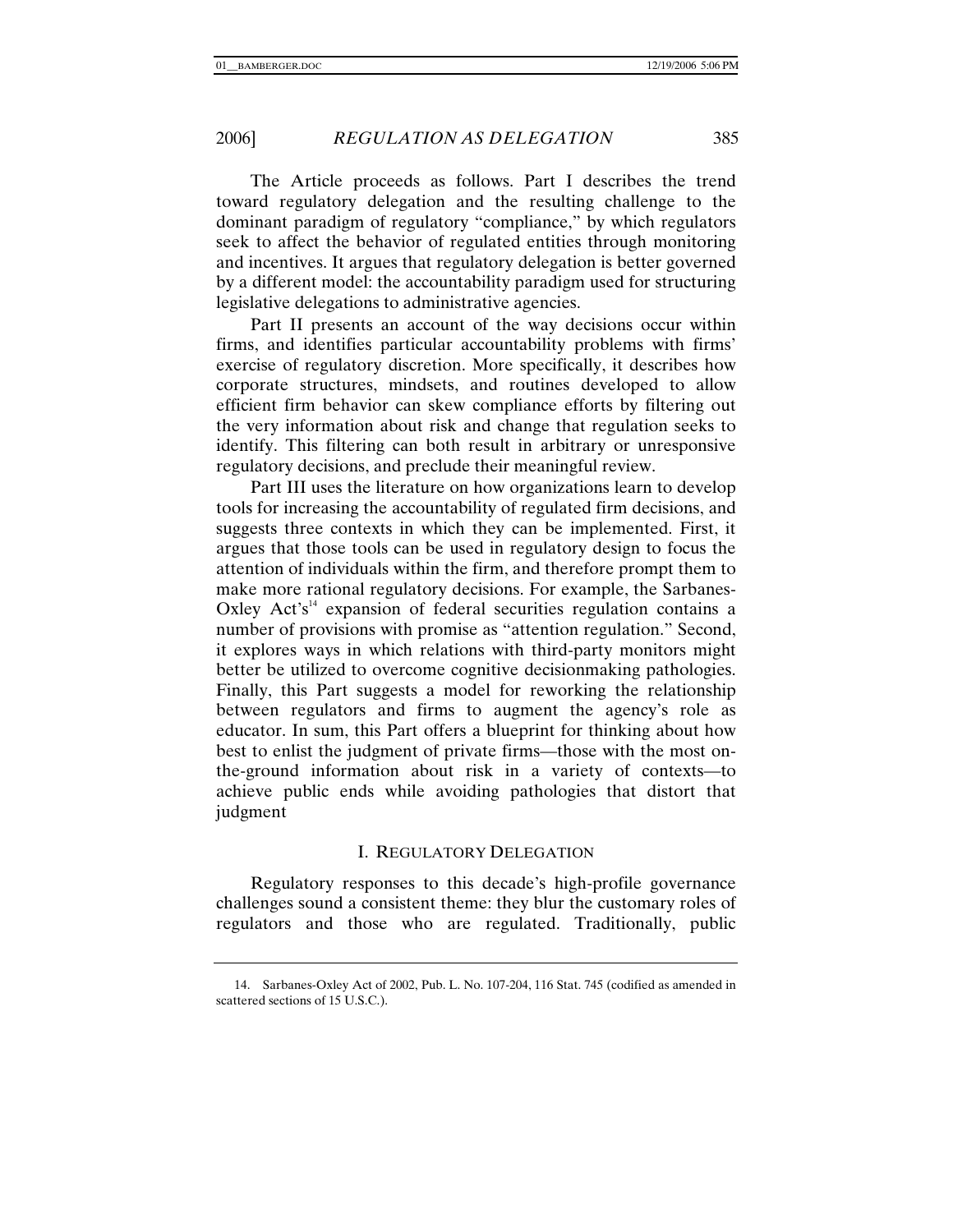administrative agencies are delegated wide discretion to flesh out broad legislative goals. Private parties are in turn regulated by provisions mandating their conduct accordingly. Faced with a host of contexts in which it is difficult to mandate specific outcomes from above, however, regulators increasingly assign to regulated private firms important decisions about the definition of those goals and how to achieve them. Regulators no longer command, they delegate. Private firms are no longer simply regulated; they are often assigned discretion to fill in regulatory detail analogous to the type exercised by administrative agencies.

The blurring between regulation and delegation poses a challenge to the traditional paradigm for the legal control of regulated firm behavior. That paradigm uses traditional mechanisms of control—regulatory specificity, monitoring, and incentives—to mandate compliance with regulatory commands. When specific commands are replaced with regulatory delegation, however, these mechanisms are less useful. Because it makes little sense to speak about "compliance with" the exercise of decisionmaking discretion, such mechanisms often provide only illusory constraints on private firm choices, leaving open the possibility that public norms will be subverted by private decisions.

When regulation resembles administrative delegation, then, a more useful model for the legal control of regulatory implementation is often the web of mechanisms employed to make the bureaucratic exercise of delegated authority *accountable.* The accountability paradigm offers a means to glean the benefits of regulatory delegation when private actors claim superior information and expertise, while at the same time cabining private discretion by making firms answerable to others for decisions that should be made consistent with substantive public norms.

## *A. The Trend Toward Regulatory Delegation*

Traditional regulation seeks to achieve particular outcomes by articulating, ex ante, universal rules requiring certain conduct or particular technology. Such command-and-control regulation conveys little discretion to regulated parties in implementation; they can either comply with the regulatory requirements, or fail to do so.

This type of regulation proves less operative when regulatory goals are more complex. Specific rules often cannot reflect the large number of variables involved in achieving multifaceted regulatory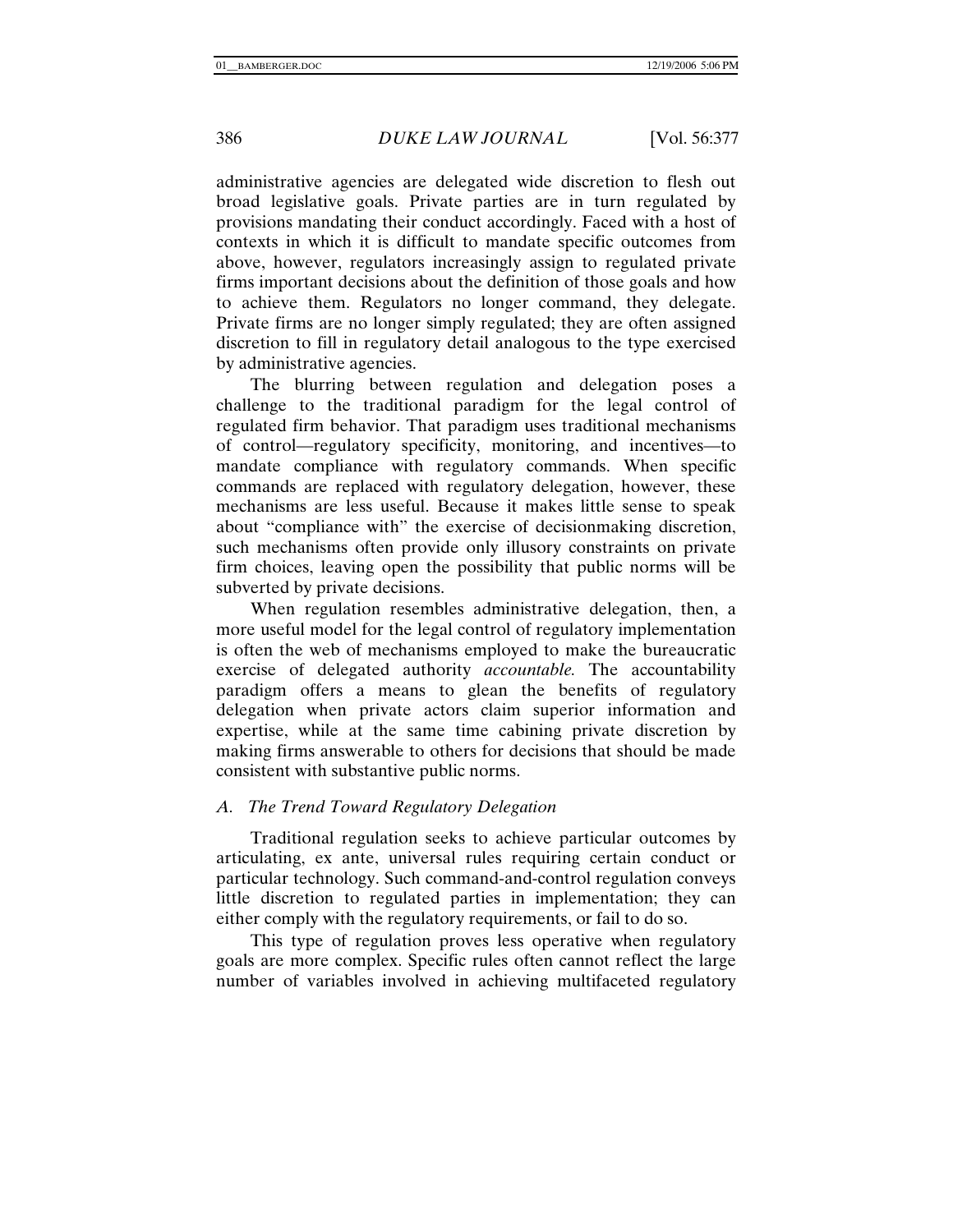goals, such as reducing the types of risk produced by a combination of factors.15 They identify certain relevant factors that can easily be codified, while ignoring others. They thus direct behavior toward compliance with an incomplete set of detailed provisions that may frustrate, rather than further, the broader regulatory goal in any particular circumstance.<sup>16</sup>

The problem is compounded when regulated entities are heterogeneous, and contexts are varied.<sup>17</sup> One-size-fits-all rules cannot easily account for the ways in which risk manifests itself differently across firms. Moreover, regulators have neither the resources nor the vantage to attain the granular knowledge necessary to combat risk within individual companies; the uncertainty in predicting such individualized information further renders it unsuitable as a basis for ex ante mandates.

Indeed, as demonstrated by a growing body of empirical and analytic research in the literature on regulation, when regulators attempt to reflect the breadth of uncertain contextual factors in a regime of precise provisions, the proliferation of rules itself creates an unwieldy, confusing body of mandates and exceptions leading to

 16. Carol A. Heimer, *Legislating Responsibility* 5–6 (Am. Bar Found., Working Paper No. 9711, 1997) (discussing how the "30-day rule" in neonatology clinic, under which additional administrative burdens were imposed if a newborn died before 30 days, encouraged efforts targeted on survival for that length of time, with no effect on long-term survival rates).

<sup>15</sup>*. See* Douglas C. Michael, *Cooperative Implementation of Federal Regulations*, 13 YALE J. ON REG. 535, 570–71, 590, 598–600 (1996) (discussing rule failure in regulating the health risks of seafood, where context regulation of outcomes is not possible and causes of risk are innumerable and heterogeneous); Julia Black, Critical Reflections on Regulation 13–16 (London Sch. of Econ. and Political Sci., Econ. and Soc. Research Council, Ctr. for the Analysis of Risk and Regulation Discussion Paper 2002) (discussing the increase in the use of regulation to govern the management and distribution of risk, with particular reference to financial services regulation). *See generally* D.J. Galligan, *Discretionary Powers in the Legal Order: The Exercise of Discretionary Powers*, *in* A READER ON ADMINISTRATIVE LAW 275, 277 (D.J. Galligan ed., 1996) (discussing the changes in the nature of tasks undertaken by the state and the resulting tendency toward "purposive, goal-based decisions" informed by substantive, rather than formal, rationality, and "therefore towards discretionary authority"). Susan Sturm has detailed this problem in achieving the abstract goal of workplace equity. *See* Susan Sturm, *Second Generation Employment Discrimination: A Structural Approach*, 101 COLUM. L. REV. 458, 461 (2001) (discussing the problems with regulating the "complex and dynamic problems inherent" in workplace bias with "specific, across-the-board rules").

 <sup>17.</sup> The shortcomings of command and control governance are well recognized. *See, e.g.*, Cass Sunstein, *Administrative Substance*, 40 DUKE L.J. 607, 627 (1991) (citing failures in using "rigid, highly bureaucratized 'command-and-control' regulation" to govern "hundreds, thousands, or even millions of companies and individuals in an exceptionally diverse nation").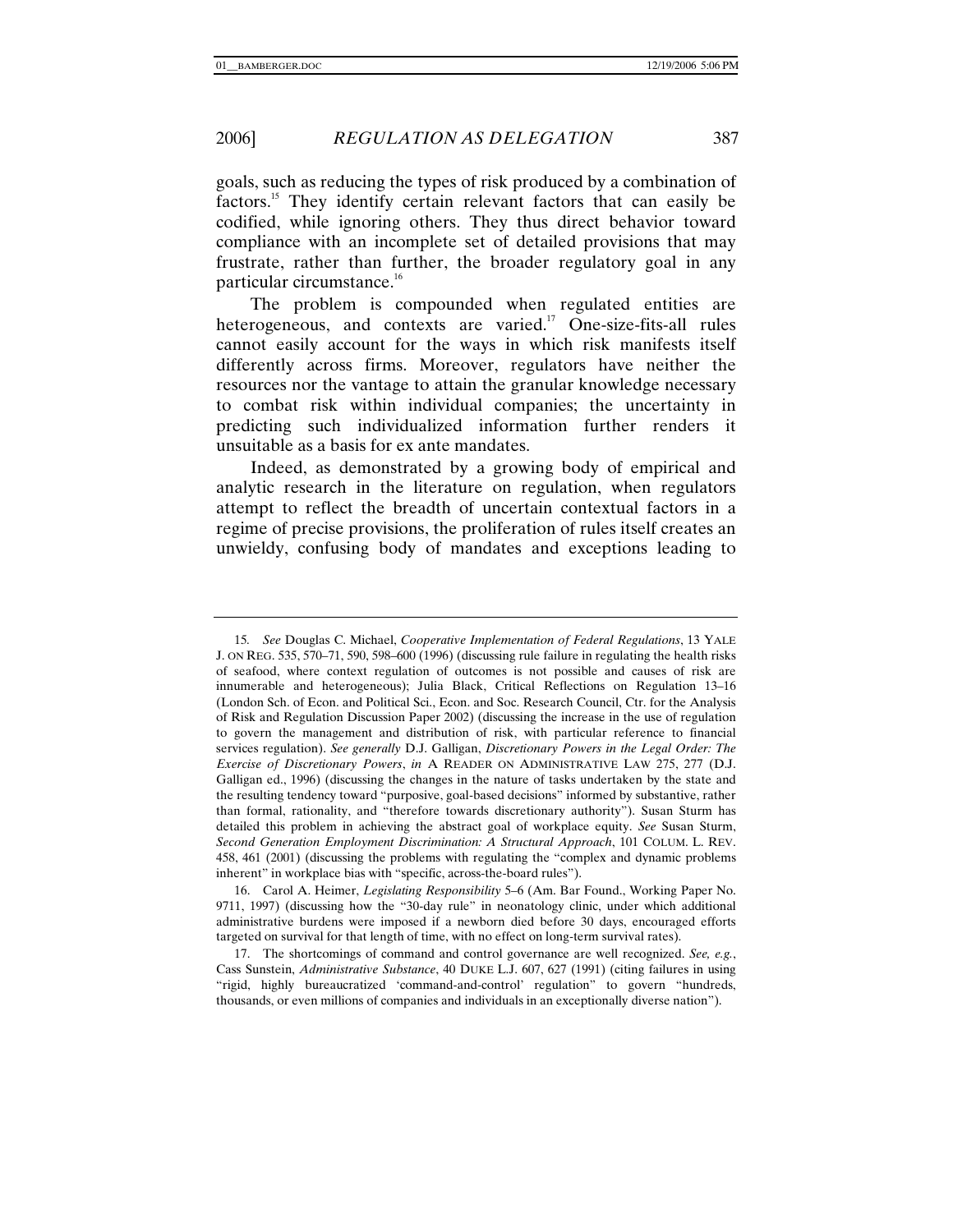uncertain and inconsistent application.<sup>18</sup> Because of such rule failure, regulatory precision is often a poor device for allocating decisions between rule makers and rule followers, $19$  and therefore for ensuring consistency in the behavior of regulated parties. $20$ 

The extensive literature on the economics of contracts identifies such problems with "complete" contracting—attempting to fully articulate terms ex ante—in situations of complexity and uncertainty. $^{21}$  In such circumstances, an instrument's terms should be left incomplete—vague and unspecified—while future decisions about how to fill in the imprecision may be assigned to the party that will, at the appropriate time, have best access to relevant information.<sup>22</sup>

These insights have shaped choices about regulatory design. Indeed, the past two decades have seen widespread experimentation with more "incomplete" regulatory instruments. Regulators employ

19*. See, e.g.*, Frederick Schauer, *The Convergence of Rules and Standards*, 2003 N.Z. L. REV. 303, 305 (suggesting that the choice between specific and vague directives does not make nearly as much of a difference as is ordinarily assumed because "the adaptive behaviour of ruleinterpreters and rule-enforcers will push rules towards standards, and push standards towards rules").

 <sup>18</sup>*. See, e.g.*, John Braithwaite, *Rules and Principles: A Theory of Legal Certainty*, 27 AUSTL. J. LEGAL PHIL. 47, 60–75 (2002) (showing, based on a comparative study of the regulation of nursing homes in the United States and Australia, how a regulatory regime based on the proliferation of detailed rules creates an unwieldy, confusing body of rules and exceptions, leading to uncertain and inconsistent applications); J.B. Ruhl & James Salzman, *Mozart and the Red Queen: The Problem of Regulatory Accretion in the Administrative State*, 91 GEO. L.J. 757, 805 (2003) (describing the problem of regulatory accretion, whereby the "system burdens" arising from the collective operation of rules thwart a regulated organization's ability to comply); Spence, *supra* note 7, at 918 (discussing the "complexity critique" of regulation, which "see[s] a complex, 'ossified' system [of regulation] that often makes compliance difficult and impractical"); Sturm, *supra* note 15, at 461 (describing how in a complex system like employment discrimination, rules will be too general).

 <sup>20.</sup> Indeed, these problems trouble principal-agent relationships generally. *See* Darren Hawkins & Wade Jacoby, *How Agents Matter*, *in* DELEGATION AND AGENCY IN INTERNATIONAL ORGANIZATIONS 199, 206 (Darren Hawkins et al. eds., 2006) ("Although the use of particular rules is a control mechanism . . . . [n]o set of rules can be completely precise nor cover all contingencies; thus, there is always room for interpretation. Principals of course have the capacity to interpret the rules to their advantage, but so do agents. . . . Once substantial delegation occurs . . . . agents are more likely . . . to openly reinterpret their mandate . . . .").

<sup>21</sup>*. See generally* Robert E. Scott & George G. Triantis, *Incomplete Contracts and the Theory of Contract Design*, 56 CASE W. L. REV. 187, 191 (2005) ("In contract theory, incompleteness is due to the fact that information is costly and sometimes unavailable to (a) the parties at the time of contracting or (b) the parties or the enforcing court at the time of enforcement.").

<sup>22</sup>*. See generally* OLIVER E. WILLIAMSON, THE ECONOMIC INSTITUTIONS OF CAPITALISM: FIRMS, MARKETS, RELATIONAL CONTRACTING 34 (1985) (discussing "governance structures" put into place to resolve future contractual uncertainty).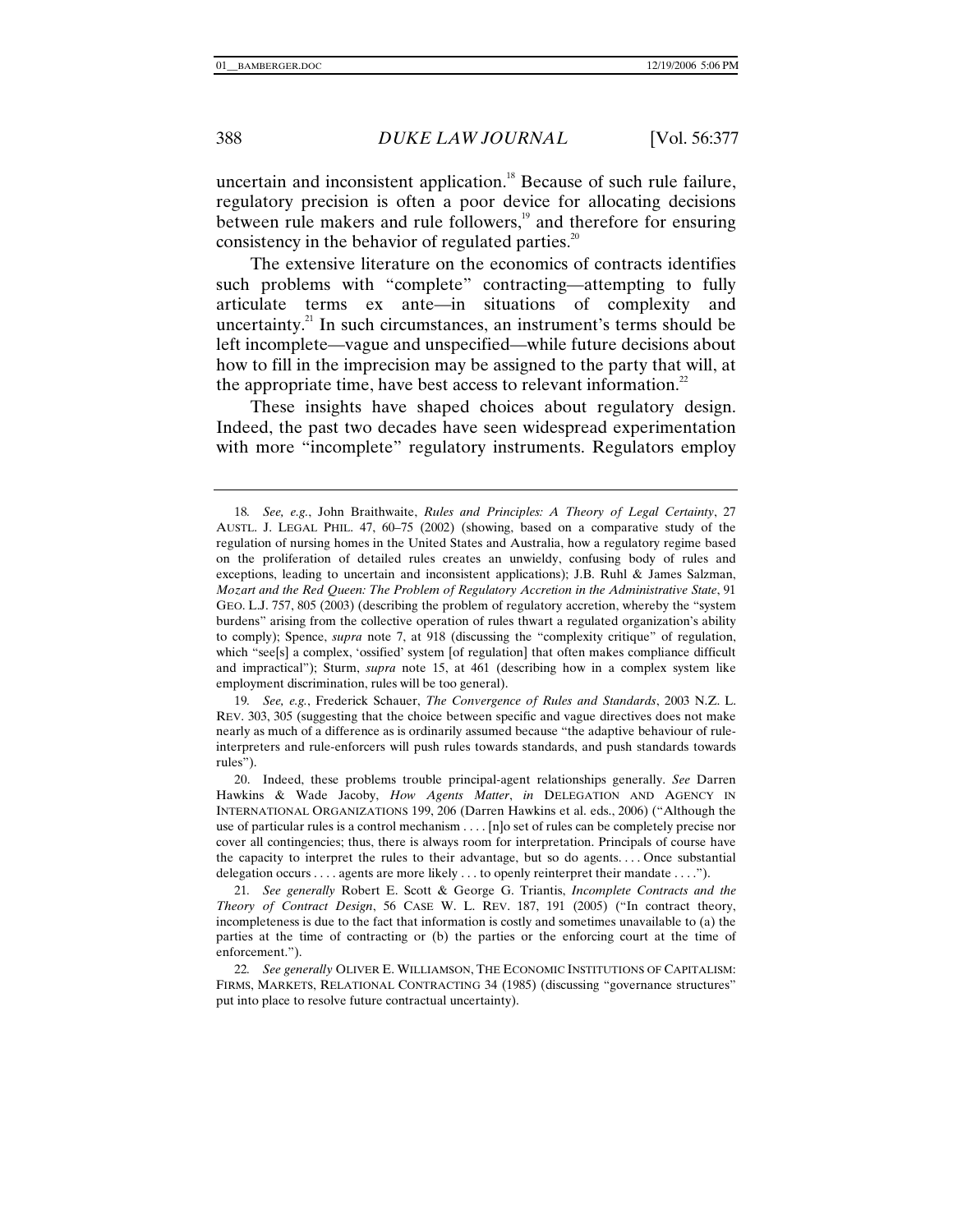performance-based measures when they can identify specific outcomes but cannot easily codify in generally-applicable rules the means for achieving them.<sup>23</sup> Such regulation articulates a measurable result, but leaves "the concrete measures to achieve this end open for the [regulated entity] to adapt to varying local circumstances."<sup>24</sup> Accordingly, it assigns the determination of required outcomes to the regulator—who can, ex ante, determine the desired result with specificity—but leaves contemporaneous implementation decisions to the regulated entity itself, which is more familiar with inner firm workings on which desired outcomes hinge. By executive order, Presidents Clinton and George W. Bush have directed agencies, when feasible, to regulate by mandating performance objectives, rather than behavior, $25$  and much regulation of complicated subject matter takes this form.

Certain public problems, however, lend themselves to neither specific behavioral commands nor measurable outcomes. Their harms arise in heterogeneous contexts and result from a complex interaction of events or behaviors that cannot be identified ex ante. Moreover, desired performance is difficult to identify in advance or assess contemporaneously. In these circumstances, outcomes (whether the regulated party successfully stopped a data privacy or homeland security breach, for example) are, in one scholar's understated words, "undesirable to rely upon as the sole basis for a regulatory standard."<sup>26</sup>

Prominent twenty-first-century regulatory initiatives have focused on such targets. Animated by a series of scandals and disasters in the forefront of the public consciousness—specifically Enron and WorldCom, the repeated compromise of private or

<sup>23</sup>*. See generally* Cary Coglianese et al., *Performance-Based Regulation: Prospects and Limitations in Health, Safety, and Environmental Protection*, 55 ADMIN. L. REV. 705 (2003) (summarizing a dialogue among regulators and researchers about performance-based regulation); Christine Parker, *Reinventing Regulation Within the Corporation: Compliance-Oriented Regulatory Innovation*, 32 ADMIN. & SOC'Y 529, 547 (2000) (discussing "outcomebased" regulation).

 <sup>24.</sup> NEIL GUNNINGHAM & RICHARD JOHNSTONE, REGULATING WORKPLACE SAFETY: SYSTEMS AND SANCTIONS 23 (1999).

 <sup>25.</sup> Exec. Order No. 12,866, § 1(b)(8), 3 C.F.R. 638 (1994), *reprinted in* 5 U.S.C. § 601 (2000) (issued by President Clinton and retained by President George W. Bush).

 <sup>26.</sup> Cary Coglianese, Reducing Risk with Management-Based Regulation, Notes on the Columbia/Wharton-Penn Roundtable on Risk Management Strategies 2 (2002), http://www.ldeo.columbia.edu/chrr/documents/meetings/roundtable/pdf/notes/coglianese\_cary\_ note.pdf (last visited Oct. 25, 2006).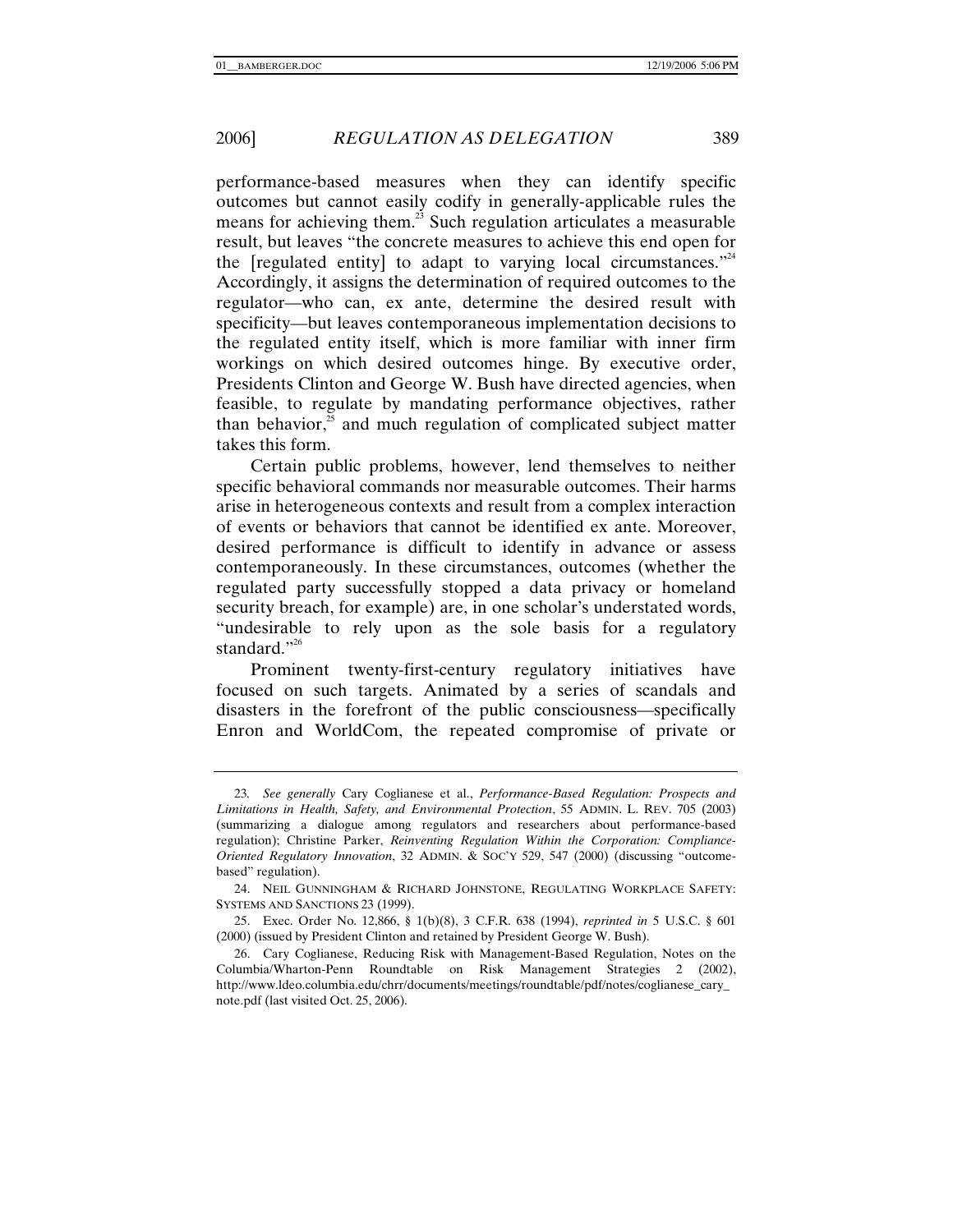secured data, and the World Trade Center attacks—regulators have turned their attention to preventing, and not just punishing, capital markets abuses, data breaches, and security compromises. These initiatives regulate issues of immense financial and societal importance. Yet their goals involve, in large part, the reduction of complex risks about which advance information is uncertain at best, in varied contexts about which administrators know far less than the entities they seek to regulate.

Responding to these problems, regulators have shied away from regulatory detail as to either outcomes or methods. Expanding on regulatory models documented by Cary Coglianese and others in the fields of environmental protection and food safety, $^{27}$  they have instead enlisted the expertise and judgment of regulated parties themselves those entities claiming the greatest familiarity with risks on the ground, how those risks arise, and how they can be mediated—to determine not just the means to achieve regulatory goals, but also the definition of those aims in particular contexts, and the monitoring of achievement.

This development has been particularly marked in the securities realm, in which SEC regulations requiring the disclosure of operational risk generally have implicitly left to regulated firms the tasks of developing systems for identifying and assessing risk. These assignments have now become explicit, as in the Sarbanes-Oxley regime discussed in greater detail in Part III.C and the 2003 SEC rule targeting conflicts of interest on the part of investment advisers who exercise voting authority with respect to client securities. The conflicts rule sets a policy goal: it requires advisers to adopt policies and procedures "reasonably designed to ensure that [the adviser] vote[s] . . . in the best interest of clients."28 The Commission, however, left the substantive detail to regulated advisers, expressly refusing to provide any further specifics. Indeed, the SEC would provide no "specific policies or procedures for advisers," nor even "a list of

<sup>27</sup>*. See*, *e.g.*, Cary Coglianese & David Lazer, *Management-Based Regulation: Prescribing Private Management to Achieve Public Goals*, 37 LAW & SOC'Y REV. 691, 696–700 (2003) (describing the use of management-based regulation in the areas of food safety, industrial safety, and pollution prevention).

 <sup>28.</sup> Investment Advisers Act Rule, 17 C.F.R. § 275.206(4)–6(a) (2006).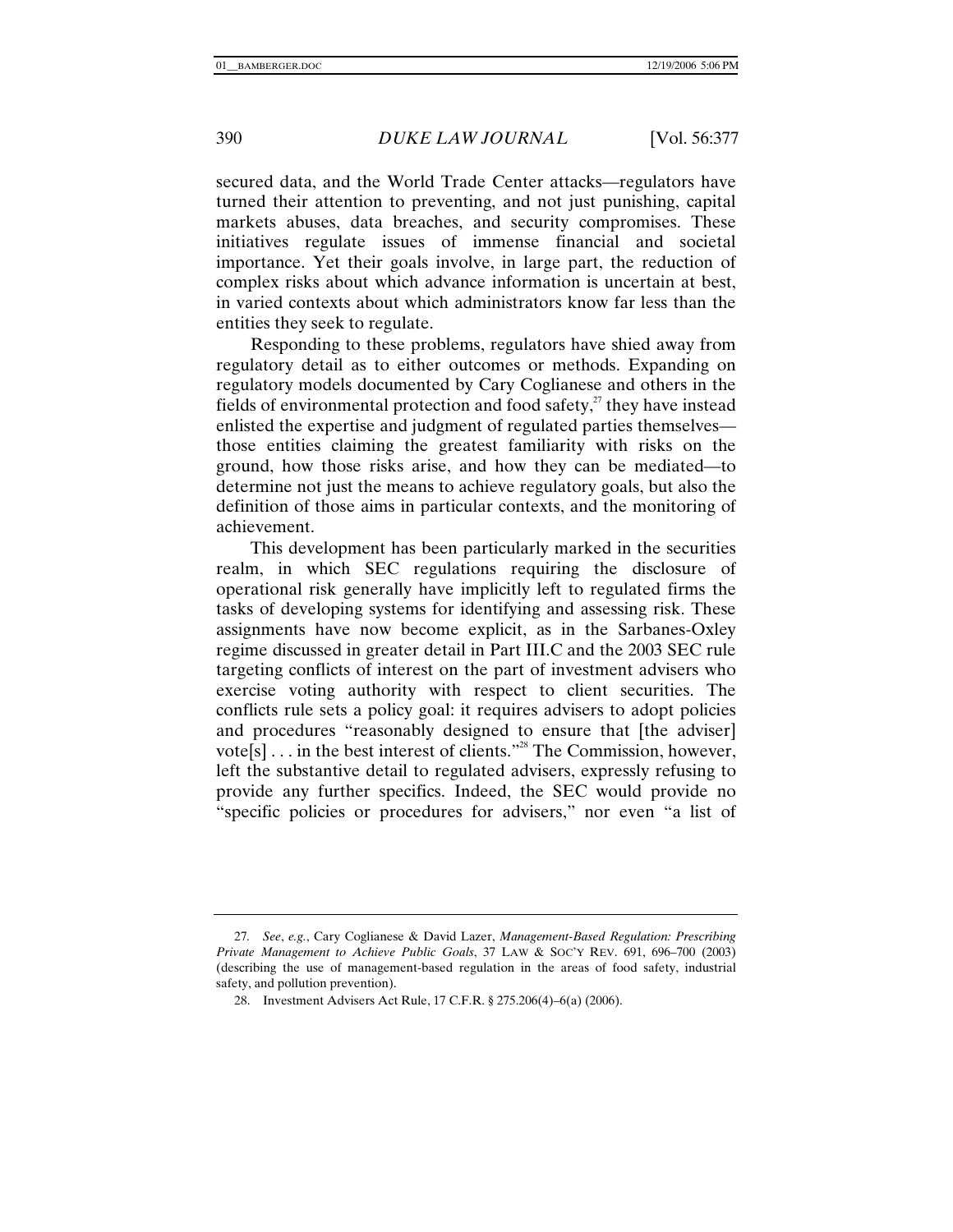approved procedures," recognizing that investment advisers "are so varied that a 'one-size-fits-all' approach is unworkable."<sup>29</sup>

Measures seeking to safeguard sensitive personal and financial information reflect a similar direction. Title V of the Gramm-Leach-Bliley  $Act^{30}$  (GLB) empowers various agencies to promulgate data security regulations for financial institutions.<sup>31</sup> The Federal Trade Commission's 2003 standard implementing the Act in turn instructs firms to develop risk assessment and data security systems "appropriate to your size and complexity, the nature and scope of your activities, and the sensitivity of any customer information at issue."32 While the implementing regulations do include some guidance for implementation tools, such as "periodic risk assessments," and "sanctions against employees that fail to comply," the particular implementation is left to individual firms, and "[t]he ultimate test remains a broad one, that of 'reasonable data security. $1^{33}$  The proposed Identity Theft Protection Act,  $34$  and Personal Data Privacy and Security Act of 2005,<sup>35</sup> each reported out of Senate committee, would impose information security requirements that track the regulatory implementation of the GLB.<sup>36</sup>

Finally, regulators struggling for regulatory responses to homeland security threats in the face of international terrorism recognize that government must rely on the judgment of private actors—who own and operate approximately 85 percent of U.S. critical infrastructures and key assets $37$ —for the ongoing assessment, identification and mitigation of the risks connected with such low-

32. 16 C.F.R. § 314.3 (2006).

 34. S. 1408, 109th Cong. (2005) (approved by the Senate Commerce Committee in July 2005 and reported to the full Senate in December 2005).

 35. S. 1789, 109th Cong. (2005) (reported to the Senate by the Judiciary Committee in November 2005).

36*.* Ira Rubinstein, *Privacy and Security Legislation and Policy: The Last 12 Months*, *in* SEVENTH ANNUAL INSTITUTE ON PRIVACY LAW: EVOLVING LAWS AND PRACTICES IN A SECURITY-DRIVEN WORLD 76–78 (Francois Gilbert et al. eds., 2006).

37. Wortzel, *supra* note 11, at 2.

 <sup>29.</sup> Proxy Voting by Investment Advisers, 68 Fed. Reg. 6585, 6587 (Mar. 10, 2003) (codified at 17 C.F.R. pt. 275).

 <sup>30.</sup> Pub. L. No. 106-102, 113 Stat. 1338 (1999) (codified at 15 U.S.C. §§ 6801–6827 (2000)).

 <sup>31. 15</sup> U.S.C. §§ 6801, 6805.

 <sup>33.</sup> Paul M. Schwartz & Edward J. Janger, *Notification of Data Security Breaches*, 105 MICH. L. REV. (forthcoming Mar. 2007) (manuscript at 7, on file with the *Duke Law Journal*) (quoting Interagency Guidelines Establishing Information Security Standards, 69 Fed. Reg. 77,620 (Dec. 28, 2004)).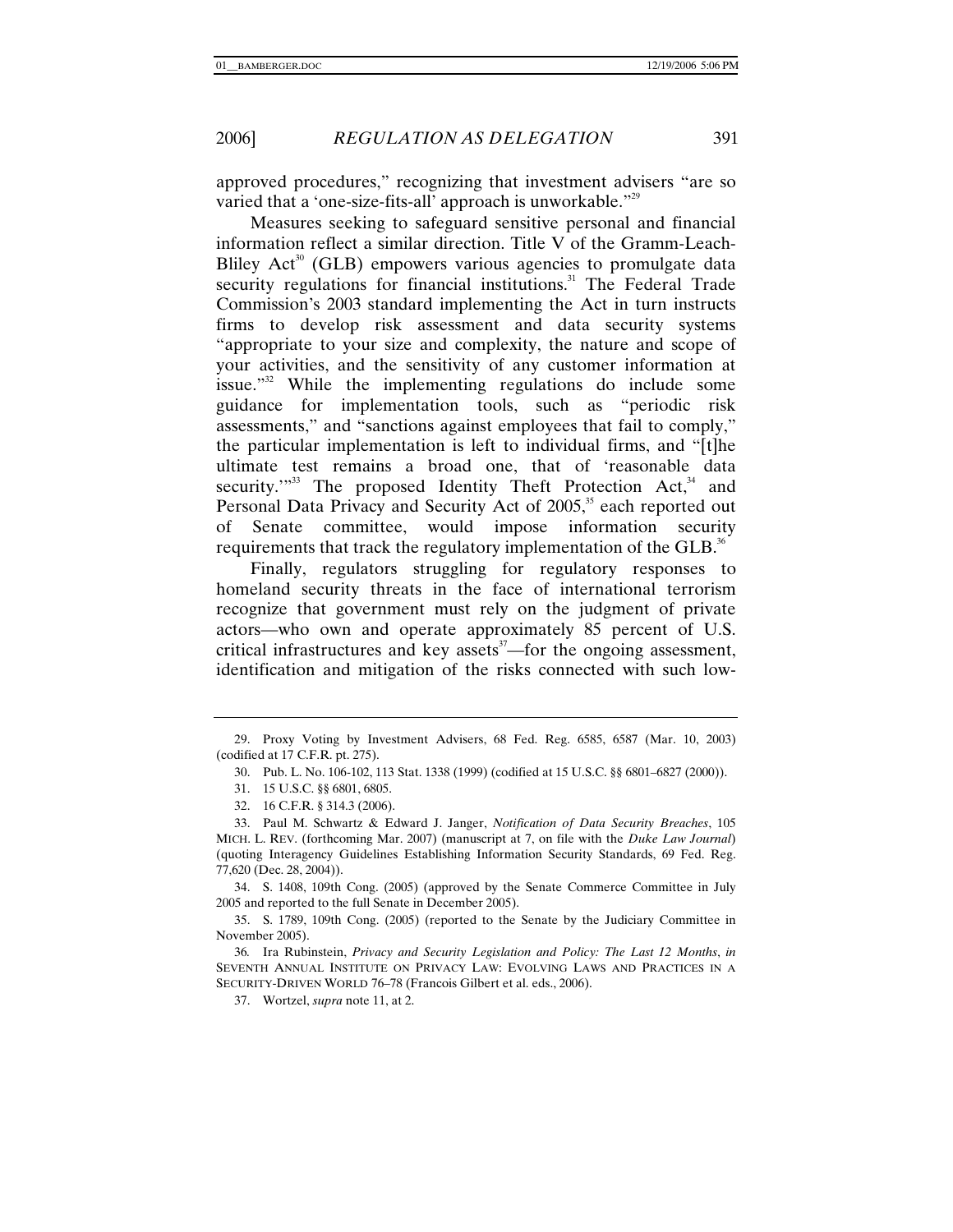probability, high-risk disasters.<sup>38</sup> Thus, while regulation in this arena is more diffuse and less developed, regulators are experimenting with regimes such as New Jersey's chemical plant protection measures, which turn principally to regulated plants themselves for the "assessment of facility vulnerabilities and hazards that might be exploited by potential terrorists," and the development of "prevention, preparedness, and response plan[s]" including measures "to eliminate or minimize risk of terrorist attack, to mitigate the consequences of any attack that does occur, or to respond to an attack that does occur."<sup>39</sup>

Although these initiatives address a variety of substantive ills, they share certain important characteristics. Each articulates general goals, yet largely assigns to regulated firms themselves the decisions about specifics—everything from the meaning of the public aim in particular context (mitigating risk, avoiding conflicts of interest, protecting information, enhancing security) to the means for achieving it. Certainly, some measures require that regulated firms employ certain management processes. Yet they make few ex ante decisions about substantive detail, leaving such decisions—at least in the first instance—to the regulated firm's judgment.

Such developments signal a shift in the vision of the regulated entity. Regulated parties are increasingly no longer just the objects of governance, enlisted for "transmission-belt" implementation of clear regulatory mandates. They are partners in regulation, implicitly and explicitly enlisted to fill out the substance of legal norms and develop the means for implementing those broader principles locally

#### *B. Regulatory Delegation and Traditional Compliance Models*

This shift in the role of the regulated entity poses a serious challenge to the ways in which regulators and scholars traditionally think about firms and their compliance with legal mandates. In a world in which regulation mandated observable conduct or outcomes, regulators relied on traditional tools for principals' control of agent behavior: making rules as specific as possible, monitoring performance to ensure those rules were followed, and providing

<sup>38</sup>*. See* MOTEFF & PARFOMAK, *supra* note 11.

 <sup>39.</sup> STATE OF NEW JERSEY DOMESTIC SECURITY PREPAREDNESS TASK FORCE, DOMESTIC SECURITY PREPAREDNESS BEST PRACTICES STANDARDS AT TCPA/DPCC CHEMICAL SECTOR FACILITIES 4–5 (2005) (on file with the *Duke Law Journal*).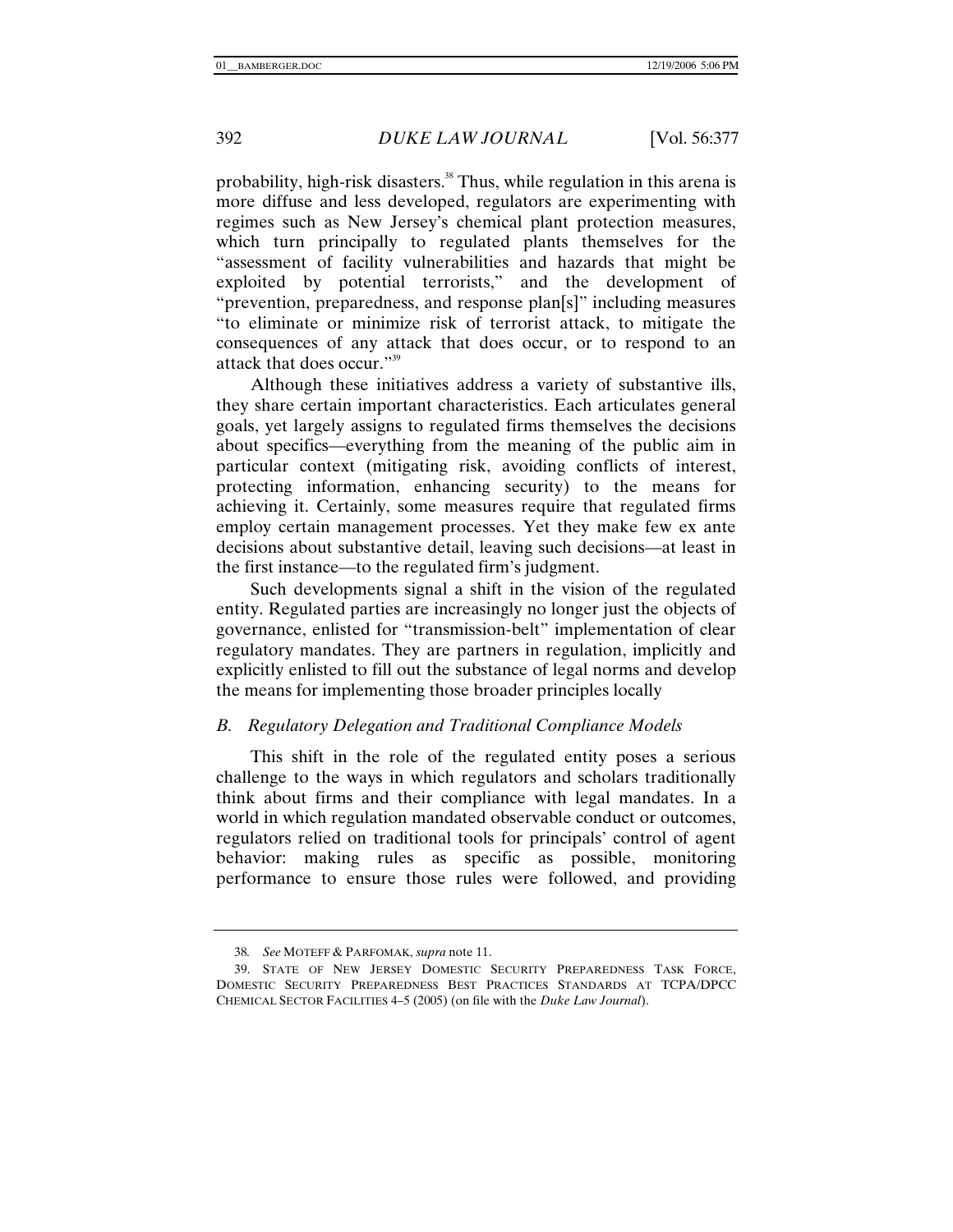appropriate incentives—both carrots and sticks—for desired behavior.<sup>40</sup>

This suite of restraints reflects the two existing visions that dominate administrative law understandings of private parties.<sup>41</sup> One emphasizes a firm's normative commitment to compliance. The other emphasizes compliance based on instrumental calculations. Because of their emphasis on the measurement of externally observable regulatory requirements, however, neither concerns itself with detailed understandings of behavior and decisionmaking within the black box of firm boundaries. When thinking about firms' exercise of regulatory delegation—which inherently involves complex behavioral interactions between individuals and systems within firms—both come up short.

1. *Prevailing Compliance Models of Firm Behavior*. The first traditional model dominating administrative law understandings of private firm behavior describes regulated firms as "amoral calculators,"42 profit-maximizing actors who decide whether to comply with the law based on a calculation of the costs and benefits of doing so.<sup>43</sup> Such firms' behavior can therefore best be controlled by "topdown" measures associated with principal-agent relationships: adjusting incentives so as to align the interests of regulated-agents with those of the regulator-principal. $44$  The primary means for affecting firm incentives involves deterrence: using monitoring and sanctions (fines or imprisonment) to set the cost and likelihood of ex post punishment sufficiently high so as to deter ex ante deviation from the regulator's command.<sup>45</sup> Certain administrative agencies, such

<sup>40</sup>*. See, e.g.*, Michael C. Jensen & William H. Meckling, *Theory of the Firm: Managerial Behavior, Agency Costs and Ownership Structure*, 3 J. FIN. ECON. 305 (1976) (discussing, in the context of corporate shareholders and managers, market and contract controls designed to align the divergent interests of principals and agents).

 <sup>41.</sup> James Salzman et al., *Regulatory Traffic Jams*, 2 WYO. L. REV. 253, 255 (2002).

<sup>42</sup>*.* Robert A. Kagan & John T. Scholz, *The "Criminology of the Corporation" and Regulatory Enforcement Strategies*, *in* ENFORCING REGULATION 67, 69–74 (Keith Hawkins & John M. Thomas eds., 1984); *see also* Spence, *supra* note 7, at 919–23 (discussing the "rational polluter" model of compliance to environmental regulation).

<sup>43</sup>*. See generally* Malloy, *Regulation, Compliance and the Firm*, *supra* note 7, at 453–54 & nn.9–11 (discussing the vision of a "firm as a rational profit-maximizer, obeying the law only when it is in the firm's best economic interest to do so" and associated literature).

<sup>44</sup>*. See generally* Jensen & Meckling, *supra* note 40.

 <sup>45.</sup> For classic statements of the deterrence approach, see generally RICHARD A. POSNER, ECONOMIC ANALYSIS OF LAW 201–27 (1986); Gary S. Becker, *Crime and Punishment: An*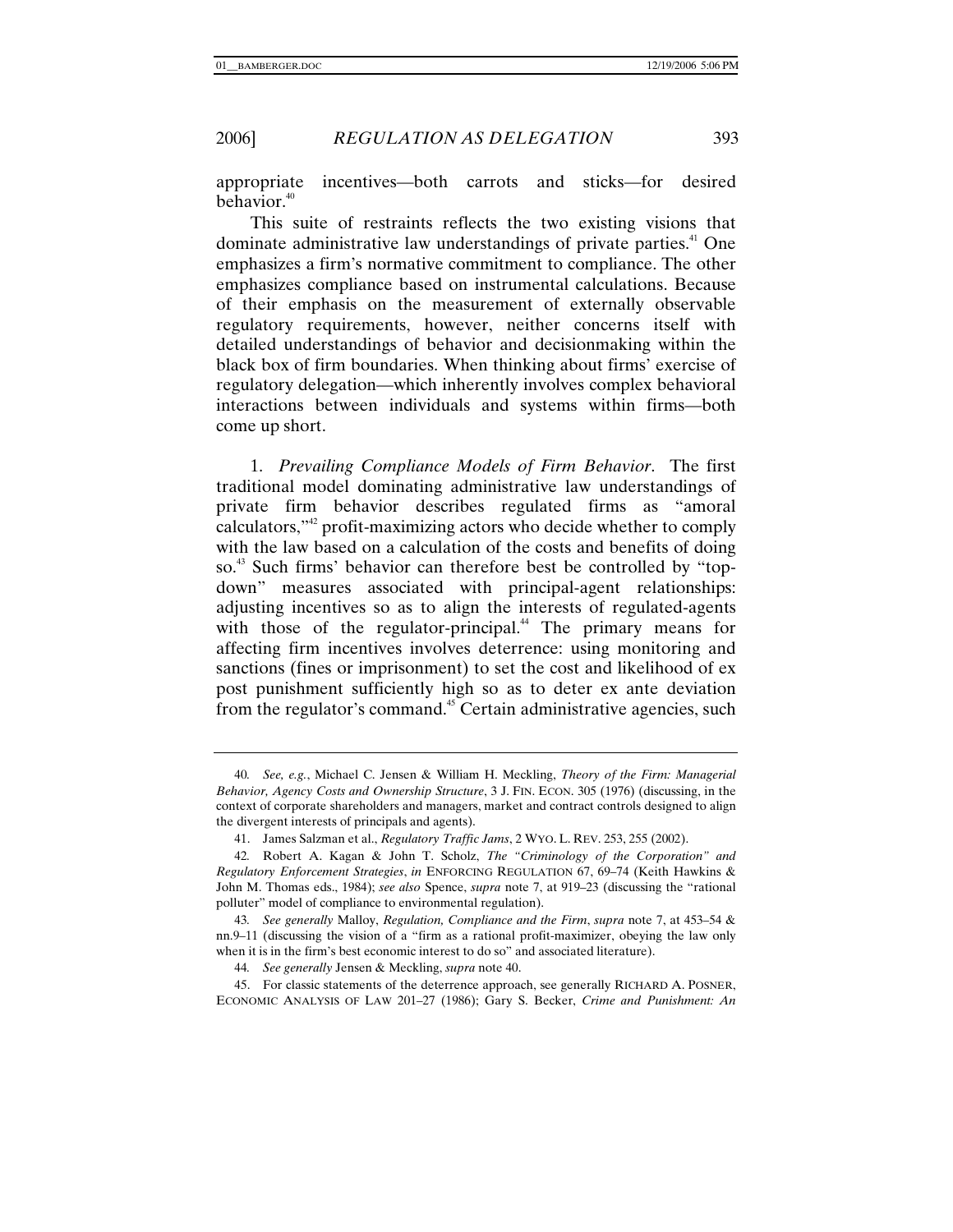as the SEC, include positive carrots along with punitive sticks in the incentive model, offering a reduction in punishment for those regulated firms that demonstrate good faith attempts at compliance.<sup>46</sup> In either form, this behavioral model reflects economist Oliver Williamson's classic definition of agents: opportunistic actors "given to self-interest seeking with guile."<sup>47</sup>

The latter account, then, builds explicitly on the behavioral paradigm of the self-interested, utility-maximizing individual—the archetype embraced by "[v]irtually all of modern economics and large parts of the rest of social science."<sup>48</sup> Under this model, individual decisionmakers approach choices armed with knowledge of the available alternatives and their consequences. In addition, decisionmakers have a consistent hierarchy of "preferences," which are "consistent values by which alternative consequences of action can be compared in terms of their subjective value."<sup>49</sup> By assessing alternative consequences in light of her preferences, the utility maximizer will make the choice that maximizes her own utility by choosing the greatest benefit at least cost (or, more accurately, the highest net benefit and the highest probability of occurrence). This model, accordingly, supposes a consequentialist model of decisionmaking, by which individuals make choices based on a calculated evaluation of the outcomes of various strategies.

The amoral calculator account of regulated entities attributes this pattern of individual economic behavior to the firm as a whole. It assumes that all regulated parties, whether individuals or organizations, make rational calculative choices. The prevailing administrative account of the firm, then, is that of a unitary selfinterested actor, rationally structuring decisions in order to maximize profit.<sup>50</sup> Consistent with the utility-maximizing model, incentives, if set

47. OLIVER E. WILLIAMSON, THE MECHANISMS OF GOVERNANCE 253 (1996).

 48. James G. March, *Understanding How Decisions Happen in Organizations*, *in* ORGANIZATIONAL DECISION MAKING 10 (Zur Shapira ed., 1997).

49*. Id. See generally* DECISION MAKING: ALTERNATIVES TO RATIONAL CHOICE MODELS (Mary Zey ed., 1992).

50*.* Spence, *supra* note 7, at 918 ("The traditional view holds that firms are rational and self-interested economic and political actors, and rational pursuit of their self-interest guides

*Economic Approach*, 76 J. POL. ECON. 169 (1968); George J. Stigler, *The Optimum Enforcement of Laws*, 78 J. POL. ECON. 526 (1970).

<sup>46</sup>*. See, e.g.*, Report of Investigation Pursuant to Section 21(a) of the Securities Exchange Act of 1934 and Commission Statement on the Relationship of Cooperation to Agency Enforcement Decisions, Exchange Act Release No. 44,969, 76 SEC Docket 220 (Oct. 23, 2001) (declining to take action against company because of internal control efforts and cooperation).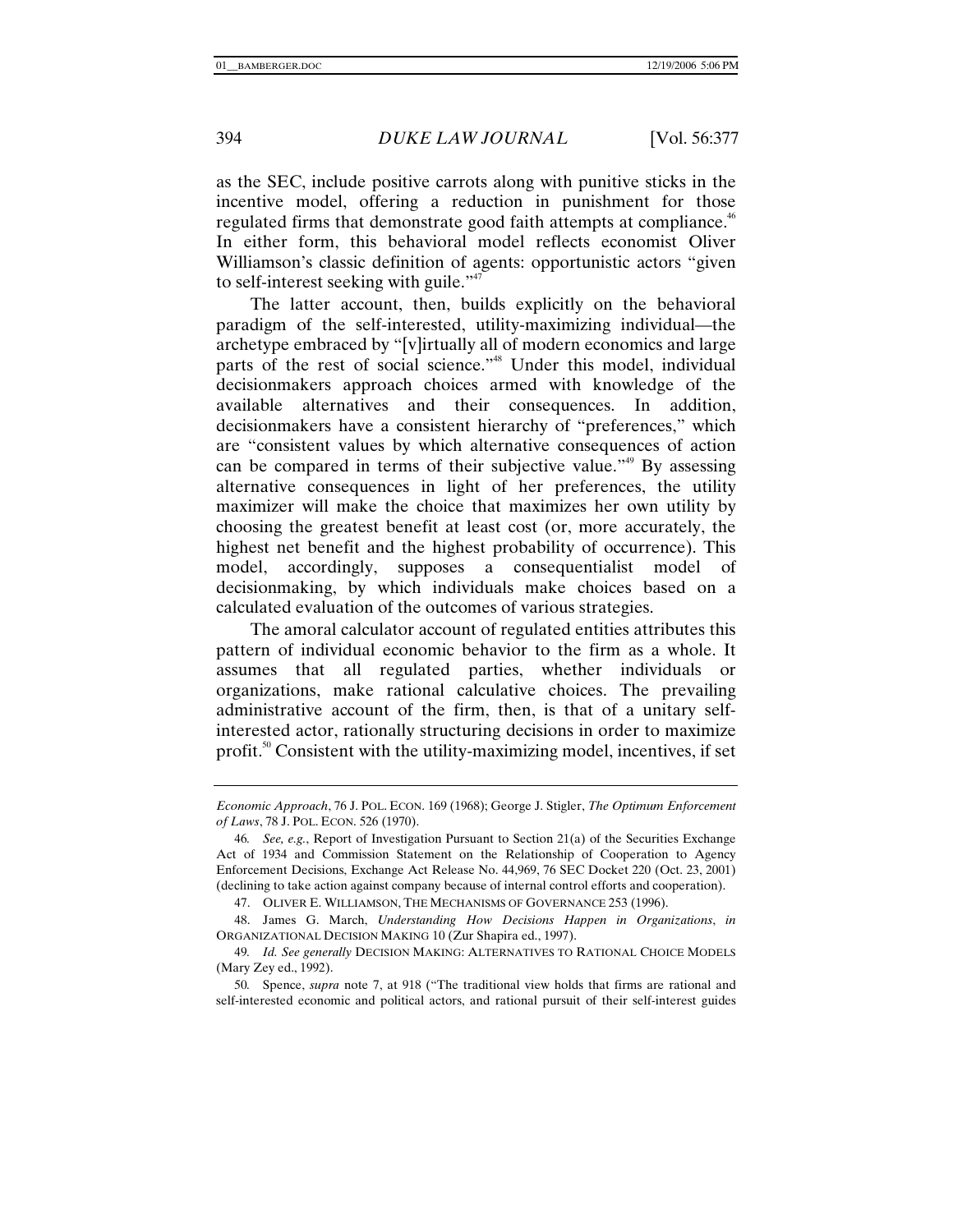at the right level, will guide organizational decisionmaking by causing organizations to undertake whatever internal adjustments are necessary to ensure that they conform their behavior to the legal rule. $51$ 

The second of the prevailing compliance models focuses on regulated parties who are "good apples."<sup>52</sup> These are agents for whom conformity with the law derives from "bottom-up" commitments, which legal sociologists credit for much, if not most, legal compliance.<sup>53</sup> These firms comport their behavior, of their own accord, to comply with the law to the extent possible.<sup>54</sup> Because these agents are hindered principally by external obstacles to compliance such as "ambiguous regulations, constantly shifting rules, and conflicting mandates,<sup>355</sup> regulators can best control these agents by providing clear rules to guide their behavior.

These two models offer divergent motivational accounts. Whereas the amoral calculator is motivated by self-interest, the good apple is guided by a normative preference for legal compliance.<sup>56</sup>

53*. Id.*

55. Salzman et al., *supra* note 41, at 255.

both their compliance decisions and their attempts to influence policy."); *see also* Milton Friedman, *The Methodology of Positive Economics*, *in* ESSAYS IN POSITIVE ECONOMICS 3, 21– 22 (1953) (examining the hypothesis that individual firms behave as if they were seeking rationally to maximize profits); Ruhl & Salzman, *supra* note 18, at 797 ("[Environmental behavior] is portrayed as merely the result of a rationally derived decision whether or not to comply—that is, based on the perceived costs of complying versus the risk and costs of being caught, the 'good apples' decide it is efficient to comply and the 'bad apples' decide it is efficient to violate.").

<sup>51</sup>*. See, e.g.*, Jennifer Arlen & Reinier Kraakman, *Controlling Corporate Misconduct: An Analysis of Corporate Liability Regimes*, 72 N.Y.U. L. REV. 687, 693 (1997) ("[E]ntity liability can lead companies to institute 'preventive measures' that deter by making misconduct more difficult or expensive for wrongdoers, or by reducing the illicit benefits of unpunished (or successful) misconduct, without affecting the probability that it is detected by enforcement officials.").

<sup>52</sup>*.* EUGENE BARDACH & ROBERT A. KAGAN, GOING BY THE BOOK: THE PROBLEM OF REGULATORY UNREASONABLENESS 64–66 (1982) (arguing that most regulated enterprises are "good apples").

 <sup>54.</sup> Salzman et al., *supra* note 41, at 255; *see also* Malloy, *Regulation, Compliance and the Firm*, *supra* note 7, at 454 (describing vision of the firm as "law-abiding actor, struggling in good faith to comply with increasingly complicated and contradictory laws and regulations").

<sup>56</sup>*. See, e.g.*, Malloy, *Regulation, Compliance and the Firm*, *supra* note 7, at 464–75 ("In the normative model, people comply with the law not out of a fear of formal legal sanctions but out of a sense of obligation arising from a social norm."); *see also* Christine Jolls et al., *A Behavioral Approach to Law and Economics*, 50 STAN. L. REV. 1471, 1497 (1998) (discussing the "norm of law abidingness").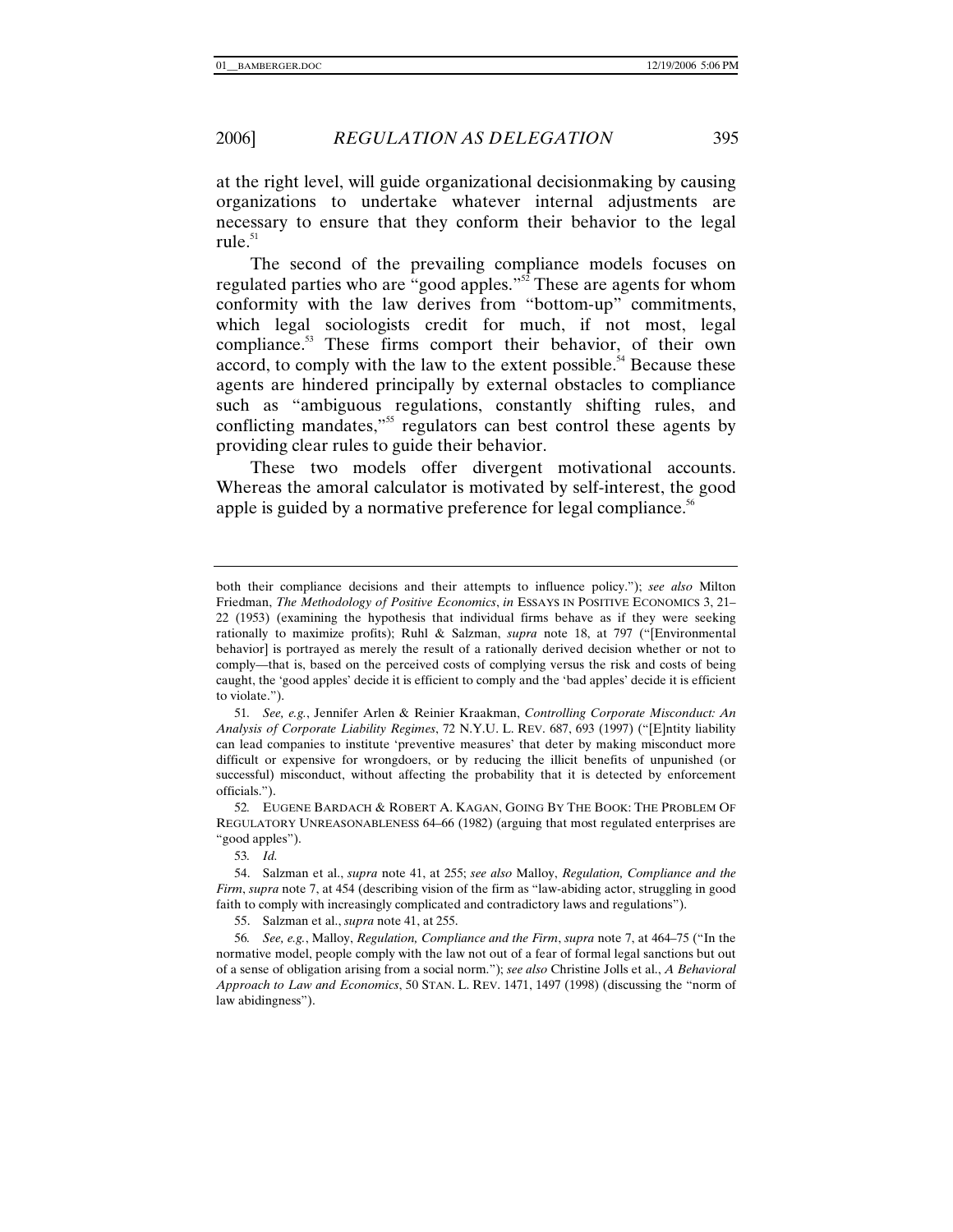Yet the two share similar understandings about firm behavior. The normative account mirrors the consequentialist's assumption that organizations structure decisionmaking rationally, so as to conform behavior to legal commands. $57$  They both assume that firms reach decisions consciously and purposively.<sup>58</sup> And they both anthropomorphize the firm, attributing to organizations the unitary decisionmaking patterns of individuals.

The ability of both models to rely on rule precision, monitoring, and incentives to ensure observable compliance with specific commands, then, permits them to treat firms as atomistic, rational, purposive decisionmakers. It further obviates the need, in either case, to look within the "black box" of the firm to understand the ways in which decisionmaking actually occurs.

2. *Regulatory Delegation's Challenge to Compliance Models*. The delegation of regulatory discretion poses a challenge for the prevailing accounts of firm behavior. The existing compliance paradigm relies on some firms' normative commitment to follow specific mandates, and other firms' responsiveness to incentives and monitoring. Experience with delegation to administrative agencies, however, suggests that these elements alone are insufficient to guide organizations' exercise of broad regulatory discretion.

Certainly, the dominant model of control and the behavioral premise of rational purposive action by regulated firms on which it rests explain important elements of firm behavior, regardless of the level of discretion delegated. Business organizations are generally sensitive to profits, and therefore to government penalties. They are often able to organize their operations to respond successfully to market pressures, and to pursue the strategic and normative goals set forth by management. Moreover, the delegation of decisionmaking discretion to private firms does not change their nature as parties who must follow the law. Thus imposing civil or criminal penalties provides an important means of ex post punishment for the bad apples who violate regulatory mandates.

<sup>57</sup>*. See, e.g.*, BARDACH & KAGAN, *supra* note 52, at 64–65 (making the case that the "good apples" have the strongest conception of the link between compliance and long-term selfinterest, and the most effective internal controls to achieve regulatory compliance).

<sup>58</sup>*. See* Mark C. Suchman, *On Beyond Interest: Rational, Normative and Cognitive Perspectives in the Social Scientific Study of Law*, 1997 WIS. L. REV. 475, 480 ("[T]he normative or moral decision-making model agrees with rational choice theory's claim that people generally make conscious and systematic decisions . . . .").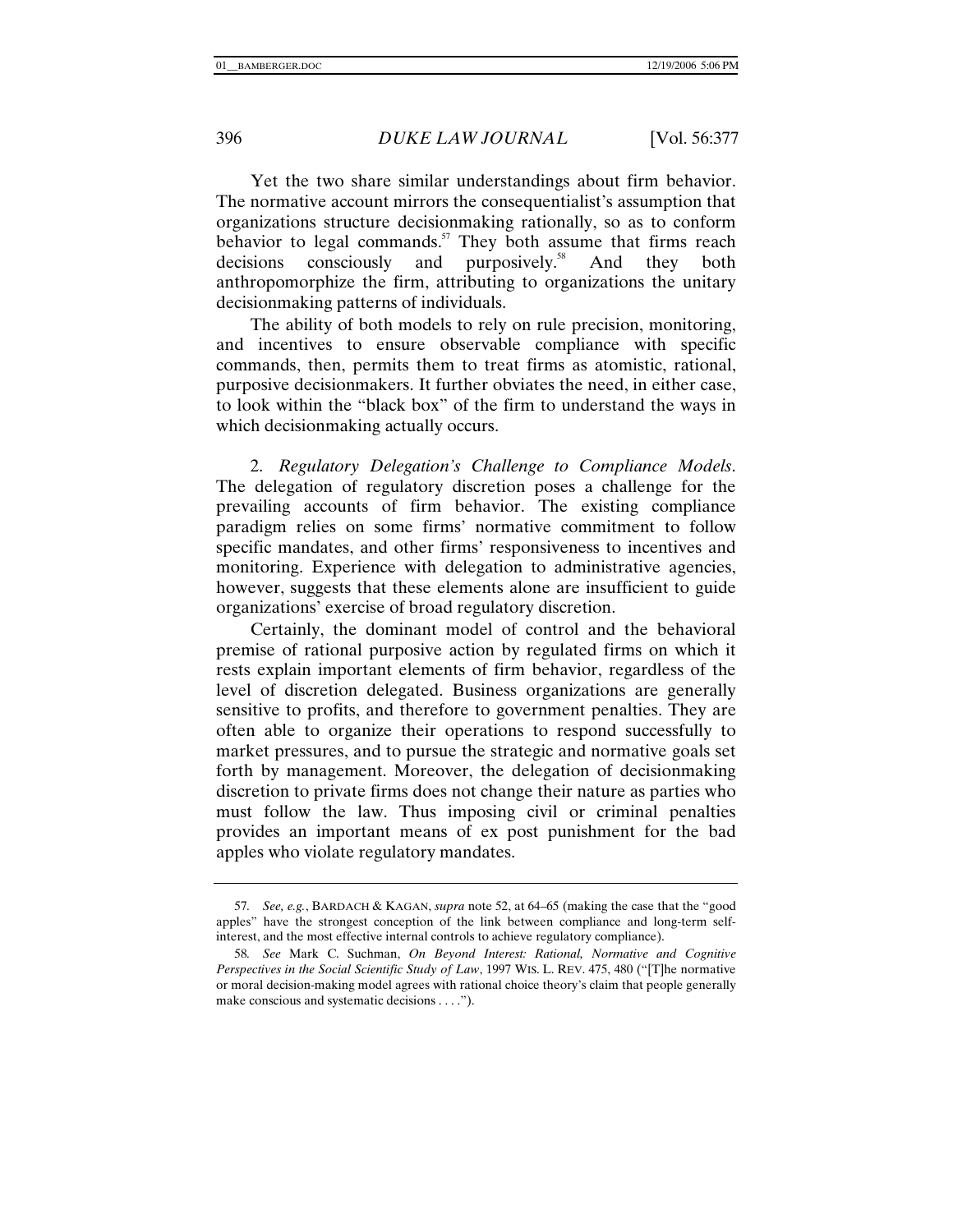Yet experience suggests that these approaches are, at best, imprecise controls on private firm decisionmaking. Firms engage in financial misrepresentation even when discovery and punishment is virtually assured. Even good-apple firms that seek to implement effective internal controls fail to comply with regulatory mandates. Especially in contexts in which regulatory delegation is prevalent, traditional models of control fare poorly.<sup>59</sup>

Some of the imprecision in control may be addressed by overcoming the challenges inherent in the tools themselves: the difficulties of determining optimal incentives for deterrence, $\delta$ <sup>0</sup> the challenge and costs of effective monitoring, $61$  and the complexity of promoting independent norms of law abidingness in business firms. Indeed, regulation has integrated creative means both for better aligning the incentives of private actors with government (such as regulatory schemes that rely on market-based incentives rather than deterrence<sup>62</sup>) and for improving monitoring of outcomes (by, for

61*. See* Donald C. Langevoort, *Monitoring: The Behavioral Economics of Corporate Compliance with Law*, 2002 COLUM. BUS. L. REV. 71, 80–81 ("[M]onitoring is a far more difficult and costly practice than we conventionally assume.").

62*. See* Bruce A. Ackerman & Richard B. Stewart, *Reforming Environmental Law*, 37 STAN. L. REV. 1333, 1342–43 (1985) (advocating marketable permits in part on the ground that

<sup>59</sup>*. See, e.g.*, U.S. GEN. ACCOUNTING OFFICE, TRENDS, MARKET IMPACTS, REGULATORY RESPONSES AND REMAINING CHALLENGES 4 (2002), *available at* http://www.gao.gov/new. items/d03138.pdf (finding that, between January 1997 and June 2002, 10 percent of all listed companies announced at least one financial restatement, and that financial restatements due to prior irregularities grew 145 percent); Ruhl & Salzman, *supra* note 18, at 791–96 ("[F]ull compliance with regulatory mandates is seldom achieved."); *id.* at 823–24 ("[E]very compliance study of environmental law to date has revealed significant levels of noncompliance."); Joyce E. Cutler, *Large Number of Companies Noncompliant with Environmental Laws, EPA Official Says*, 29 ENV'T REP. (BNA) 2233 (1999); James Surowiecki, *The Dirty Little Truth About Corporate Lies*, SLATE, July 6, 1998, http://www.slate.com/id/1001803/ (last visited Oct. 28, 2006) (discussing survey of CFOs indicating that 12 percent admitted misrepresenting corporate financial results at the request of senior company executives, and another 55 percent had been asked to misrepresent results, but had "fought off" the demand).

 <sup>60.</sup> The difficulty in setting optimal incentives to ensure deterrence proves a challenge because, to determine the right penalty level, a regulator needs to calculate accurately the costs of compliance, as well as the probability of detection and enforcement. Such detailed information may simply be inaccessible to public administrators, especially because these costs vary radically by firm. *See* DOUGLAS NEEDHAM, THE ECONOMICS AND POLITICS OF REGULATION: A BEHAVIORAL APPROACH 335 (1983) (discussing regulators' inability to know actual costs and benefits when setting incentives). *See generally* TOM R. TYLER, WHY PEOPLE OBEY THE LAW 22–23, 67 (1990) (noting "practical difficulties of implementing a policy based only on the increased use of threatened or delivered punishment"); Tom R. Tyler, *Public Mistrust of the Law*, 66 U. CIN. L. REV. 847, 857–58 (1998) (noting that deterrence is difficult because it depends on the likelihood of being caught); Tom R. Tyler, *Citizen Discontent*, 45 AM. J. COMP. L. 871, 873–74 (1997) (highlighting the high costs of deterrence).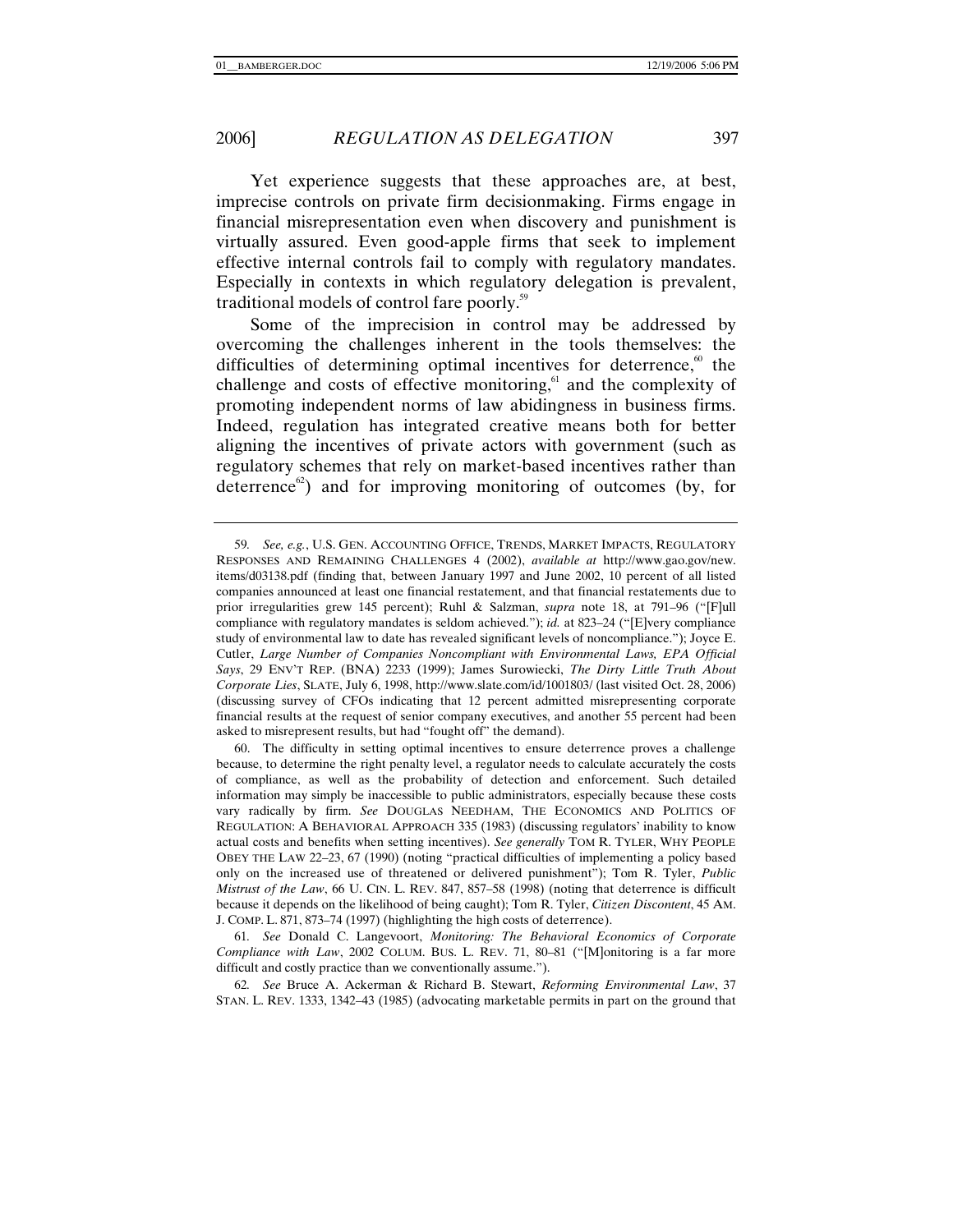example, focusing on the independence of third-party auditors). Administrative agencies have also experimented with innovations intended to promote normative commitments to compliance. For example, programs under which regulated firms may negotiate the content of applicable rules, seek (among other things) to promote those businesses' acceptance of the legal mandate.<sup>63</sup> Moreover, agency programs that publicize high levels of compliance are calculated to convince regulated parties of the fairness of regulatory regimes. Legal sociologists have found this to increase a decisionmaker's sense of normative duty.<sup>64</sup>

Yet shortcomings of models relying either on top-down incentives or bottom-up faith inhere in the approaches themselves. As in the administrative agency context, the very nature of broad delegation blunts the applicability of two of the standard control mechanisms. By definition, a regime that accords regulated parties wide discretion relinquishes its effectiveness as a precise directive. Similarly, the more a regulation prescribes broad policy goals, rather than specific behavior or a measurable outcome, the more difficult it is to monitor compliance. As discussed in Part I.A., attempts to boil down complex goals to auditable tasks often thwart the accomplishment of the wider objective.

marketability puts the regulatory information-processing burden on "business managers and engineers who are in the best position to figure out how to cut back on their plants' pollution costs"); Richard L. Revesz & Robert N. Stavins, *Environmental Law and Policy* 33–43 (John F. Kennedy Sch. of Gov't Working Paper No. RWP04-023, 2004), *available at* http://ssrn.com/ abstract=552043 (discussing a number of alternative means of adjusting incentives, including pollution charges, tradable permit systems, market friction reductions, and government subsidy reductions).

<sup>63</sup>*. See* Procedures for Negotiating Proposed Regulations (Recommendation No. 82-4), 1 C.F.R. § 305.82-4 (1993) (expressing expectation that negotiated rulemaking would result in rules more acceptable to the interests affected by agency decisions). *But see* Cary Coglianese, *Assessing Consensus: The Promise and Performance of Negotiated Rulemaking,* 46 DUKE L.J. 1255, 1335 (1997) (concluding on the basis of empirical study that "[n]egotiated rulemaking does not appear any more capable of . . . avoiding litigation than do the rulemaking procedures ordinarily used by agencies").

<sup>64</sup>*. See* Tom R. Tyler, *Procedural Fairness and Compliance with the Law*, 133 SWISS J. ECON. & STAT. 219, 220–22 (1997). That same result is achieved when a decisionmaker believes that most others are behaving according to the same norm,*see* Dan M. Kahan, *Trust, Collective Action, and Law*, 81 B.U. L. REV. 333, 341–42 (2001) ("In sum, individuals behave like the amoral calculators posited by the conventional theory *only* when they believe that others are cheaters; if they believe that others are morally motivated to comply, they reciprocate by complying in turn, whether or not they believe that they could profitably evade."), and that those who are not are being punished.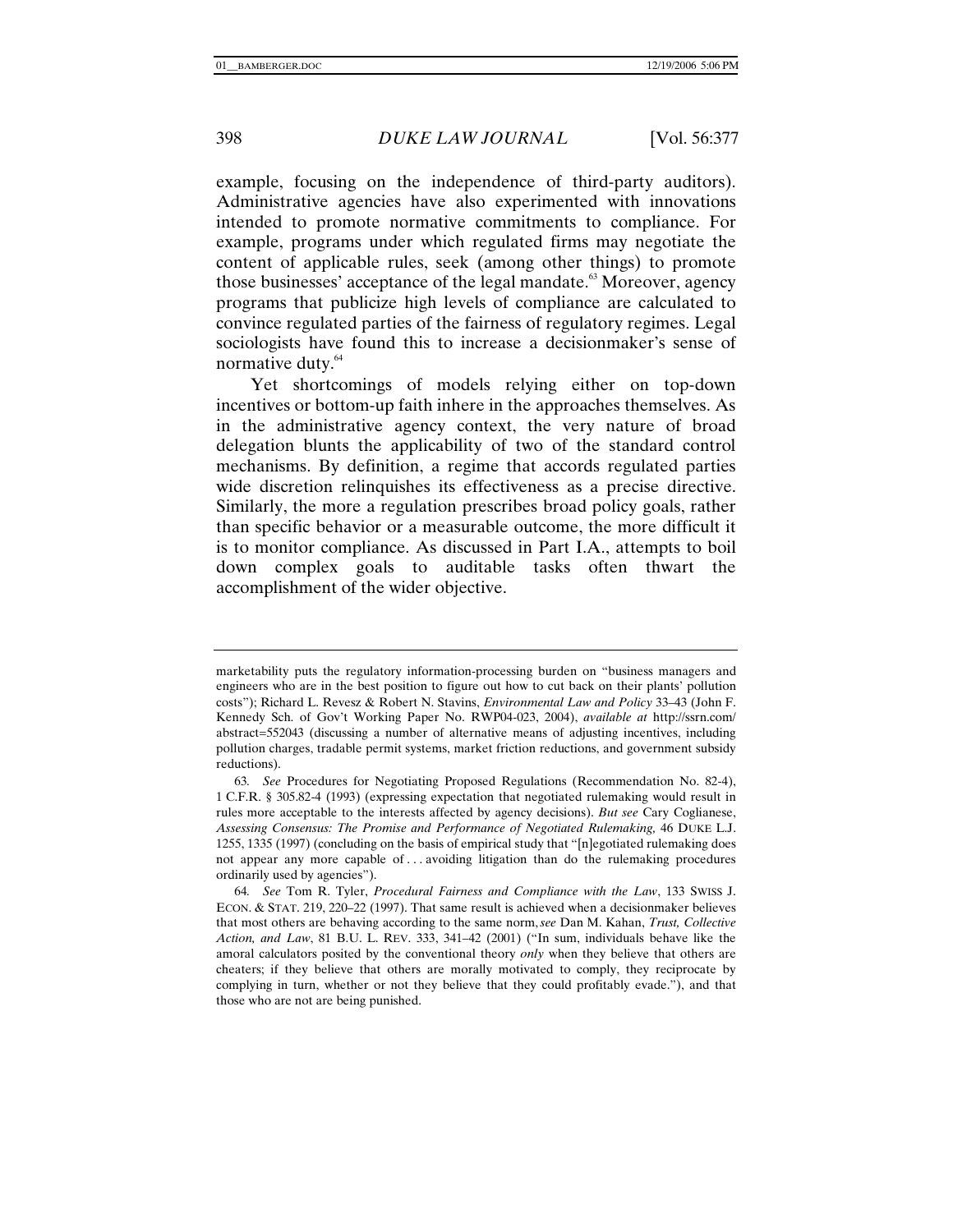Private firm agents, furthermore, possess characteristics indicating particular incentives to exploit the "slack" inherent in their delegation. They are structured around strong corporate selfinterest—the very interest the legal and economic literatures are most concerned will capture public decisionmaking.<sup>65</sup> And they are "permeable,"<sup>66</sup> in that they are particularly responsive to influences other than the interests of regulator-principal, such as the behavior of competitors, the interests of consumers, and the pressures of the market.

Finally, the information asymmetries between regulated firms and administrative agencies—one of the important justifications for employing regulatory delegations in the first place—prevents effective monitoring. Not only do regulated entities possess superior knowledge about the workings of their organization, their behavior is often, by practical constraints or even by operation of law, more effectively hidden within the firm.

These factors all suggest the insufficiency of incentives, imperfect monitoring, and faith in good apples to guide private implementation of broad and imprecise public mandates. Certainly regulatory delegation creates the opportunity for individual firms to participate creatively in developing effective governance solutions, and some firms might seize the chance. Yet relying on the trappings of a traditional enforcement framework to ensure an across-the-board pursuit of public norms provides only illusory control of firm behavior; it leaves too much to chance.

# *C. Drawing from a Different Model: The Administrative Accountability Paradigm*

The mismatch between regulatory delegation and traditional methods for administrative control of regulated parties should not pose much surprise to scholars of administrative behavior. Indeed, the difficulty in "commanding" and "controlling" broad decisionmaking discretion constitutes the central focus of administrative law.

<sup>65</sup>*. See infra* note 80 (citing the literature on capture of administrative processes by private interests).

<sup>66</sup>*. See* Hawkins & Jacoby, *supra* note 20, at 208–10 (discussing ways in which agents are permeable to third parties).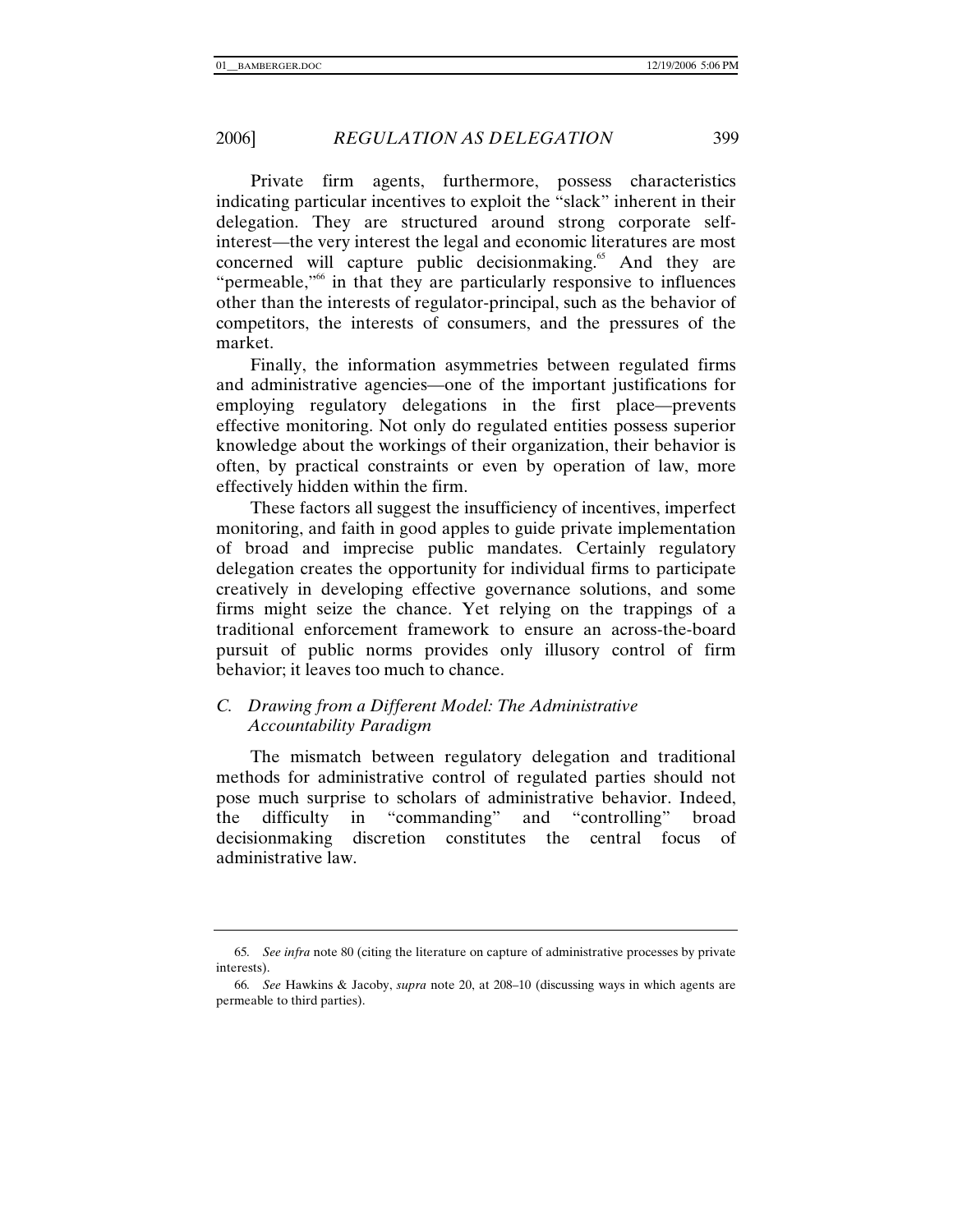Specifically, administrative law concerns itself with ways to shape policy decisions that Congress delegates to the judgment of administrative agencies, bodies largely unanticipated by the Constitution's three-branch framework<sup> $\bar{67}$ </sup> yet essential to the massive project of modern governance. Traditional legislative delegation frequently involves contexts in which there is little ability to monitor particular outcomes. The administrative state accordingly turns to agencies to use their judgment, informed by difficult-to-measure factors such as expertise and executive politics.

Administrative law recognizes that the exercise of such judgment is difficult to police. Accordingly, it has long abandoned notions of straightforward agency *compliance* with legislative mandate.<sup>68</sup> Instead, it is animated by a model of agency *accountability.*

Indeed, when the ex post measurement of outcomes is elusive, or outcomes are insufficient as a means for assessing decisionmaking, the accountability model rejects singular reliance on traditional principal-agent control tools. It relies instead on a robust set of doctrines, procedures, and relationships intended to channel decisionmaking in ways that promote both more effective decisionmaking in the service of public goals, and independent values about the ways in which public norms should be pursued. Specifically, the accountability paradigm regulates decisionmaking to promote rationality, responsiveness to public norms, and reviewability by others.

The accountability model provides a useful blueprint for the oversight of regulatory delegation. It takes seriously the notions that policy solutions are complicated and varied, and that parties to whom discretion is given should employ their knowledge and judgment in the service of effective solutions. It further recognizes that organizational decisionmakers do not behave in any one singular manner—let alone in the manner of a rational maximizer; rather, organizational decisionmaking is complex, and can only be affected through a combination of inexact means. Exploring this framework for making administrative delegatees answer for decisionmaking

<sup>67</sup>*. See* A. Christopher Bryant & Timothy J. Simeone, *Remanding to Congress: The Supreme Court's New "On the Record" Constitutional Review of Federal Statutes*, 86 CORNELL L. REV. 328, 370–71 (2001) (providing summary of discourse regarding the place of agencies in constitutional structure).

<sup>68</sup>*. See infra* notes 71–76 and accompanying text (discussing the "transmission-belt" model of the administrative state).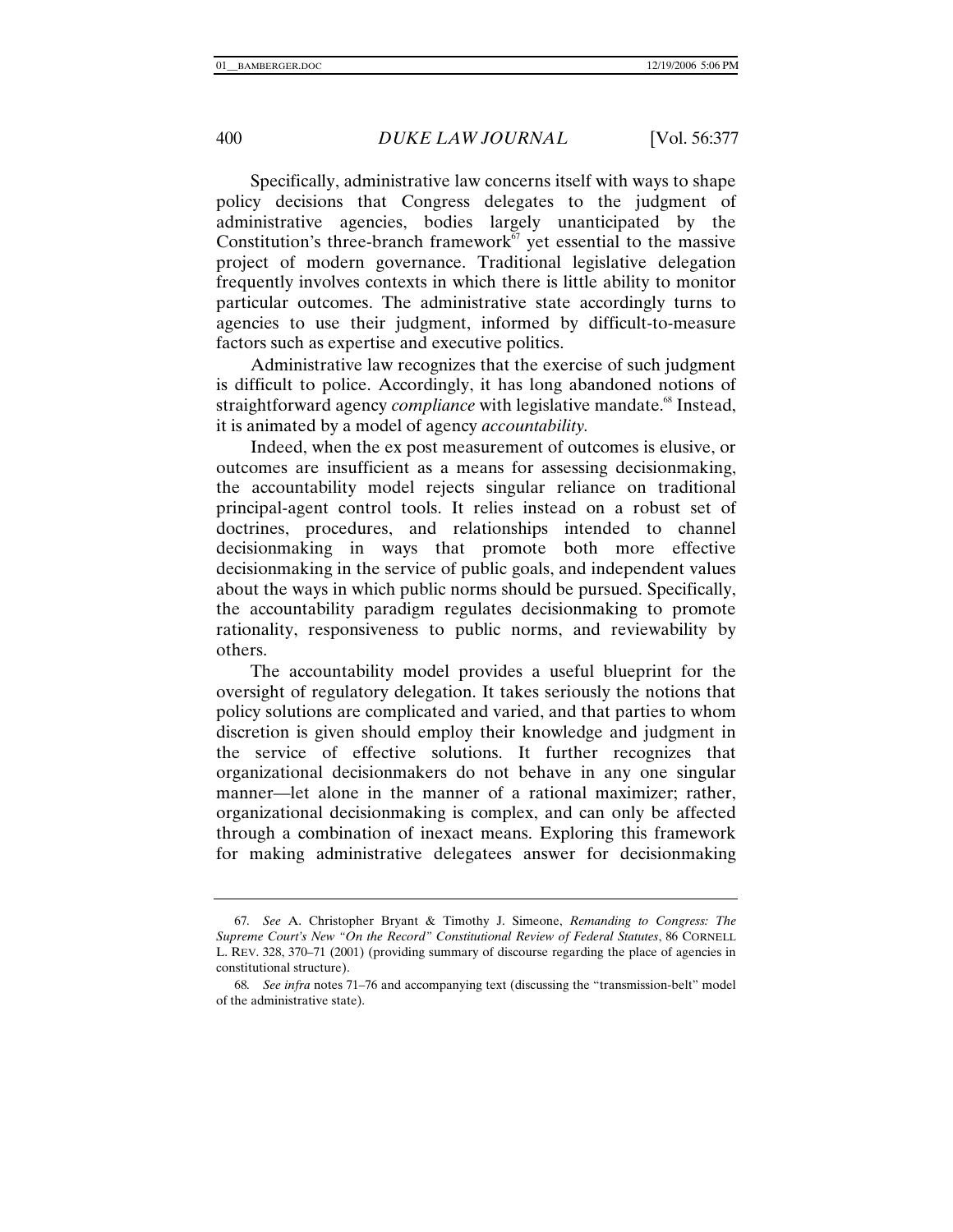offers important guidance when those same actors in turn delegate decisions to those they regulate.

1. *Administrative Delegation*. The administrative state governs through delegation.<sup>69</sup> Congress possesses exclusive power to legislate regulatory principles and priorities, but lacks both the constitutional capacity to execute laws and the resources to shape legislative principle into particularized policies. By delegating significant policymaking discretion to administrative agencies to supply the practical detail necessary for regulatory implementation, however, it enlists their relative expertise, ability to research and collect pertinent information, and capacity to devote extended time and attention to specific problems. $\frac{70}{2}$ 

Administrative law's vision of agency decisionmaking has transformed to reflect developments in governance. The "traditional model" conceived of the "agency as a mere transmission belt for implementing legislative directives in particular cases."<sup>1</sup> Congressional dictates guaranteed that agency action was "commanded by a legitimate source of authority—the legislature."<sup>72</sup> The "additional assurance" of judicial review<sup>73</sup> further "ensure[d] compliance with legislative directives."<sup>74</sup>

The very idiom of the traditional model, however, rings hollow in an era when federal legislation charging administrative agencies with broad goals has long eliminated the specificity on which the

 <sup>69.</sup> The delegation of authority may either occur explicitly, *see* Chevron U.S.A., Inc. v. Natural Res. Def. Council, Inc., 467 U.S. 837, 843–44 (1984) ("[When Congress has] explicitly left a gap for [an] agency to fill, there is an express delegation of authority to the agency to elucidate a specific provision of the statute by regulation."), or implicitly, by assigning to agencies the task of administering statutes containing some ambiguity or "gap," United States v. Mead Corp., 533 U.S. 218, 229 (2001); *see also* Kenneth A. Bamberger, *Provisional Precedent: Protecting Flexibility in Administrative Policymaking*, 77 N.Y.U. L. REV. 1272, 1281–82 (2002) (discussing implications of implicit administrative delegation).

<sup>70</sup>*. See* Peter L. Strauss, *Legislative Theory and the Rule of Law: Some Comments on Rubin*, 89 COLUM. L. REV. 427, 427–30 (1989) (noting the transformation in practice accompanying the rise of the administrative state from "direct ('transitive') legislative resolution of policy problems to indirect ('intransitive') resolution through the empowerment of agents").

 <sup>71.</sup> Richard B. Stewart, *The Reformation of American Administrative Law*, 88 HARV. L. REV. 1669, 1675 (1975).

<sup>72</sup>*. Id.* at 1675; *see also id.* at 1672–74 (describing how specific directives curb official discretion, promote formal justice, and ensure the legitimacy of governmental actions).

<sup>73</sup>*. Id.* at 1675.

<sup>74</sup>*. Id.* at 1676.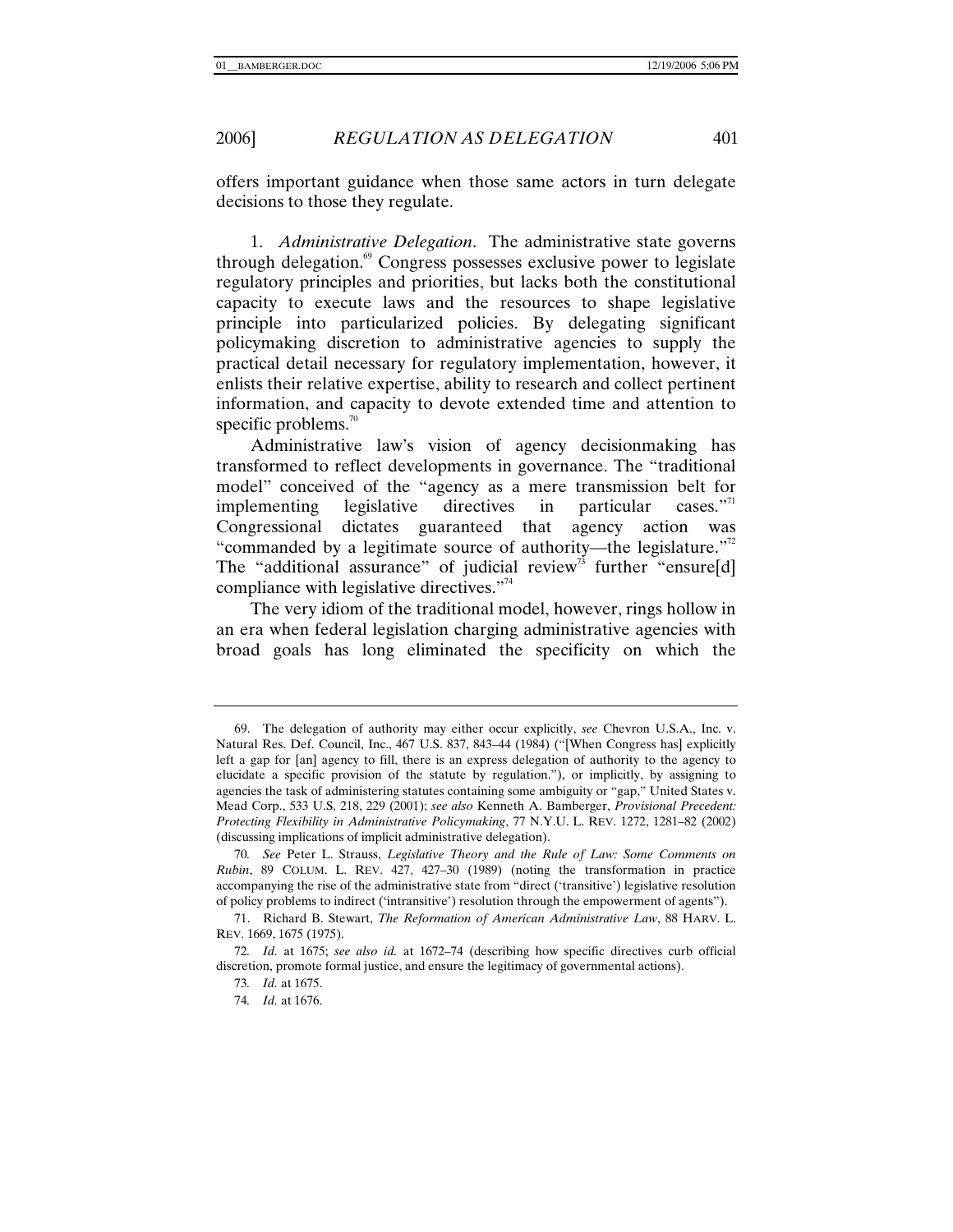"transmission belt" theory relied.<sup>75</sup> Congress now explicitly assigns agencies future decisions for which the details cannot be determined in advance. Administrative policymakers are asked instead to exercise good judgment—informed by expertise and information to which they have access—in choosing between a variety of possible options under conditions of uncertainty. In this light, a model of "controlling" agency "compliance" makes little sense.<sup>76</sup> Judgment is an activity that is difficult to control, and discretion is inherent in its exercise.

Modern administrative law has, accordingly, focused its attention instead on problems raised by the exercise of discretion—problems that can undermine both the legitimacy and efficacy of resulting decisions. It recognizes that delegation to agents, though necessary for large-scale administration, poses several categories of foreseeable challenges. $77$ 

First is the danger that permitting undemocratic, extraconstitutional decisionmakers to construe the law unfettered by precise statutory mandate will foster arbitrary or unreflective governance. The absence of any constraint on the exercise of power poses a particular problem in light of fundamental rule-of-law values, which require rationality and regularity in legal application.<sup>78</sup>

Second, broad discretion creates the possibility that the exercise of power will respond to private, rather than public, priorities. The concern over taint by private interests takes several forms. Most

<sup>75</sup>*. Id.* ("Vague, general, or ambiguous statutes create discretion and threaten the legitimacy of agency action under the 'transmission belt' theory of administrative law."); *see also id.* at 1677 ("[F]ederal legislation establishing agency charters has, over the past several decades, often been strikingly broad and nonspecific, and has accordingly generated the very conditions which the traditional model was designed to eliminate." (citations omitted)).

<sup>76</sup>*. Id.* at 1672–76.

 <sup>77.</sup> There is, of course, a vigorous literature setting forth fundamental constitutional and policy arguments against the legitimacy of delegation—especially broad delegation—to unelected agencies in the first place. *See, e.g.*, JOHN HART ELY, DEMOCRACY AND DISTRUST: A THEORY OF JUDICIAL REVIEW 133 (1980) ("That legislators often find it convenient to escape accountability is precisely the reason *for* a non-delegation doctrine."); THEODORE J. LOWI, THE END OF LIBERALISM: IDEOLOGY, POLICY AND THE CRISIS OF PUBLIC AUTHORITY 127 (1969) ("[Delegation] becomes pathological, and criticizable, at the point where it comes to be considered a good thing in itself, flowing to administrators without guides, checks, safeguards.").

<sup>78</sup>*. See generally* A. V. DICEY, INTRODUCTION TO THE STUDY OF THE LAW OF THE CONSTITUTION 120 (8th ed. 1982) (stating that rule of law requires, "in the first place, the absolute supremacy or predominance of regular law as opposed to the influence of arbitrary power, and excludes the existence of arbitrariness, of prerogative, or even wide discretionary authority on the part of the government").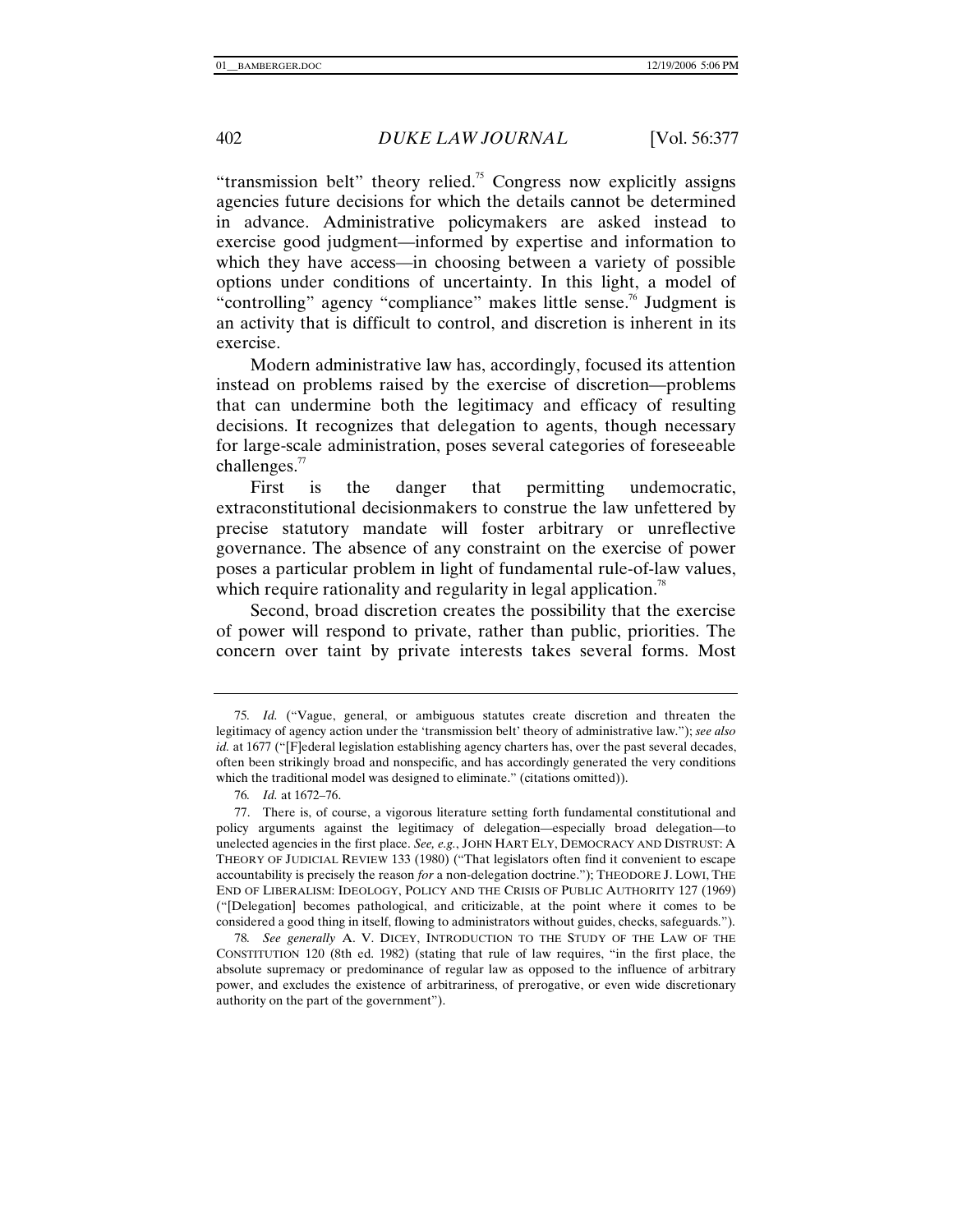simply, particular decisionmakers (whether individual bureaucrats or agencies as a whole) may seek to aggrandize their own power, $\beta$ minimize their effort level, or favor personal policy predilections over those of Congress. More generally, the process of administrative decisionmaking itself may be captured by interested private factions.<sup>80</sup> Courts have identified a third type of danger when administrative discretion is delegated to private parties rather than to public regulators: the decisionmaker may be both self-aggrandizing and selfinterested.<sup>81</sup>

Finally, because its exercise often need not be justified, wide managerial discretion may render careful explanation by decisionmakers unnecessary, thus obscuring the reasons underlying particular decisions. In this way, broad leeway can imperil the ability of democratic or constitutional institutions like the public, Congress, and the courts to oversee agencies and review their decisions.<sup>82</sup>

Thus, discretion in the interpretation and implementation of regulatory directives may compromise three related governance values: *rationality* in choosing between solutions; *responsiveness* to public interests; and *reviewability* by others. These shortcomings jeopardize both the effective pursuit of legislative goals, and public law norms about decisionmaking in the exercise and implementation of government power.

81*. See* Carter v. Carter Coal Co., 298 U.S. 238, 311 (1936) (rooting the proscription on delegation to private parties in the concern over self-interested regulation); Sierra Club v. Sigler, 695 F.2d 957, 962 n.3 (5th Cir. 1983) (observing that the U.S. Army Corps of Engineers hiring a private consulting firm was particularly troubling when the private firm essentially prepared the environmental impact statement for a project in which it had a stake).

<sup>79</sup>*. See* Daryl J. Levinson, *Empire-Building Government in Constitutional Law*, 118 HARV. L. REV. 915, 917 (2005) ("[The] pervasive assumption in constitutional law and theory is that government officials are empire-builders, imperialistically or avariciously intent upon maximizing the power or wealth of their offices and institutions.").

<sup>80</sup>*. See, e.g.*, Thomas W. Merrill, *Capture Theory and the Courts: 1967–1983*, 72 CHI.-KENT L. REV. 1039 (1997) (discussing the development of "capture theory," which depicted administrative agencies as the captives of big business); Mark Seidenfeld, *A Civic Republican Justification for the Bureaucratic State,* 105 HARV. L. REV. 1511, 1565 (1992) ("According to the capture hypothesis, instead of providing meaningful input into deliberation about the public interest, industry representatives co-opt governmental regulatory power in order to satisfy their private desires."); Stewart, *supra* note 71, at 1684–86 (describing how administrative agencies are captured by the interests they are charged to regulate).

<sup>82</sup>*. See, e.g.*, Nat'l Ass'n of Home Builders v. Norton, 340 F.3d 835, 846 (9th Cir. 2003) ("Agencies must articulate a satisfactory explanation for their action to permit effective judicial review." (internal quotation marks omitted)).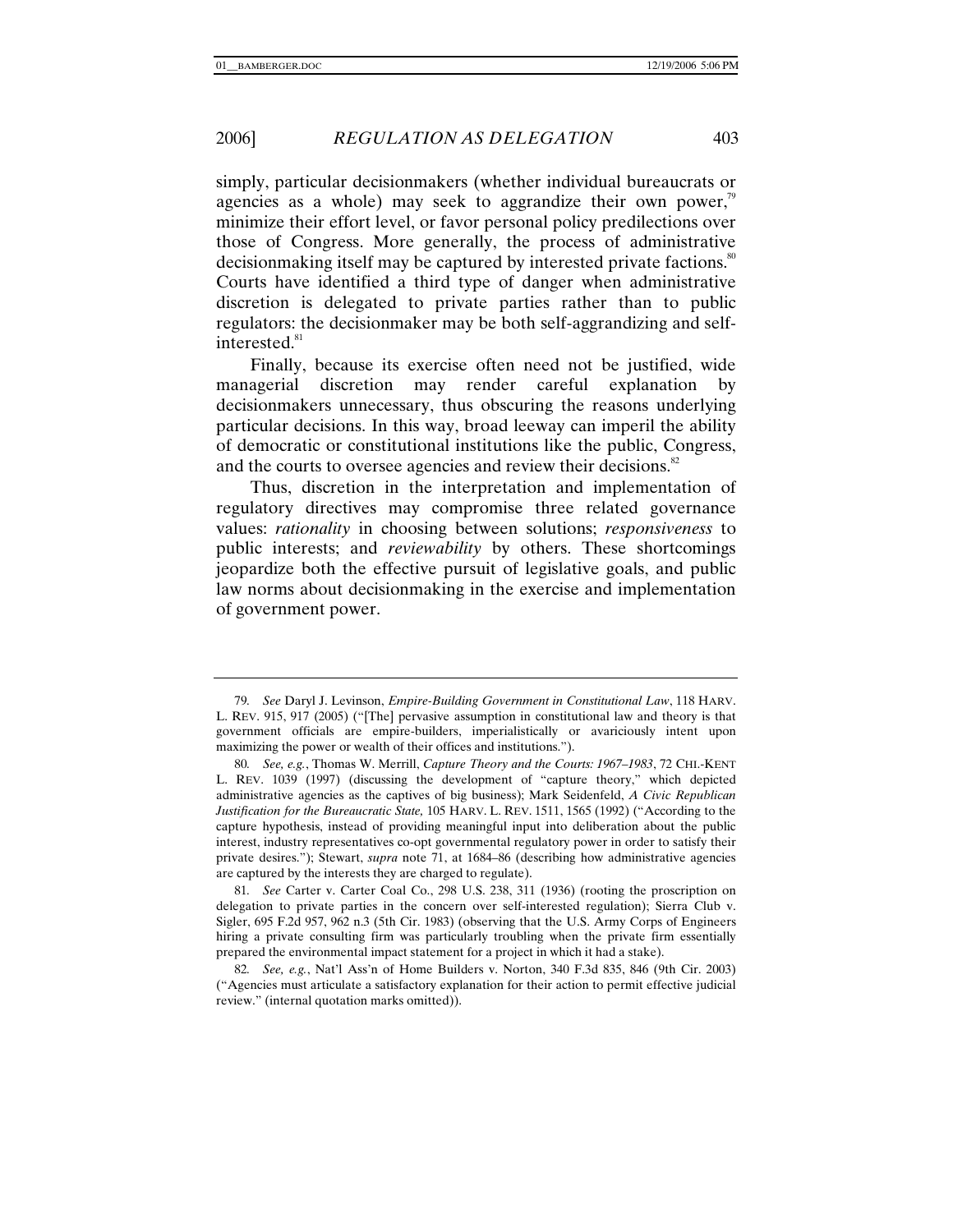2. *Administrative Law and the Accountability Paradigm.* Modern administrative law seeks methods beyond control to safeguard against the dangers of broad delegation. Specifically, it seeks to channel the exercise of discretionary authority by making administrative decisionmaking "accountable." Although different scholars employ that term more or less broadly, $^{83}$  this Article follows the path of those who understand accountability generally as "checks on decision making"<sup>84</sup> intended to channel discretion so as to promote both effective and legitimate regulatory decisions.

More specifically, the accountability model seeks to overcome uncertainty about changing circumstances or precise substantive results by other means. As to the question "accountable for what?" administrative law supplements incomplete demands for specific solutions with requirements that decisions be made consonant with rule-of-law and sound decisionmaking notions of deliberation, thoroughness and consistency. As to the question "accountable to what ends?" it emphasizes the touchstone of public norms, however general, articulated by Congress. And regarding "accountable to whom?" the administrative process involves multiple players, including Congress, the courts, the executive, and a variety of private actors, making clear that administrative decisions must be made in a way that both results and decision processes themselves can be reviewed from the outside.

Throughout, the accountability model recognizes that discretionary decisionmaking is complicated. It implicitly rejects a simplified rational actor model of agency behavior, and is informed not only by legal theory and policy, but also increasingly by political science and economic understandings of how institutions and the individuals within them make decisions in the political arena.

<sup>83</sup>*. Compare* Lisa Schultz Bressman, *Beyond Accountability: Arbitrariness and Legitimacy in the Administrative State*, 78 N.Y.U. L. REV. 461 (2003) (distinguishing political accountability to democratic branches of government from other values like rational policymaking), *with* Alfred C. Aman, Jr., *Globalization, Democracy, and the Need for a New Administrative Law*, 49 UCLA L. REV. 1687, 1700 (2002) (noting that approaches to accountability dominating by economic values often do not adequately take noneconomic values into account), *and* Marshall J. Breger, *Government Accountability in the Twenty-First Century*, 57 U. PITT. L. REV. 423, 423 (1996) (identifying various types of accountability in addition to "[a]ccountability [t]hrough [d]irect [d]emocracy"). *See generally* Edward Rubin, *The Myth of Accountability and the Anti-Administrative Impulse*, 103 MICH. L. REV. 2073 (2005) (rejecting notions that electoral control and decisionmaking devolution actually constitute "accountability," and promoting administrative hierarchy as necessary for accountability).

 <sup>84.</sup> Freeman, *Private Role*, *supra* note 12, at 664.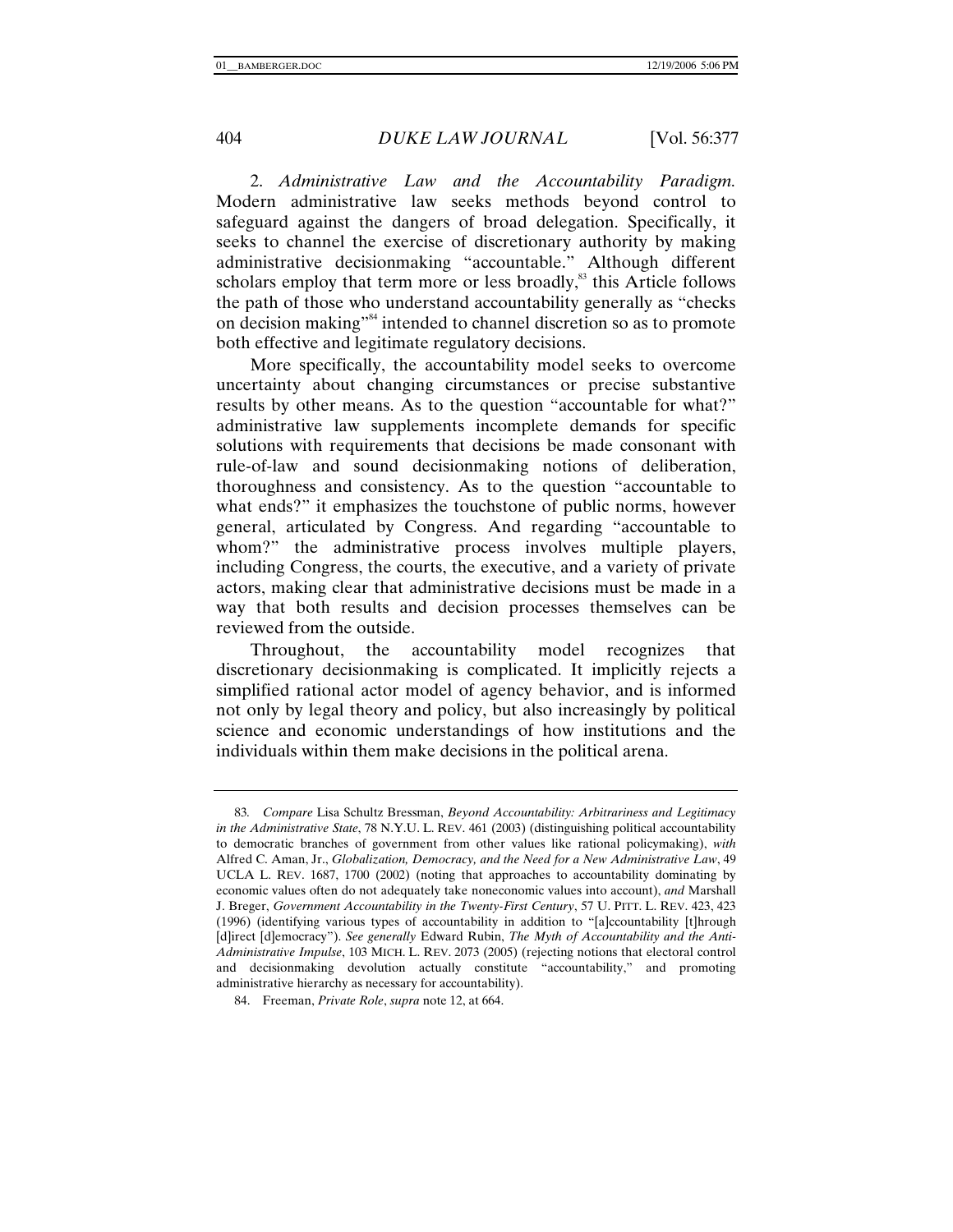Based on these understandings of bureaucratic behavior, administrative law regulates decisionmaking, in large part through structural design. It ensures that a variety of government and private actors, each with their own interests, capacities, and approaches to problems, have particular roles in the discussion. Directly elected legislators set goals guided by political calculus. Private parties represent a host of divergent interests through participatory procedures. Agencies guided by substantive expertise and informed by executive policies promulgate regulations. Independent judges, guided by precedent and legal principle, review the resulting determinations. Through the administrative structure, multiple participants—each armed with a different decisionmaking logic participate in the process that leads to a final agency decision.

This external structure shapes internal agency decisionmaking. Formal participation processes govern the procedures by which agencies gather knowledge. The Administrative Procedure Act  $(APA)^{85}$  itself requires consideration of divergent perspectives in a number of ways.<sup>86</sup> Its notice-and-comment provisions, for example, compel agencies promulgating rules to account for a written record filled with information and interpretations from a host of conflicting viewpoints.87 By legislation and executive order, Congress and the President further compel agencies to consider information they might not ordinarily address, such as the impact on the environment,<sup>88</sup> state

 <sup>85.</sup> Administrative Procedure Act of 1946, Pub. L. No. 79-404, 60 Stat. 237 (codified as amended in scattered sections of 5 U.S.C.).

<sup>86</sup>*. See*, *e.g.*, Steven P. Croley, *Theories of Regulation: Incorporating the Administrative Process*, 98 COLUM. L. REV. 1, 79 nn.226–27 (1998) (noting that the APA facilitates deliberative agency decisions); Stewart, *supra* note 71, at 1670 (noting that APA procedures are "designed to promote the accuracy, rationality, and reviewability of agency application of legislative directives").

<sup>87</sup>*.* 5 U.S.C. § 553(b) (2000) (setting forth notice and comment requirements for administrative rulemaking). *See generally* Smiley v. Citibank (S.D.), N.A., 517 U.S. 735, 741 (1996) ("[N]otice-and-comment procedures of the Administrative Procedure Act [are] designed to assure due deliberation."); John F. Manning, *Constitutional Structure and Judicial Deference to Agency Interpretations of Agency Rules*, 96 COLUM. L. REV. 612, 660–62 (1996) (arguing that APA procedural safeguards promote fair and informed administrative decisionmaking).

 <sup>88.</sup> The National Environmental Policy Act of 1969 (NEPA) § 102, 42 U.S.C. § 4332(C)(i)– (v) (2000), for example, mandated that agencies prepare Environmental Impact Statements. By explicitly instructing agencies to consider types of information not previously taken into account, NEPA changed decision outcomes by "making bureaucracies think." SERGE TAYLOR, MAKING BUREAUCRACIES THINK: THE ENVIRONMENTAL IMPACT STATEMENT STRATEGY OF ADMINISTRATIVE REFORM 3–4 (1984).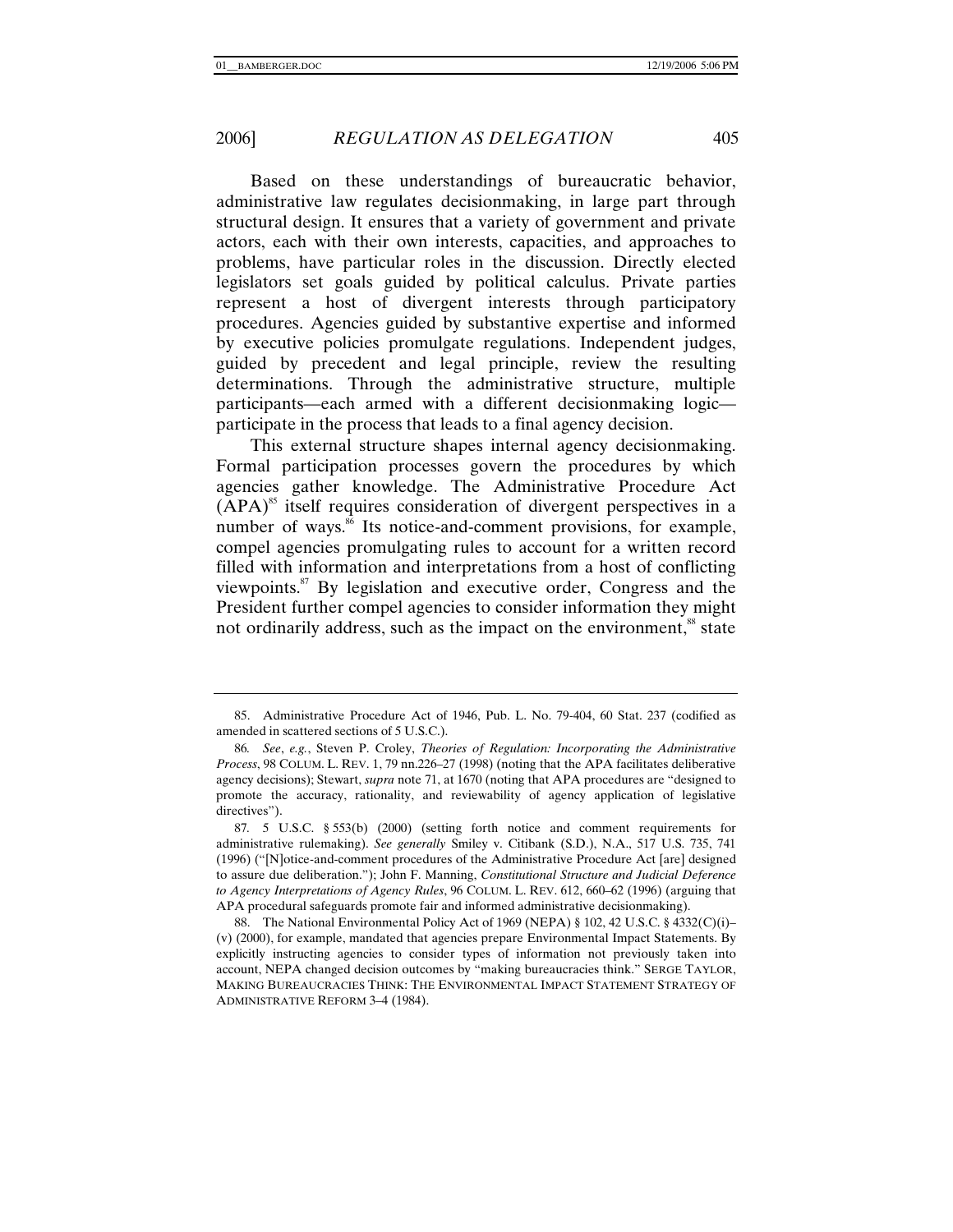and local governments $\delta$ <sup>89</sup> and small business, $\delta$ <sup>90</sup> as well as the costs and benefits of regulatory decisions.<sup>91</sup>

Judicial standards further shape the decision process. Under both the APA's proscription against "arbitrary and capricious" agency action<sup>92</sup> and *Chevron*'s step-two reasonableness requirement,<sup>93</sup> courts require that agencies engage in reasoned deliberation in reaching their decisions. $94$  Specifically, they require that agencies take account of all of the information in the record and explain, in a public way, why they reached their outcome in light of contrary data, arguments, and alternatives presented.<sup>95</sup> Through such requirements, "all of the intensity of [judicial] review is directed toward identifying flaws in the agency's decisional process."96

Finally, the transparent nature of administrative record building and agency decisionmaking further facilitates accountability in a host

92*. See* Motor Vehicle Mfrs. Ass'n v. State Farm Mut. Auto. Ins. Co., 463 U.S. 29, 41 (1983) (holding that the APA's proscription against arbitrary and capricious decision making requires reasoned decision making); Citizens to Preserve Overton Park, Inc. v. Volpe, 401 U.S. 402, 415–17 (1971) (same).

93*. See* Lisa Schultz Bressman, *Disciplining Delegation After* Whitman v. American Trucking Ass'ns, 87 CORNELL L. REV. 452, 457–59 (2002) (discussing APA/*Chevron* parallels); Ronald M. Levin, *The Anatomy of Chevron: Step Two Reconsidered*, 72 CHI.-KENT L. REV. 1253, 1263–66 (1997) (discussing lower court cases interpreting *Chevron*'s step-two "reasonableness" requirement to parallel APA cases requirement and thereby hold that an interpretation is not "reasonable" unless well explained).

94*. See* Greater Boston Television Corp. v. FCC, 444 F.2d 841, 851 (D.C. Cir. 1970) (stating that agency action is arbitrary and capricious when "the agency has not really taken a 'hard look' at the salient problems and has not genuinely engaged in reasoned decision-making" (footnote omitted)).

 96. Jeffrey J. Rachlinski & Cynthia R. Farina, *Cognitive Psychology and Optimal Government Design*, 87 CORNELL L. REV. 549, 589 (2002).

<sup>89</sup>*.* Unfunded Mandates Reform Act of 1995 § 2, 2 U.S.C. § 1501 (2000).

<sup>90</sup>*.* Regulatory Flexibility Act § 3, 5 U.S.C. 603(a) (2000).

<sup>91</sup>*. See* Exec. Order No. 12,866, 3 C.F.R. 638, 639 (1994), *reprinted in* 5 U.S.C. § 601 (2000) ("In deciding whether and how to regulate, agencies should assess all costs and benefits of available regulatory alternatives, including the alternative of not regulating.").

<sup>95</sup>*. See* Gary Lawson, *Outcome, Procedure and Process: Agency Duties of Explanation for Legal Conclusions*, 48 RUTGERS L. REV. 313, 315 (1996) ("Well-settled principles of administrative review plainly require agencies to provide reasoned explanations for their legal interpretations . . . ."); Mark Seidenfeld, *Cognitive Loafing, Social Conformity, and Judicial Review of Agency Rulemaking*, 87 CORNELL L. REV. 486, 518 (2002) ("On its face, arbitrary and capricious review, as currently implemented under the "hard-look" or "relevant factors" rubric, is almost entirely a process-based evaluation. It does not compare the outcome to some ideal that the judge has in mind, and eschews inquiring whether the agency decision, in fact, turned out to be wise. It essentially asks the agency to explain why it reached the outcome it did in light of data available to the agency, alternatives to the outcome, and arguments presented to the agency by those whom the rule will affect." (footnotes omitted)).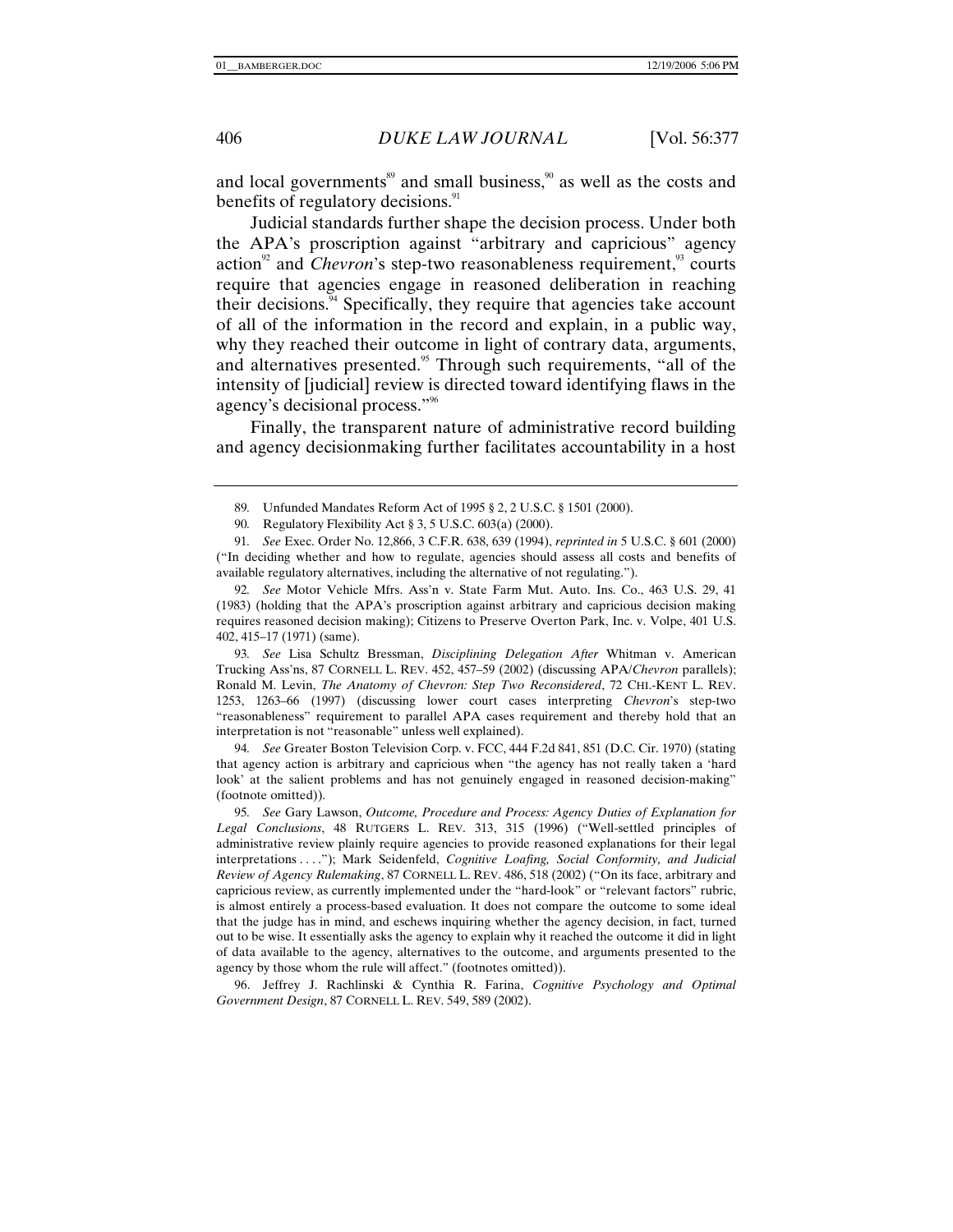of ways. These processes make agency explanations available to Congress, which can evaluate the agency's implementation of legislative goals and formulate legislative responses. As discussed previously, they allow courts to assess agency decisionmaking without necessarily intruding on the substance of decision outcomes. And they provide both private groups and other government institutions with meaningful yardsticks for reviewing, assessing, and critiquing ultimate agency action. $\frac{97}{2}$ 

The accountability paradigm, then, relies on the involvement of multiple actors and methods in the search for regulatory solutions. These actors bring to bear varied institutional capacities and decisionprocess strengths on regulatory choices. In this model, static notions of control are supplemented—and often supplanted—by learning, dialogue, process, and accountability.

3. *Administrative Accountability as a Model for Structuring Regulatory Delegation*. The administrative accountability model provides a useful model for addressing similar problems arising from the delegation of decisionmaking to regulated firms. It first suggests that when delegations involve complex issues and require the exercise of significant discretion by agents, traditional methods for controlling behavior may prove ineffective at promoting solutions consonant with legislative goals and public norms.

Second, it suggests that additional measures intended to channel discretion must be informed by an understanding of the challenges to good decisionmaking particular to the context.

Third, it emphasizes the participation of a variety of actors in the decision process, each animated by different institutional concerns and approaches to decisionmaking. In particular, it highlights the role of external information inputs and outside influences on internal processes in promoting rational, responsive, and reviewable decisions.

Finally, it suggests that focusing on those processes, rather than just on substantive outcomes, provides one measure by which external parties can assess the administrative exercise of discretion without losing the benefits of delegation by reexamining every agency decision *de novo*. This approach, in turn, makes a certain level of decisional transparency essential to permitting meaningful review. In

<sup>97</sup>*. See* Arthur Lupia & Mathew D. McCubbins, *Designing Bureaucratic Accountability*, 57 LAW & CONTEMP. PROBS. 91, 97 (Winter 1994) (discussing Congress's direct "police-patrol" monitoring, and indirect "fire-alarm" oversight in which informed third-parties provide signals).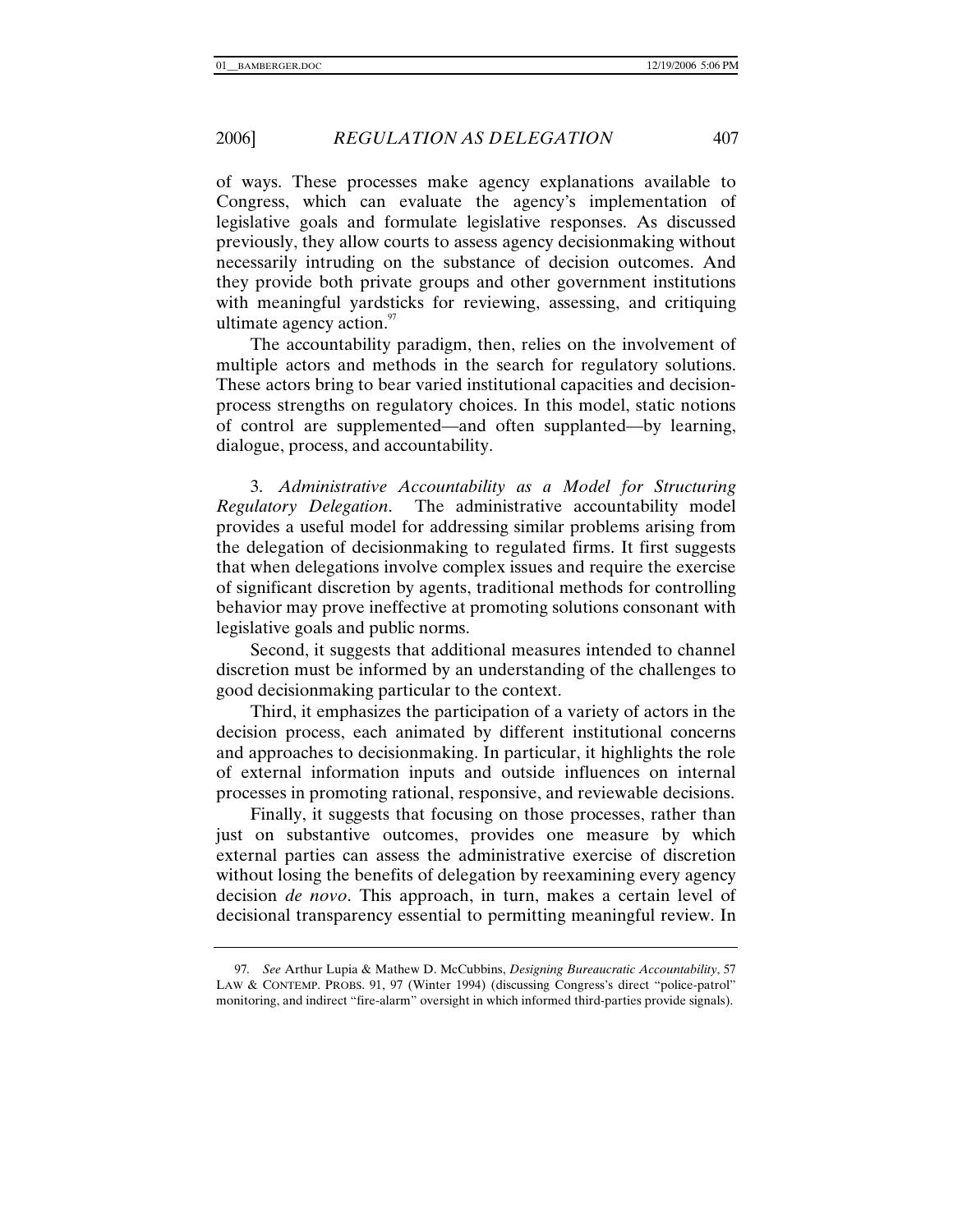such a framework, accountability provides a means for promoting good decisionmaking when commands and controls are not enough.

The subsequent two parts of this Article seek to explore the ways in which an accountability paradigm might be applied to regulatory delegations. Drawing on the paradigm's recognition of the complexity inherent in political and agency decisionmaking, Part II develops a detailed account of decisionmaking in regulated firms, with particular emphasis on the ways in which firms' efficient organization can create tensions with the effective pursuit of public goals. So informed, Part III then applies the remaining lessons of the administrative law model, suggesting a framework for regulating private firm decisionmaking in a way that promotes accountability.

# II. LEARNING FROM THE LITERATURE ON BUSINESS ORGANIZATIONS—HOW DELEGATION TO REGULATED FIRMS CREATES ACCOUNTABILITY PROBLEMS

The dominant models for controlling regulated firm behavior bottom-up normative commitments and top-down government control—share two characteristics. First, they envision firms as unitary decisionmakers, treating whole organizations as single legal actors. Second, the dominant models focus on shaping the preferences of atomistic corporations, which presupposes that firms can achieve regulatory goals in a purposive and rational manner.

By collapsing firms and their constituent members into unitary actors, these models neglect the importance of each. For in reality "firm" behavior is a product of both the interaction of numerous individuals within a company and the complex effect of particular organizational context in shaping those individuals' behaviors.

Recent corporate law scholarship drawing on insights in the management and organizational behavior literatures emphasizes that corporate decisionmaking cannot be understood by a monolithic template of organizational rationality. Rather, it is dependent on relations among individual actors within firms.<sup>98</sup> Pathbreaking

 <sup>98.</sup> For diverse examples of this wide-ranging scholarship, see Stephen M. Bainbridge, *Why A Board? Group Decisionmaking in Corporate Governance*, 55 VAND. L. REV. 1, 41 (2002) ("Concerns about groupthink, social loafing, and collective action failures, however, all prove relevant to operationalizing group decisionmaking in the corporate setting."); Margaret M. Blair & Lynn A. Stout, *A Team Production Theory of Corporate Law*, 85 VA. L. REV. 247, 264 (1999) ("[S]ome kinds of outcomes can only be achieved through joint effort—sometimes the joint effort of large numbers of people."); Donald C. Langevoort, *Agency Law Inside the*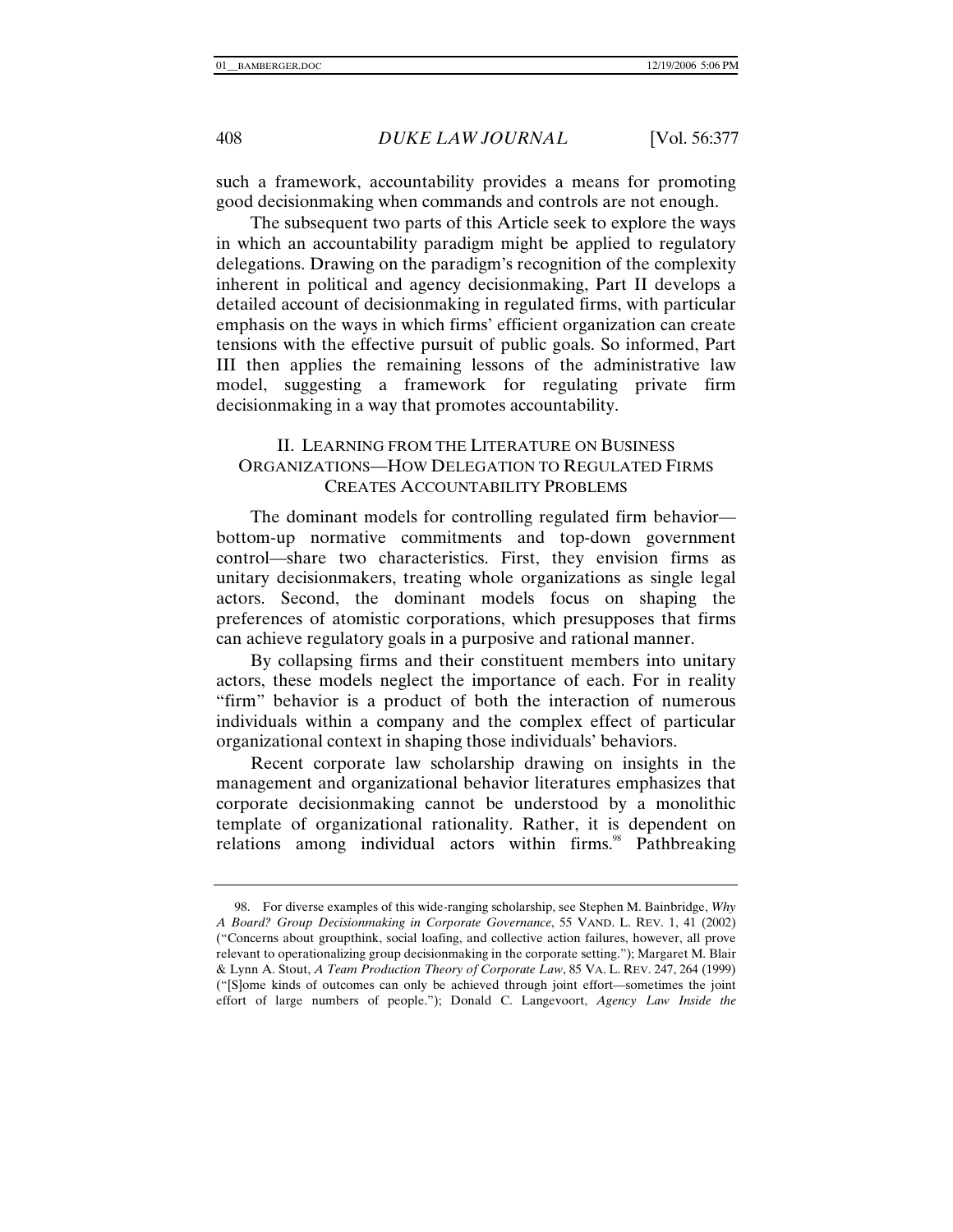literature in behavioral law and economics has further dismantled the building blocks underlying models of rational firm behavior, exploring the predictable failures of rationality in individual decisionmaking and cognition.<sup>99</sup> And the broader social science research on which these approaches draw reveals that organizational dynamics arising from individual cognition and relationships mold firm behavior at least as much as—and often in ways that subvert the purposive pursuit of institutional goals.

Because administrative law has enlisted private firms in regulatory decisions, it must learn the lessons of those who study private firm decisionmaking by opening the "black box" of the firm to examine the decision systems within. This Part accordingly discusses the pertinent literature on organizational behavior, and considers its implications for the capacity of firms to implement regulation consistent with public norms. It then considers the ways in which predictable behavioral pathologies can undermine firms' capacities to make regulatory decisions in a manner that effectively furthers regulatory ends. In other words, efficient firm organization can itself make firm decisionmaking unaccountable.

## *A. How Firms Organize Decisionmaking Around Efficiency*

1. *Overcoming Limits of Individual Cognition*. Firms are comprised of individuals. When regulation entrusts firms with pursuing legal ends, it relies on their ability to coordinate those individuals successfully. This organizational challenge would be formidable even if all members of the firm conformed to the ideal of

*Corporation: Problems of Candor and Knowledge*, 71 U. CIN. L. REV. 1187, 1194 (2003) ("There are many fascinating angles to an inquiry into whether corporate agents have an affirmative duty to disclose information to their superiors . . . ."); Lawrence E. Mitchell, *Structural Holes, CEOs, and Informational Monopolies*, 70 BROOK. L. REV. 1313, 1315–16 (2005) ("[T]he focus of corporate law should be on the CEO and the entire senior management structure of the corporation, examining the relationship of that structure to the board's ability to perform."); Symposium, *Corporate Misbehavior by Elite Decision-Makers: Perspectives from Law and Social Psychology*, 70 BROOK. L. REV. 1165 (2005). This turn in scholarship was pioneered by John C. Coffee, Jr. *See* John C. Coffee, Jr., *Beyond the Shut-Eyed Sentry: Toward a Theoretical View of Corporate Misconduct and an Effective Legal Response*, 63 VA. L. REV. 1099 (1977) [hereinafter Coffee, *Shut-Eyed Sentry*]; John C. Coffee, Jr., "*No Soul to Damn: No Body to Kick*"*: An Unscandalized Inquiry into the Problem of Corporate Punishment*, 79 MICH. L. REV. 386 (1980).

 <sup>99.</sup> For an influential account of the behavioral influence in legal economics, see Christine Jolls et al., *A Behavioral Approach to Law and Economics*, 50 STAN. L. REV. 1471, 1501–05 (1998). *See generally* Donald C. Langevoort, *Behavioral Theories of Judgment and Decision Making in Legal Scholarship: A Literature Review*, 51 VAND. L. REV. 1499 (1998).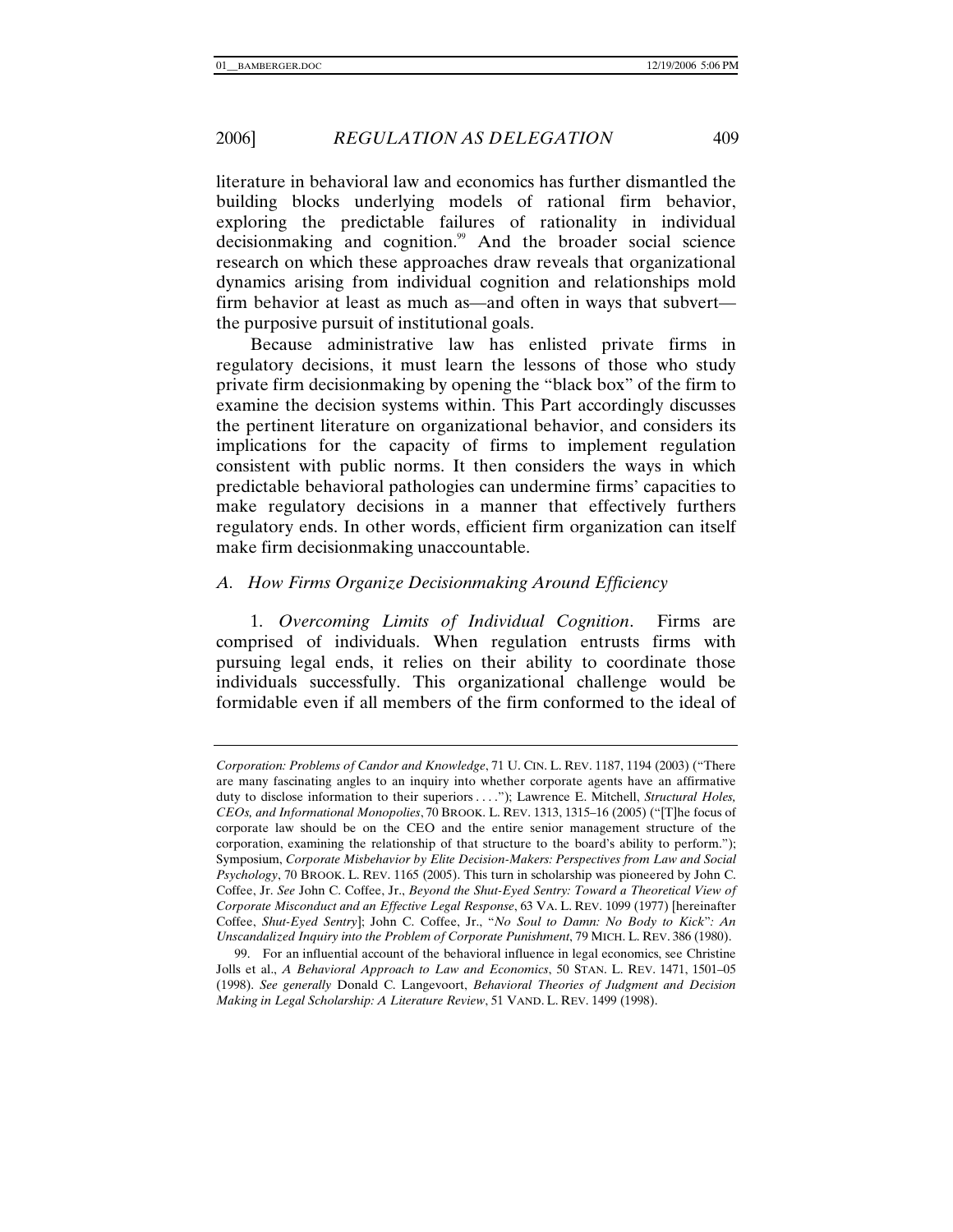a fully rational actor. Even in rational choice models $100$  individuals diverge in their preferences, and therefore in their assessments of how to maximize utility. Thus, coordinating even fully rational individuals requires aligning the economic interests and normative goals of each with those of the firm so as to direct personal choices toward organizational ends.

The management challenge is rendered even more complex, however, by the ways in which humans actually make decisions. Whereas rational choice theory models individuals with perfect (or at least sufficient) information about their preferences and the alternatives open to them, real individuals are at best "boundedly" rational, constrained by the limits of both the human mind and practicality.101 Biological constraints on perceptual and computational capacity mean that real human decisionmakers can never hope to process all available information about all possible choices, or predict the implications of every decision. Moreover, a decisionmaker's limited attentional capability precludes focused consideration of every alternative—a result exacerbated by the prohibitive cost in time and other resources.<sup>102</sup>

 <sup>100.</sup> Under a rational choice model, actors make decisions based both on complete information about available alternatives, their implications, and on a full awareness of their preferences, which are stable, identifiable and exogenous to—that is, they preexist—any particular decision. By measuring alternatives against preferences, the rational person makes choices that maximize utility.

 <sup>101.</sup> HERBERT A. SIMON, MODELS OF MAN 198 (1957) ("The capacity of the human mind for formulating and solving complex problems is very small compared with the size of the problems whose solution is required for objectively rational behavior in the real world . . . ." (emphasis omitted)); *see also* KENNETH J. ARROW, THE LIMITS OF ORGANIZATION 37 (1974) ("[T]he scarcity of information-handling ability is an essential feature for the understanding of both individual and organizational behavior."); CHESTER I. BARNARD, THE FUNCTIONS OF THE EXECUTIVE 305 (1968) ("Much of the error of historians, economists and all of us in daily affairs arises from imputing logical reason to men who could not or cannot base their actions on reason.").

<sup>102</sup>*. See* David Hirshleifer & Siew Hong Teoh, *Limited Attention, Information Disclosure, and Financial Reporting* 5–9 (Dec. 20, 2002), http://www.cob.ohio-state.edu/fin/dice/papers/2002/ 2002-5.pdf (last visited Oct. 28, 2006) (reviewing the theory and evidence on limited attention and information processing). The debate as to the precise limits of human computational capacity and to the extent it might be affected by organizational and technological structures falls beyond the scope of this paper. *See* Joseph Porac & Zur Shapira, *On Mind, Environment, and Simon's Scissors of Rational Behavior*, 5 J. MGMT. & GOVERNANCE 206, 209–10 (2001) (discussing psychological and neuroscientific research). Yet at a minimum, boundedly rational individuals face constraints on the attention that can be paid to a variety of important factors, including which tasks will attract their focus, which of any number of conflicting goals they will consider in a given circumstance, and which possible paths will deserve more complete consideration. *See generally* JAMES G. MARCH, A PRIMER ON DECISION MAKING (1994)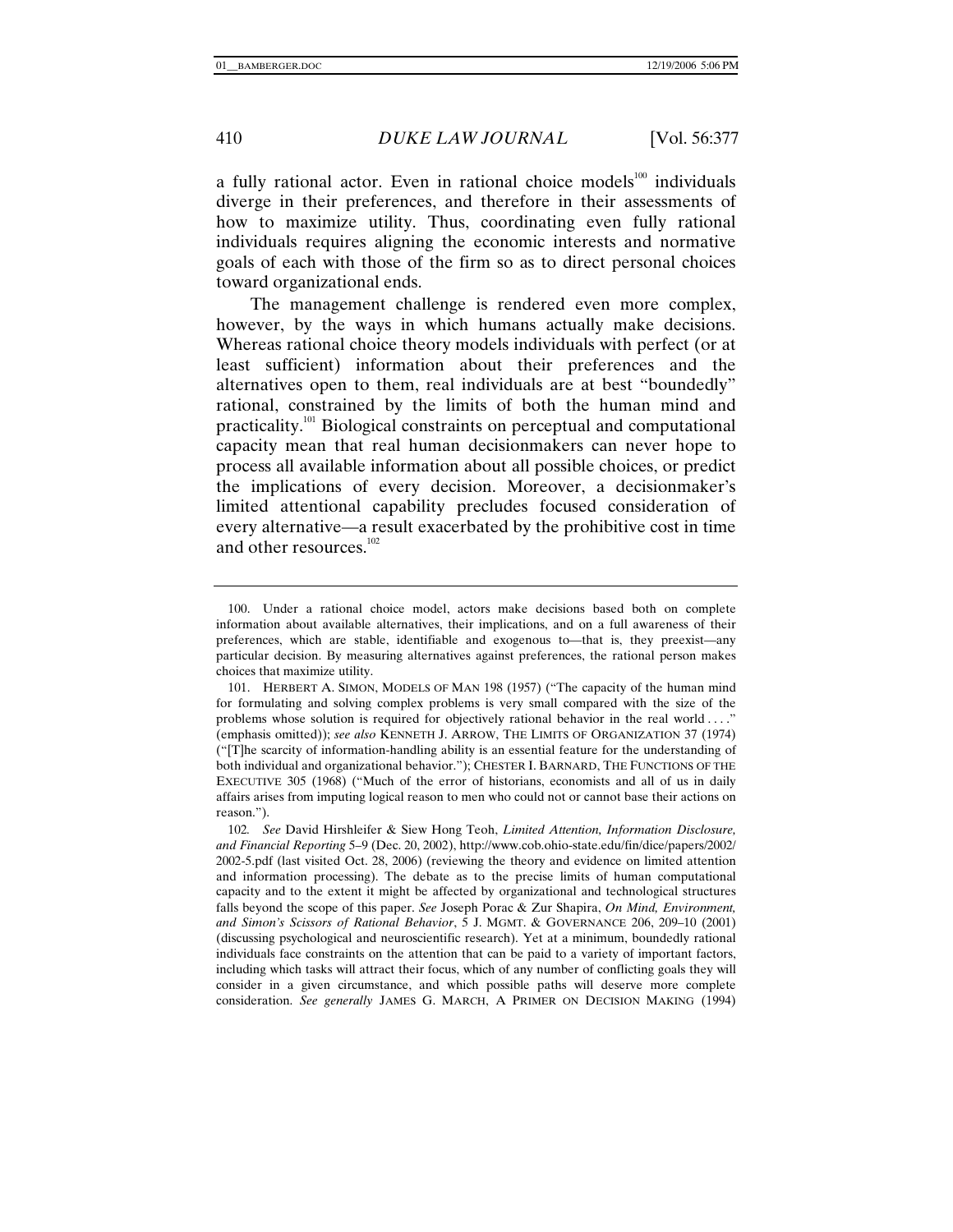Humans, therefore, must make decisions with only imperfect information about available courses of action or their consequences, conflicted understandings of underlying goals, and uncertainty as to the relation between the three. $103$ 

The human mind adapts to these shortcomings by developing unconscious cognitive shortcuts that generally make it easier to make sense of new situations even in the absence of complete information. These "biases" or "heuristics" rely on unconscious cues from familiar aspects of context: a single contextual element can prompt a decisionmaker about the more general nature of an unfamiliar setting, and therefore permit her to make efficient decisions even in situations of uncertainty. Rather than "maximizing," then, humans consider only a few possible courses of action and "satisfice[],"<sup>104</sup> choosing to settle for a solution that is adequate.

The importance of situational cues for unconscious shortcuts in human thinking reveals the extent to which decisions are wrought by an environment humans do not control, rather than by purposive choices. Legal sociologist Mark Suchman provides an example to illustrate the ways in which even ostensibly rational choices are shaped by unconscious cognitive processes. Imagine, he suggests, "that one finds oneself confronted by a large bag of coins sitting in the open door of an unattended armored car."105 How does one decide what to do? A consequentialist account—such as the deterrence model—would emphasize "the mental calculus of appraising the value of the coins, assessing the probability of successfully appropriating them, and estimating the certainty and severity of punishment."<sup>106</sup> A normative account, such as the goodapple paradigm, would accentuate the values that one applies once one has appropriately identified the context as one in which the norm should prevail. $107$ 

<sup>(</sup>discussing attentional limits); James G. March & Zur Shapira, *Variable Risk Preferences and the Focus of Attention*, 99 PSYCH. REV. 172 (1992) (same).

 <sup>103.</sup> The implications of these constraints pervade the decision process. Not only is the decisionmaker uncertain about empirical facts, but he or she is uncertain about the logical implications of those facts. *See* Roy Radner, *Bounded Rationality, Indeterminacy, and the Theory of the Firm*, 106 ECON. J. 1360, 1367 (1996).

 <sup>104.</sup> HERBERT A. SIMON, ADMINISTRATIVE BEHAVIOR xxix (3d ed. 1976).

 <sup>105.</sup> Suchman, *supra* note 58, at 483.

<sup>106</sup>*. Id.*

<sup>107</sup>*. Id.* "A normative account, too, would emphasize conscious mental reactions, but instead of focusing on the weighing of costs and benefits, it would focus on one's internal moral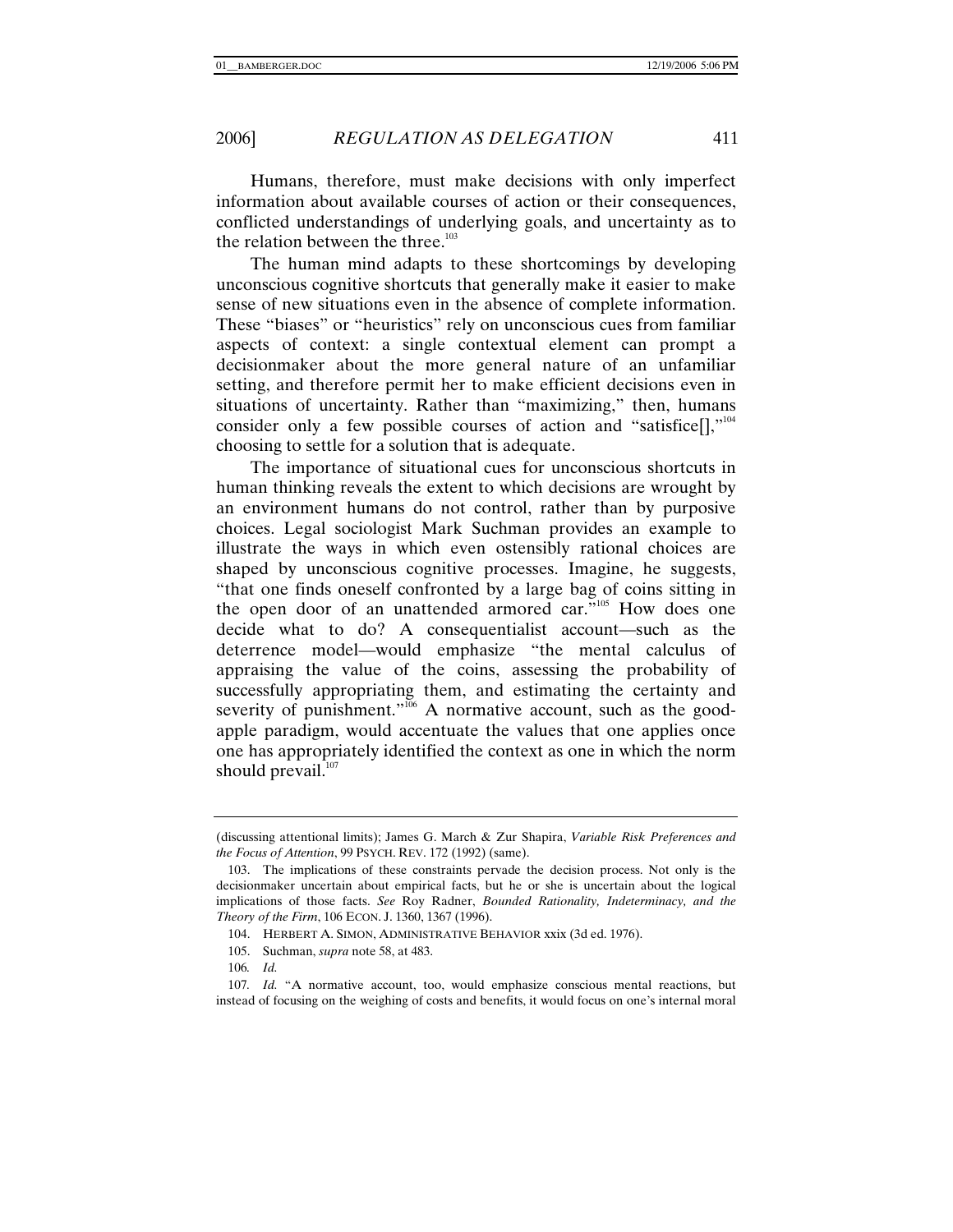Yet a cognitive understanding of decisionmaking emphasizes processes logically prior to the other two: the culturally-specific process of construing the meaning of the ambiguous social reality<sup>108</sup> one encounters. As Professor Suchman further describes:

[C]ognitive models emphasize the choices that we make without ever noticing. Often, certain lines of action simply seem obvious, natural or necessary as part of "the way the world works." Given this, the most important determinants of decision-making may be neither costs and benefits nor moral principles, but rather, the taken-for-granted cultural categories, definitions and accounts that help us to make sense of our lives.<sup>109</sup>

Accordingly, the cognitive component of decisionmaking addresses, in large part, how one identifies what information is pertinent, interprets that information, and makes sense of those interpretations. In the example of the armored car, assessments of context ("What kind of situation is this?"), identity ("What kind of person am I?"), and even role ("As guard/bank officer/bystander/ thief, is there a standard routine that I follow?") would largely frame one's ultimate choice, and shape any subsequent purposive inquiry into what norms should be invoked, or what consequences might follow. These cognitive frames explain puzzles such as how individuals committed to certain normative principles may, in context, act contrary to those principles, or how they make decisions inconsistent with their "self-interest."

They also explain why, despite the fact that humans have only limited information processing capacity, individuals frequently make decisions leading to efficient outcomes. The behavioral literature describes an adaptive process by which humans act according to "rules," or general shortcuts applicable across contexts, precluding the need to consider anew the character, costs and benefits, and implications of every given choice. $110$ 

As the armored car scenario suggests, rules shape appropriate behavior by defining identities, roles, and what is expected in certain

dialogue about the propriety of theft, the justificatory power of personal or familial need, and the (im)morality of concentrated wealth." *Id.*

<sup>108</sup>*. Id.*

<sup>109</sup>*. Id.* at 482.

 <sup>110.</sup> JAMES G. MARCH, MARTIN SCHULZ & XUEGUANG ZHOU, THE DYNAMICS OF RULES: CHANGE IN ORGANIZATIONAL CODES 6 (2000).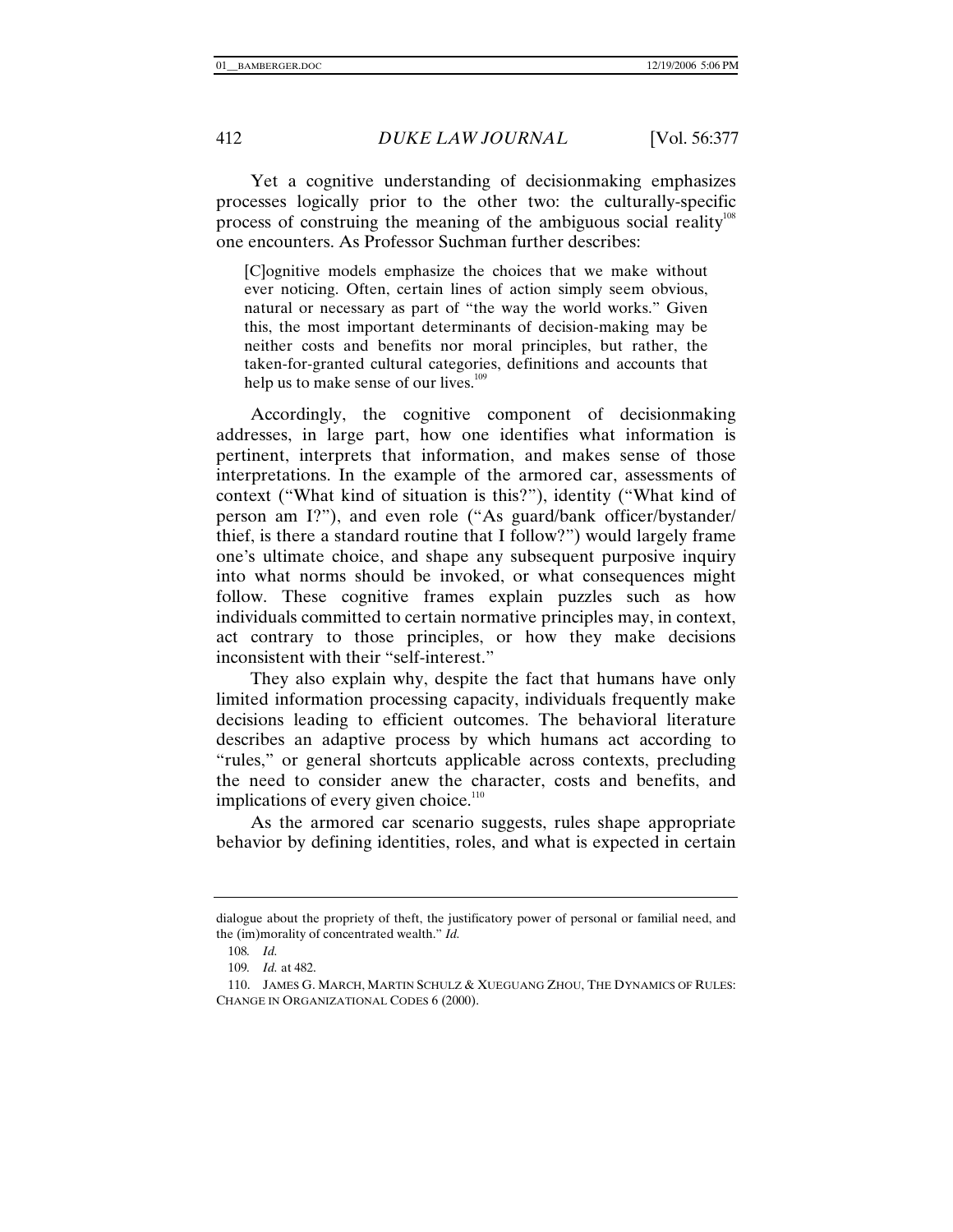categories of situations.<sup>111</sup> Thus, they provide preexisting patterns that simplify decisionmaking by narrowing down an unlimited combination of uncertain consequences and preferences to a threestep task. First they indicate, with respect to context, the appropriate construction of the self: "Which of my identities is relevant?" Second, they make sense of the reality: "How do I code the situation in which I find myself?" Third, they construe the match between the two: "What do my identities tell me to do in the situation as I have defined  $it?$ <sup>"112</sup>

The ability of context to shape cognition suggests the role of firms in promoting efficient decisionmaking. Firms provide a particular organizational setting that shapes both the conscious and unconscious rules of decision for individuals within them. In this sense, firm organization can be understood, at least in part, as a response to the constraints of individual cognition. Although any one individual may lack the capacity to collect, possess and assess all of the information and knowledge necessary for complex industrial processes, such capacity can be harnessed by the coordination of multiple boundedly rational actors,<sup>113</sup> permitting the organization itself to "choose" more "rationally."

Coordinating tasks through formally rational structures permits firms to augment, rather than just aggregate, the capacities of the individual in a number of ways. $114$ 

Most simply, firms organize administratively in ways that limit the attention and perception demands on any individual decisionmaker. Employees are organized into discrete subunits, each assigned a discrete set of tasks and subgoals, and charged with mastery of a limited set of information. A maintenance worker in a particular plant can focus on the immediate needs of machinery on

<sup>111</sup>*. See id.*

<sup>112</sup>*. Id.*

 <sup>113.</sup> ARROW, *supra* note 101, at 37 ("[T]he value of nonmarket decision-making, the desirability of creating organizations of a scope more limited than the market as a whole, is partially determined by the characteristics of the network of information flows."); Cristiano Antonelli, *The Governance of Technological Knowledge: Strategies, Processes and Public Policies* 6 (Univ. of Turin Dep't of Econ. Working Paper No. 6, 2003) (discussing the resourcebased theory of the firm consensus around the assumption that the generation of knowledge is the distinctive feature of the firm).

 <sup>114.</sup> The informational implications of organization, of course, track the more general recognition that "people can produce more if they cooperate." PAUL MILGROM & JOHN ROBERTS, ECONOMICS, ORGANIZATION AND MANAGEMENT 25 (1992).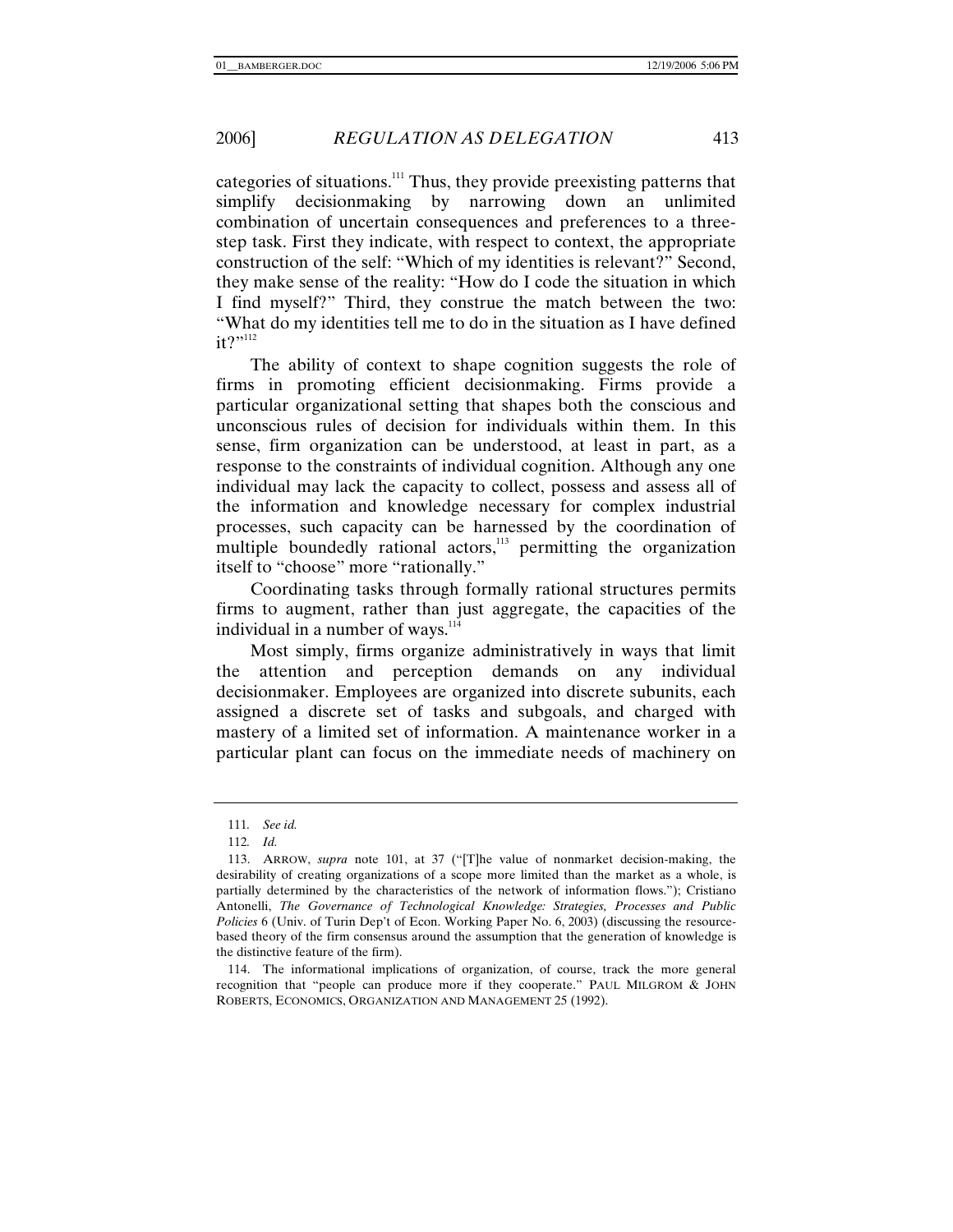the production floor without having to allocate attention to the broader firm goal of profit maximization.<sup>115</sup> An attorney in the general counsel's office can attend to contracts with particular suppliers without diverting consideration to customer relations. And a customer sales representative can focus on clients without worrying about production processes. This distribution of decision responsibility throughout the firm mitigates any individual decisionmaker's attention and perception constraints, while permitting the organization as a whole to engage in the wide variety of activities necessary in the modern corporation.

Similarly, firms mitigate constraints on individual perception and attention through what scholars of social cognition in organizations call "knowledge structures," rules and procedures for making sense of situations and identifying the appropriate response quickly. Such structures provide shortcuts that enable individuals to identify the type of challenge they face efficiently, focus their attention on the kind of information needed for that sort of situation, and invoke an applicable rule of behavior swiftly. These structures include formal "top-down" rules, embodied in standard operating procedures, handbooks, and organization charts.<sup>116</sup> They also include "bottom-up" rules developed on the ground through the evolution of informal routines and rules of thumb.

Although the importance of top-down rules may be more selfevident, bottom-up routines promote efficiency in a variety of important ways. First, they transform lessons learned from previous decisions—successful and unsuccessful—into rules for identifying similar situations quickly and providing a regularized response.<sup>117</sup> By storing firm knowledge in this way, routines eliminate the need to

<sup>115</sup>*. See* Malloy, *Regulation, Compliance and the Firm*, *supra* note 7, at 451, 489–90 (discussing this division of responsibilities in the context of environmental regulation).

 <sup>116.</sup> RICHARD M. CYERT & JAMES G. MARCH, A BEHAVIORAL THEORY OF THE FIRM 134 (Blackwell Publishers 1992) (1963) ("These rules are the focus for control within the firm; they are the result of a long-run adaptive process by which the firm learns; they are the short-run focus for decision making within the organization.").

 <sup>117.</sup> James P. Walsh, *Managerial and Organizational Cognition: Notes from a Trip Down Memory Lane*, 6 ORG. SCI. 280, 281 (1995); *see also* Michael D. Cohen & Paul Bacdayan, *Organizational Routines Are Stored as Procedural Memory: Evidence from a Laboratory Study*, 5 ORG. SCI. 554, 555 (1994) ("[Routines] store organizational experience in a form that allows the organization to rapidly transfer that experience to new situations."). *See generally* Markus C. Becker, *Organizational Routines: A Review of the Literature*, 13 INDUS. & CORP. CHANGE 643 (2004) (reviewing the theoretical and empirical literature on routines).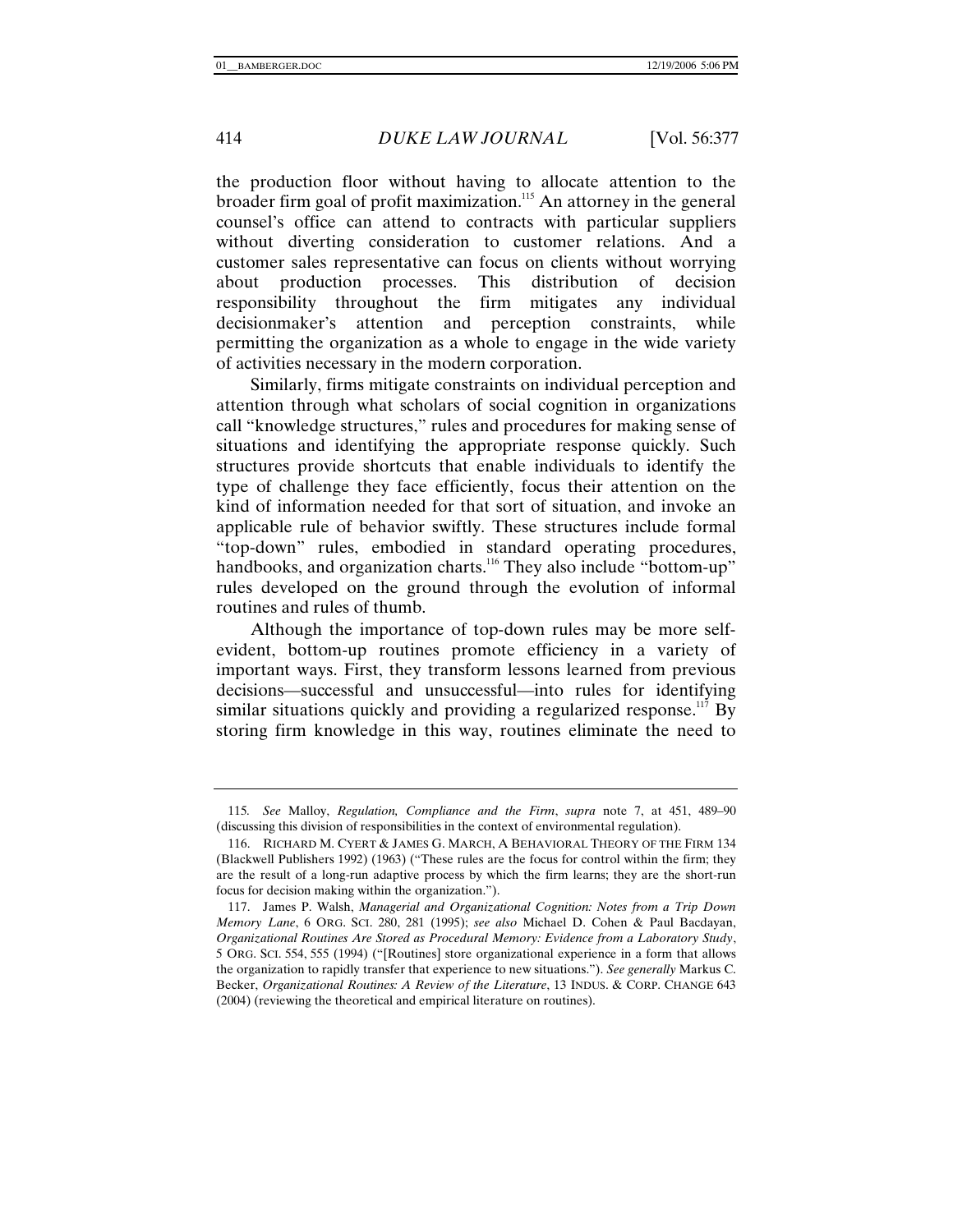reinvent the wheel, and "allow reuse of solutions to problems."118 Second, the knowledge encoded in routines guides effective decisionmaking in nonroutine situations. Because they convey more nuanced information than formal top-down rules, routines are useful in identifying familiar elements of ill-defined situations, thereby providing behavioral cues for interpreting and solving ambiguous problems.119 Third, learning from new experiences permits firm routines to adapt incrementally to change based on continuous environmental feedback. "Such experiential learning is often adaptively rational. That is, it allows organizations to find good, even optimal, rules for many choices they are likely to face."<sup>120</sup>

2. *Overcoming Environmental Uncertainty.* Organizational structures further provide means for efficient decisionmaking in the face of changing and uncertain situations outside the firm. No organization is self-sufficient. To survive, firms require information and resources from, and therefore must enter into exchanges with, the external environment. A manufacturing firm, for example, requires external information about customer demands, technological advancements, and the behavior of competitors. It also looks to the environment for inputs to production such as raw materials, labor, and production processes and machinery, as well as for markets for outputs. The more imperfect the information accessible to firms, the greater the uncertainty in their environment.<sup>121</sup> And the more firms need external resources, the greater their dependence on the environment. $122$ 

But firms are not merely inactive bodies affected by external forces. Rather, as a rich sociological literature (which has not attracted much attention by legal scholars) describes, firms respond to and influence their environments by organizing through rational and

 <sup>118.</sup> MARCH, SCHULZ & ZHOU, *supra* note 110, at 186 ("[O]rganizations confront internal and external problems, draw inferences from their experiences in those confrontations, and encode the inferences in rules. Lessons encoded in rules represent knowledge about solutions to problems found in the past. Rules retain knowledge and allow reuse of solutions to problems.").

 <sup>119.</sup> March, *supra* note 48, at 18 (stating that rules that suggest behavior in situations according to the decisionmaker's identity "may be developed through experience, learned from others, or generalized from similar situations").

<sup>120</sup>*. Id.*

 <sup>121.</sup> J.D. THOMPSON, ORGANIZATIONS IN ACTION 9 (1967).

<sup>122</sup>*. See* JEFFREY PFEFFER & GERALD R. SALANCIK, THE EXTERNAL CONTROL OF ORGANIZATIONS: A RESOURCE DEPENDENCE PERSPECTIVE 51–52 (1978).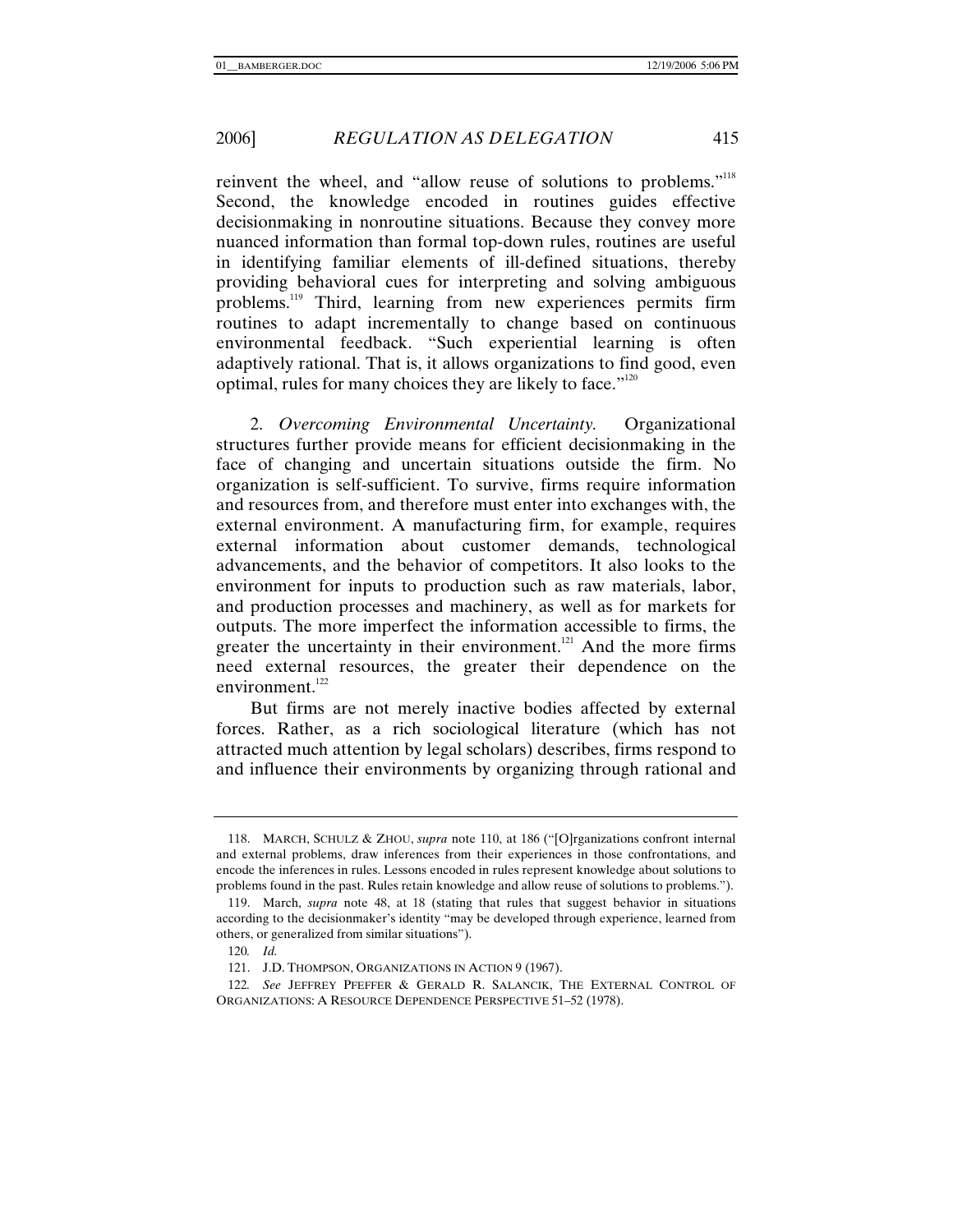efficient administrative and knowledge structures.<sup>123</sup> This adaptivity should, however, be of primary interest to regulators, because it influences interactions with every aspect of the environment, including regulation.

Specifically, organizations make purposive efforts to reduce environmental uncertainty and dependence. They may make internal changes such as adapting their information systems so as to reduce uncertainty, diversifying technologies and processes so as to limit dependence on particular resources, or altering their pattern of management and human relations to better attract needed workers and other relationships. As to the latter, for example, institutional theorists emphasize that firms, through a process of "institutional isomorphism,"<sup>124</sup> adopt structures and practices from other adopt structures and practices from other organizations like competitors, unions, professions, and trade associations that are considered "legitimate"<sup>125</sup> and which therefore attract environmental partners to work with them.<sup>126</sup> Moreover, organizations may also take steps to extend control over external exchanges that are critical to their operations by altering the environment through mergers, $127$  or by co-option<sup>128</sup>: attempting to manage those exchanges through long-term relationships over which they can exercise significant control. Thus, by a combination of internal and external measures, organizations work to shape their relations with the environment efficiently, by increasing control over interorganizational exchanges and reducing the power of environmental forces over the organization.

Firms, then, organize not only through internal structures and rules intended to promote efficiency, but also by creating filters through which complex environments can be understood and, in some instances, controlled.

 <sup>123.</sup> In sociological terms, environments not only act on particular organizations, they are "enacted" by them. KARL E. WEICK, THE SOCIAL PSYCHOLOGY OF ORGANIZING 63–71 (1969).

 <sup>124.</sup> Paul J. DiMaggio & Walter W. Powell, *The Iron Cage Revisited: Institutional Isomorphism and Collective Rationality in Organizational Fields*, 48 AM. SOC. REV. 147, 150 (1983).

<sup>125</sup>*. Id.* at 152.

<sup>126</sup>*. See* W. Richard Scott & John W. Meyer, *The Organization of Societal Sectors*, *in* ORGANIZATIONAL ENVIRONMENTS: RITUAL AND RATIONALITY 129, 140 (John W. Meyer & W. Richard Scott eds., 1983) ("*Institutional* sectors are characterized by the elaboration of rules and requirements to which individual organizations must conform if they are to receive support and legitimacy from the environment.").

<sup>127</sup>*. See* PFEFFER & SALANCIK, *supra* note 122, at 114–15.

<sup>128</sup>*. Id.* at 161–65.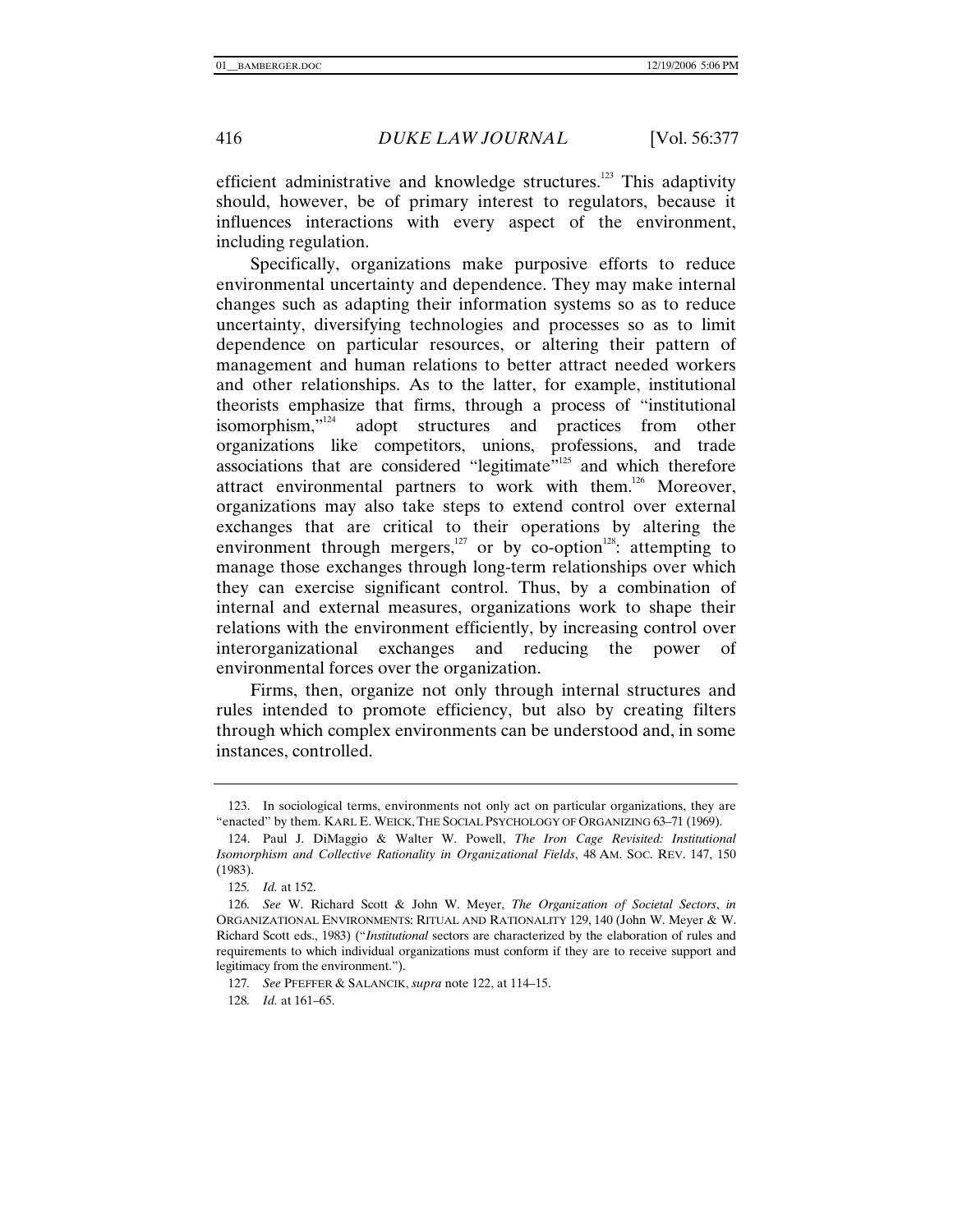## *B. The Weaknesses of Efficient Organization: Accountability Problems in Firm Decisionmaking*

To this point, the account of decisionmaking in firms suggests that the compliance paradigm's model of firm behavior might need no revision. If firms indeed successfully organize themselves to overcome individual shortcomings and achieve complex firmwide goals (including successful compliance with legal mandates) then perhaps the traditional modes of regulatory control—using top-down encouragement and incentives to encourage bottom-up implementation of legal mandates—requires little supplementation.

The firm's sources of strength, however, are also its weaknesses.<sup>129</sup> Indeed, the same processes that coordinate individual decisions efficiently in many circumstances can also create predictable decisionmaking pathologies in others. These cognitively rooted pathologies are particularly pronounced when decisions involve the pursuit of an externally imposed goal (such as a regulatory norm) that creates tension with other objectives (such as competitiveness or profit making) around which efficient firms structure their focus. Indeed, in the context of regulatory decisionmaking, these pathologies can produce decisions that are both irrational and contrary to the public norm. Moreover, because these pathologies result from decision processes buried deep within firms, they are virtually unreviewable. Accordingly, they pose a problem for the very values about which administrative accountability is most concerned.

1. *Decisionmaking Pathologies in Efficient Organizations*. Part II.A describes the role of organizational and knowledge structures in streamlining decisionmaking within organizations. These structures reflect choices about which factors deserve decisionmakers' focus, and which do not. These efficient arrangements themselves create predictable decisionmaking pathologies. Specifically, they sometimes foster decisions uninformed by pertinent information, and create insensitivity to risk, in part because of adaptive responses that camouflage important threats.

 <sup>129.</sup> Diane Vaughan, *The Dark Side of Organizations: Mistake, Misconduct, and Disaster*, 25 ANN. REV. SOC. 271, 274 (1999) ("[T]he same characteristics of a system that produce the bright side will regularly provoke the dark side from time to time.").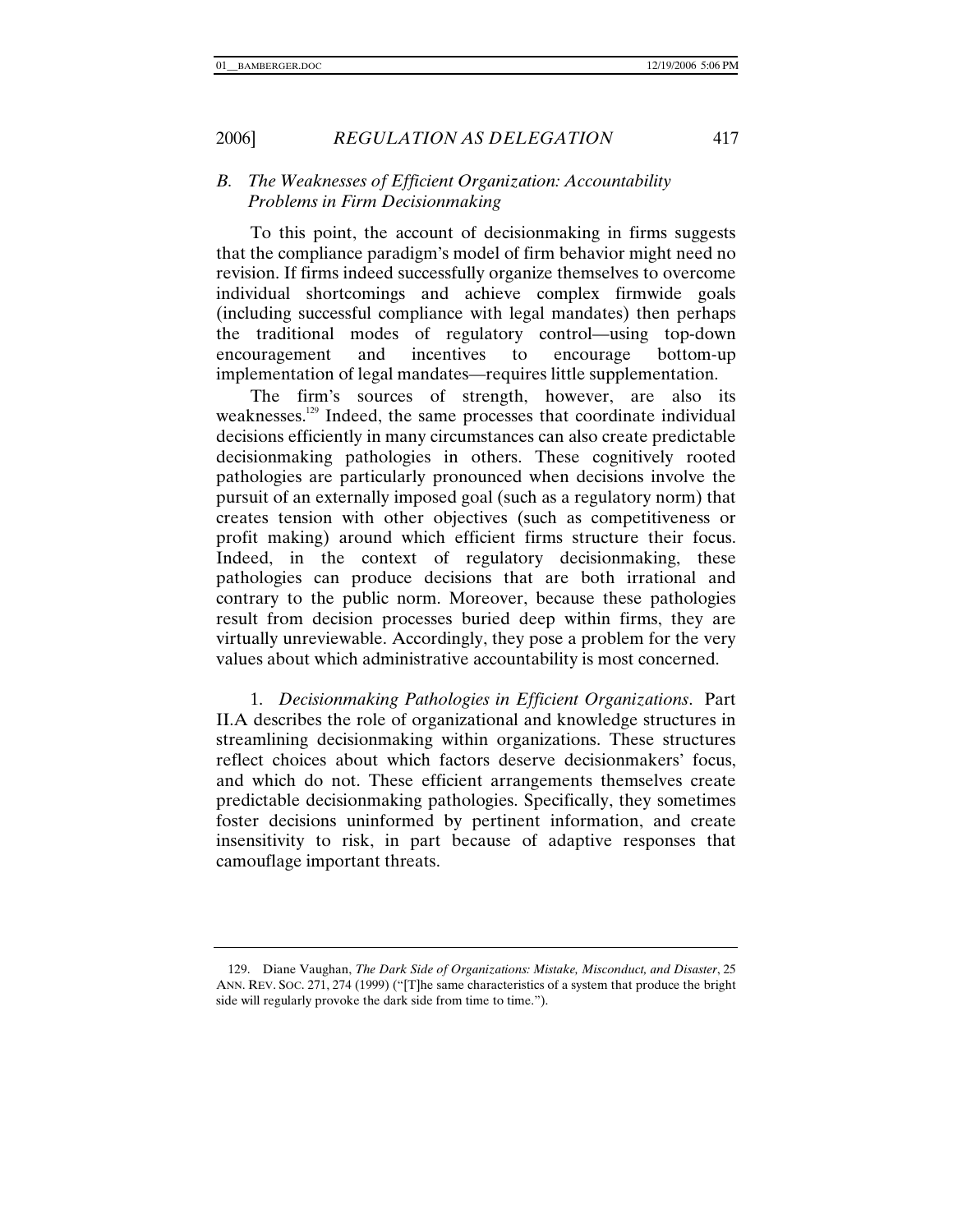*a. Uninformed Decisions.* The specialization and division of labor critical to efficient firm organization creates information asymmetries intentionally.<sup>130</sup> Top managers possess more (or exclusive) information about the firm's broad goals, yet only generalized knowledge about the activities of different subunits. By contrast, employees working in subunits are ignorant of many firm priorities and concerns, yet possess superior knowledge about a range of issues, including production processes, customer interactions, product market trends, and technological challenges.

This segmentation of knowledge, therefore, promotes efficiency especially well with respect to ongoing operations that are central to the achievement of recognized firm purposes. Pertinent information about firm and subgroup goals must be communicated downward from the few to the many, while localized knowledge must be transferred upward, or horizontally across units. Yet deriving efficiency from knowledge segmentation requires managers to maximize necessary information flow while devoting the fewest resources to it. This in turn favors systems geared to transmitting types of information that are easily codifiable, arise repeatedly, and relate to the firm's or subgroup's core mission.

Accordingly, downward communication works well when managers can easily integrate information into common job instructions,<sup>131</sup> convey firm and subgroup priorities through repeated behavior,<sup>132</sup> and embed messages about those priorities in formal incentive structures. Similarly, information is most amenable to efficient upward communication when it is familiar to supervisors, and can be easily filtered and edited, condensed and summarized.

Communication systems that prioritize efficiency, however, are less effective in ensuring that information about unanticipated issues, unfamiliar events and changing circumstances reaches appropriate decisionmakers, or will be recognized as relevant even by those with access to it. For the reasons discussed in Part II.A, for example,

 <sup>130.</sup> RICHARD H. HALL, ORGANIZATIONS: STRUCTURES, PROCESSES, AND OUTCOMES 169 (8th ed. 2002) ("If the total rationale for all actions were known to all members, the potential for chaos would be high, since communication overload would quickly occur.").

<sup>131</sup>*. See generally id.* at 168–70 (discussing downward communication, including direct orders, job descriptions, and formal performance feedback); DANIEL KATZ & ROBERT L. KAHN, THE SOCIAL PSYCHOLOGY OF ORGANIZATIONS 440–43 (2d ed. 1978) (same).

 <sup>132.</sup> HALL, *supra* note 130, at 169–70 (discussing, among other things, "attempts to indoctrinate subordinates into accepting and believing in the organization's (or the subunit's) goals").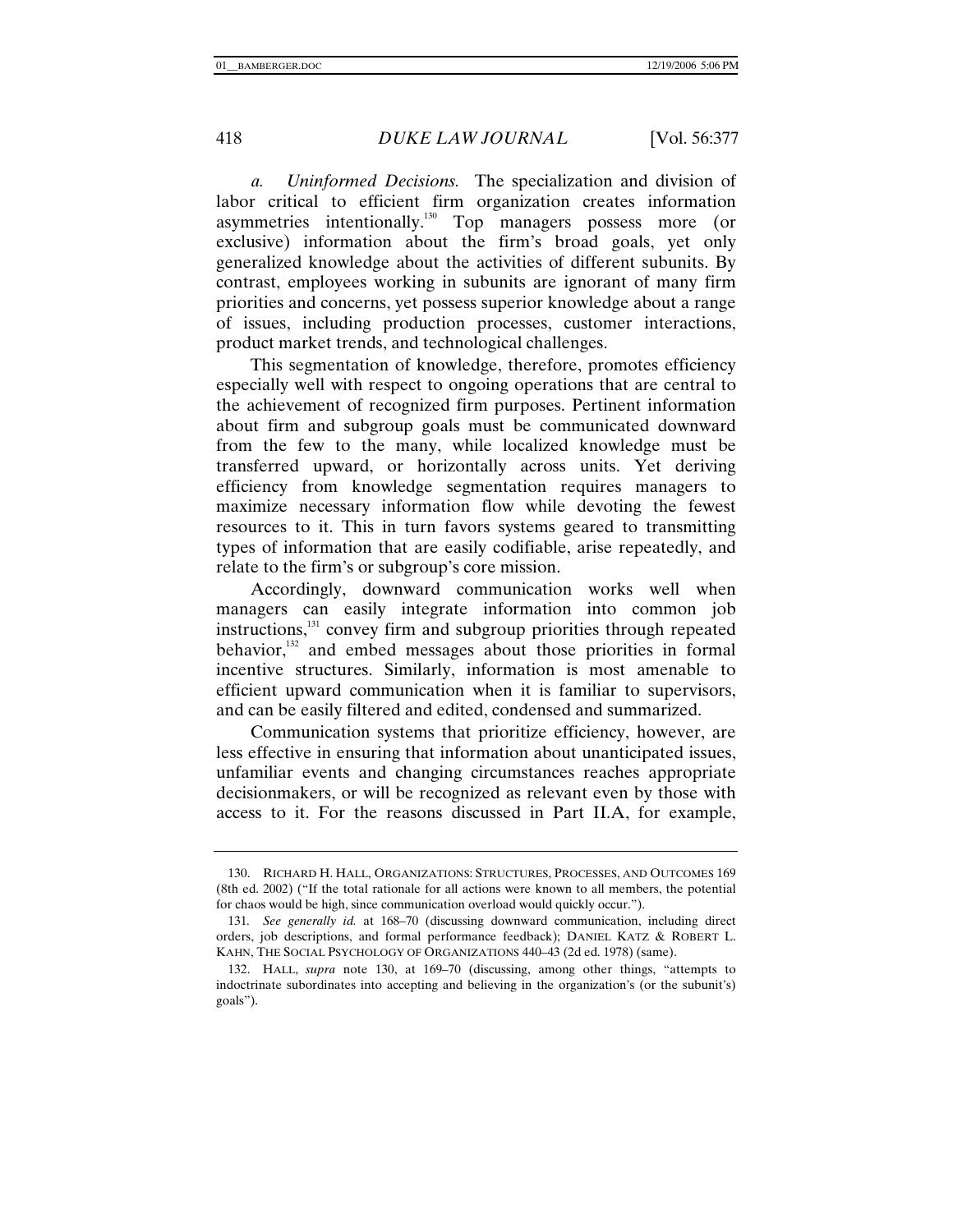communication overload precludes charging lower level workers with concern for such low-frequency but potentially high-risk matters.

Upward communication systems similarly obscure effective focus on such issues. The attention of the recipient is directed—and misdirected—both by the inherent skew of upward communication, and by the judgment and interpretation of intermediaries. As to the distortion of information, the technical language and classification schemes utilized by an organization's formal lines of communication will shape the content of the transmission. These processes may not permit accurate transmission of knowledge that is difficult to codify, such as the "tacit" knowledge that is embedded in worker skills, work routines, and shared understandings.<sup>133</sup> This may prevent upper-level managers relying on the product of those decisions from understanding how they were reached, and risks that may have been ignored.

As to the interpretation of intermediaries, predictable cognitive and systemic processes will bias decisions as to what information is passed along in the editing process. For a variety of reasons other than guile, people are less likely to pass information up if it will be harmful to themselves or their peers. Specifically, pursuant to the theory of cognitive dissonance, recipients of information unconsciously focus on and relay only the information that reinforces their preexisting attitudes, while filtering out conflicting information.<sup>134</sup>

In this corporate version of the children's game of "Telephone," then, serial decision makers receive partial understanding, especially about the possibility of unexpected negative outcomes. This effect is exacerbated in cases in which upward communications contain early tentative warnings about risks; $135$  in such cases a busy upper-level manager, in winnowing down information for attention and further

<sup>133</sup>*.* Kirsten Foss & Nicolai J. Foss, *Authority in the Context of Distributed Knowledge* 8 (Danish Research Unit for Indus. Dynamics, Working Paper No. 03-08, 2002); Nicolai J. Foss, *Firms and the Coordination of Knowledge: Some Austrian Insights* 24–27 (Danish Research Unit for Indus. Dynamics, Working Paper No. 98-19, 1998) (discussing tacit forms of knowledge); *see also* MICHAEL POLANYI, THE TACIT DIMENSION 4–20 (Anchor Books 1967) (1966) (describing psychological experiments and various aspects of tacit knowledge).

<sup>134</sup>*. See* Coffee, *Shut-Eyed Sentry*, *supra* note 98, at 1137 (discussing the "problems associated with the upward transmission of adverse information within the corporate hierarchy").

<sup>135</sup>*. See* Langevoort, *supra* note 8, at 136.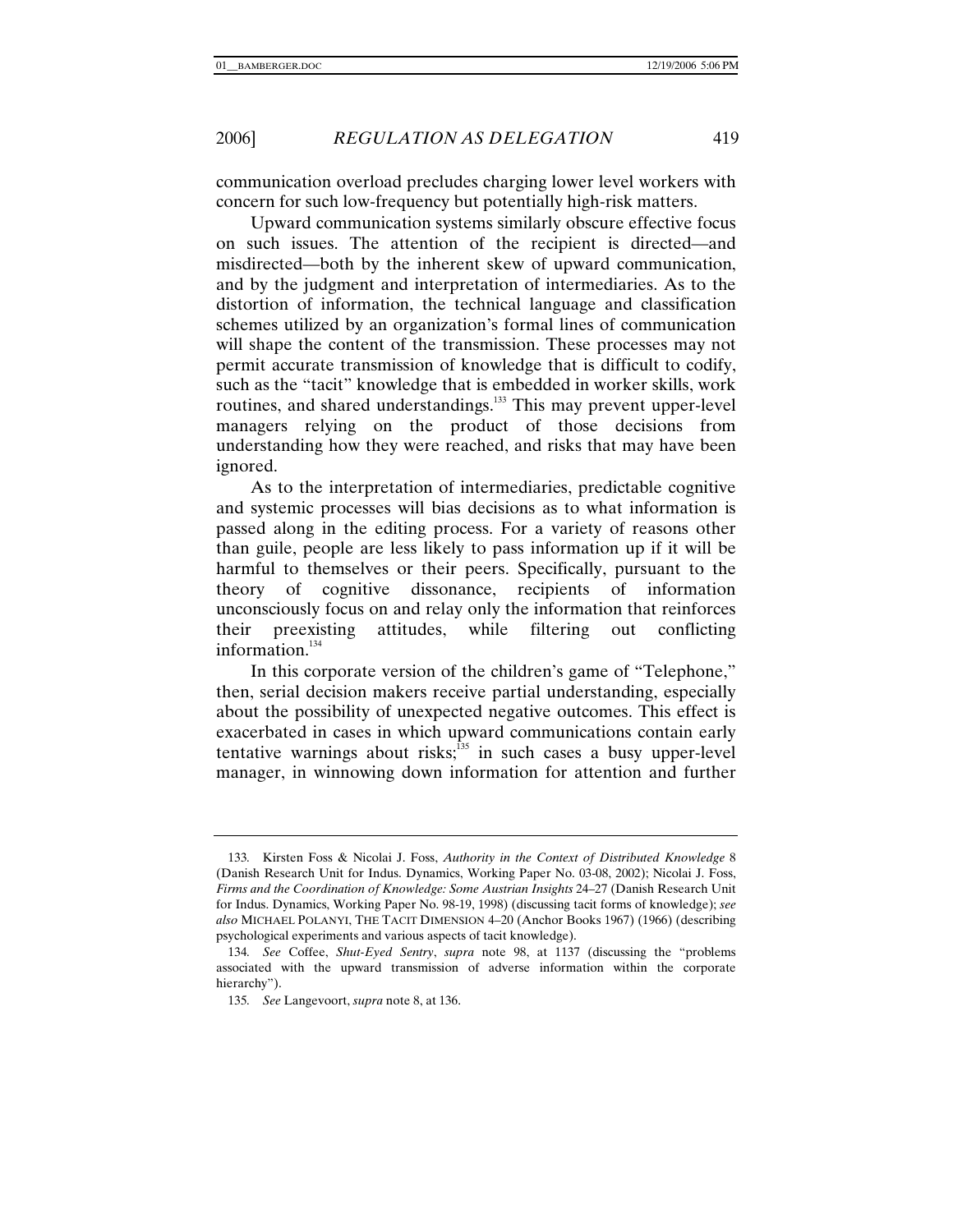transmission, may focus on what are perceived as more immediate problems.

This is not to say that firm communication only works in routine contexts demanding rigid responses. Successful firms, of course, effectively structure flexible systems to identify and respond to changing circumstances like market pressures and customer market demands. But it does indicate that efficient information structures within firms are often ill suited for the effective pursuit of solutions to the type of risks in which regulators are interested—especially if identifying and handling those risks falls outside, or is in tension with, core firm goals.

*b. Risk Insensitivity.* The mismatch between firm organization and effective regulatory decisionmaking is exacerbated by the knowledge structures on which firm efficiency is premised. Formally rational routines can bias perceptions about the information that is relevant to decisions. This weakness, ironically, arises from routines' strengths: heuristic muscle and adaptability.<sup>136</sup> Although heuristics often promote good decisions, they sometimes render decisionmakers insensitive to changes in context by: (1) diverting attention from change; and (2) by masking risk through incremental adaptation

*i. Diverting Attention from Risk and Change.* Approaching a situation with a decision framework in mind exacerbates the cognitive tendency to emphasize the familiarity of the situation and to downplay its ambiguous nature. As Walter Lippmann described in his 1922 tract on the gullibility of the human mind:

Anyone who has stood at the end of a railroad platform waiting for a friend, will recall what queer people he mistook for him. The shape of a hat, a slightly characteristic gait, evoked the vivid picture in his mind's eye. In sleep a tinkle may sound like the pealing of a great bell; the distant stroke of a hammer like a thunderclap. For our constellations of imagery will vibrate to a stimulus that is perhaps but vaguely similar to some aspect of them. They may, in hallucination, flood the whole consciousness. $^{137}$ 

<sup>136</sup>*. See* Dennis A. Gioia, *Symbols, Scripts, and Sensemaking: Creating Meaning in the Organizational Experience*, *in* THE THINKING ORGANIZATION 49, 58–59 (Warren Bennis et al. eds., 1986) (discussing how such structuring of information speeds problem solving by furnishing a basis for evaluating the information, often in ambiguous circumstances).

 <sup>137.</sup> WALTER LIPPMANN, PUBLIC OPINION 115 (1922).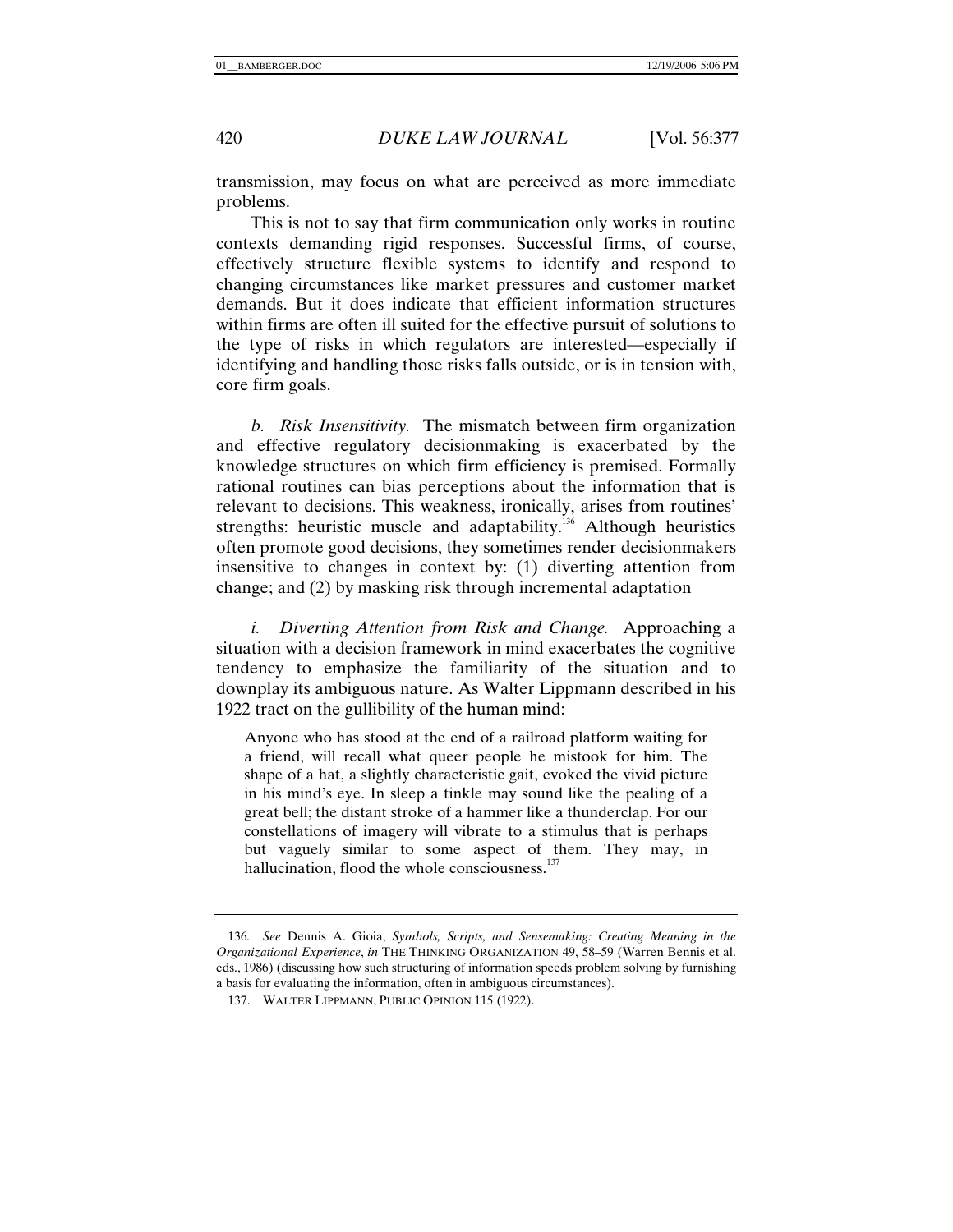When their thoughts are framed by a pervasive knowledge structure, decisionmakers recognize familiar patterns and apply rules of thumb they believe are appropriate for that familiar situation.<sup>138</sup> This description suggests several different perceptual pathologies that infect the entire decisionmaking process.

First, existing routines can inaccurately shape the characterization of new situations. Before decisionmakers even consider a course of action, they draw on the stock of existing organizational routines to frame their understanding of the situation they face. The more familiar—or cognitively "available"<sup>139</sup>—the past experience, the easier it is to draw on it as a lens for understanding new events, and the easier it is to assimilate into existing routines.<sup>140</sup> As discussed earlier, this availability heuristic is often very effective; the ease of remembering a type of event is often good evidence of its likelihood. Yet, because cognition accentuates familiarity and deemphasizes difference, it masks changes in circumstance that might make existing routines inappropriate. Indeed, the process of matching existing routines with new circumstances is sometimes so haphazard that leading organizational sociologists have described it as the "garbage can model" of decisionmaking.<sup>141</sup> This refers to the process of rooting around in the garbage can of routines and applying the one that is first pulled out.<sup>142</sup>

Second, existing routines can inaccurately shape the type of information that decisionmakers will seek out and consider. The cultural script called to mind shapes the type of information that decisionmakers believe is necessary to make a decision. This bias will prompt them to seek information of the type that reinforces the

 <sup>138.</sup> March, *supra* note 48, at 21.

 <sup>139.</sup> The "availability heuristic," is discussed in Amos Tversky & Daniel Kahneman, *Judgment Under Uncertainty: Heuristics and Biases*, *in* JUDGMENT UNDER UNCERTAINTY: HEURISTICS AND BIASES 3, 11–14 (Daniel Kahneman et al. eds., 1982).

 <sup>140.</sup> Sociologist Carol Heimer further describes how the availability heuristic can distort rules in the opposite direction: by incorporating lessons learned from rare but memorable events. Heimer, *supra* note 16, at 7. This may create other sorts of inappropriate decisions, by which routine situations are treated as disasters. *See, e.g.*, Elizabeth Goodrick & Gerald R. Salancik, *Organizational Discretion in Responding to Institutional Practices: Hospitals and Cesarean Births,* 41 ADMIN. SCI. Q. 1, 5–26 (1996) (exploring the ways in which doctors' decisions to perform birth by Cesarean section are driven by organizational standards of procedure rather than standards of best practices).

 <sup>141.</sup> Michael D. Cohen et al., *A Garbage Can Model of Organizational Choice*, 17 ADMIN. SCI. Q. 1 (1972).

<sup>142</sup>*. Id.*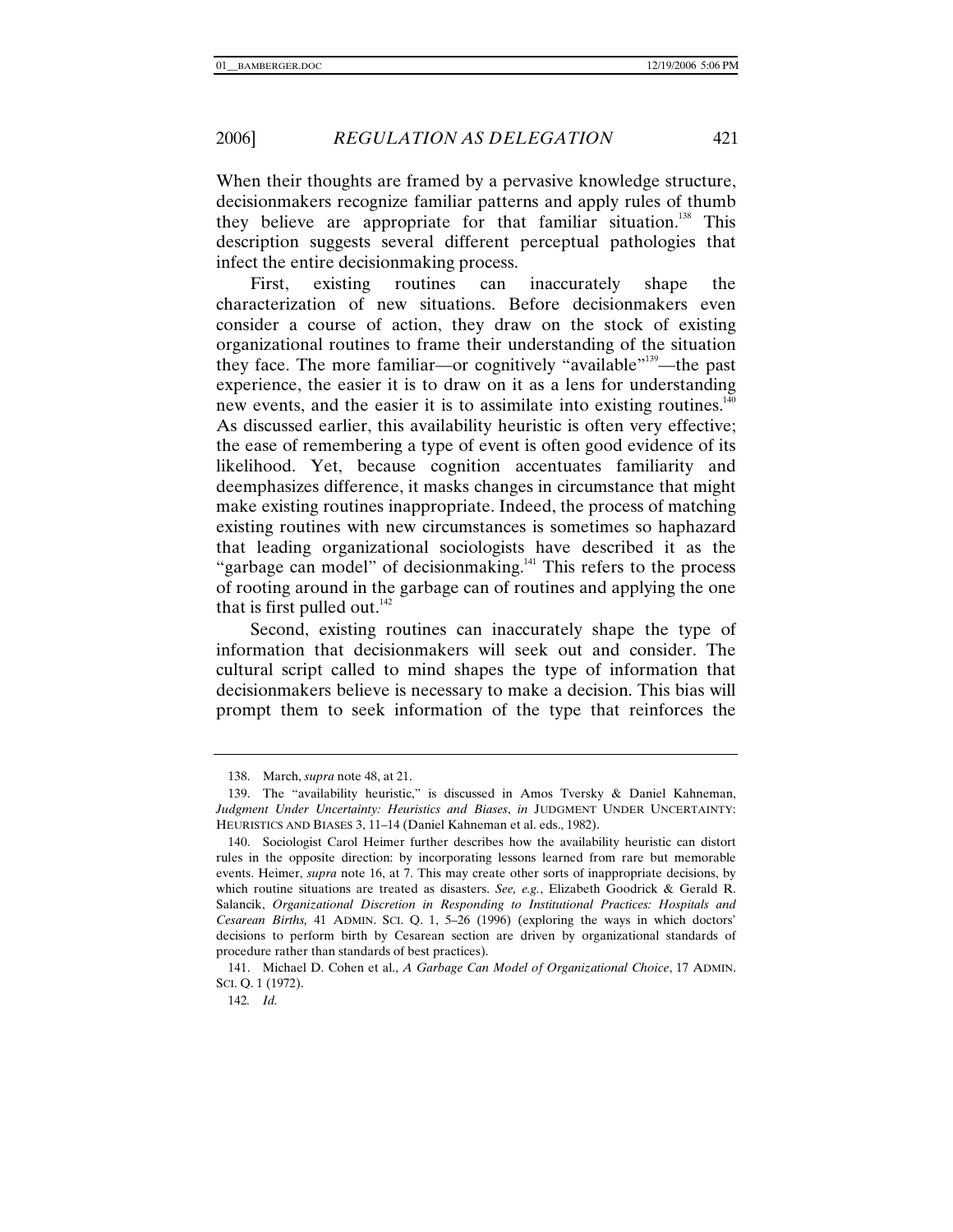similarity of this situation with others, and draw attention away from other data, such as indicia of difference.<sup>143</sup> Thus, individuals unconsciously "make the problematic non-problematic"<sup>144</sup> by shielding themselves from information that may disprove the applicability of preexisting categories to new situations, even if the result is to misunderstand the situation and respond inappropriately.

The initial process of contextual interpretation is exacerbated by two sets of decisionmaking biases demonstrated in the behavioral literature on judgment and decisionmaking. The first stems from the unconscious cognitive strategy "to construe information and events in such a way as to confirm prior attitudes, beliefs, and impressions."<sup>145</sup> Such "cognitive conservatism" is bolstered once a course of action has been commenced by a "commitment" effect, which biases subsequent analysis toward information that confirms the initial interpretation.<sup>146</sup> The second involves the "self-serving bias" by which the mind naturally interprets ambiguous information in a manner favorable to the perceiver. $\frac{1}{47}$  Although this cognitive effect offers benefits as a means of reducing anxiety and permitting functioning, it can subconsciously skew the perception of a situation to justify a self-

 <sup>143.</sup> For discussions of predecisional distortions of information, see generally Aaron L. Brownstein, *Biased Predecision Processing*, 129 PSYCHOL. BULL. 545 (2003); J. Edward Russo et al., *The Distortion of Information During Decisions*, 66 ORGANIZATIONAL BEHAV. & HUM. DECISION PROCESSES 102 (1996) (reporting findings of predecision distortions).

 <sup>144.</sup> Vaughan, *supra* note 129, at 280–81.

 <sup>145.</sup> Langevoort, *supra* note 8, at 135 (citing SUSAN T. FISKE & SHELLEY E. TAYLOR, SOCIAL COGNITION 150 (2d ed. 1991); RICHARD NISBETT & LEE ROSS, HUMAN INFERENCE: STRATEGIES AND SHORTCOMINGS OF SOCIAL JUDGMENT 167 (1980); Charles G. Lord et al., *Biased Assimilation and Attitude Polarization: The Effects of Prior Theories on Subsequently Considered Evidence*, 37 J. PERSONALITY & SOC. PSYCHOL. 2098, 2099 (1979)).

<sup>146</sup>*. See* Langevoort, *supra* note 8, at 142 (discussing the role of commitment in decisionmaking). For discussion of "commitment" or "confirmation" biases, see generally Jürgen Beckmann & Julius Kuhl, *Altering Information to Gain Action Control: Functional Aspects of Human Information Processing in Decision Making*, 18 J. RES. PERSONALITY 224 (1984); Hillel J. Einhorn & Robin M. Hogarth, *Confidence in Judgment: Persistence of the Illusion of Validity*, 85 PSYCHOL. REV. 395 (1978); Jonathan St. B.T. Evans, *Beliefs and Expectations as Causes of Judgmental Bias*, *in* JUDGMENTAL FORECASTING 31 (George Wright & Peter Ayton eds., 1987); Barry M. Staw, *The Escalation of Commitment to a Course of Action*, 6 ACAD. MGMT. REV. 577 (1981).

<sup>147</sup>*. See* Langevoort, *supra* note 8, at 144 ("The notion of self-serving inference is another fundamental construct in social cognition."). For other discussions of self-serving bias, see Linda Babcock & George Loewenstein, *Explaining Bargaining Impasse: The Role of Self-Serving Biases*, 11 J. ECON. PERSP. 109 (1997); Jolls et al., *supra* note 99, at 1501–04; Jeffrey J. Rachlinski, *The Uncertain Psychological Case for Paternalism*, 97 NW. U. L. REV. 1165, 1172–73 (2003).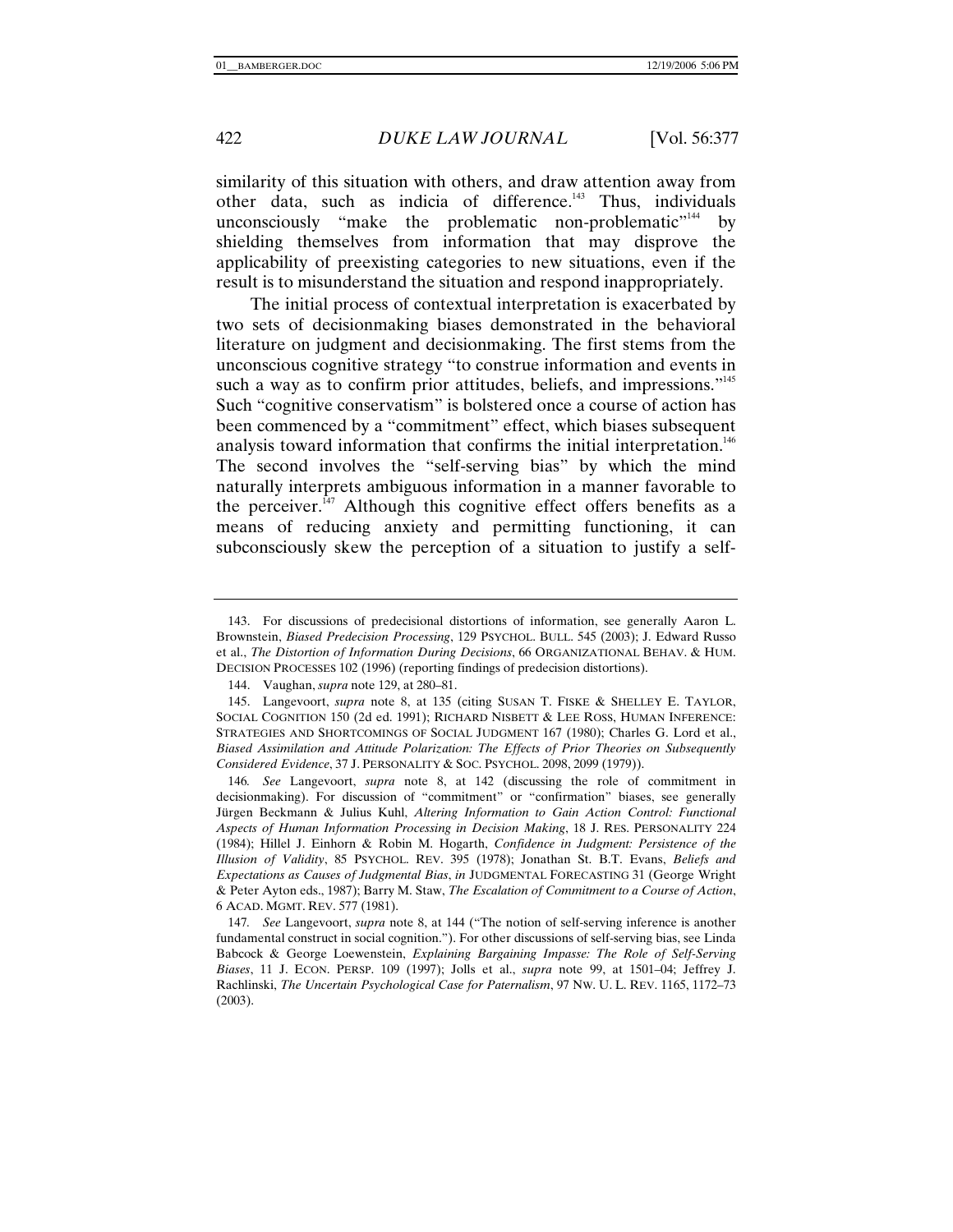interested spin, and permit the self-deception that the group interest is "in full consistency with their personal goals."<sup>148</sup>

These effects, Professor Donald Langevoort suggests, are important in answering the beguiling question of why public corporations mislead stock market investors, given that this behavior "simply delays the appreciation of the truth rather than avoids it indefinitely" and is ultimately uncovered.<sup>149</sup> The first part of the answer arises from organizational response to the bounded rationality of individual managers who ultimately make decisions within a firm. An optimistic "can-do" outlook is a characteristic of an effective workplace. Yet such a culture exacerbates a manager's "tendency to underestimate or rationalize risk," by shaping the interpretation of early, and still ambiguous, information.<sup>150</sup> Once managers have publicly committed to expressions of optimism, they are to some extent cognitively locked in to the approach. Their optimistic perceptions are entrenched by their commitment, and they interpret and winnow new information consistent with their self-interest. Accordingly, fewer danger signs will raise red flags.

Finally, routines combine with structural pathologies plaguing upward communication to reproduce individual perceptual distortions throughout an organization.<sup>151</sup> As both firm knowledge structures and individual cognitive biases are reproduced at each level of hierarchy, "[t]his more subtle winnowing and revisionism is repeated at each relay point, with predictable effects on the final message."152 By Professor Langevoort's account, systemic skewing of information can result "not only (or even so much) by conscious distortion, but also by biased interpretation" up the communication  $ladder.<sup>153</sup>$ 

*ii. Masking Risk Through Incremental Adaptation: The "Nut Island Effect.*"<sup>154</sup> Firm routines, moreover, mask change by adapting to it. While the evolution of rules to compensate for new challenges

 <sup>148.</sup> Langevoort, *supra* note 8, at 144.

<sup>149</sup>*. Id.* at 106.

<sup>150</sup>*. Id.* at 141.

<sup>151</sup>*. See supra* text accompanying notes 133–35.

 <sup>152.</sup> Langevoort, *supra* note 8, at 147–48.

<sup>153</sup>*. Id.* at 147.

 <sup>154.</sup> Paul F. Levy, *The Nut Island Effect: When Good Teams Go Wrong*, HARV. BUS. REV., Mar. 2001, at 51. The following description of the Nut Island episode is taken entirely from this article.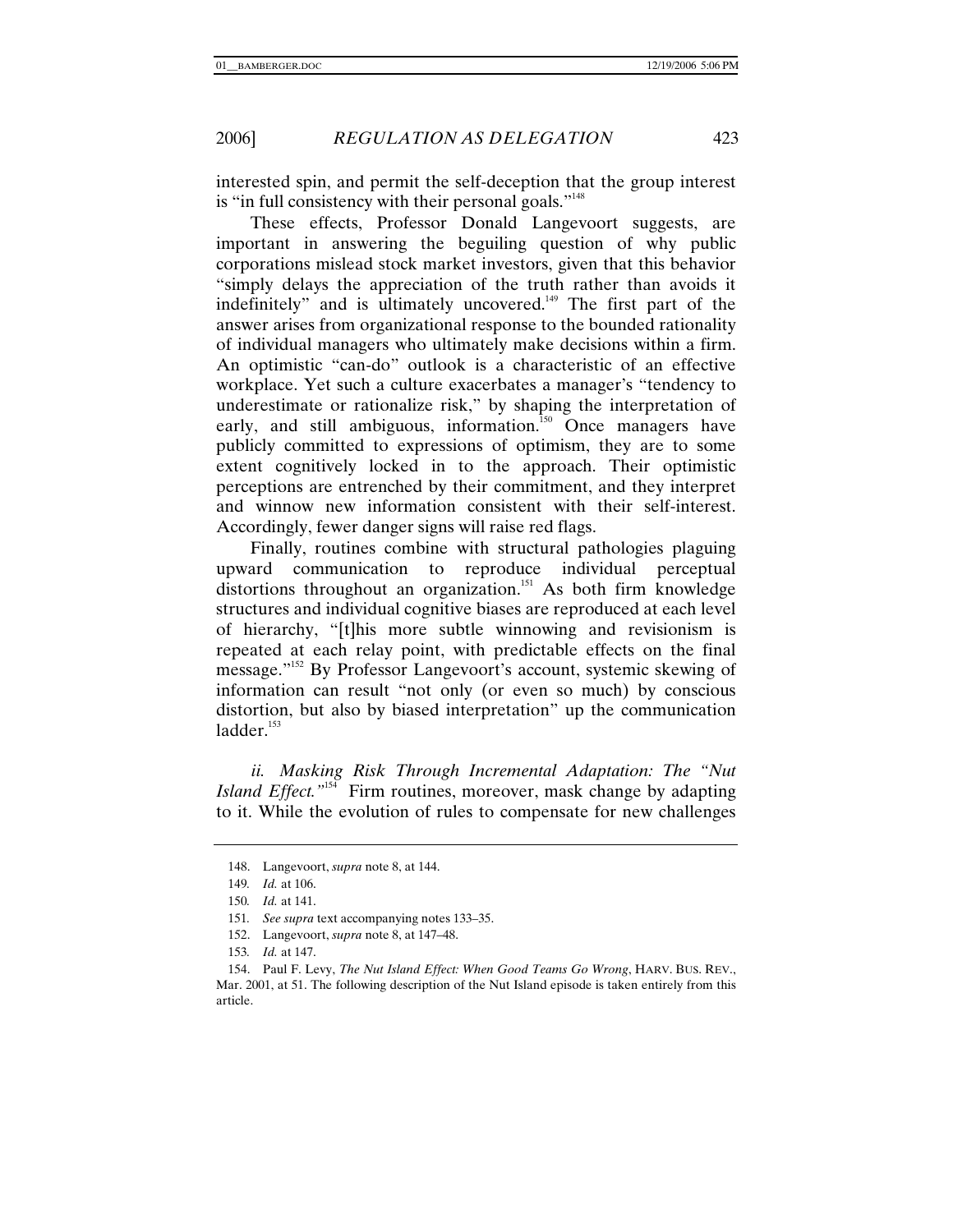and circumstances can be efficient, it can also have the effect of moving the baseline measure of usual behavior, and obscuring the means to gauge deviation from previous norms. Routinized decisionmaking both veils the existence of risks, and promotes decisions that, because they are guided by logic inappropriate to the context, create additional risk.

The process by which Boston Harbor's Nut Island sewage treatment plant degraded water quality for decades illustrates the ways in which formally rational organizational structures and routines can promote substantively irrational decisions. The plant was operated by a state agency subunit, and was staffed by a cohesive and hardworking staff that had overcome inefficient internal disputes by developing a culture emphasizing cooperation and teamwork. A focused, tight-knit group that eliminated "squeaky wheels"<sup>155</sup> on staff, they were, in the words of the state agency director, "every manager's dream team."<sup>156</sup>

Through conversations and budgetary decisions, management conveyed a streamlined goal to the unit—keep the facility running and on budget—and the team focused on the demanding task without distraction. They developed standard operating procedures and "rules of thumb,"157 to maintain plant operations at low cost.

Adapting to circumstances, the rules of thumb were modified as the team learned from experience. As the pumps at the core of the plant degraded, the Nut Islanders increased the amount of lubricant used, which kept the machines operational. As they learned what level of wastewater grit would choke the aeration tanks, they limited plant inflows to a manageable level. When they observed that particularly heavy inflows precluded full treatment of the material, they made sure to treat the wastewater with chlorine to eliminate remaining pathogens, and pipe it out to sea. And they developed routines for adding alkali to tanks when sample readings indicated unusually high acidity.

Over time, however, it turned out that these adaptive procedures simply masked risk, rather that addressing it. The plant ultimately released the oil used on the machines into the harbor. The lubrication routine is a suspected cause of the high concentration of oil in harbor

<sup>155</sup>*. Id.* at 55.

<sup>156</sup>*. Id.* at 51.

<sup>157</sup>*. Id.* at 58.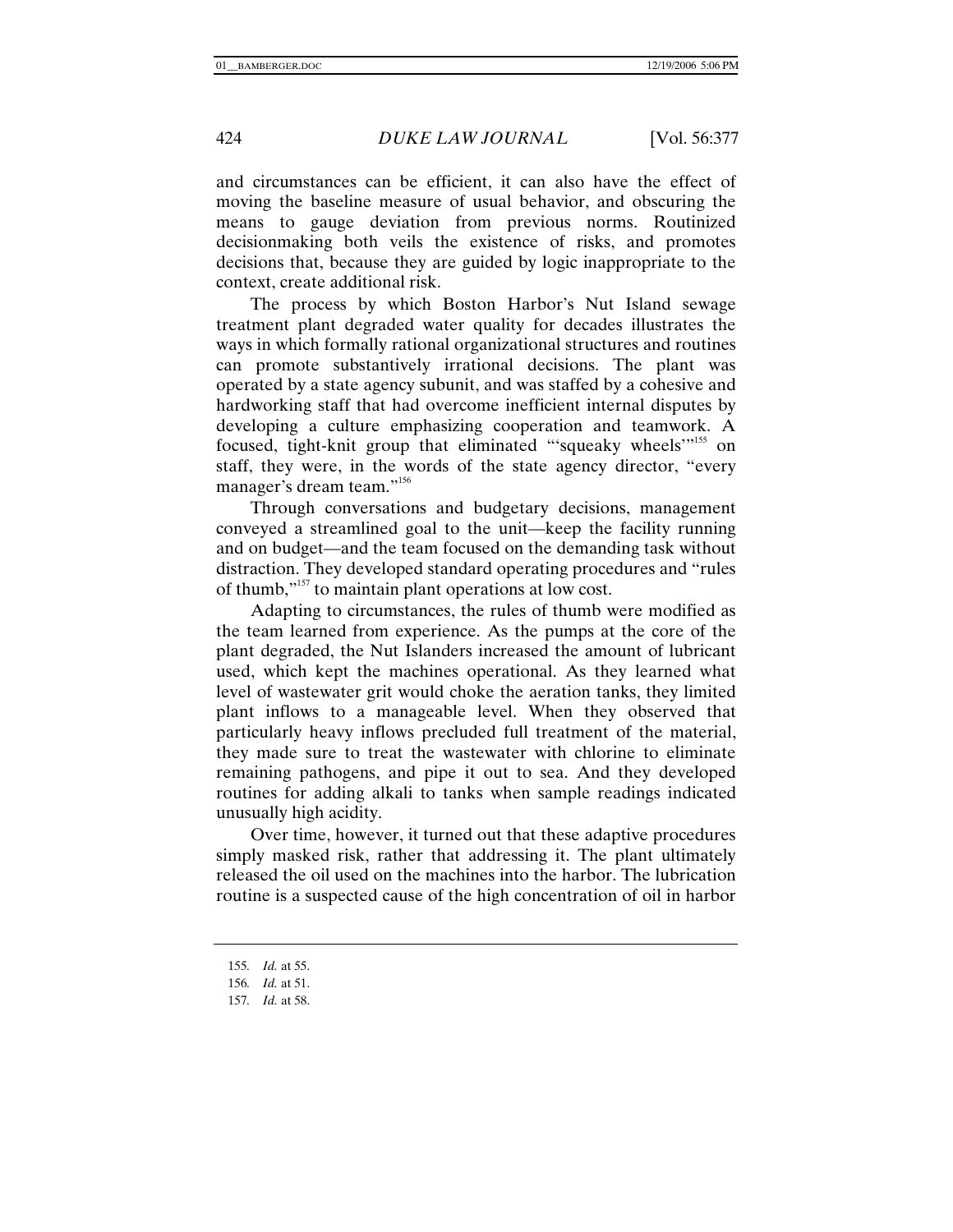sediment. It also diverted attention away from other solutions, such as asking managers for extra maintenance funding. Reducing grit by limiting wastewater inflows resulted in the diversion of other untreated waste directly into the harbor. The diversions were not recorded as plant overflows because they had never actually entered the facility in the first place. By adding chlorine to prevent untreated wastewater from ending up in the harbor, they released an environmental contaminant that kills marine life and destroys fragile shore ecosystems. And by controlling acidity with alkali, they never had to deal with the underlying causes of the acid variances. Throughout, busy upper management was reassured by Nut Island's "patina of efficiency," and focused on "business that seemed more pressing."<sup>158</sup>

*c. Combining Pathologies.* Professor Langevoort's account of noncompliance with securities disclosure requirements and the case of the "Nut Island Effect" provide vivid examples of how structural and perceptual pathologies work in tandem to distort firm decisionmaking. The decisionmakers' motivations were not unlawful. Indeed, in the case of the Nut Islanders, their commitment was particularly laudable. The organizational cultures reflected exactly the traits—focus, cohesion, cooperation—that can promote an effective workplace. The work and reporting routines were formally rational in light of subgroup tasks, and embodied organizational learning. Yet the organizations' knowledge structures prevented decisionmakers from recognizing signs of risk and danger by assimilating them into preexisting beliefs and familiar frameworks. The prevailing cultures inhibited communication upward by those in the best position to question standard operating procedures. And structural secrecy permitted monitors to filter out troubling indicators and rely only on positive signals that conformed to existing perceptions.

2. *Efficient Firm Decisionmaking and Accountability Problems in the Exercise of Regulatory Discretion.* Such decisionmaking pathologies go to the heart of the effective exercise of regulatory discretion. By this account, decisions are not only unresponsive to the public goals delegated to the firm, but can be literally arbitrary, in

158*. Id.* at 59.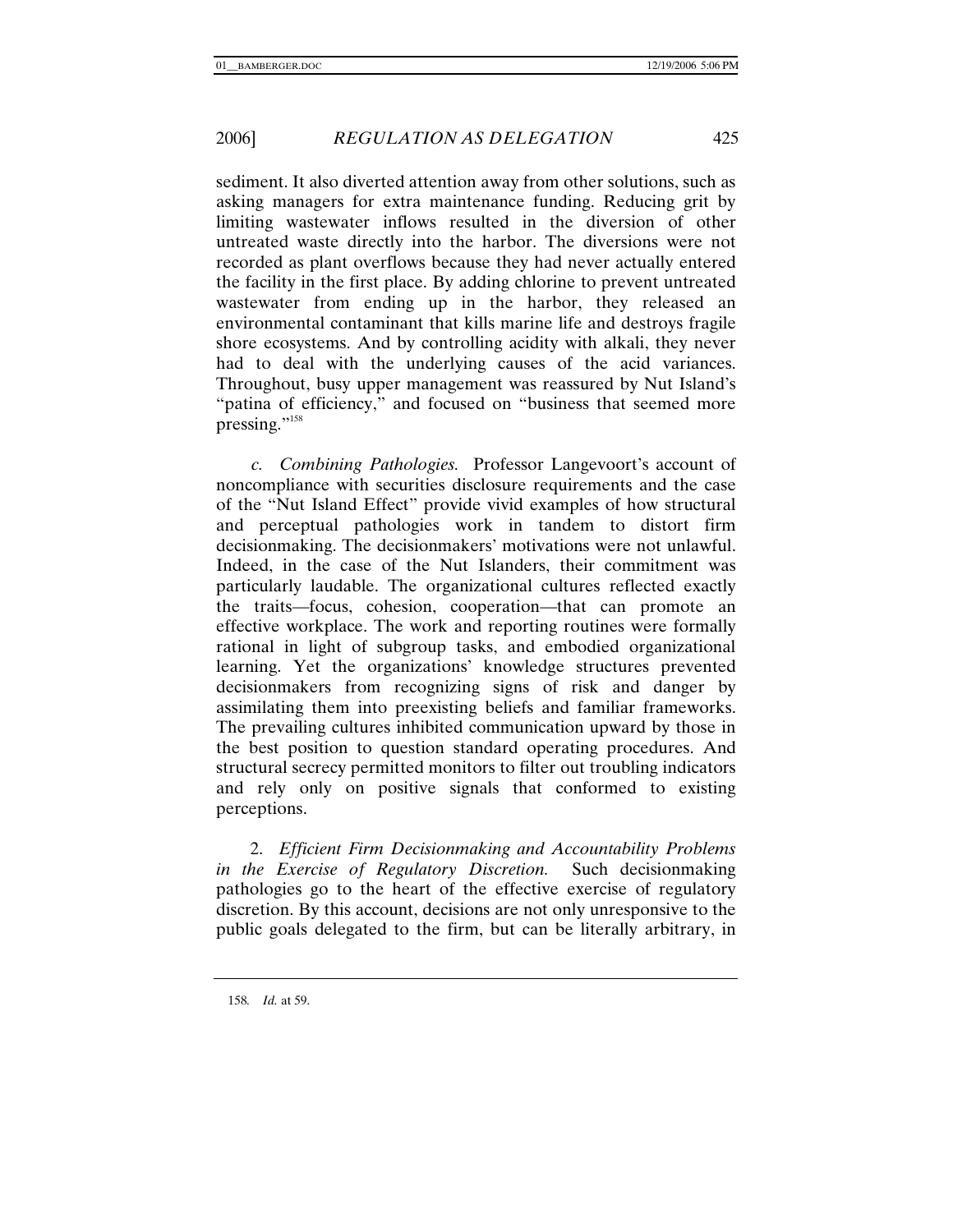that they are reached because of unconscious and systemic factors that neither firm managers nor individual decisionmakers intend to matter. Moreover, the pathological processes responsible for these irrational decisions, to a large extent, evade external review. The flawed logic on which they rest are hidden in systems and in instinctive responses that appear to be rationally ordered, but are difficult to communicate and hard to monitor. When affected by structural decisionmaking pathologies, then, firms' exercise of regulatory discretion threatens each element of decisionmaking accountability.

*a. Failures of Rationality.* Predictable firm decisionmaking pathologies suggest the ways in which traditional models of control will fail in promoting the rational exercise of regulatory discretion. Rules developed in prior contexts guide behavior in new situations for which they may be inappropriate; relevant information is ignored in favor of familiar but unimportant guideposts; the knowledge necessary for informed judgment may be trapped so that it never reaches the appropriate decisionmaker; and the vigorous and purposeful pursuit of reasonable ends may subvert ultimate goals. These pathologies, moreover, impede judgment most predictably when the matter at issue is the type of greatest concern to regulation: the accurate assessment of the type of risk and change not only likely to affect an individual subunit or even a single firm, but to impose costly externalities on product or capital markets or threaten health and safety more broadly.

These sorts of decisionmaking pathologies indicate, at least, that reliance on bottom-up commitment by firms for vigorous pursuit of regulatory ends will undermine the type of rational decisions for which administrative law holds delegated decisionmakers accountable. Some firm decisions will predictably, in the words of the Supreme Court, have "relied on factors which Congress [or agencies] ha<sup>[ve]</sup> not intended," have "entirely failed to consider an important aspect of the problem [or] offered an explanation for its decision that runs counter to the evidence," or be "so implausible that it could not be ascribed to a difference in view or the product of [decisionmaker] expertise."<sup>159</sup> In other words, the exercise of regulated firm discretion, by this account, will literally be arbitrary—reached "without

 <sup>159.</sup> Motor Vehicle Mfrs. Ass'n v. State Farm Mut. Auto. Ins. Co., 463 U.S. 29, 43 (1983) (defining the standard for arbitrary and capricious decisionmaking).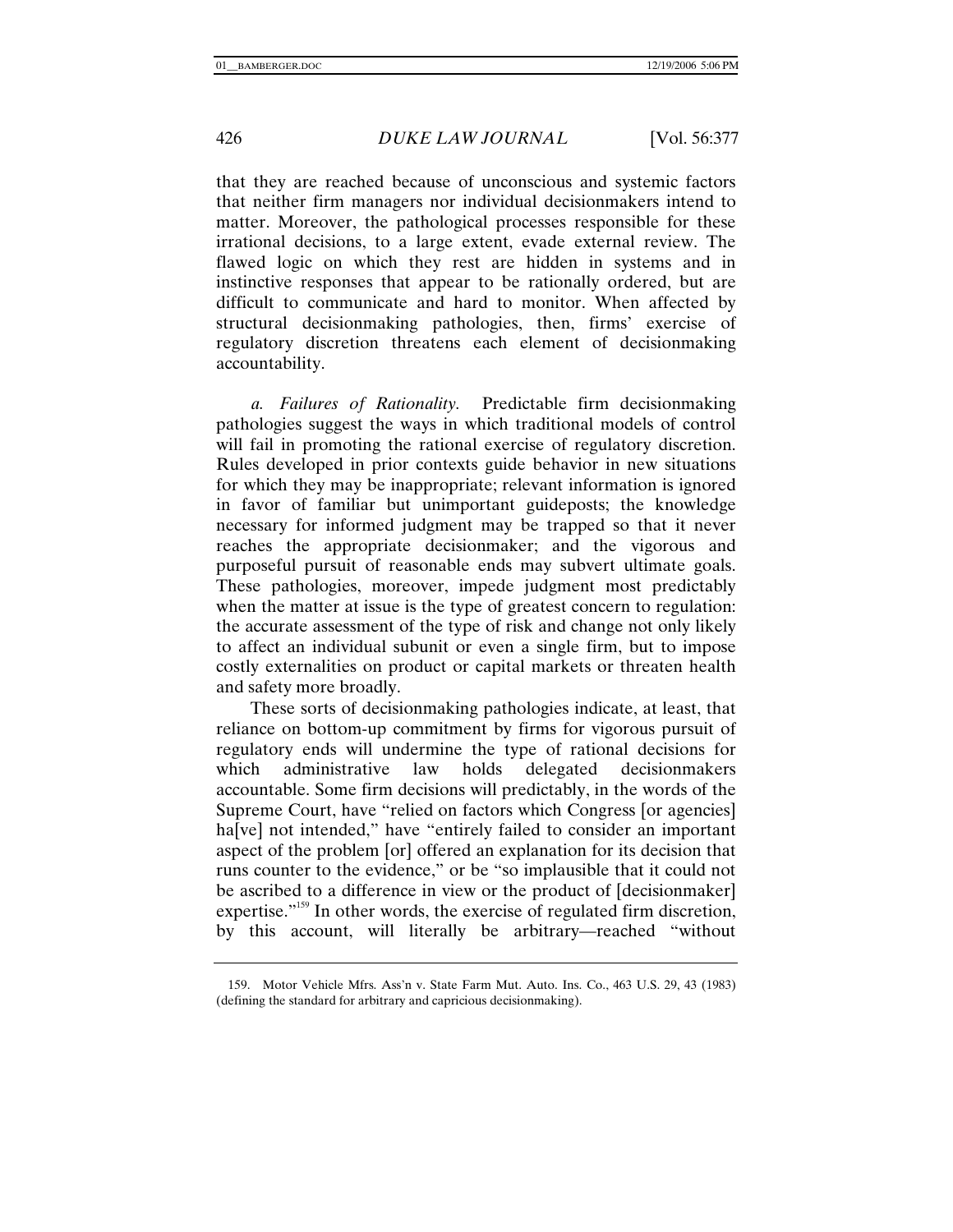consideration or adjustment with reference to principles, circumstances, or significance  $\dots$  [and] decisive but unreasoned"<sup>160</sup> or capricious: simply "freakish."<sup>161</sup>

Yet this account also signals the insufficiency of existing topdown models of control. The behavioral account of firm decisionmaking indicates that the arbitrary exercise of regulatory discretion may be particularly resistant to control tools rooted in rational models. Indeed, the irrational decisions which trigger accountability concerns in this context arise specifically from purposive and adaptive processes geared to promoting coherent and efficient outcomes. The individuals structuring and participating in pathological decision processes often already believe that their behavior is rational, and that they are pursuing compliance with legal norms appropriately. In the words of one former CFO brought in to help restructure a company after it had been convicted for financial fraud, "no one ever thinks they work at a company where bad things happen." $162$  In that case, a regime that relies principally on incentives to prevent "bad things" from happening will be stunted by the inaccurate cognitive frames of decisionmakers who erroneously believe that the desired result has already been achieved.

*b. Failures of Responsiveness.* The behavioral model of firm decisionmaking, however, suggests more than arbitrariness in the firm's internal pursuit of regulatory goals. It also, in two distinct ways, reveals particular systemic resistance to the exercise of judgment in a way that is accountable to externally generated regulatory goals.

First, the structures and routines that guide behavior within firm boundaries provide an interpretive lens through which external environmental forces, such as government regulation, are translated inside the firm. Specifically, the mechanisms that permit the successful and efficient focus on internally generated firm goals also adapt external directives so as to minimize conflict with existing routines and practices. Second, firms project their internal way of looking at things, and the cognitive shortcomings reflected therein, to other parties with whom they interact, including the actors entrusted

 <sup>160.</sup> United States v. Carmack, 329 U.S. 230, 244 n.14 (1946) (quoting WEBSTER'S NEW INTERNATIONAL DICTIONARY (2d ed. 1945)).

<sup>161.</sup> *Id.* (quoting WEBSTER'S NEW INTERNATIONAL DICTIONARY (2d ed. 1945)).

 <sup>162.</sup> Telephone interview with Steve Tisdell, President, The Compliance Partners, in Nashville, Tenn. (Sept. 27, 2004).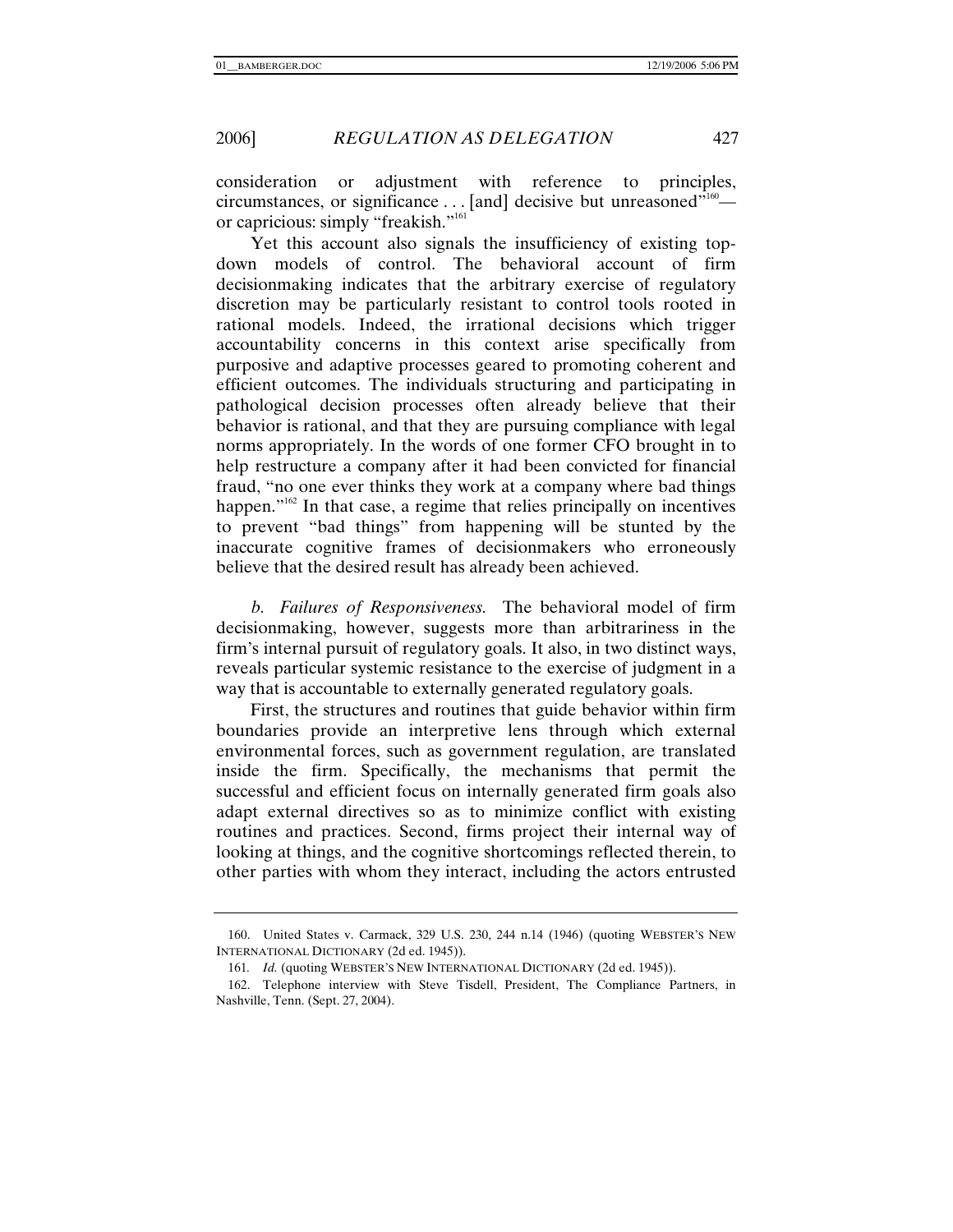with the responsibility for oversight and accountability. In combination, this double distortion of regulatory imperatives raises concerns about regulated firms' responsiveness to public goals.

*i. Routines and the Distortion of External Regulatory Mandates inside Firm Boundaries.* As described above,<sup>163</sup> firms shape relations with other organizations in order to secure resources they need. When these relationships are initiated because of particularized requirements identified in a "bottom-up" way by the firm itself (such as the need for supplies, know-how, or customers), the sensitivity to environmental factors develops in a way that is both integrated into the firm's existing decision processes and reflects localized firm knowledge, culture, and goals.

In contrast, the integration of externally developed regulatory goals into existing firm routines poses greater challenges,<sup>164</sup> for "[al]though adoption of new structures and practices may smooth interactions *across* organizational boundaries, it may be disruptive to the internal workings of the organization."165 Regulatory aims often create tension with the corporate goals around which formally rational structures and routines have developed. For example, the aims on which efficient firm organization focuses will likely include competitiveness, cohesion, and growth, rather than the particularities of a regulatory regime. As a result, the established routines and mindsets within the firm will prompt decisionmakers to adapt external mandates in ways that most easily achieve the appearance of legitimacy, while minimizing the dislocation of existing practices. In this circumstance, the organizational capacity to reshape external rules to minimize disruption of established routines will undermine the efficacy of the regulation, rather than incorporate its norms.

In the language of organizational theory, the basic "resource" that firms seek from regulatory compliance is the ability to signal to

<sup>163</sup>*. See supra* text accompanying notes 121–26.

 <sup>164.</sup> Institutional sociologists describe the process of assimilating procedures that have proven successful in similar organizations as "institutional isomorphism." DiMaggio & Powell, *supra* note 124, at 149–50. Such external structures, when imported to a new context, may not provide the best local fit. The divergence between local fit and borrowed institutional forms is particularly pronounced when the rules in question result from "coercive isomorphism," such as the imposition of legal rules by a regulator. *Id.* at 150–51.

 <sup>165.</sup> Carol A. Heimer, *Explaining Variation in the Impact of Law: Organizations, Institutions, and Professions*, *in* 15 STUDIES IN LAW, POLITICS, AND SOCIETY 29, 41 (Austin Sarat & Susan S. Silbey eds., 1995).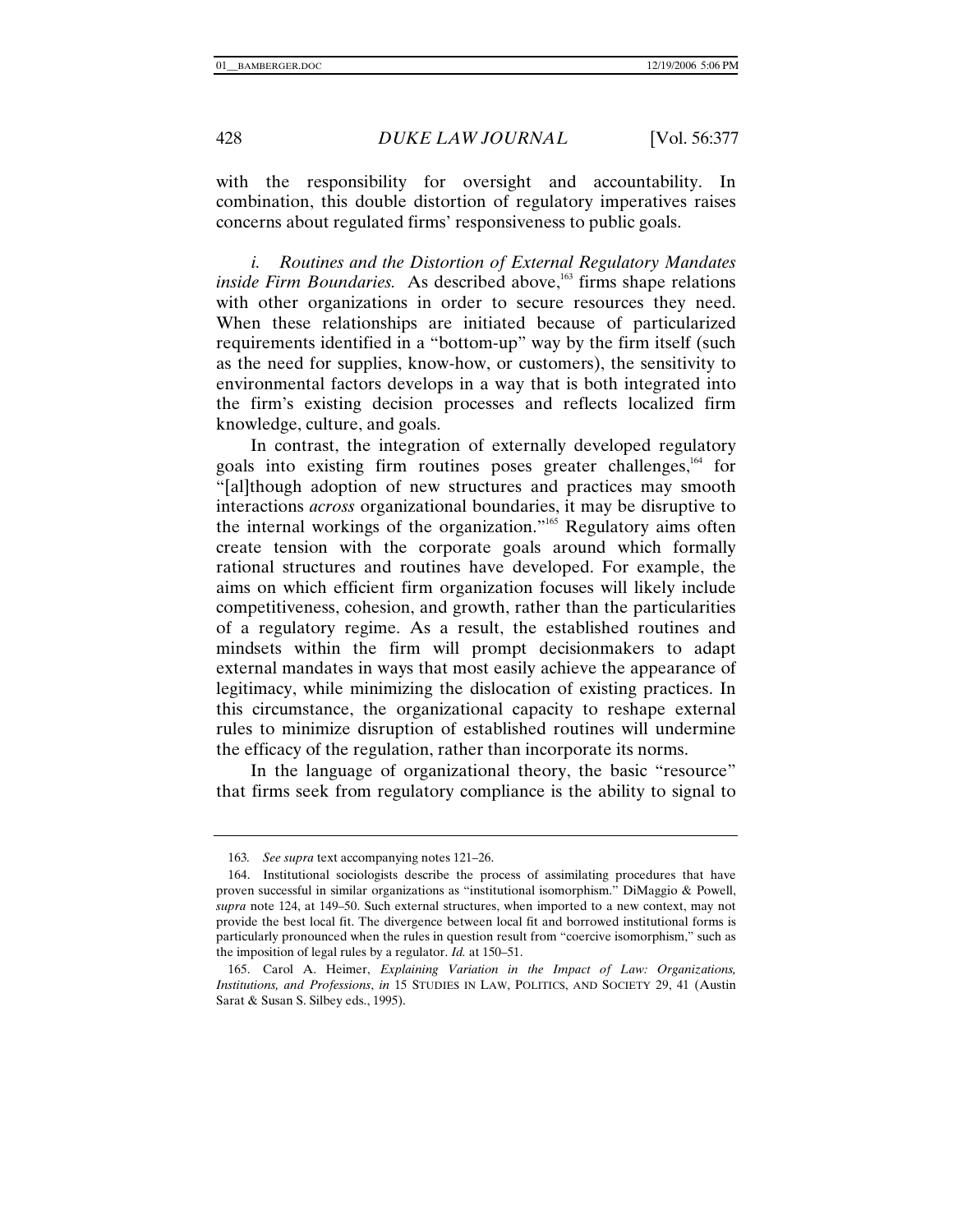others outside the organization (including government enforcers, business partners, and the market) that their pursuit of organizational goals is valid. Accordingly, they incorporate certain visible indicators of legitimacy. Such a process often results in the "ceremonial" adoption of rules.<sup>166</sup> Regulated firms incorporate structures that appear to prioritize the concerns of the law, but really change little about other activities in the organization. In the employment law context, for example, legal sociologists have illustrated how firms implement antidiscrimination protections by focusing compliance efforts on creating new legalistic processes. Such procedures signal "legality" but, because they are distinct from other firm structures, avoid fundamental alterations in existing workplace culture. The legal norm is therefore translated into the firm so that the "right to a nondiscriminatory workplace in effect becomes a 'right' to complaint resolution."167 The right to complaint resolution, notes one sociologist, "is far more superficial and entails fewer disruptions of routines than would a right to a nondiscriminatory workplace."<sup>168</sup>

A similar process can be seen in the traditional focus on audits as a central means for compliance with securities regulation. While there is no doubt that such safeguards comprise an important component of comporting with legal requirements, the capacity of audits is necessarily limited. They explicitly focus on certain factors that can be measured, such as whether data is presented in a universally recognized manner, rather than on substantive changes to firm practices.<sup>169</sup> Thus, the establishment of auditable controls often provides firms with ways to signal legitimacy without addressing deeper problems inherent in existing routines and structures.

 <sup>166.</sup> John W. Meyer & Brian Rowan, *Institutionalized Organizations: Formal Structure as Myth and Ceremony*, 83 AM. J. SOC. 340, 340–41 (1977).

 <sup>167.</sup> Lauren B. Edelman et al., *Internal Dispute Resolution: The Transformation of Civil Rights in the Workplace*, 27 LAW & SOC'Y REV. 497, 529 (1993); *see also* Lauren B. Edelman et al., *The Endogeneity of Legal Regulation: Grievance Procedure as Rational Myth*, 105 AM. J. SOC. 406 (1999) (discussing how organizations "construct rational responses to law, enabled by 'rational myths' . . . that are themselves modeled after the public legal order").

 <sup>168.</sup> Heimer, *supra* note 165, at 41.

<sup>169</sup>*. See* Lawrence A. Cunningham, *The Appeal and Limits of Internal Controls to Fight Fraud, Terrorism, Other Ills*, 29 J. CORP. L. 267, 269–70 (2004) (discussing how audits focus on measures that can be tested, rather than on those that are effective). *See generally* MICHAEL POWER, THE AUDIT SOCIETY: RITUALS OF VERIFICATION (1997) (tracing the explosion in auditing activity since the 1980s in the United Kingdom and North America to political demands for accountability and control).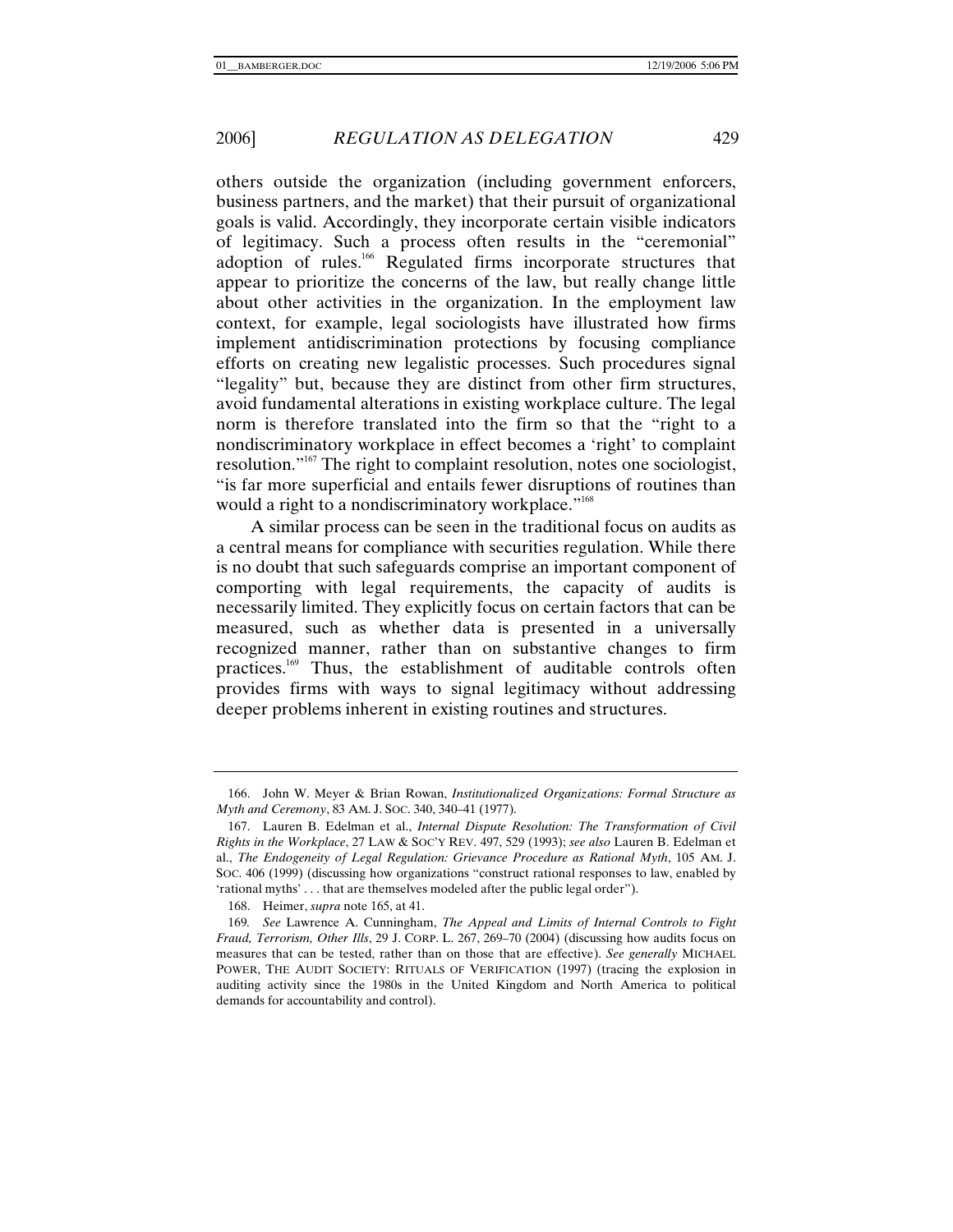The failure of externally derived regulatory goals to fully affect the decisions within the firm results in large part from the structural and perceptual pathologies within the firm. The ability of regulatory goals to reshape existing routines is significantly diminished if the implementation is assigned to a subunit that has only limited power. When legal rules remain one of a number of distinct and competing claims on decisionmakers, their effect is haphazard. Because their legitimacy is undermined, "it may be very difficult to produce decisions that generally seem as justifiable and capable of enforcement."<sup>170</sup>

*ii. Extending Internal Pathologies outside Firm Boundaries.* Organizational structures do not simply provide the filter through which organizations interpret their environments. They can also extend pathologies of firm decisionmaking across organizational boundaries. Professor Langevoort's thick description of corporate decisionmaking describes how organizational culture and the resulting perceptual filters can both lead to decisions to misrepresent information, and prevent discovery of distortions (whether purposeful or unconscious) before securities misrepresentations occur. This phenomenon, however, is further reflected by notable failures of the third-party gatekeepers and intermediaries on whom the system relies to keep corporations accountable.<sup>171</sup> Indeed, in the words of the Senate Committee Report investigating the Enron failure:

[W]hat Committee staff discovered was deeply disturbing—not so much because they uncovered malfeasance or intentional wrongdoing on anyone's part (although that seems to have been present in some cases as well), but because what emerged was a story of systemic and arguably catastrophic failure, a failure of all

 <sup>170.</sup> Martha S. Feldman & Alan J. Levy, *Effects of Legal Context on Decision Making Under Ambiguity*, *in* THE LEGALISTIC ORGANIZATION 109, 113 (Sim B. Sitkin & Robert J. Bies eds., 1994).

<sup>171</sup>*. See, e.g.*, John C. Coffee, Jr., *Gatekeeper Failure and Reform: The Challenge of Fashioning Relevant Reforms*, 84 B.U. L. REV. 301, 304 (2004) (suggesting an "explanation for the wave of accounting and financial reporting irregularities that surfaced in 2001–2002: namely, that the gatekeepers failed. That is, the professionals who serve investors by preparing, verifying, or certifying corporate disclosures to the securities markets acquiesced in managerial fraud . . . ."); John C. Coffee, Jr., *Understanding Enron: "It's About the Gatekeepers, Stupid*,*"* 57 BUS. LAW. 1403, 1404–05 (2002) (arguing that the importance of the Enron debacle "lies [in] the market's discovery that it cannot rely upon the professional gatekeepers—auditors, analysts, and others—whom the market has long trusted to filter, verify and assess complicated financial information").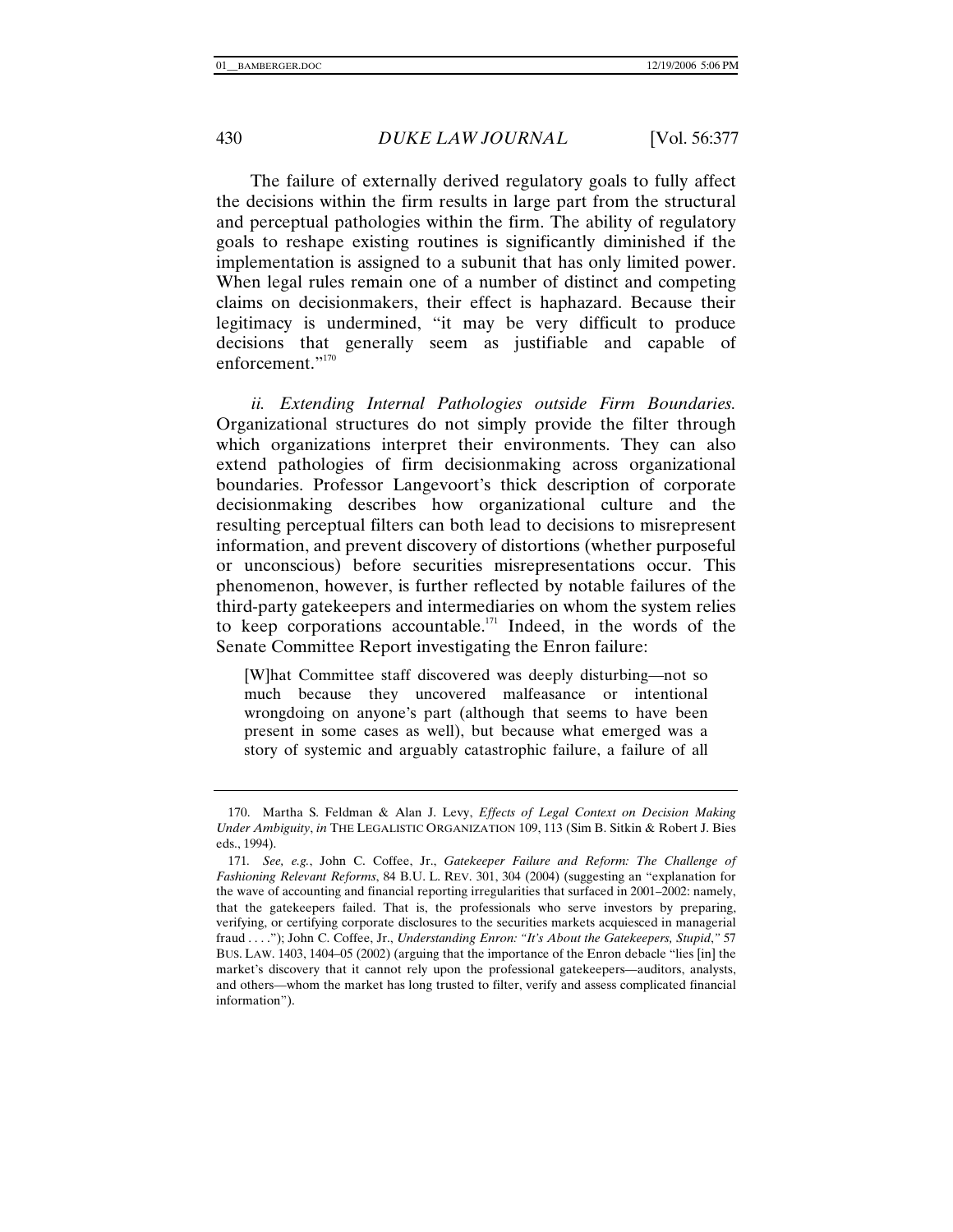the watchdogs to properly discharge their appointed roles. Despite the magnitude of Enron's implosion and the apparent pervasiveness of its fraudulent conduct, virtually no one in the multilayered system of controls devised to protect the public detected Enron's problems, or, if they did, they did nothing to correct them or alert investors. $172$ 

Some of this failure may be attributed to the incentive structures and resulting conflicts of interest that shaped the behavior of thirdparty monitors. Yet research suggests that behavioral effects played a significant role as well. In particular, the bias toward self-serving interpretations of ambiguous data, which has been well documented in outside auditor practice, $173$  can facilitate the transmission of inaccurate information outside the bounds of the corporation. The increased willingness of individuals to endorse biased proposals made by others might also reinforce the information distortions coming out of the regulated firm.<sup>174</sup> Finally, the importance that accounting firms place on understanding regulated firm culture, and the closeness with which outside auditors work with teams internal to the corporation, create the danger that those auditors will be subject to groupthink judgment dynamics as well. $175$ 

The failure of securities analysts to serve as corporate malfeasance watchdogs may, at least in part, be attributable to a similar phenomenon. Certainly, economic motives may underlie the practice. Securities analysts may give false or misleading favorable

 <sup>172.</sup> STAFF OF S. COMM. ON GOVERNMENTAL AFFAIRS, *supra* note 10, at 2.

<sup>173</sup>*. See* Robert A. Prentice, *The Case of the Irrational Auditor: A Behavioral Insight into Securities Fraud Litigation*, 95 NW. U. L. REV. 133, 168–70 (2000); Robert A. Prentice, *The SEC and MDP: Implications of the Self-Serving Bias for Independent Auditing*, 61 OHIO ST. L.J. 1597, 1629–53 (2000).

<sup>174</sup>*. See* Don A. Moore et al., *Conflicts of Interest and the Case of Auditor Independence: Moral Seduction and Strategic Issue Cycling* 17–18 (Am. Accounting Ass'n, Working Paper No. 03-115, 2004) (discussing the phenomenon, and concluding that "[t]he current system, in which auditors are charged only with assessing whether or not the client's reports comply with Generally Accepted Accounting Principles, is likely to exploit the tendency to 'go along' with the actions of another even when that action raises some questions or concerns").

 <sup>175.</sup> David B. Kahn & Gary S. Lawson, *Who's the Boss?: Controlling Auditor Incentives Through Random Selection*, 53 EMORY L.J. 391, 404–05 (2004) ("[A]uditors are subject to many of the same cognitive biases that plague all people, and many of those biases work in favor of complicity with management."); *see also* PriceWaterhouseCoopers Recruiting Website, http://www.pwcglobal.com/us/eng/careers/car-inexp/opportunities\_mcs\_career.html (last visited Oct. 28, 2006) ("You'll work as part of a team at the client's office—often for months at a time—side-by-side with the client's staff. . . . Being on site also enables you to experience each client's culture firsthand, which in turn helps us create the most appropriate solution for each situation.").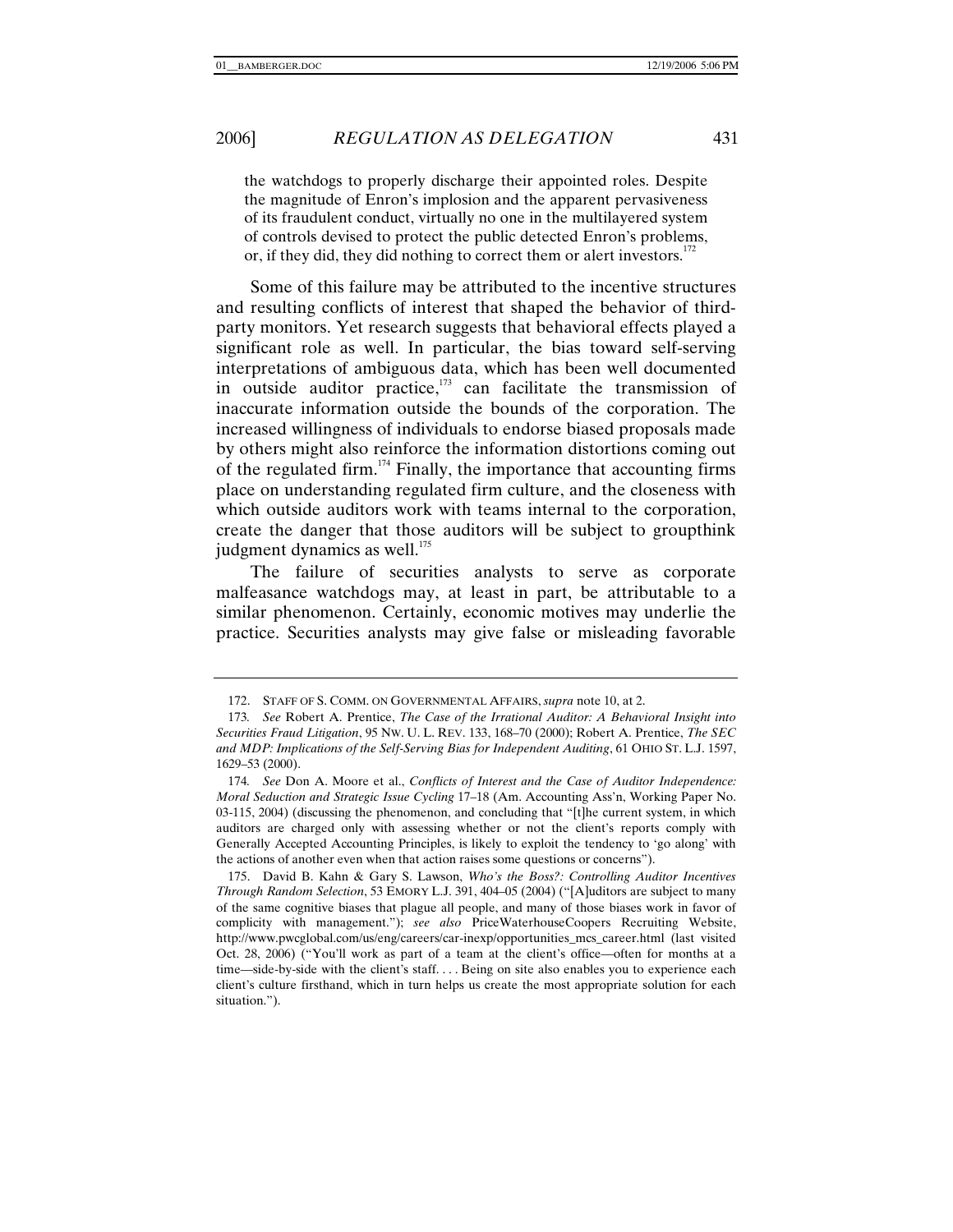evaluations of corporate securities in order to attract or retain the issuing corporations as investment banking clients. Yet research demonstrates an even stronger correlation between optimistic earnings and price forecasts and the length of time an analyst has covered a stock. A study of over 4,500 analysts determined that analysts at firms with underwriting and trading businesses are actually less optimistic than those at pure brokerage houses, which perform no underwriting.176 In contrast, "forecasts are more optimistic for analysts with more experience covering a stock, suggesting that over time, analysts develop relations with management that makes it difficult to be independent."<sup>177</sup> Thus, the watchdog failures may have been less attributable to economic conflicts of interests, than to shared social cognition.178

In sum, the structures and routines within firms both distort regulatory goals within the firm, and extend such distortions outside the firm. This phenomenon poses systemic barriers to a firm's responsiveness to regulatory goals.

*c. Failures of Reviewability.* Finally, the importance of routines and cognitive filters in firm decisionmaking points to a failure of reviewability. Because the routines that structure much firm behavior are often unwritten, unarticulated, and even unconscious, they are largely insulated from external review by administrative agencies, the courts, or the public. External observers unfamiliar with internal company workings lack the means to delve beyond formally rational structures. They may be able to identify the existence of efficient firm

<sup>176</sup>*. See* Paul Healy et al., *Which Types of Analyst Firms Make More Optimistic Forecasts?* 1 (Regulatory Policy Program at the Ctr. for Bus. & Gov't, John F. Kennedy Sch. of Gov't, Harvard Univ., Working Paper No. RPP-2004-08, 2004).

<sup>177</sup>*. Id.* at 6.

 <sup>178.</sup> In her discussion of how what she refers to as "groupthink" hindered the independent judgment of the Enron Board of Directors, Marleen O'Connor describes a similar extension of firm knowledge structures across watchdog lines within the firm itself. The U.S. Senate and special committee reports investigating Enron's collapse revealed that its directors "were as surprised as anyone by the company's collapse," because, through pathological decisionmaking within the firm, the Board "felt swept along in disregarding warning signs and believing irrational predictions." Marleen A. O'Connor, *The Enron Board: The Perils of Groupthink*, 71 U. CIN. L. REV. 1233, 1240–41 (2003).

This conclusion provides an added dimension to the infamous comment of Salomon Smith Barney analyst Jack Grubman—celebrated for his close ties to corporate managers—that "what used to be a conflict is now a synergy." ARIANNA HUFFINGTON, PIGS AT THE TROUGH: HOW CORPORATE GREED AND POLITICAL CORRUPTION ARE UNDERMINING AMERICA 161 (2003).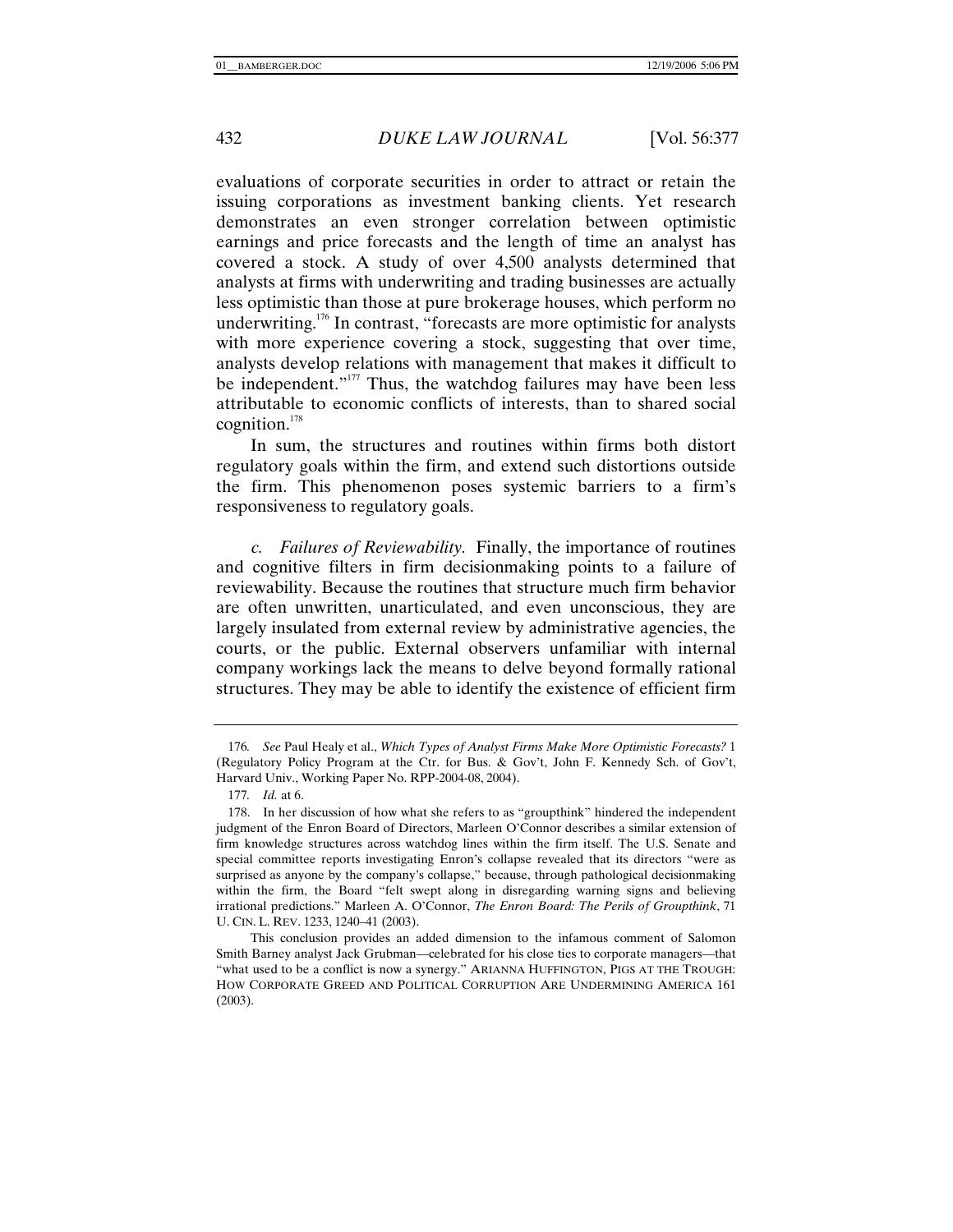organization, but they lack the logic to assess when formal structures might lead to pathological outcomes, or to identify such structures buried deep within the firm. Given these restraints, little is revealed about whether a firm's discretion will ultimately be exercised in a responsive manner. $179$ 

The inability of administrative agencies to review firm decisions meaningfully, in particular, can foster patterns of agency-firm interactions that threaten to eliminate the benefits of enlisting firms as partners in regulation in the first place. Specifically, agencies and firms can settle on a shared construction of externally verifiable ways to satisfy regulatory dictates; these shared understandings, ironically, may simply reproduce the very type of unthinking compliance behavior that regulatory delegation was intended to replace.

When accorded discretion to implement legal mandates, regulated firms reasonably seek and expect reliable guidance from regulators.180 In the information security context, for example, private

 <sup>179.</sup> Indeed, attempts to monitor strictly the exercise of discretion can actually exacerbate the decisionmaking pathologies they seek to uncover. The literature on cognition demonstrates that individuals who already have an internally generated propensity to obey the law (a "duty heuristic") will unconsciously overestimate the probability of detection, and therefore perceive legal compliance to be in their self-interest. *See* John T. Scholz & Neil Pinney, *Duty, Fear and Tax Compliance: The Heuristic Basis of Citizenship Behavior*, 39 AM. J. POL. SCI. 490, 491 (1995). Yet that research also demonstrates that such "internal motivation" can be "crowded out" by a system that relies only on external motivation, *see, e.g.*, Bruno S. Frey & Reto Jegen, *Motivation Crowding Theory*, 15 J. ECON. SURVEYS 589, 591–96 (2001), such as aggressive monitoring, *see* Langevoort, *supra* note 61, at 96, or threat of punishment. Specifically, crowding-out can diminish the sense of responsibility for decisions implementing regulation, reduce the inclination to share relevant private information with other decisionmakers, and impede identification with the legal goal. *See* Margit Osterloh & Bruno S. Frey, *Motivation, Knowledge Transfer, and Organizational Form* 10–12 (Institute for Empirical Research in Economics, University of Zurich, Working Paper No. 27, 1999). More generally, antagonistic methods for guiding firm behavior tend to "make every interaction a contest of wills, encouraging defiance and resistance among even those people who are not initially inclined to defy or resist." Tom R. Tyler, *Trust and Law-Abidingness: A Proactive Model of Social Regulation*, 81 B.U. L. REV. 361, 371 (2001); *see also* IAN AYRES & JOHN BRAITHWAITE, RESPONSIVE REGULATION 49–50 (1995) (examining empirical evidence suggesting that level of punishment is inversely related to level of law-abiding behavior). Rather than encourage the accountable exercise of judgment, such approaches threaten contrary results.

<sup>180</sup>*. See, e.g.*, SECURITIES AND EXCHANGE COMMISSION, OFFICE OF THE CHIEF ACCOUNTANT, DIVISION OF CORPORATE FINANCE, MANAGEMENT'S REPORT ON INTERNAL CONTROL OVER FINANCIAL REPORTING AND CERTIFICATION OF DISCLOSURE IN EXCHANGE ACT PERIODIC REPORTS FREQUENTLY ASKED QUESTIONS (revised Oct. 6, 2004), http://www.sec.gov/info/accountants/controlfaq1004.htm (last visited Sept. 8, 2006) (answering "frequently asked questions" about the implementation of the Sarbanes-Oxley Act).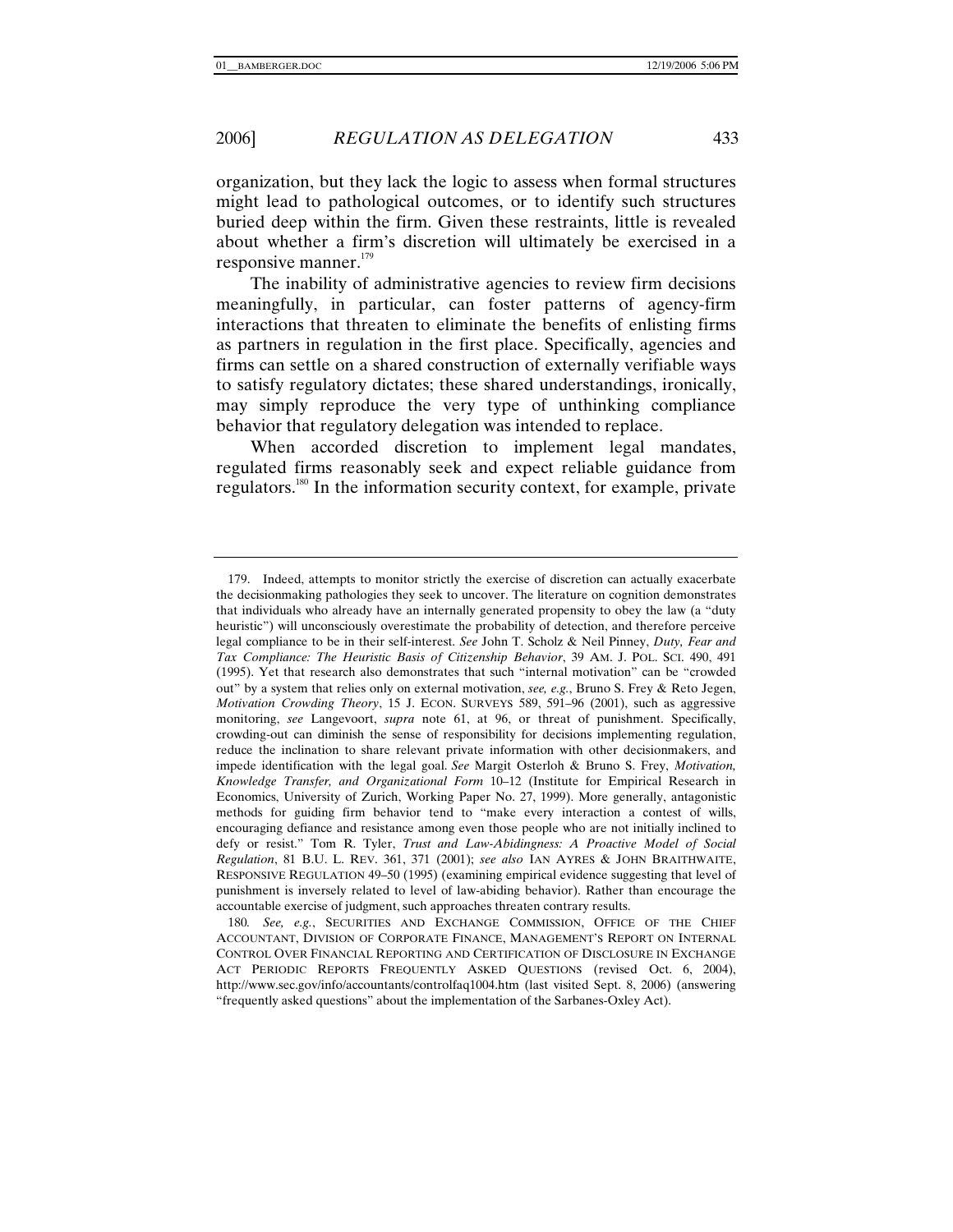firms are "hungry for a streamlined compliance blueprint."181 Such appetite is neither surprising nor inherently problematic. Indeed, rule-of-law values demand that law—particularly law enforceable by criminal sanction—include sufficient detail to provide fair notice of prohibited conduct, $182$  and policy studies emphasize the role of agency advice in facilitating compliance with complex regulatory regimes.<sup>183</sup>

The development of detailed guidance by agencies, however, can exacerbate the problems of routinized decisionmaking. Agencies, like any other organization, may themselves suffer from similar pathologies of routinization. The organizational development of acceptable conditions for compliance freezes those procedures in place; commitment to static routines then shapes regulators' understandings of what is acceptable, and filters out ways in which those routines may be insufficient in varied or changing circumstances. The more formal the guidance, moreover, the greater the procedural and resource barriers to revisiting accepted routines, which increases their "ossification"<sup>184</sup> and resistance to change.

The resulting dynamic of "organizations regulating organizations," moreover, exacerbates the poor exercise of firm discretion. Agency attempts to give content to broad delegations runs into the same problems of rule-bound governance that prompted the wide scope of regulatory discretion initially. Once agencies settle on the specific behavior they believe will constitute compliance, a similar mindset is likely to be integrated into firm practices and cultures. The feedback loop between firms and regulators becomes a one-time event, resulting in a shared knowledge structure that guides and entrenches the behavior of each.

 <sup>181.</sup> Bill Brenner, RSA 2006: A one-size-fits-all approach to compliance? (Feb. 10, 2006), http://searchsecurity.techtarget.com/originalContent/0,289142,sid14\_gci1165786,00.html (last visited Sept. 8, 2006) (attributing observation to Chrisan Herrod, Chief Security Officer of the SEC).

<sup>182</sup>*. See, e.g.*, City of Chi. v. Morales, 527 U.S. 41, 51 (1999) (holding Chicago gang congregation ordinance unconstitutional because it failed to provide fair notice of prohibited conduct or establish minimal guidelines for enforcement).

<sup>183</sup>*. See, e.g.*, Ruhl & Salzman, *supra* note 18, at 831 (urging a policy focus on ways regulators can increase compliance assistance).

 <sup>184.</sup> Administrative law scholars have, especially in the context of rulemaking, explored a widespread concern that ossification has resulted in the failure of the administrative state to govern efficiently and responsively. *See, e.g.*, Richard J. Pierce, Jr., *Seven Ways to Deossify Agency Rulemaking*, 47 ADMIN. L. REV. 59, 60–62 (1995); Mark Seidenfeld, *Demystifying Deossification: Rethinking Recent Proposals to Modify Judicial Review of Notice and Comment Rulemaking*, 75 TEX. L. REV. 483 (1997).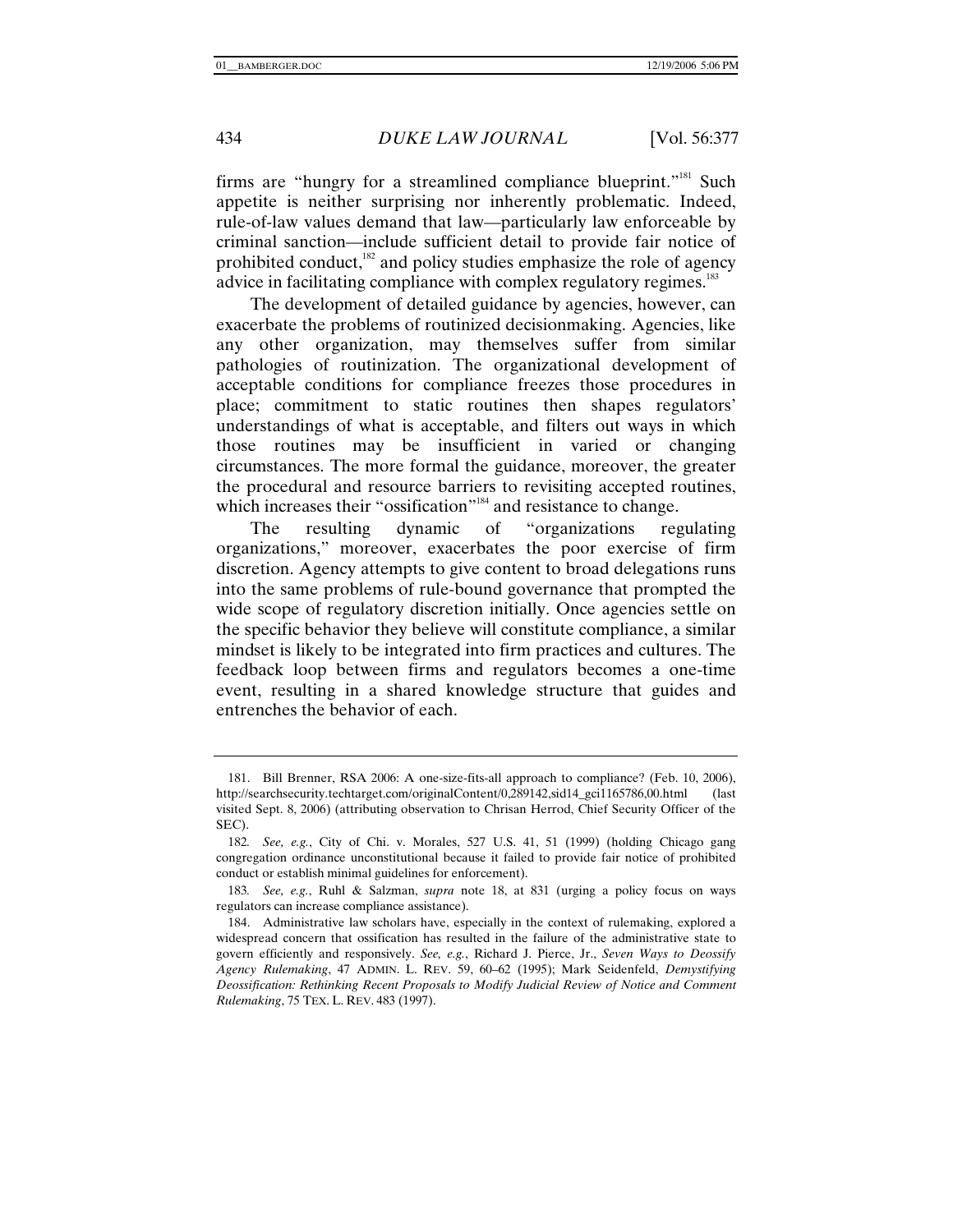This phenomenon, in turn, emasculates administrative agency review as an accountability mechanism for enhancing reasoned and thoughtful pursuit of regulatory goals. When decisionmakers know in advance the particular views of their reviewer, they behave as "cognitive miser[s]," "avoid[ing] mental calculations that require sustained attention, effort or computing power."<sup>185</sup> Their decisions will be governed by an "acceptability heuristic," whereby they will settle on socially acceptable behavior without considering alternatives, or interpreting complex or contradictory environmental information. Once firm decisionmakers know the particular rules for reaching a regulatory safe harbor, and once those approaches have been integrated into corporate understandings of the compliance environment, agency review is likely to exacerbate, rather than ameliorate, pathologies of routinized behavior.

The failure of existing control tools to prevent unresponsive ceremonial adoption of legal forms is aggravated by weak agency review mechanisms and threatens the efficacy of regulation through internal compliance structures.<sup>186</sup> By permitting routinized "check the box" compliance to supplant the reasoned exercise of discretion, dominant models of regulatory control permit firm decisionmaking to be subverted by predictable pathologies that undermine the range of public law accountability norms.

A deeper understanding of organizational decisionmaking suggests: (1) that administrative law must pursue additional accountability tools to guide the regulatory decisions of firms, just as it does with agencies; and (2) that these tools must reflect actual decision structures and processes. The next Part, accordingly, explores the lessons that the literature on firm decisionmaking offers for remedying decision pathologies, and suggests ways to integrate these lessons into mechanisms for rendering private regulators accountable.

<sup>185.</sup> See,e.g., Philip E. Tetlock, Accountability: The Neglected Social Context of Judgment and Choice in 7 RESEARCH IN ORGANIZATIONAL BEHAVIOR 297,311 (Barry M. Staw & L.L. Cummings eds., 1985).

<sup>186.</sup> Kimberly D. Krawiec, Cosmetic Compliance and the Failure of Negotiated Governance 81 WASH . U. L.Q. 487 (2003) (arguing that these models of regulation "do not deter prohibited conduct within firms and may largely serve a window-dressing function that provides both market legitimacy and reduced legal liability"); see also Kimberly D. Krawiec, Organizational Misconduct: Beyond the Principal-Agent Model 32 FLA. ST. U. L. REV. 571 (2005) (arguing that organizations have perverse incentives to implement ineffective compliance programs).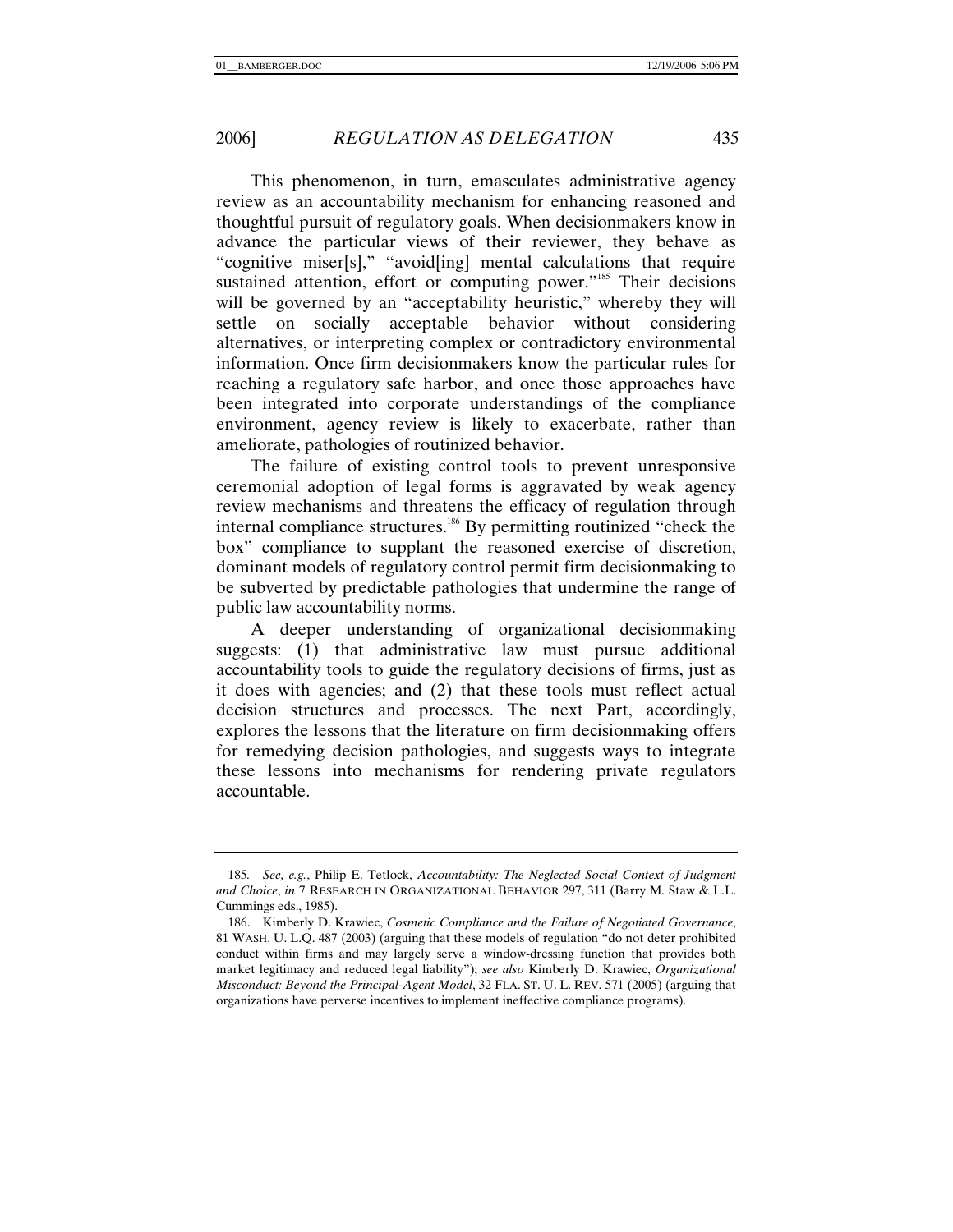#### III. ADMINISTRATIVE ACCOUNTABILITY FOR REGULATED FIRMS

If traditional methods for controlling the exercise of regulatory discretion by private firms prove incomplete, how might policymakers develop additional tools to render firm regulatory discretion accountable? One way would be to apply the specific accountability mechanisms that govern administrative agencies. Indeed, a growing body of scholarship has explored applying such mechanisms to standard-setting bodies like the Internet Corporation for Assigned Names and Numbers (ICANN),<sup>187</sup> and private government contractors that administer social services, prisons, and other programs.<sup>188</sup>

Such accountability tools, however—including public notice and comment, broad judicial review, and the expansion of the state action doctrine to cover the administration of public programs by private actors—are ill suited to manage regulated firm behavior. They would impose great costs with little payoff.<sup>189</sup>

Specifically, opening firm processes generally to public comment and broad judicial review would impose costly and time-consuming procedures on every regulated firm, with even more detrimental consequences for the broader economy. It would strain both privacy commitments rooted in constitutional property protections, and policies of corporate secrecy intended to encourage vigorous competition and promote innovation. Such a fundamental policy shift, even if politically tenable, would endanger the very private-sector initiative that broad regulatory delegation seeks to harness for public ends.

Furthermore, such mechanisms would be largely ineffective. As an initial matter, concerns about regulated firm discretion fall below the state action doctrine's constitutional radar. Moreover, judicial standards arising from the APA and tailored to agencies are simply inapplicable in the private firm context. Judicial review separated from evaluative principle offers no logic to guide the external

<sup>187</sup>*. See* A. Michael Froomkin, *Wrong Turn in Cyberspace: Using ICANN to Route Around the APA and the Constitution*, 50 DUKE L.J. 17 (2000) (critiquing the formation and use of ICANN as a means to avoid public rulemaking).

<sup>188</sup>*. See* Metzger, *supra* note 13.

<sup>189</sup>*. See generally* Freeman, *Private Role*, *supra* note 12, at 593 (discussing examples of contexts in which private actors participate in regulation that "underscore the limitations of traditional accountability mechanisms and suggest alternative incentives, checks, controls, and monitoring tools that might supplement or supplant them").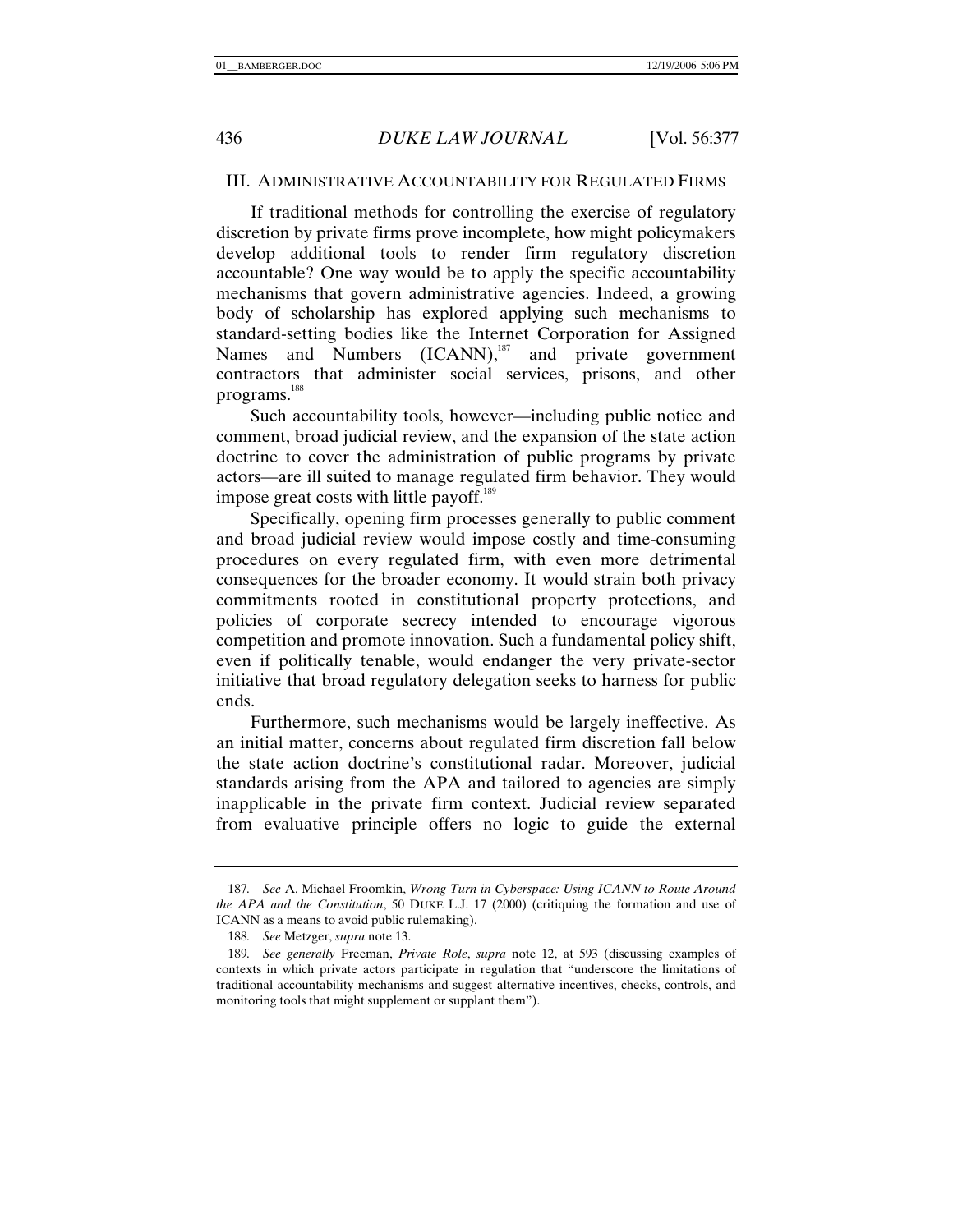monitoring of the substance of firm decisions. Finally, a broad public comment requirement provides a blunt instrument, inapt for guiding regulatory delegation. The costly procedures would neither further the regulatory goal of enlisting firms to tap into their superior knowledge about the workings of their company, nor target pathologies that lead to irrational decisions.

The mismatch between certain traditional accountability mechanisms and the regulated firm context, however, does not mean that administrative law is silent as to how firm decisionmaking might better be guided by public law norms. Indeed, a number of scholars, led by Jody Freeman, have suggested a version of accountability that varies according to the specific "administrative arrangement," and is tailored according to a context-specific assessment of the dangers inherent in a particular regulatory structure. $190$ 

This Part takes up Freeman's suggestion in the context of regulatory delegations to private firms. Guided by the accountability model's emphasis on rationality, responsiveness and reviewability as pertinent measures when observable outcomes are unavailable or insufficient for assessing discretion's exercise, this Part suggests frameworks for thinking about regulated firm behavior in light of the particular accountability shortcomings discussed in Part II. More specifically, it first examines the ways in which decisionmaking pathologies that distort the effects of the regulatory environment might be mitigated by that same environment. It then suggests three ways in which mitigation tools can be integrated into the regulatory structure, with particular reference to regulatory initiatives, like the Sarbanes-Oxley Act, that show promise as accountability tools, and others that do not.

This Part does not claim to offer a complete or exclusive accountability schema for regulated firm decisionmaking. It addresses only the cognitively rooted threats to administrative law values in firm decisionmaking, and is intended only to supplement other approaches. Moreover, it only provides examples of the types of "cognitive accountability" tools that might be employed by

<sup>190</sup>*. Id.* at 665 ("The appropriate response to shared governance instead requires highly contextual, specific analyses of both the benefits and the dangers of different administrative arrangements, together with a willingness to look for informal, nontraditional, and nongovernmental mechanisms for ensuring accountability."); *see also id.* at 580 (discussing how the application of the state action doctrine fails as a general accountability mechanism because it does not "tailor procedural protections to the specific threats posed by a particular regulatory regime in which both public and private decisionmakers play a significant role").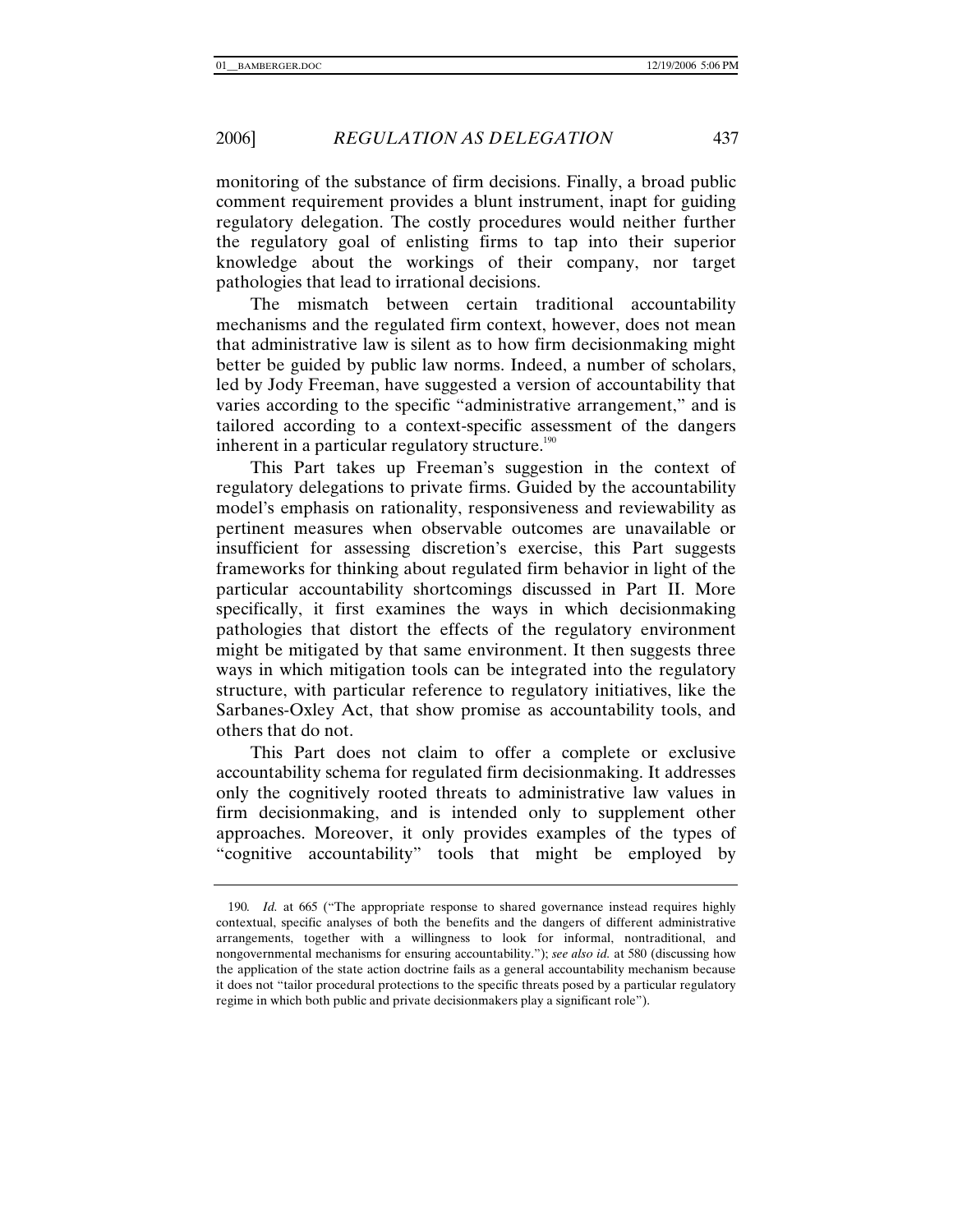regulators. Yet these examples suggest more general approaches that can guide administrative agencies when integrating cognitive understandings into the regulation of private decision processes, and policymakers in more accurately gauging the costs and benefits of regulation.

### *A. Administrative Law Lessons and Decision Pathologies*

As discussed in Part I, administrative law responds to the stumbling blocks inhibiting good agency decisionmaking by including a variety of differently situated actors in the decision structure, thereby using outside influences on internal decision processes to promote public norms. This focus on process, rather than just substantive outcomes, further provides a measure by which external parties can assess the administrative exercise of discretion, permitting meaningful review through at least some modicum of decisional transparency. In sum, administrative law relies on relationships and interactions *across* organizational boundaries to shape regulatory decisions *within* them.

Research into the ways in which firms overcome decisionmaking pathologies suggests the promise of such an approach for regulatory delegation. Although firm structures generate systemic pulls toward irrationality in decisionmaking, corporate behavior does not usually end in disaster. That is because decision structures, while robust, are not static. Firms, and the individuals within them, learn. Their routines change and their culture develops, often because of—rather then in spite of—relationships with their environments.

The literature on social cognition identifies two types of organizational learning. The first, "single-loop" learning, refers to the type of learning associated with the adaptive side of firms. In a singleloop process, organizations respond to experience by adjusting their routines and standard operating procedures in light of unanticipated mismatches between expected or desired outcomes and reality.<sup>191</sup> Decisionmaking evolution at Nut Island, $192$  for example, reflected this sort of learning. As in that case, although single-loop adaptation is often efficient—and usually promotes formal decision rationality—it can ultimately lead to the decisionmaking pathologies that distort internal responses to external regulation.

 <sup>191.</sup> CHRIS ARGYRIS ET AL., ACTION SCIENCE 85–88 (1985).

<sup>192</sup>*. See supra* text accompanying notes 154–58.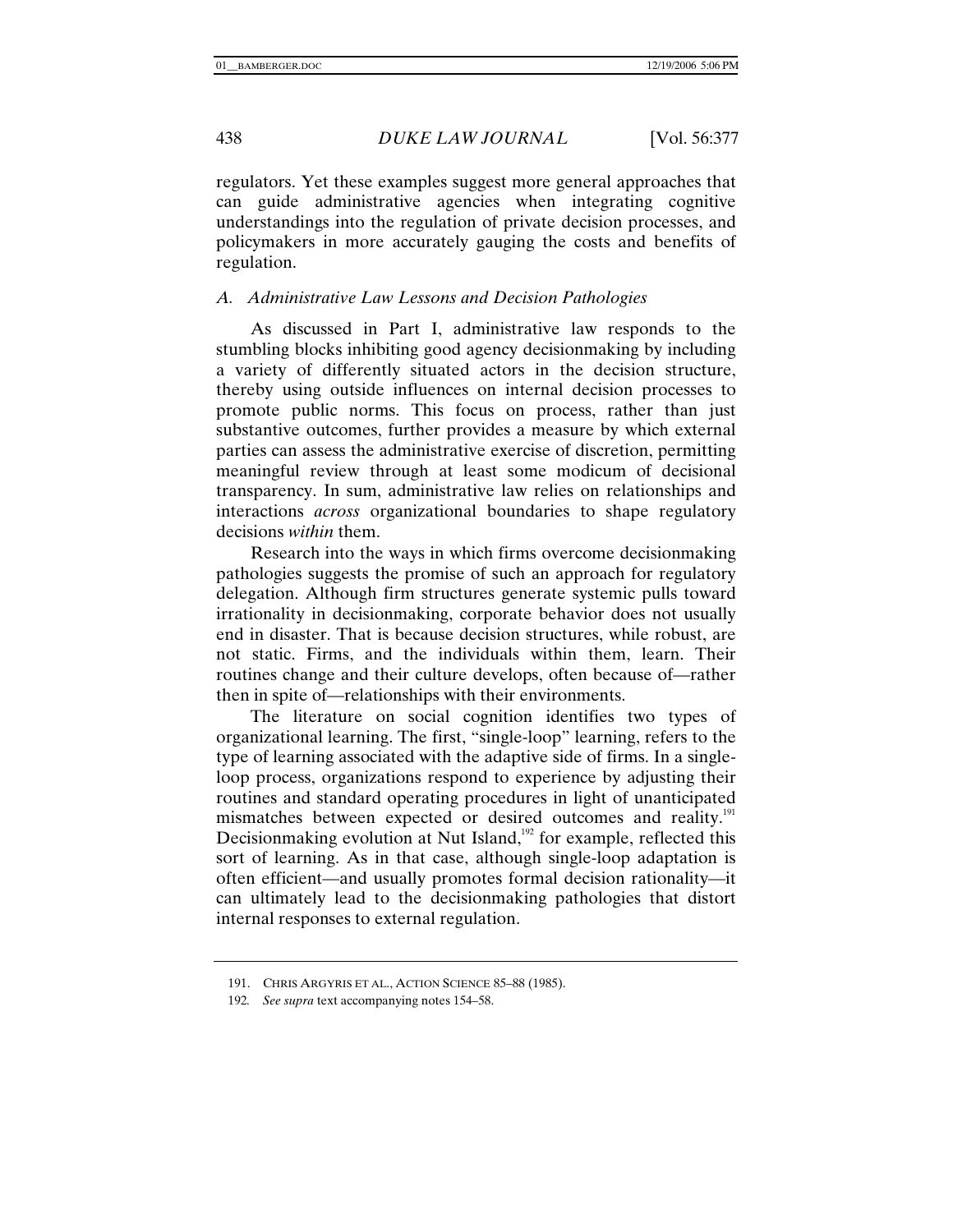In contrast, "double-loop" learning describes learning at a "meta" level. Such learning occurs when decisionmakers recognize at a conscious level, and then affirmatively question and challenge, the routines, assumptions and understandings that inform their decisions.<sup>193</sup> This type of learning, which creates the mental distance necessary to identify and address cognitively rooted decisionmaking pathologies, can sometimes be initiated by actors within organizational boundaries. But because those actors' perceptions are usually shaped by the same shortsighted knowledge structures they hope to uncover and transform, internal change alone can be elusive. The greatest possibility for learning, therefore, results when *external* forces disrupt insular ways of thinking.

The remainder of this Part first draws on the organizational learning literature to identify tools that hold promise for overcoming decisionmaking accountability failures. It then suggests ways that those tools could be combined to improve rationality, responsiveness, and reviewability through regulatory design, restructuring relations with third-party gatekeepers, and rethinking the interactions between regulated firms and the agency.

## *B. Identifying Accountability Tools*

1. *Tools for Enhancing Decisionmaking Rationality*. Just as individual cognition provides the basis for understanding firm behavior, it also grounds theories of firm learning. The administrative and knowledge structures that govern organizational behavior are developed to simplify the decisions made by individuals with limited attentional and perceptual facility. Yet these very simplification tools are the source of irrational decisions. Thus, for firm behavior to change, certain decisions must be made more complex. At certain junctures, individuals must be directed away from decision heuristics, their attention focused on the task at hand, and their perception attuned to the unfamiliar rather than the recognizable.

External shocks, of the type that occur naturally in the market, provide the model for purposive attempts to improve decisionmaking through direct measures. Whereas routines, by means of the Nut Island Effect, mask gradual change through adaptation, rapid

 <sup>193.</sup> ARGYRIS, *supra* note 191, at 85–88.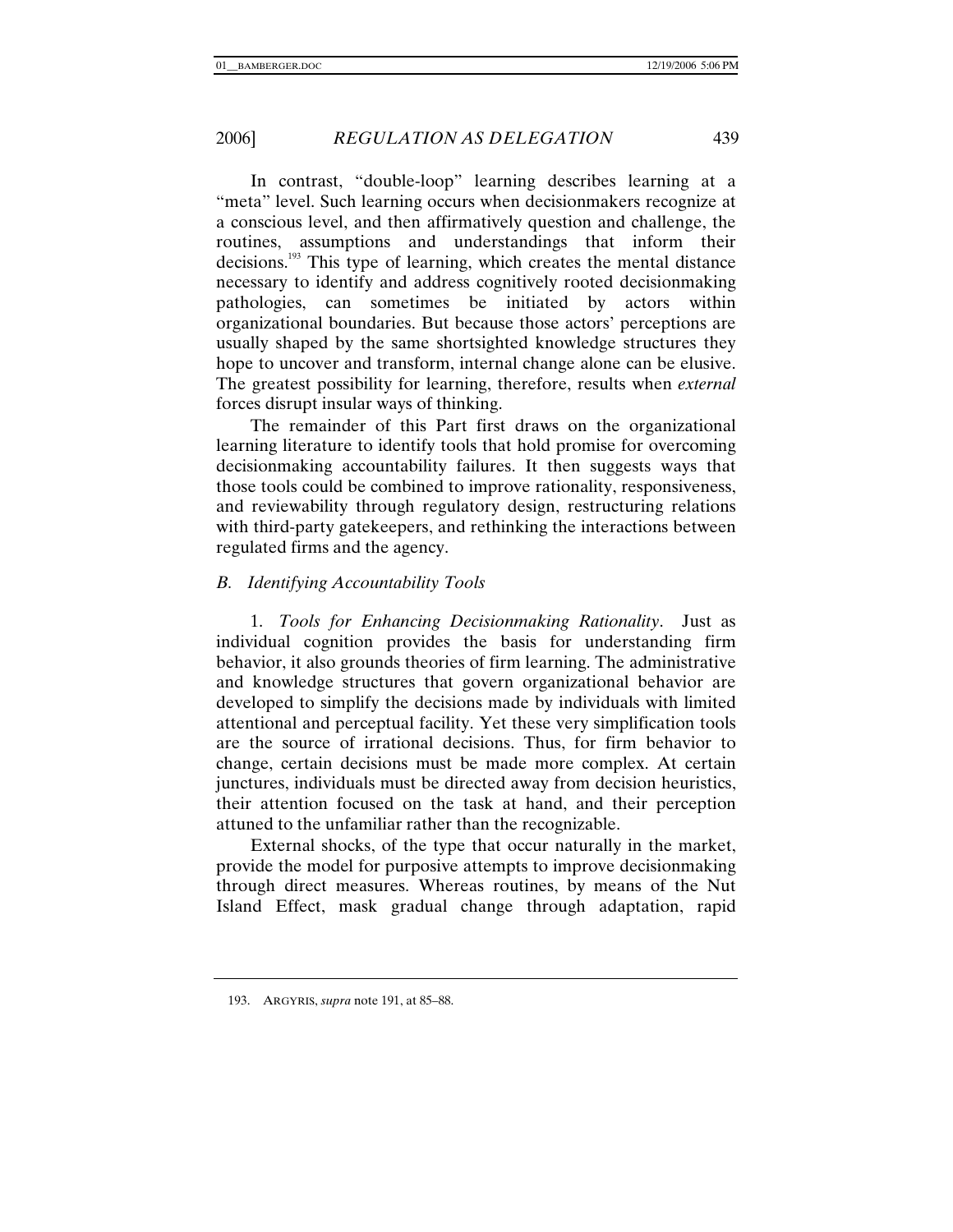environmental transformations—external shocks—focus attention.<sup>194</sup> A bankruptcy within a sector, the merger of a competitor, or the introduction of a new product in an industry all serve to shake up existing assumptions and focus attention on the resulting competitive effects. By creating new and memorable events, they also alter the effect of the "availability heuristic," supplementing the closed set of information that had previously shaped the way decisionmakers made sense of situations with additional considerations that force routines to be consciously examined and reworked.

*a. Assigning Responsibility.* The simplest way to reproduce the attentional effect of an external shock is to instruct a decisionmaker, at a discrete point in time, to focus on a particular decision. Psychological evidence suggests that even self-induced reflection can change one's perception of a situation,<sup>195</sup> as can explicit recognition of the knowledge structures governing one's outlook.<sup>196</sup> Indeed, "[s]imply thinking about an attitude object has been shown to affect the representation of that object in memory. $"''$ 

Making individuals personally accountable for tasks signals the importance of the task and fosters a sense of responsibility for the outcome.<sup>198</sup> In such circumstances, decisionmakers employ more analytic and complex judgment strategies, and perceive the decisions under consideration to be more significant and less reversible should

 <sup>194.</sup> Martti Ala-Härkönen & David Rutenberg, *The Dawn of Organizational Learning in the Mining Industry*, 19 RESOURCES POL. 205, 211–12 (1993) (discussing how a German mining company used the "confusion and fatigue of an external shock as an opportunity for strategic change").

<sup>195</sup>*. See* Murray G. Millar & Abraham Tesser, *Thought-Induced Attitude Change: The Effects of Schema Structure and Commitment*, 51 J. PERSONALITY & SOC. PSYCHOL. 259 (1986); Angelo C. Valenti & Abraham Tesser, *On the Mechanism of Thought-Induced Attitude Change*, 9 SOC. BEHAV. & PERSONALITY 17 (1981).

<sup>196</sup>*.* Walsh, *supra* note 117, at 293–94, discusses Colin Eden, *On the Nature of Cognitive Maps*, 29 J. MGMT. STUD. 261 (1992) and Rex Mitchell, *Team-Building by Disclosure of Internal Frames of Reference*, 22 J. APPLIED BEHAV. SCI. 15 (1986). Professor Eden discusses how cognitive mapping "may act as a tool to facilitate decision-making, problem-solving, and negotiation within the context of organizational intervention." Eden, *supra*, at 262.

 <sup>197.</sup> Walsh, *supra* note 117, at 283 (citation omitted).

 <sup>198.</sup> Chris Argyris, *Good Communication That Blocks Learning*, HARV. BUS. REV., July– Aug. 1994, at 77–78 (discussing the importance of individual accountability, and communication structures that surface, rather than mask, "the kinds of deep and potentially threatening or embarrassing information" that leads to change, in organizational learning).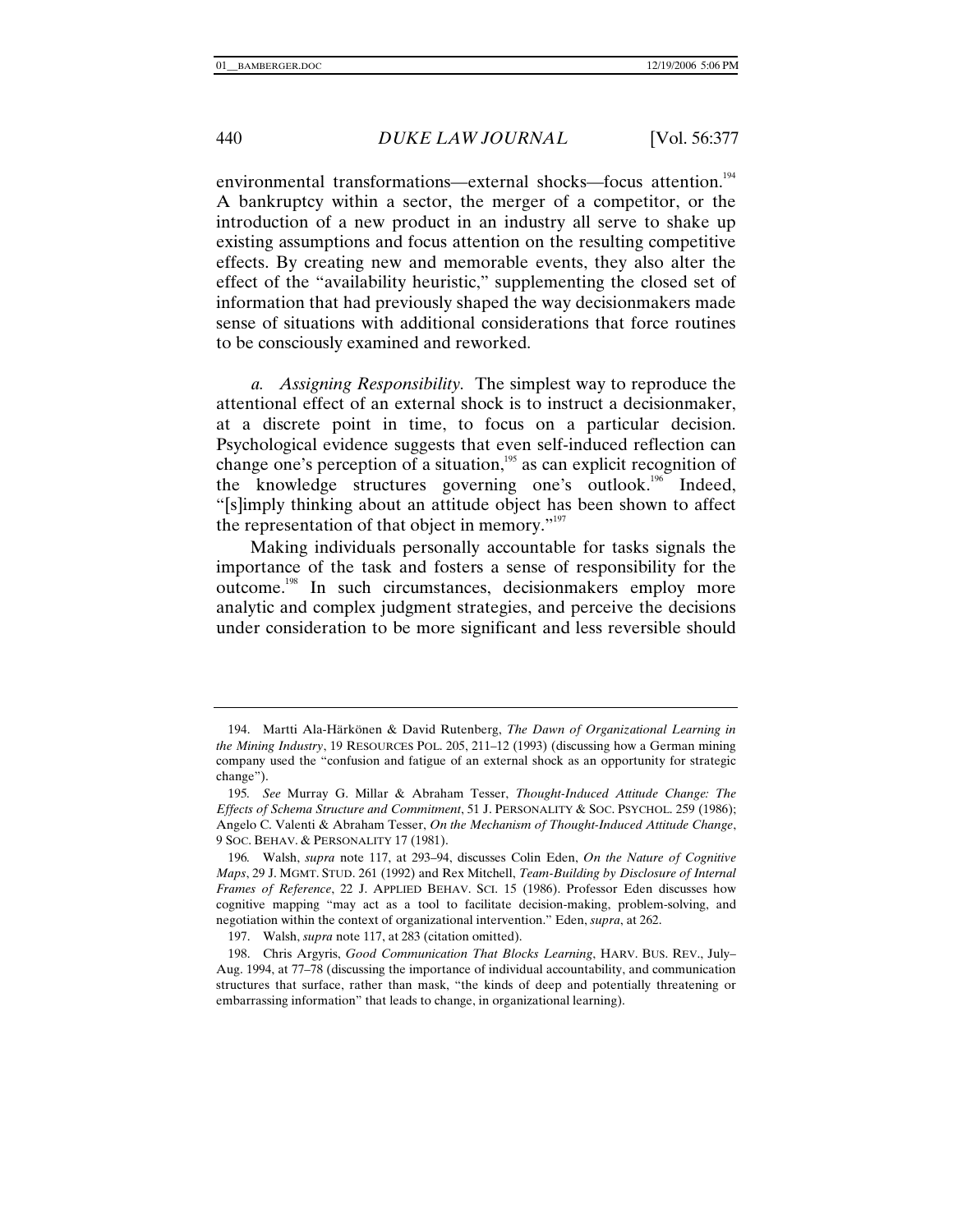they turn out incorrect.199 When it is made clear at the point of action that an individual is actively responsible for a decision whether to commit fraud, for example (rather than whether to *permit* fraud), the likelihood of misrepresentation decreases significantly.<sup>200</sup>

*b. Expanding the Types of Information Considered.* Prompting decisionmakers to collect information systematically before making a  $\alpha$  decision,<sup>201</sup> to consider types of information they would not usually contemplate, or to take account of "counterfactual" approaches, can also mediate the biasing effects of preexisting knowledge structures.<sup>202</sup> In particular, the literature on organizational learning has identified intrafirm benchmarking measures as particularly effective tools in prompting decisionmakers to take account of information that their knowledge structures might otherwise filter out. Intrafirm comparisons overcome the effects of structural secrecy by transferring information between subunits, and by comparing the performance of subunits across the firm, which makes subunit routines more visible.<sup>203</sup> They permit the operation of several other debiasing techniques, such as making knowledge structures more explicit, and informing decisionmakers throughout the firm of data that may refute as well as confirm existing beliefs. Indeed, benchmarking programs have been identified as a particularly powerful means of prompting

202*. See, e.g.*, Laura J. Kray & Adam D. Galinsky, *The Debiasing Effect of Counterfactual Mind-sets: Increasing the Search for Disconfirmatory Information in Group Decisions*, 91 ORG. BEHAV. HUM. DECISION PROCESSES 69 (2003); O'Connor, *supra* note 178, at 1241 (proposing the establishment of the rotating role of "devil's advocate" on corporate boards in an attempt to avert "Groupthink"); Heimer, *supra* note 16, at 27 ("A practical adaptation to regulatory risk and the regulatory cost of continuous innovation, then, that still addresses the human incapacity to imagine alternatives is an insistence that an organization consider at least one or a small number of alternatives.").

203*. See* Carla O'Dell & C. Jackson Grayson, *If Only We Knew What We Know: Identification and Transfer of Internal Best Practices*, 40 CAL. MGMT. REV. 154, 157 (1998) (contrasting internal benchmarking with "[o]rganizational structures that promote 'silo' behavior").

 <sup>199.</sup> P.W. McAllister et al., *The Contingency Model for the Selection of Decision Strategies*, 24 ORG. BEHAV. & HUM. PERFORMANCE 228 (1979); Tetlock, *supra* note 185, at 316.

<sup>200</sup>*. See* Steven T. Schwartz & David E. Wallin, *Behavioral Implications of Information Systems on Disclosure Fraud*, 14 BEHAV. RES. ACCT. 197 (2002) (comparing the decisions to issue fraudulent disclosures, and to allow an information system to issue fraudulent reports at a given rate, and concluding that "making subjects more closely involved with the disclosure reduced the rate of fraudulent disclosures by 30 percent").

 <sup>201.</sup> Chip Heath et al., *Cognitive Repairs: How Organizational Practices Can Compensate for Individual Shortcomings*, 20 RES. ORG. BEHAV. 1, 13 (1998) (discussing processes in organizations ranging from Motorola to hospitals).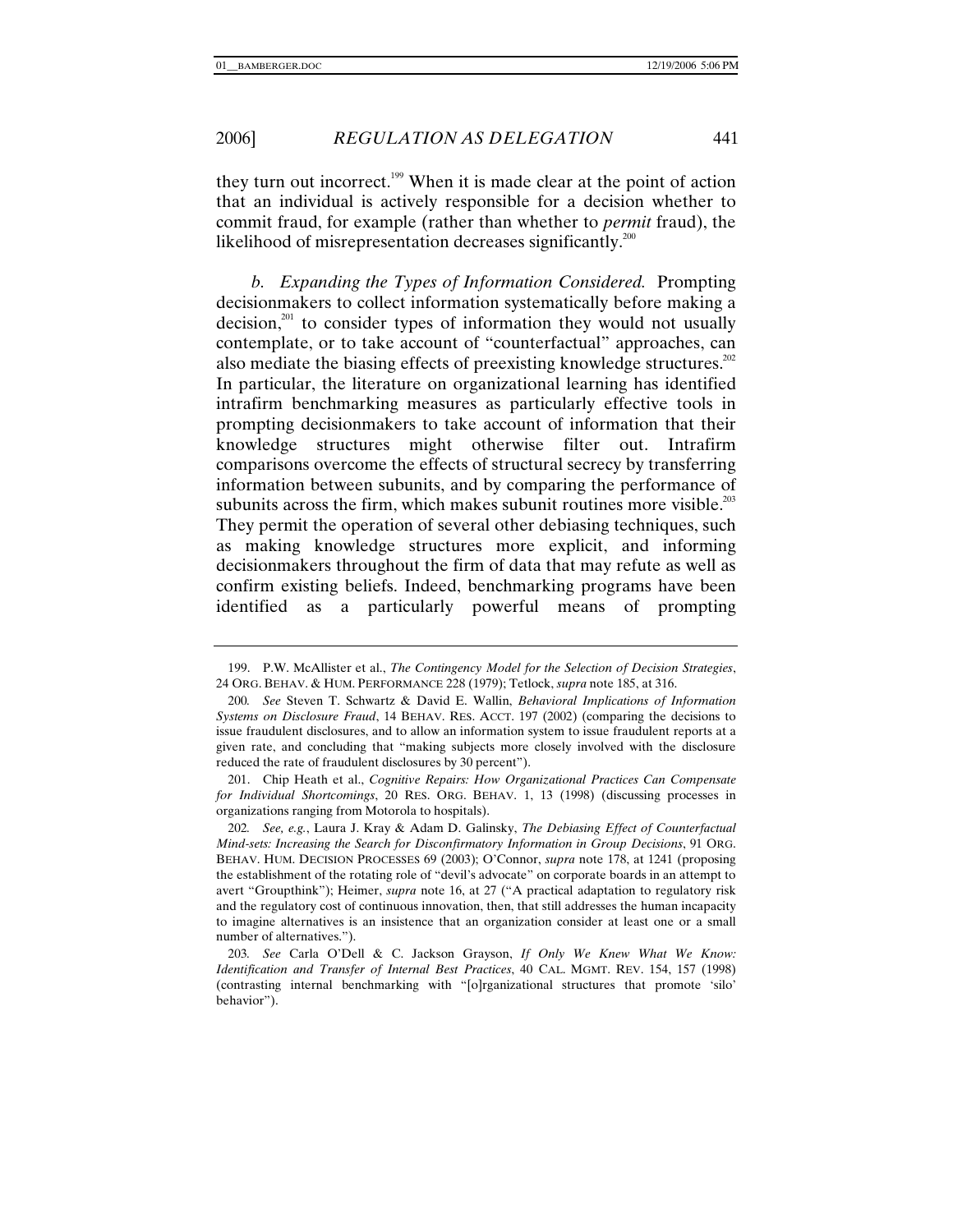decisionmakers to replace routinized identification and interpretation of information with what has been called "mindful scanning" of the environment. Benchmarking data can affect "mindfulness" in the approach to knowledge; it prompts individuals "to include that which is learned from experimentation on the fringes of current operations."204 This information, which dominant knowledge structures might mask as an anomaly, may be the best indicator of change, risk, or opportunity facing an organization.<sup>205</sup>

The benefits of spurring mindful individual cognitive processes can be leveraged by the relevant decisionmaker's power within the firm. Research on the decision process development suggests that a leader's articulation of a new vision for an organization or team can provide the type of altered information environment that changes knowledge structures more broadly.<sup>206</sup> Moreover, when individuals central to the chain of command are prompted to think differently, they can more easily integrate their new learning into existing firm decision structures, which heightens its legitimacy and chance of success within the firm. $207$  Further, as discussed in the following subsection, mindful decisionmakers—particularly if they have access to other firm leaders—can widely influence decisionmaking indirectly, by exposing others to a competing structure for making sense of circumstances.<sup>2</sup>

2. *Tools for Enhancing Responsiveness to Public Norms*. Indirect means of focusing attention and broadening perception

 <sup>204.</sup> C. Marlene Fiol & Edward J. O'Connor, *Waking Up! Mindfulness in the Face of Bandwagons*, 28 ACAD. MGMT. REV. 54, 63 (2003).

<sup>205</sup>*. See* Karl E. Wieck et al., *Organizing for High Reliability,* 21 ORG. BEHAV. 81, 92 (1999) (discussing how mindful organizations create processes to view localized failure as a sign of generalizable problems).

 <sup>206.</sup> Daniel J. Isenberg, *Drugs and Drama: The Effects of Two Dramatic Events in a Pharmaceutical Company on Managers' Cognitions*, COLUM. J. WORLD BUS., Spring 1987, at 43 (discussing instances in which dramatic events cause managers to focus on problem-definition and problem solving and lead to revised images of individual and organizational abilities).

<sup>207</sup>*. See* Sim B. Sitkin & Robert J. Bies, *The Legalistic Organization: Definitions, Dimensions and Dilemmas*, 4 ORG. SCI. 345 (1993) (contrasting the success of organizational rules that are easily included in the existing chain of command with those that violate routinized order and the chain of command).

<sup>208</sup>*. Cf*. ALEXANDER L. GEORGE, PRESIDENTIAL DECISIONMAKING IN FOREIGN POLICY: THE EFFECTIVE USE OF INFORMATION AND ADVICE 191–93 (1980) (proposing a "multiple advocacy" system for designing organizational systems of accountability, in which those at the top remain neutral while those from different subunits, governed by different routines, make competing proposals).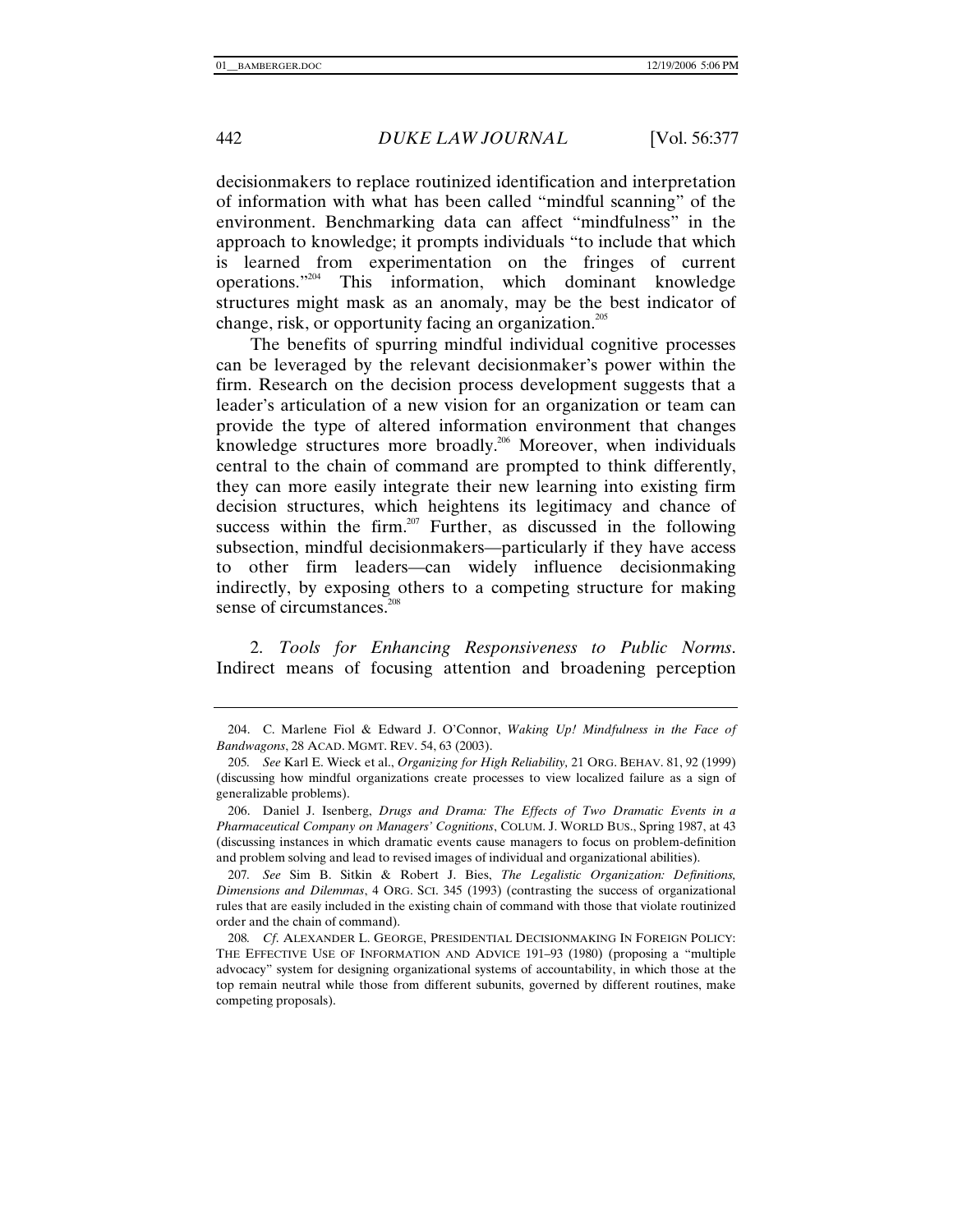provide equally important tools for firm learning. Principal among these is interaction with others whose thought processes are not governed by the same culture or knowledge structures as the decision maker.<sup>209</sup> Indeed, changes in decisionmakers' "information environment" provide some of the most powerful sources of learning, whereas environmental stability impedes learning and encourages the ossification of routines.<sup>210</sup> Thus, hiring new personnel unfamiliar with organizational routines—or even creating teams with representatives from different subunits within the firm—prompts changes in knowledge structures, whereas long tenures with an organization enhance the perceptual screens related to decisionmaking pathologies.<sup>211</sup>

The strength of this organizational learning technique is reflected in the effects of firms' participation in interorganizational relationships such as joint ventures, strategic alliances, and other networked affiliations.<sup>212</sup> These are collaborations on which firms increasingly rely for adaptation and learning.<sup>213</sup> These relationships form a locus of innovation precisely because the participants bring

212*. See, e.g.*, Walter W. Powell et al., *Interorganizational Collaboration and the Locus of Innovation: Networks of Learning in Biotechnology*, 41 ADMIN. SCI. Q. 116, 142 (1996) (discussing knowledge creation as the product of interorganizational relationships which are fluid and evolving, rather than intraorganizational ones that are tightly bound or static).

<sup>209</sup>*. See* Heath et al., *supra* note 201, at 20 ("Often, organizations ensure that individuals weigh information effectively by forcing them to interact with others who might weigh the information differently."); Walsh, *supra* note 117, at 291 ("[R]esearch on the process of knowledge structure development suggests that a dramatically altered information environment is often the locus of knowledge structure change.").

<sup>210</sup>*. Compare* Jay W. Lorsch, *Strategic Myopia: Culture as an Invisible Barrier to Change*, *in* GAINING CONTROL OF THE CORPORATE CULTURE 84 (R.H. Kilmann et al. eds., 1985) (recommending job rotation across functional areas as an antidote to "strategic myopia") *and* Ralph Katz, *Managing Careers: The Influence of Job and Group Longevities*, *in* CAREER ISSUES IN HUMAN RESOURCES MANAGEMENT 154, 165 (1982) (same, as an antidote to "functional fixedness"), *with* Gordon Walker, *Network Position and Cognition in a Computer Software Firm*, 30 ADMIN. SCI. Q. 103, 121 (1985) (finding that "industry veterans gradually failed to distinguish between the different ways of achieving short- and long-term goals"). *See also* Anil K. Gupta, *Contingency Linkages Between Strategy and General Manager Characteristics: A Conceptual Examination*, 9 ACAD. MGMT. REV. 399, 406 (1984) (arguing that managers with functionally diverse career histories will make the greatest contribution to the firm).

 <sup>211.</sup> Indeed this is the very problem that plagued the Nut Islanders. *See supra* text accompanying notes 154–58.

<sup>213</sup>*. Id.* at 119 ("A firm's value and ability as a collaborator is related to its internal assets, but at the same time, collaboration further develops and strengthens those internal competencies."); Christine M. Beckman & Pamela R. Haunschild, *Network Learning: The Effects of Partners' Heterogeneity of Experience on Corporate Acquisitions*, 47 ADMIN. SCI. Q. 92, 97 (2002) ("[F]irms tend to learn more from outsiders than insiders.").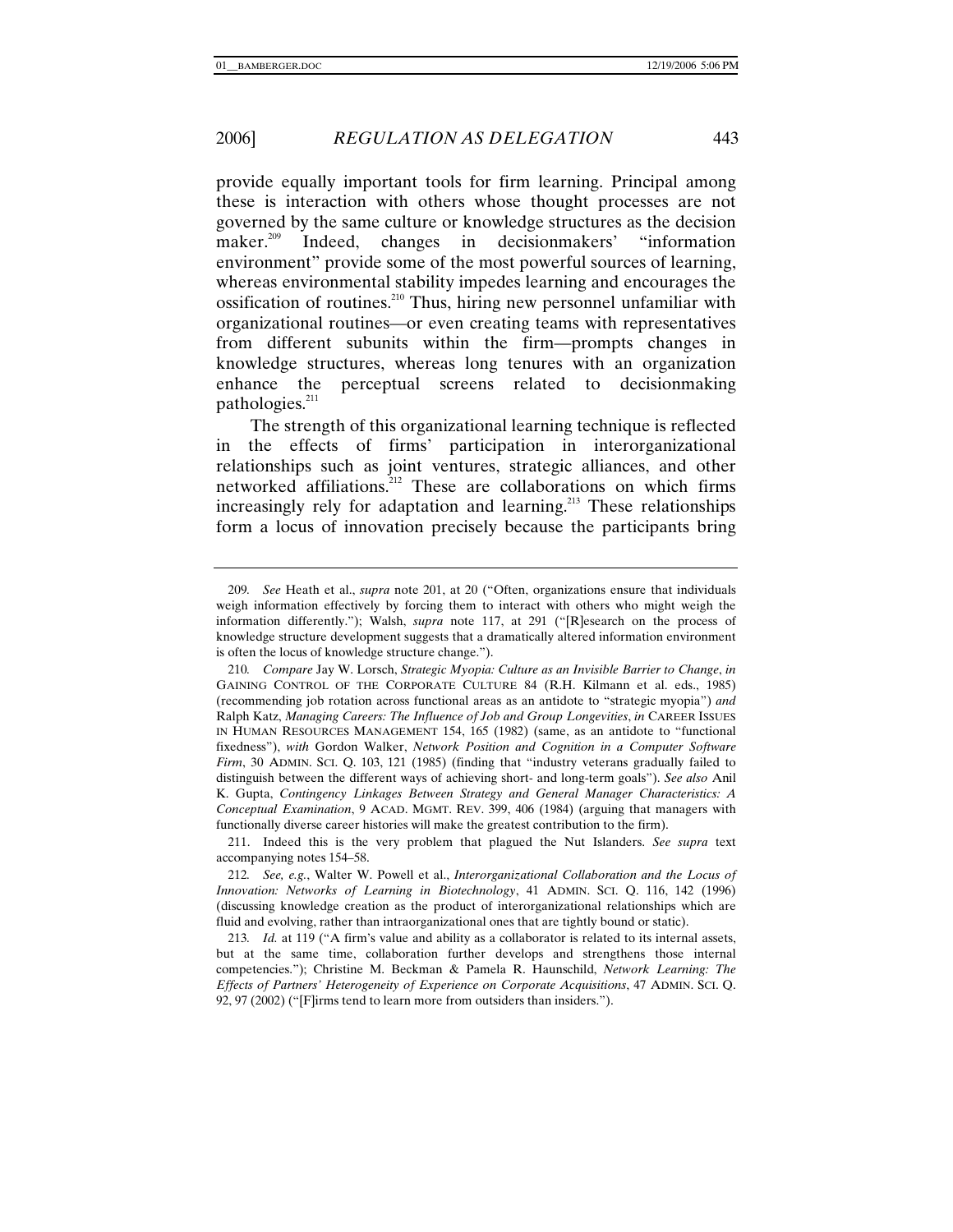different experiences, and therefore different knowledge structures, to the venture.<sup>214</sup> Firms in strategic alliances "explore their experiences by collaborating with other organizations that are different enough to create variety in their experiences."<sup>215</sup> This exposure to experiential diversity, in turn, effects intrafirm changes, as "[t]he organization internalizes what has been jointly explored with other organizations."216 By this process, the "[l]earning takes place as a transformation of exploration between organizations to exploration within the single organization."<sup>217</sup>

The pattern of learning through joint ventures underscores the type of external interactions that best promotes good internal decisionmaking. Such "networked" interactions involve collaborative, yet relatively discrete, relationships between firms and other wholly independent entities: entities who also pursue a variety of goals and projects unrelated to—and sometimes in direct competition with those of their partners. Their position external to the firm, but cooperating with it, places them in a position to serve a boundaryspanning function.<sup>218</sup> They serve as bridges to different ways of understanding situations and making decisions; they make visible by contrast routines that had remained unexamined within firm culture; and they call attention within the firm to external data points that can be used for benchmarking purposes.<sup>219</sup> Moreover, because of their independence from the firm, the knowledge that outside partners

<sup>214</sup>*. See, e.g.* Beckman & Haunschild, *supra* note 213, at 93 (documenting the benefits of partner heterogeneity).

 <sup>215.</sup> Mikael Holmkvist, *A Dynamic Model of Intra- and Interorganizational Learning*, 24 ORG. STUD. 95, 112 (2003).

<sup>216</sup>*. Id. See generally* C. Marlene Fiol, *Consensus, Diversity, and Learning in Organizations*, 5 ORG. SCI. 403 (1994) (emphasizing the importance of diversity in outlook on "the processes of modifying one's 'cognitive maps or understandings,' thereby changing the range of one's potential behaviors" (citation omitted)).

 <sup>217.</sup> Holmkvist, *supra* note 215, at 112.

<sup>218</sup>*. See generally* Mark S. Granovetter, *The Strength of Weak Ties*, 78 AM. J. SOC. 1360 (1973) (hypothesizing, in the context of social networks, that those with "weak ties" in the network provide a bridge between groups with "strong ties"); Mark S. Granovetter, *The Strength of Weak Ties: A Network Theory Revisited*, 1 SOC. THEORY 201 (1983) (reviewing the empirical studies testing the "weak ties" hypothesis); W. RICHARD SCOTT, ORGANIZATIONS: RATIONAL, NATURAL, AND OPEN SYSTEMS 203–13 (5th ed. 2002) (discussing "Bridging Tactics," in the context of "Boundary Setting and Boundary Spanning").

<sup>219</sup>*. See* Andrew H. Gold et al., *Knowledge Management: An Organizational Capabilities Perspective*, 18 J. MGMT. INFO. SYS. 185 (2001) (discussing the use of collaboration and benchmarking to assesses the current state of organizational processes and to capture knowledge for use internally).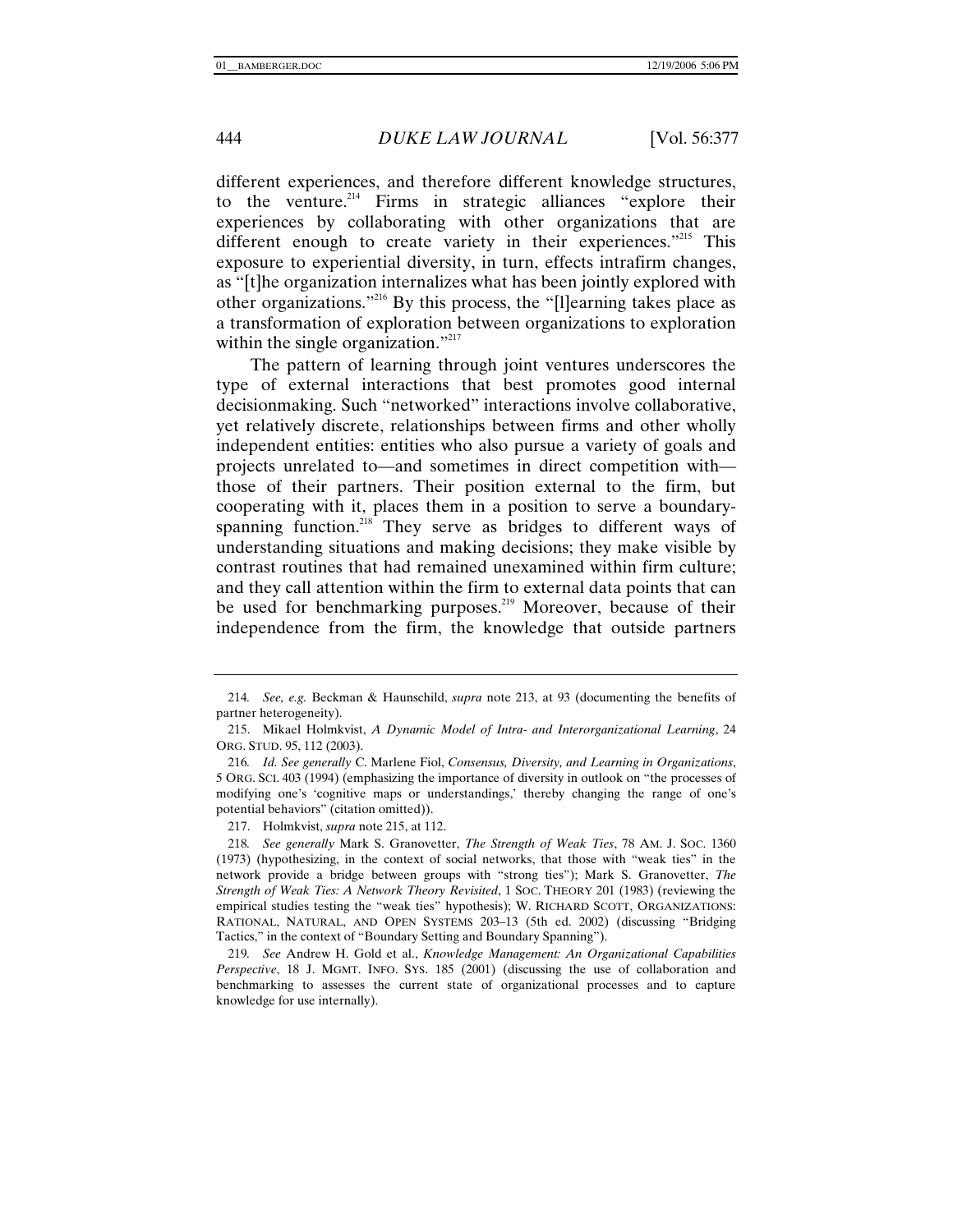introduce within firm boundaries claims particular legitimacy among insiders across firm subunits. $220$ 

The promise of a network structure for overcoming decisionmaking pathologies is demonstrated explicitly in studies of firms for whom the interest in accountable and reliable decisionmaking is paramount. These types of organizations, such as nuclear power plants, hospitals, and aircraft carriers, reflect particular sensitivity to the ways that efforts to simplify decisions can create irrational outcomes. They therefore promote the thoughtful pursuit of important goals by doing just the opposite: by making decision processes more complex. This is achieved by incorporating in decision structures a network of different actors and organizations with different viewpoints. In this model of "negotiated complexity," formal and informal interorganizational agreements about how decisions are made are repeatedly renegotiated and renewed, ensuring that the homogeneity, specialization, and standardization that organizations usually develop in the interest of efficiency are supplemented by diversity, duplication, overlap, and a varied response repertoire, which promote substantive reliability.<sup>221</sup>

3. *Tools for Enhancing Accountability Through Review*. Research into the psychology of accountability indicates that the review of firm behavior by entities whose monitoring criteria are both well specified and known to firm decisionmakers exacerbates the substitution of cognitive shortcuts for reasoned judgment, and promotes routinized "check the box" compliance.<sup>222</sup> Yet that same research identifies ways in which review can be structured to "motivat[e] cognitive misers to be thoughtful."<sup>223</sup> Specifically, decision pathologies are mediated in situations in which decisionmakers do not know the socially "acceptable" response—or more precisely, when those decisionmakers need to explain themselves to others

<sup>220</sup>*. See* Tanya Menon & Jeffrey Pfeffer, *Valuing Internal vs. External Knowledge: Explaining the Preference for Outsiders*, 49 MGMT. SCI. 497, 505 (2003) (finding that managers prefer knowledge obtained from outsiders).

<sup>221</sup>*. See* Martin Landau & David Chisolm, *The Arrogance of Optimism: Notes on Failure Avoidance Management*, 3 J. CONTINGENCIES CRISIS MGMT. 67, 68 (1995) (discussing the differences in patterns needed for efficiency, and those needed for reliability); Paul R. Schulman, *The Negotiated Order of Organizational Reliability*, 25 ADMIN. & SOC. 353, 361–62 (1993) (discussing negotiated reliability); Wieck et al., *supra* note 205, at 81.

<sup>222</sup>*. See supra* Part II.B.2.c.

<sup>223</sup>*.* Tetlock, *supra* note 185, at 314.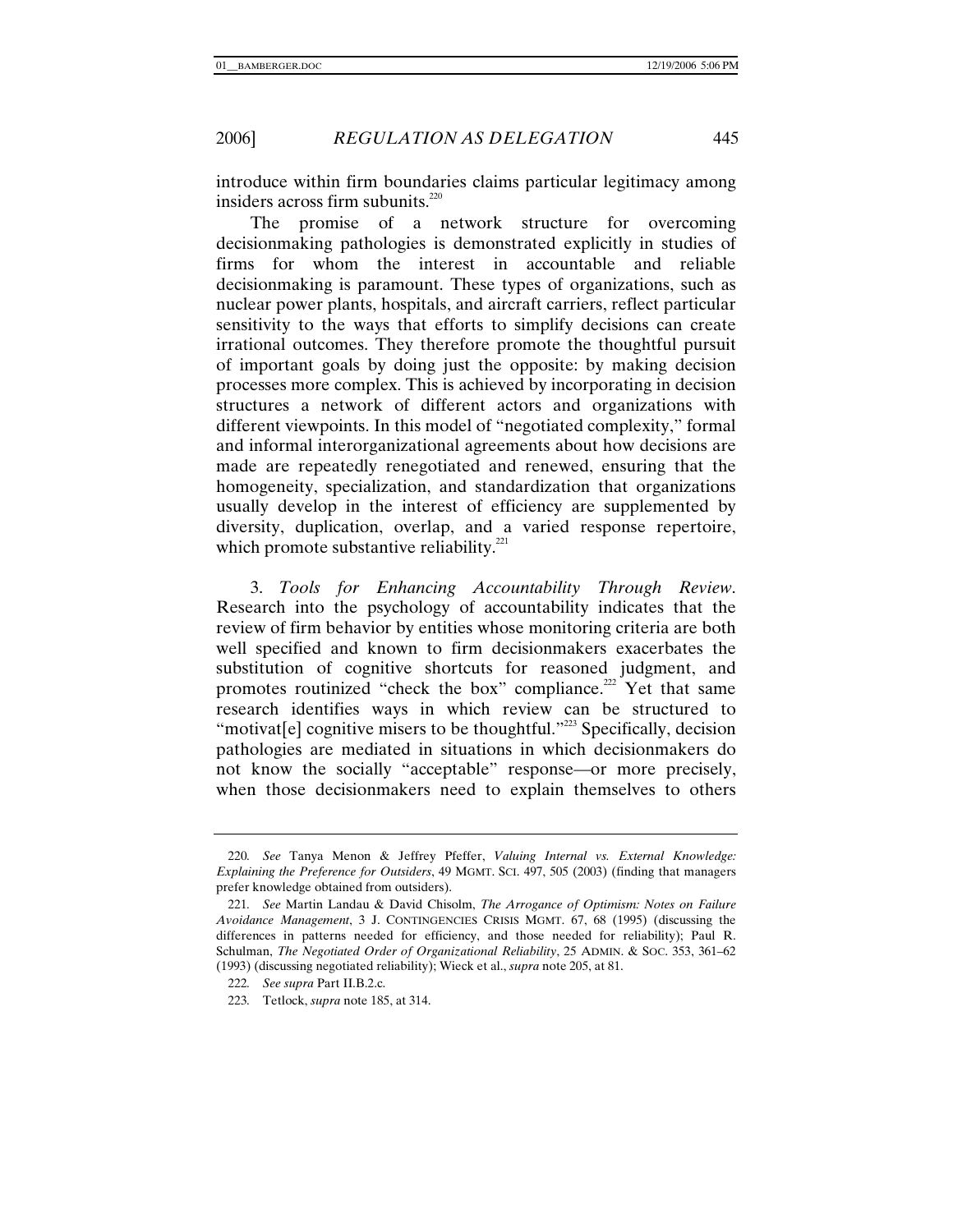whose views they do not know in advance. This type of accountability motivates people to become more vigilant, complex, and self-critical information processors. $^{224}$ 

In particular, such accountability "motivates people to consider arguments and evidence on both sides of issues in order to prepare themselves for a wide variety of critical reactions to their views."<sup> $225$ </sup> It develops tolerance for cognitive inconsistency, so that a decisionmaker recognizes good features of rejected policies and bad features of accepted policies. It fosters a greater awareness of the cognitive processes underlying the decision. And finally, it counters the reliance on "existing knowledge structures in interpreting new information," making decisionmakers more willing to revise initial impressions of the situation in response to changing evidence.<sup>226</sup> Incorporating this type of review into structures for monitoring the exercise of firm discretion, then, offers a useful tool for meaningful "cognitive accountability."

# *C. Learning from Organizational Learning: Three Administrative Law Approaches to Cognitive Accountability*

The combination of direct and indirect ways that external forces overcome decision pathologies that would otherwise thwart environmental influences offers a model for regulators. Decisionmakers can step outside existing knowledge structures when external stimuli prompt them to devote attention to particular situations they confront, to account for unexpected information, and to consider unfamiliar implications. They are particularly open to learning as part of a dialogue with outside organizations informed by different viewpoints—organizations that interact repeatedly but not constantly, so that each retains its independent culture, approach, and way of thinking. And these processes and interactions must not be isolated, but recurrant and developing, so that new patterns of decision resist ossification. In sum, internal firm decisionmaking is rendered more accountable by outside influence on decision processes and structural design.

This indicates the possibility of influencing the substance of private firms' exercise of regulatory discretion in ways familiar to

<sup>224</sup>*. Id.* at 314–21 (reviewing research evidence).

<sup>225</sup>*. Id.* at 316.

<sup>226</sup>*. Id.*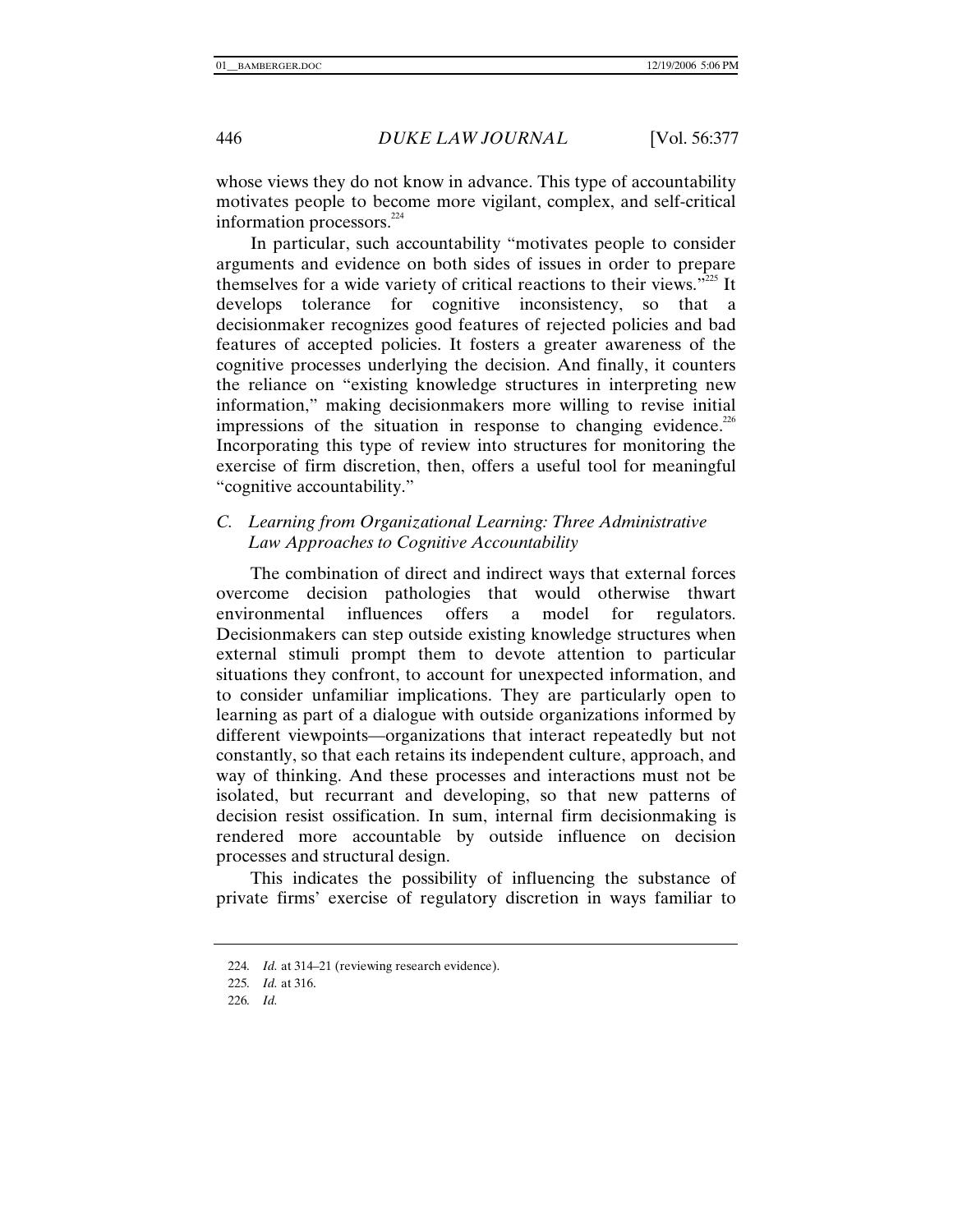administrative law: process and structure. It further offers a renewed capacity for agencies to promote the exercise of delegated discretion in a rational manner constrained by public norms and amenable to outside review, while still drawing on firms' superior knowledge about their internal workings. In light of the research on firm decisionmaking, promising features of existing regulation, examples of individual firm regulatory decisions, and innovative suggestions for regulatory design developed in other contexts, the following discussion suggests three specific accountability approaches that regulators might use to supplement existing control measures: (1) administrators can regulate the attention of decisionmakers directly; (2) they can promote networked decision processes that enhance accountability; and (3) administrative agencies can develop the capacity to participate in such decision processes themselves, enhancing their role as educators promoting firm learning.

1. *Directly Regulating the Decisionmakers' Focus: Improving Accountability Through "Attention Regulation."* The Sarbanes-Oxley Act of 2002, the principal legislative response to a perceived wave of financial misconduct, focused on two primary areas: "enhancing disclosure and altering incentives to change behavior."<sup>227</sup> The first focus was intended to improve the transparency and accuracy of information provided to the market; the second sought better to align the incentives of firm actors and third-party gatekeepers with regulatory goals. The Act has been subject to a host of criticisms on both fronts. Scholars have argued both that the additional disclosures added no information above what was already available to investors, and that wrongdoers such as Enron had already satisfied many of the Act's substantive requirements governing the independence of directors, audit committees, and auditors.<sup>228</sup> Yet several aspects of the Act, and some early indications of the response among regulated firms, suggest its promise as a means of overcoming harmful cognitive

 <sup>227.</sup> Cynthia A. Glassman, Comm'r, SEC, Speech by SEC Commissioner: Remarks at the Practicing Law Institute—SEC Speaks (Feb. 28, 2003), http://www.sec.gov/news/speech/ spch022803cag.htm (last visited Sept. 8, 2006).

 <sup>228.</sup> Professor Roberta Romano developed an early comprehensive critique, rooted in the empirical literature, of Sarbanes-Oxley as "Quack Corporate Governance." *See* Roberta Romano, *The Sarbanes-Oxley Act and the Making of Quack Corporate Governance* 97–98, (Yale Univ. Int'l Ctr. for Fin., Working Paper No. 04-37, 2004), *available at* http://ssrn.com/ abstract=596101 (arguing that the market had adjusted on its own to the information conveyed by opaque financial statements).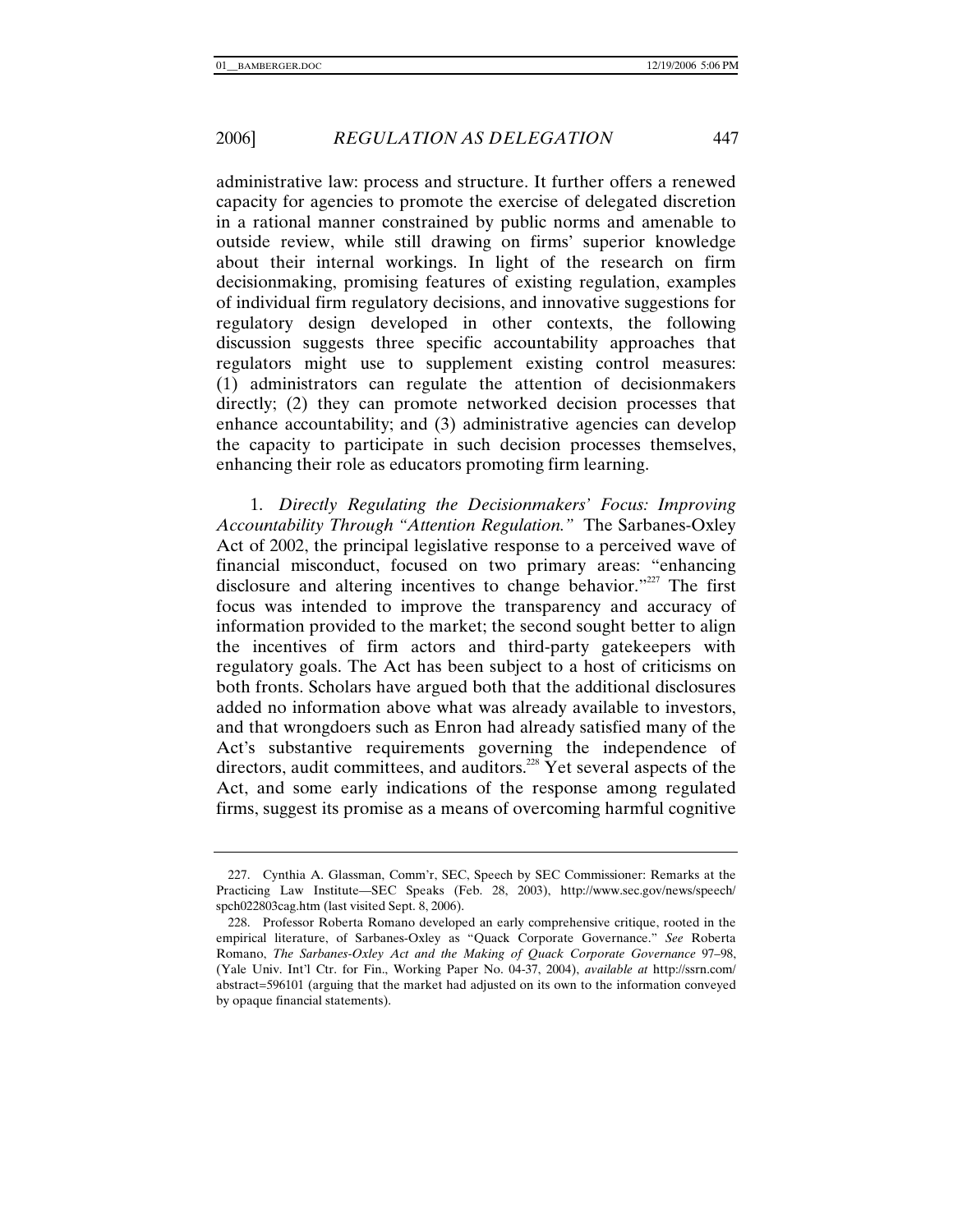shortcuts in firm decisionmaking, and improving both rationality and responsiveness in the exercise of regulatory discretion.

*a. Improving Rationality and Responsiveness Through Attention Regulation.* The simplest way to overcome harmful cognitive shortcuts is by providing external shocks that direct individuals to devote their attention to, and feel responsible for, a particular decision. When those individuals hold a central position within the firm power structure, this direction of attention more easily translates into systemic avoidance of decisionmaking pathologies. Attention regulation, therefore, provides the most straightforward way for regulators to promote the mindful exercise of regulatory discretion.

Section 404 of the Act<sup>229</sup> mandates an annual evaluation of internal controls and procedures for financial reporting. It specifically requires, among other things, that management publish an assessment of, and vouch for, the effectiveness of these controls. Section 302 further requires frequent reporting in periodic financial reports of any deficiencies in the internal controls.<sup>230</sup> The SEC's implementing rules require management to acknowledge its responsibility for the adequacy of the company's internal control framework and procedures for financial reporting.<sup>231</sup> The rules added new Item 308 to Regulation S-K, which requires that the company's management include a report on the company's "internal control over financial reporting" in its annual report filed with the SEC.<sup>232</sup> The recommended revisions to the Organizational Sentencing Guidelines would further define an "effective program to prevent legal violations" as one in which a specific "high-level" individual or individuals were identified as having overall program responsibility.<sup>233</sup> They would also require periodic reporting on the program to governing authorities by both those individuals and the people with  $day-to-day$  responsibility for the program.<sup>234</sup> Indeed, the existing

 <sup>229.</sup> Sarbanes-Oxley Act of 2002 § 404, 15 U.S.C. § 7262 (2000 & Supp. 2003).

<sup>230</sup>*. Id.* § 302, 15 U.S.C. § 7241.

 <sup>231. 17</sup> C.F.R. §§ 210, 228, 229, 240, 249, 270, 274 (2003).

 <sup>232. 17</sup> C.F.R. § 210.

<sup>233</sup>*. Report of the Ad Hoc Advisory Group on the Organizational Sentencing Guidelines*, 1417 PLI/CORP 219, 225 (2004).

<sup>234</sup>*. Id.* at 229.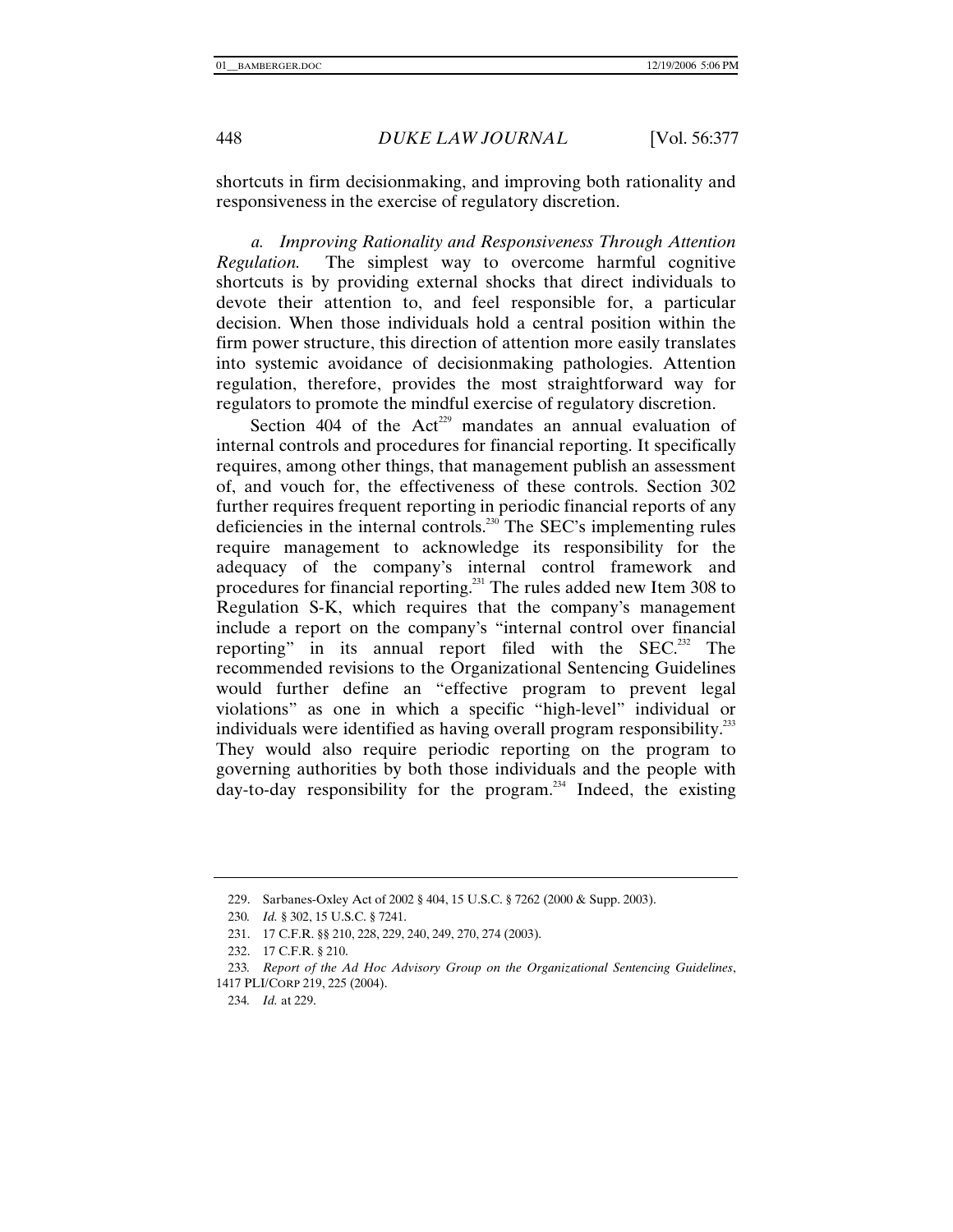Guidelines mandate periodic assessment of the efficacy of compliance systems, albeit without reporting requirements.<sup>235</sup>

An organizational learning perspective suggests four important elements for promoting rationality and responsiveness in the enactment of these provisions of section 404, the implementing regulations, and in certain aspects of the corresponding proposed Guidelines. First, the high level of publicity surrounding the Act's passage alone, and prominent enforcement efforts,<sup>236</sup> suggests that it will draw decisionmakers' attention on the issue of compliance as they consider "available" contextual factors that should guide their decisions. The prominence of the issue further strengthens the legitimacy of those parties within regulated firms—lawyers, compliance officers and others—who advocate more comprehensive attention to developing control systems, which facilitates integrating such systems into existing decision structures and enhances their effectiveness.

Second, for the first time, the certification requirements of section 404, and the language of the proposed Guidelines, explicitly place responsibility for thinking about control systems on particular officers, who must articulate the reasoning behind choices made in structuring the programs and attest to their adequacy in public documents.

Third, section 404, by targeting the attention of powerful officers, takes advantage of the fact that the benefits of mindful individual cognition can be leveraged by the relevant decisionmaker's leadership role within the firm.

Finally, by requiring periodic evaluations, the Act and the proposed Guidelines take steps to ensure that organizational learning processes repeat at distinct and episodic intervals (rather than adapt continuously). This is a demonstrated tool for preventing adaptive routines from masking decisionmaking flaws and increasing risks.

This form of regulation, then, suggests a means for moving beyond ongoing debate as to which types of ex post liability best deter wrongdoing.<sup>237</sup> Instead "attention regulation" aims to foster good

<sup>235</sup>*. Id.* at 220.

<sup>236</sup>*. See, e.g.*, Complaint, SEC v. Cedric Kushner Promotions, Inc., Case No. 04 CV 2324 (S.D.N.Y. Mar. 24, 2004) (charging individual defendants with, *inter alia*, false certifications under Sarbanes-Oxley), *available at* http://www.sec.gov/litigation/complaints/comp18638.htm.

 <sup>237.</sup> On this question see Arlen & Kraakman, *supra* note 51; James D. Cox, *Private Litigation and the Deterrence of Corporate Misconduct*, 60 LAW & CONTEMP. PROBS. 1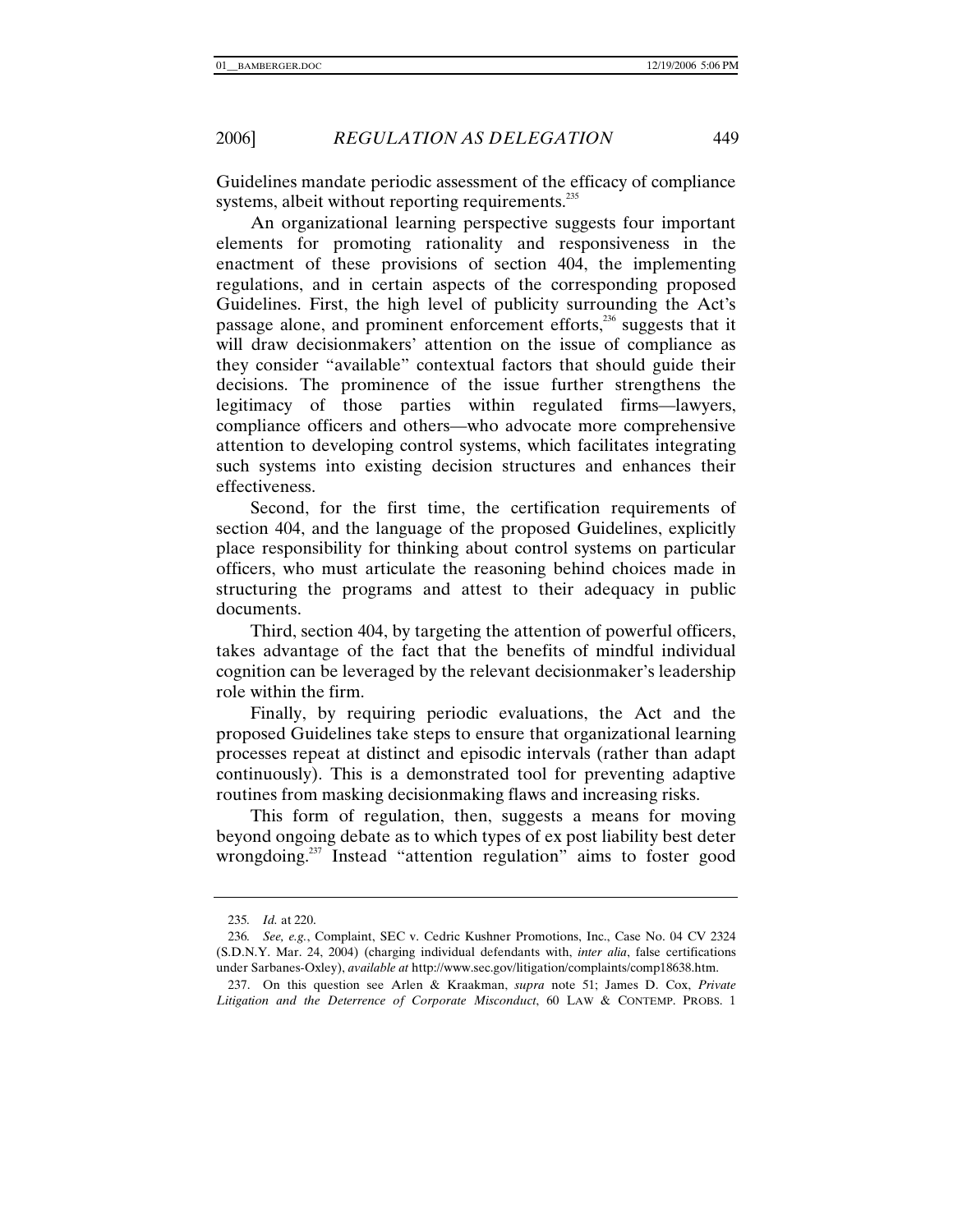decisions ex ante, by choosing to promote responsibility in predetermined officers, rather than threatening to assess blame amongst all involved individuals after failures have occurred.

*b. Improving Reviewability Through Attention Regulation.* The literature on organizational learning further suggests that the end product of these attention-focusing requirements—the public report assessing the company's internal control—suggests additional promise for promoting accountability through improved reviewability, with attendant benefits for promoting the rational exercise of regulatory discretion.

As discussed in Part II, the implementation of regulation most often evades review, because it occurs through structures and processes largely hidden within firm boundaries. The requirement that these structures be examined, explained and assessed has two effects. First, it promises to reveal at least the conscious and formal compliance processes to scrutiny by both markets and regulators for the first time. The internal control disclosures filed under section 302, which report "material weaknesses or significant deficiencies in internal controls,"238 display an encouraging degree of candor about structural factors typical of pathological decisionmaking such as communication blocks, poor segregation of duties, and corporate culture. $^{239}$ 

Second, the very process of reporting promotes the type of cognitive accountability that results from reviewability. Regulatory disclosure requirements, including those contained in Sarbanes-Oxley, are usually justified in terms of empowering market or

<sup>(</sup>Autumn 1997); V.S. Khanna, *Corporate Liability Standards: When Should Corporations Be Held Criminally Liable*, 37 AM. CRIM. L. REV. 1239 (2000); Lewis A. Kornhauser, *An Economic Analysis of the Choice Between Enterprise and Personal Liability for Accidents*, 70 CAL. L. REV. 1345 (1982).

<sup>238</sup>*. Internal Control Disclosures From September*, COMPLIANCE WK., Oct. 12, 2004 (on file with the *Duke Law Journal*).

<sup>239</sup>*. See, e.g.*, *id.* ("Companies continue to provide greater detail on problems identified during internal control assessment and testing phases."); *June 2005 Internal Control Report: All About Remediation*, COMPLIANCE WK., July 6, 2005 (on file with the *Duke Law Journal*) ("Companies are describing extensive details about the measures undertaken to remediate internal control weaknesses . . . ."); *92 Internal Control Disclosures in August*, COMPLIANCE WK., Sept. 8, 2004 (on file with the *Duke Law Journal*) ("The number of August disclosures is the largest monthly number . . . this year . . . .").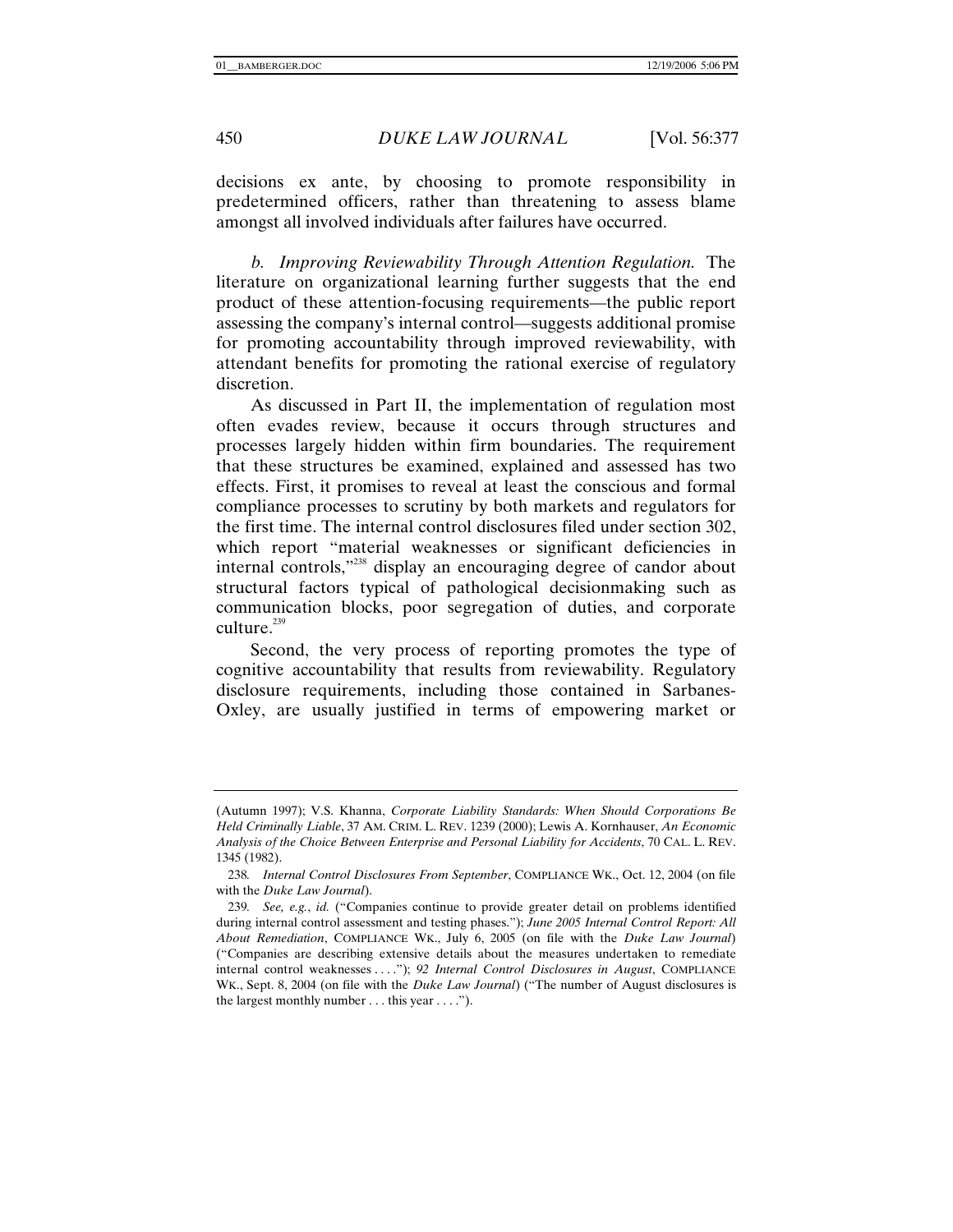political actors by providing them with information.<sup>240</sup> Yet regulatory disclosure requirements can motivate firm officers to step outside routinized mindsets, to consider alternatives and contrary evidence, and to defend their choices in light of a wide variety of responses. This can occur because individuals are forced to focus on, collect information about, and assess the effectiveness of internal controls in firm-specific contexts, and then to justify the choices to a variety of political and market actors whose views may be unknown. Mark Jensen, National Director for Venture Capital Services at Deloitte & Touche and a member of the SEC's Advisory Committee for Smaller Companies, puts this even more strongly: "In thirty years as an auditor, the one thing I could point to that changed management's behavior is  $404...$  [I]t created a sense of urgency on the part of senior executives in a company to take their financial reporting seriously."<sup>241</sup> Previously, he describes, he had trouble getting the attention of CFOs and CEOs: "I can't tell you how many times as an auditor you ask to meet with the CEO and the CEO doesn't want to meet with you, and yet they're the person who ultimately . . . is responsible for what they're telling the public. In some cases it's even hard sometimes to get to the CFO, because especially in the late 90's the CFOs many times w[ould] tell you: they're 'not accountants. $"''^{242}$ 

Not surprisingly, given the absence of thinking about cognitive accountability during its passage, Sarbanes-Oxley provides an incomplete model of attention regulation. Most notably, it fails to take advantage of a number of straightforward organizational learning tools geared toward overcoming decision pathologies. It could, for example, have required that internal control assessments compare yearly performance benchmarks, or explain alternatives considered and rejected. It could also have identified other types of information that must be taken account of in specific contexts, such as the Treasury Department's requirement that regulated insurers consider a number of specific factors in a detailed risk assessment to comply with money-laundering statutes.<sup>243</sup> Only more detailed

<sup>240</sup>*. See generally* Cass R. Sunstein, *Informational Regulation and Informational Standing:*  Akins *and Beyond*, 147 U. PA. L. REV. 613 (1999) (discussing those compelled disclosures that are meant to affect market responses and those meant to affect political responses).

 <sup>241.</sup> Mark Jensen, Panel Presentation, Conference on Post-Enron Corporate Regulation: Has the Pendulum Swung Too Far (or Not Far Enough)? at the University of California at Berkeley, Boalt Hall School of Law (Mar. 17, 2006) (on file with the author).

<sup>242</sup>*. Id.*

 <sup>243. 31</sup> C.F.R. § 103.137 (2006).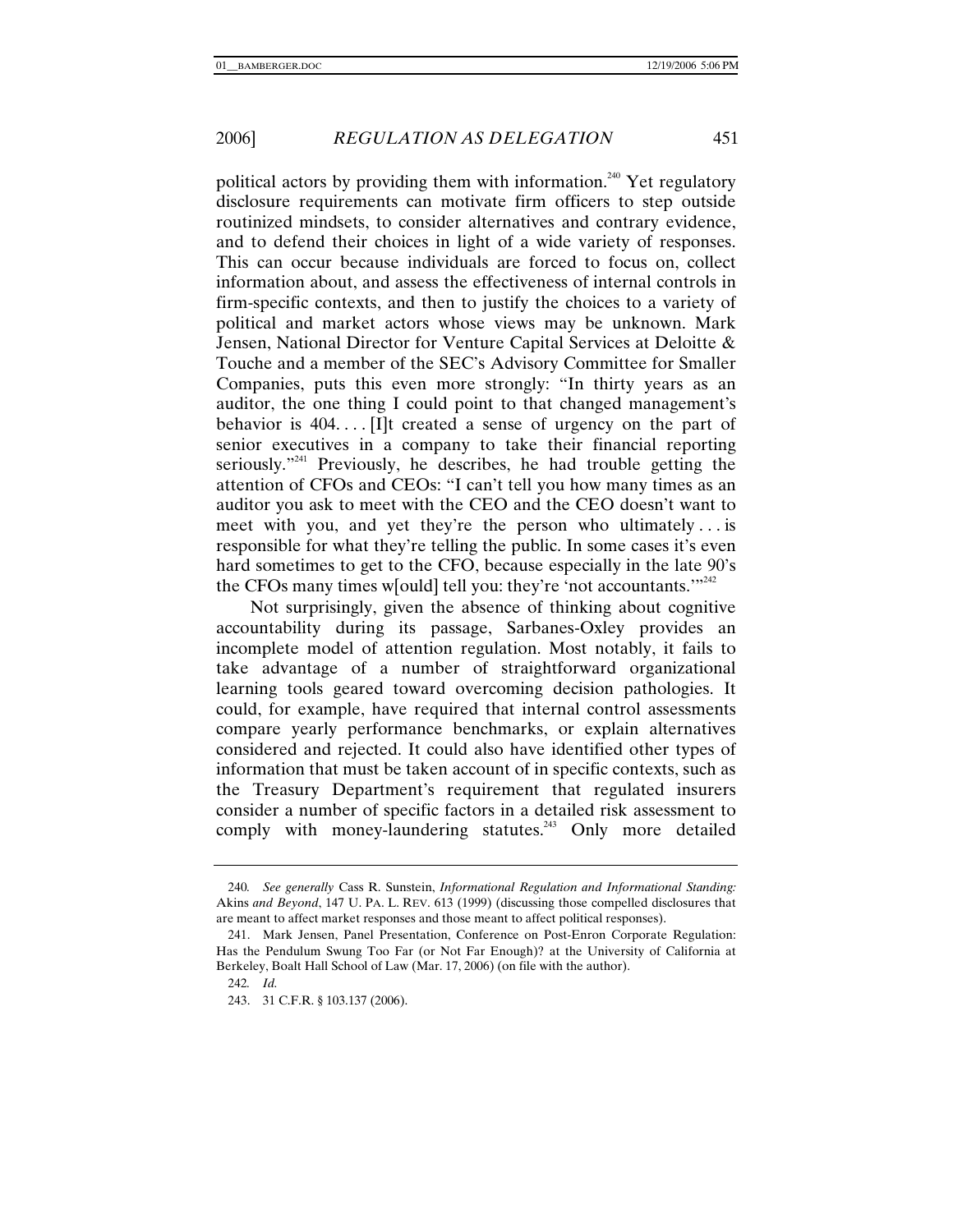analysis of Sarbanes-Oxley's effects on internal cognition can illuminate fully the ways these changes have affected firm decisionmaking.

Yet the combined effects of these and other section 404 requirements on identifying and disclosing internal control efficiencies missed just months before Sarbanes-Oxley's implementation, $244$  provide at least tentative support for the notion that the certification process (at least as a newly implemented requirement) can prompt thoughtful and accountable decisionmaking. In the words of one former CFO, "linking your name to the program really puts it on the front burner of what you're thinking about."<sup>245</sup>

2. *Encouraging Rationality, Responsiveness and Reviewability Through Boundary-Spanning Relationships: Diversifying the Third-Party Monitor Model*. Knowledge structures both distort the incorporation of external regulatory goals within firm boundaries and diminish a firm's responsiveness to the external organizations meant to monitor the firm's pursuit of such goals. The literature on learning through exposure to different organizational cultures and mindsets suggests a framework for using firm interactions across boundaries to achieve the opposite: enhanced decision rationality and responsiveness.

This account highlights two critical characteristics of successful interorganizational relations that differ from firms' distorted relations with third-party or government monitors discussed in Part II.<sup>246</sup> First, the relation is collaborative rather than adversarial. The perception that cross-boundary cooperation directly furthers organic corporate goals mediates intrafirm resistance to learning and the detrimental effect on creative thinking that arises from antagonistic monitoring. Participant firms are more open to the debiasing effects of external stimuli, just as they are to the wholly internal learning benefits accrued when new personnel are recruited who bring different experiences and cultural filters to decisionmaking.

Second, firms participating in interorganizational partnerships remain what sociologist Karl Weick terms "loosely coupled," in that

<sup>244</sup>*. See infra* notes 247–66 and accompanying text.

 <sup>245.</sup> Telephone Interview with Stephen Tisdell, President, The Compliance Partners, in Nashville, Tenn. (Sept. 24, 2004).

<sup>246</sup>*. See supra* Part II.B.2.c.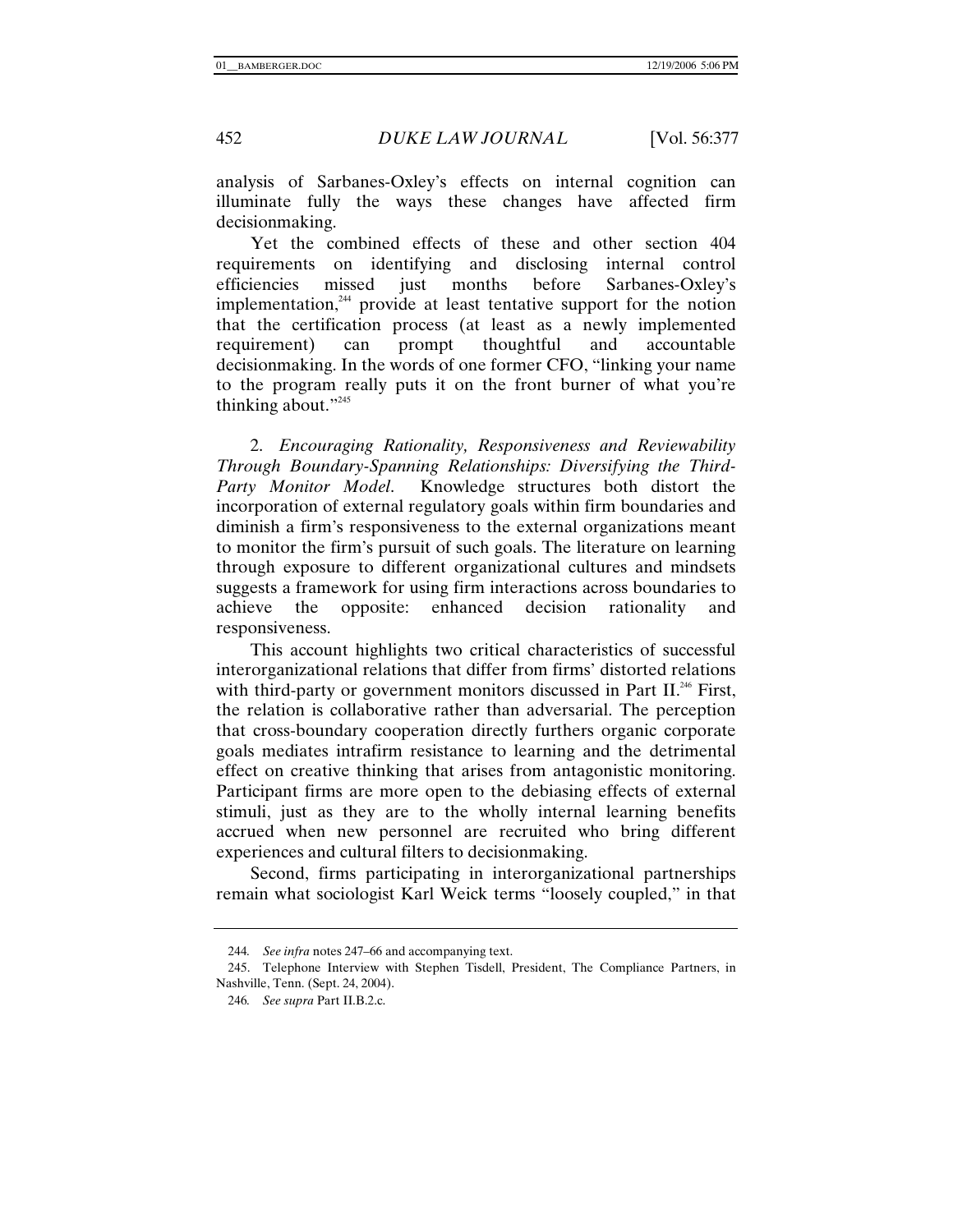they are responsive to one another, but preserve their separateness and identity.<sup>247</sup> Because of this characteristic, they often resist the cultural co-option that can affect auditors in a more tightly coupled relationship with the firm. Precisely because of their relative independence, other organizations in a network can disrupt intrafirm routines and improve decision structures by providing boundaryspanning knowledge of contrasting experiences, cultures, mindsets, and habits.

The model of loose coupling between "partners" in implementing regulation offers at least three lessons for structuring regulated firm accountability.

First, it suggests the importance of reexamining and experimenting with the role of existing gatekeepers—another element of Sarbanes-Oxley. Section 404 of the Act requires the independent auditor who prepares or issues the audit report on financial statements attest to, and report on, the internal controls assessed by management.<sup>248</sup> Thus, for the first time, third-party auditors are involved in making public assessments of internal decisionmaking processes and structures, in addition to substantive financial reporting. Such involvement provides two related types of accountability: (1) frequent input by an independent party about the rationality of decisionmaking structures and their public objectives as well as the attendant benefits of such review for prompting good decisionmaking; and (2) reporting to the general public by an actor (the auditor) with direct access to internal firm workings permitting a type of review generally unavailable to either regulators or the market.

Data about the Act's early effects indicate that section 404's provisions show promise as examples of learning tools for regulatory design more generally. In 2005, the first full year of Sarbanes-Oxley's effectiveness, over 1,250 publicly held companies (of a total 15,000) disclosed material weaknesses in internal controls, while 1,200 restated earnings. Earnings mismanagement, which pre-Sarbanes-Oxley was "endemic, and not due to 'a few bad apples,'" especially in poorly performing industries, "reversed abruptly" after the Act's

 <sup>247.</sup> Karl E. Weick, *Educational Organizations as Loosely Coupled Systems*, 21 ADMIN. SCI. Q. 1, 3 (1976).

 <sup>248.</sup> Sarbanes-Oxley Act of 2002 § 404, 15 U.S.C. § 7262 (2000 & Supp. 2003); *see also supra* notes 229–30 and accompanying text.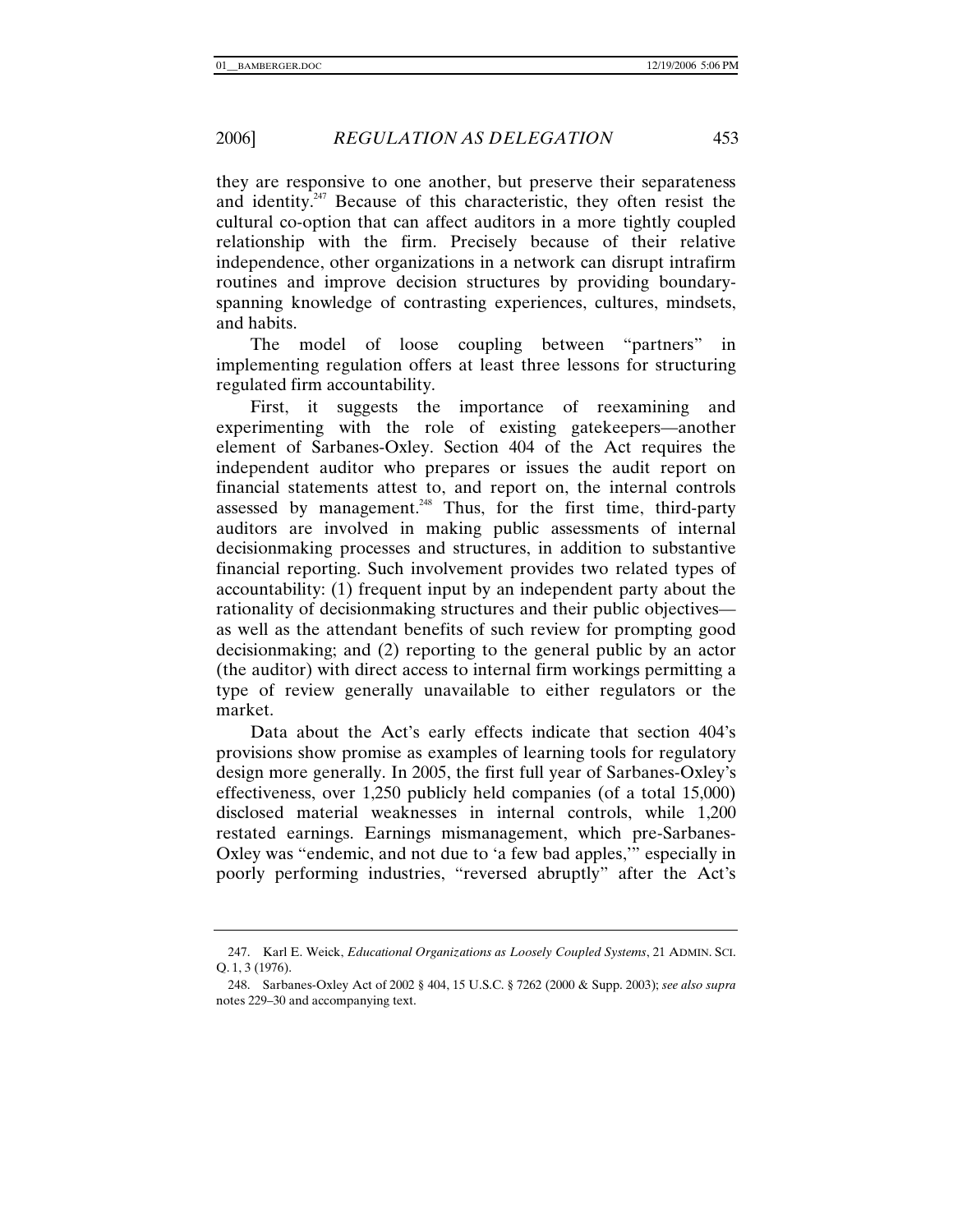passage.249 And the biggest factor in 2005 restatements was errors discovered through section 404 compliance. $^{250}$ 

Most strikingly, 94 percent of companies that disclosed a "qualified" opinion as to the effectiveness of internal controls after the 404 deadline had certified them as effective *as recently as the previous quarter*. 251 Prior to section 404's effect, "thousands of executives made these claims with not only limited support, but contradictory evidence."<sup>252</sup> Control problems were discovered, however, once accountability tools—executive certification, auditor assessment and reporting requirements—were implemented. These discoveries arose independent of any change in the substantive financial disclosure regime. New studies, in turn, reflect positive effects on the market's faith in the accuracy of Sarbanes-Oxley reporting.<sup>253</sup>

This conclusion alone cannot indicate whether Sarbanes-Oxley itself is wise policy. A balancing of the potential benefits with the massive compliance costs imposed by the Act falls outside the scope of this Article.<sup>254</sup> It does, however, suggest promising paths for future

 <sup>249.</sup> Daniel A. Cohen, Aiyesha Dey & Thomas Lys, Trends in Earnings Management and Informativeness of Earnings Announcements in the Pre- and Post-Sarbanes-Oxley Periods (Feb. 1, 2005) (unpublished manuscript, *available at* http://ssrn.com/abstract=658782). The Act's efficacy as an attention-focusing measure was enhanced by highly publicized enforcement actions, which the authors of this study identify as a source of likely damping effect on opportunistic behavior. *Id.*

 <sup>250.</sup> Melissa Klein Aguilar, *Restatements Should Subside as 404, Lease Issues Fade*, COMPLIANCE WK., Feb. 14, 2006 (on file with the *Duke Law Journal*) (quoting Lynn Turner, former chief accountant of the SEC, and managing director of research, Glass Lewis & Co.).

<sup>251</sup>*. See* Leah Townsend & Mark Grulhe, *Control Deficiencies—Finding Financial Impurities: Analysis of the 2004 and Early 2005 Deficiency Disclosures*, CONTROL DEFICIENCIES TREND ALERT, June 24, 2005, at 1; Melissa Klein Aguilar, *SOX 404 Deficiencies Preceded by "Effective" 302 Reports*, COMPLIANCE WK. (July 26, 2005) (on file with the *Duke Law Journal*).

 <sup>252.</sup> Aguilar, *supra* note 251 (quoting Tim Leach, the chief methodology officer for Paisley Consulting).

 <sup>253.</sup> Jeffrey Doyle et al., Determinants of Weaknesses in Internal Control over Financial Reporting and the Implications for Earnings Quality (unpublished manuscript, *available at* http://www0.gsb.columbia.edu/accounting/seminars/McVay.pdf) (concluding that the existence of a material weakness *per se* results in lower earnings quality); Jacqueline S. Hammersley et al., Market Reactions to the Disclosure of Internal Control Weaknesses and to the Characteristics of Those Weaknesses Under Section 302 of the Sarbanes-Oxley Act of 2002 (Oct. 2005) (unpublished manuscript, *available at* http://ssrn.com/abstract=830848) (finding that returns are significantly negative when material weaknesses are disclosed, and more negative when management claims that the control system is effective, despite the presence of a material weakness).

<sup>254</sup>*. See* Robert C. Clark, *Corporate Governance Changes in the Wake of the Sarbanes-Oxley Act: A Morality Tale for Policymakers Too* 31 (Harv. L. & Econ. Discussion Paper No.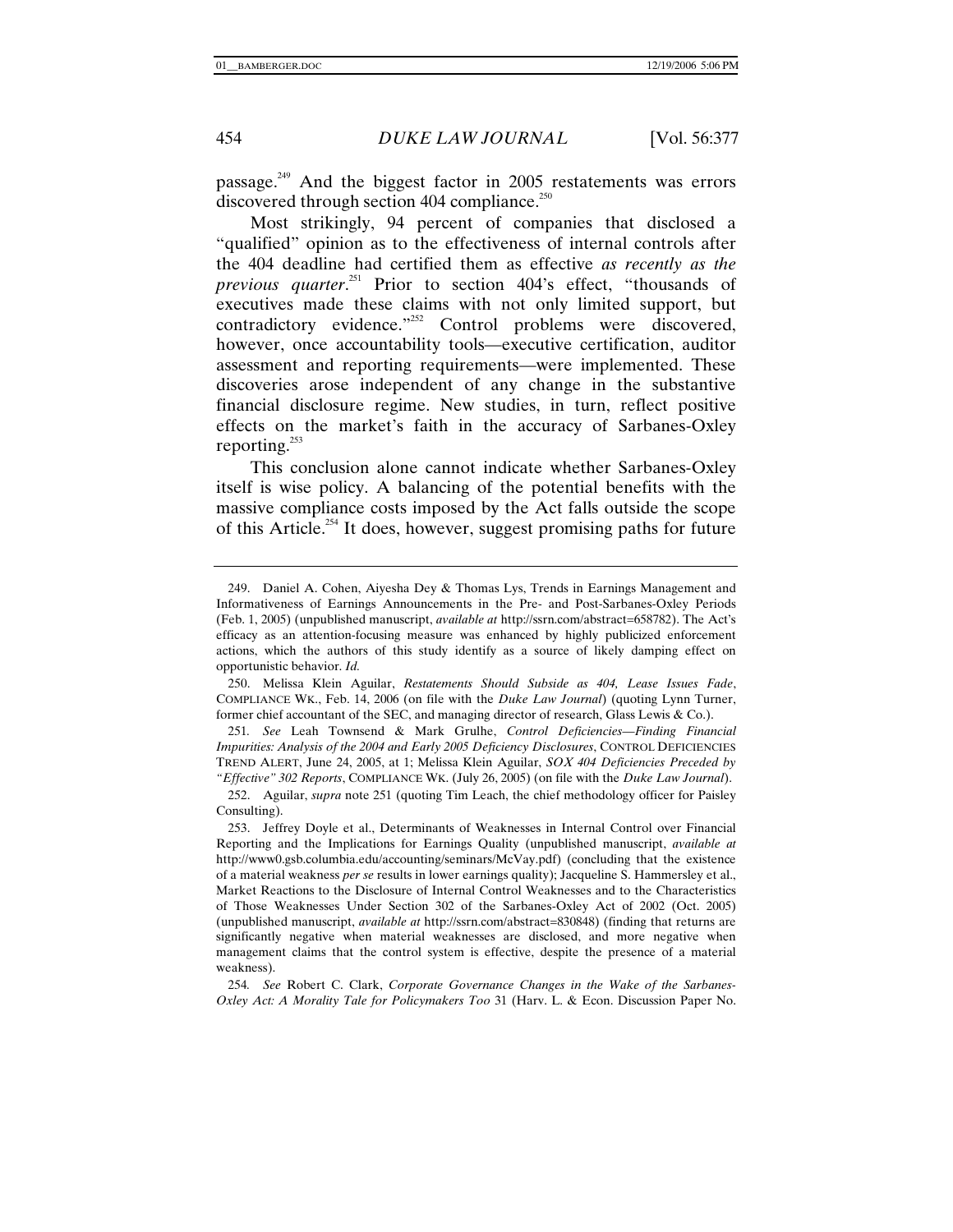experimentation and research about the ways in which a host of private actors with whom firms are already used to sharing information about internal firm workings—from accountants to insurers—might be enlisted to improve decisionmaking.

Second, the loose coupling/partners model points to the importance of enhancing regulatory-gatekeeper independence—a theme evident in recent corporate law scholarship. This literature focuses largely on remedying the skewed financial incentives that can compromise the monitoring function. Certainly, the elimination of economic inducements that create conflicts of interest provides an essential component for ensuring independent gatekeeper judgment. Additionally, it ameliorates some of the cognitive forces that skew behavior, such as the self-serving bias that renders auditors vulnerable to distorted firm mindsets. Yet an organizational behavior understanding further urges policymakers explicitly to assess whether proposals will enhance the structural and cultural independence of third-party regulatory actors, as a means of spurring better decisionmaking in the firms they monitor. This organizational lens, for example, suggests the merit of simple requirements that firms rotate auditors, $255$  and more sweeping reforms that would strengthen the cultural independence that auditors as a group could bring to the table.<sup>256</sup>

Third and finally, the model of responsive learning counsels experimentation with—combined with systemic and empirical

<sup>525, 2005),</sup> *available at* http://ssrn.com/abstract=808244 (calculating the aggregate compliance costs for American firms at \$35 billion). The compliance burden is particularly great for small firms. *See* Ehud Kamar, Pinar Karaca-Mandic & Eric Talley, Going-Private Decisions and the Sarbanes-Oxley Act of 2002: A Cross-Country Analysis (unpublished manuscript, *available at* http://www.law.ucla.edu/docs/talley\_012306.pdf) (providing evidence that Sarbanes-Oxley is driving small firms to exit the public capital markets).

<sup>255</sup>*. See, e.g.*, Strengthening the Commission's Requirements Regarding Auditor Independence, Securities Act Release No. 8183, Exchange Act Release No. 47,265, Public Utility Holding Company Act Release No. 27,642, Investment Company Act Release No. 25,915, Investment Advisors Act Release No. 2103, 68 Fed. Reg. 6006 (Feb. 5, 2003), *available at* http://www.sec.gov/rules/final/33-8183.htm (describing how rules implementing Sarbanes-Oxley § 203 provide that an accounting firm will not be independent if either the lead audit partner or the concurring partner performs audit services for more than five consecutive fiscal years of an audit client).

<sup>256</sup>*. See generally* John C. Coffee, Jr., *The Acquiescent Gatekeeper: Reputational Intermediaries, Auditor Independence, and the Governance of Accounting* (Colum. L. Sch., Ctr. for L. & Econ. Stud. Working Paper No. 191, 2001) (proposing establishment of self-regulation structure within the accounting profession as a means of developing self-discipline), *available at* http://papers.ssrn.com/paper.taf?abstract\_id=270994.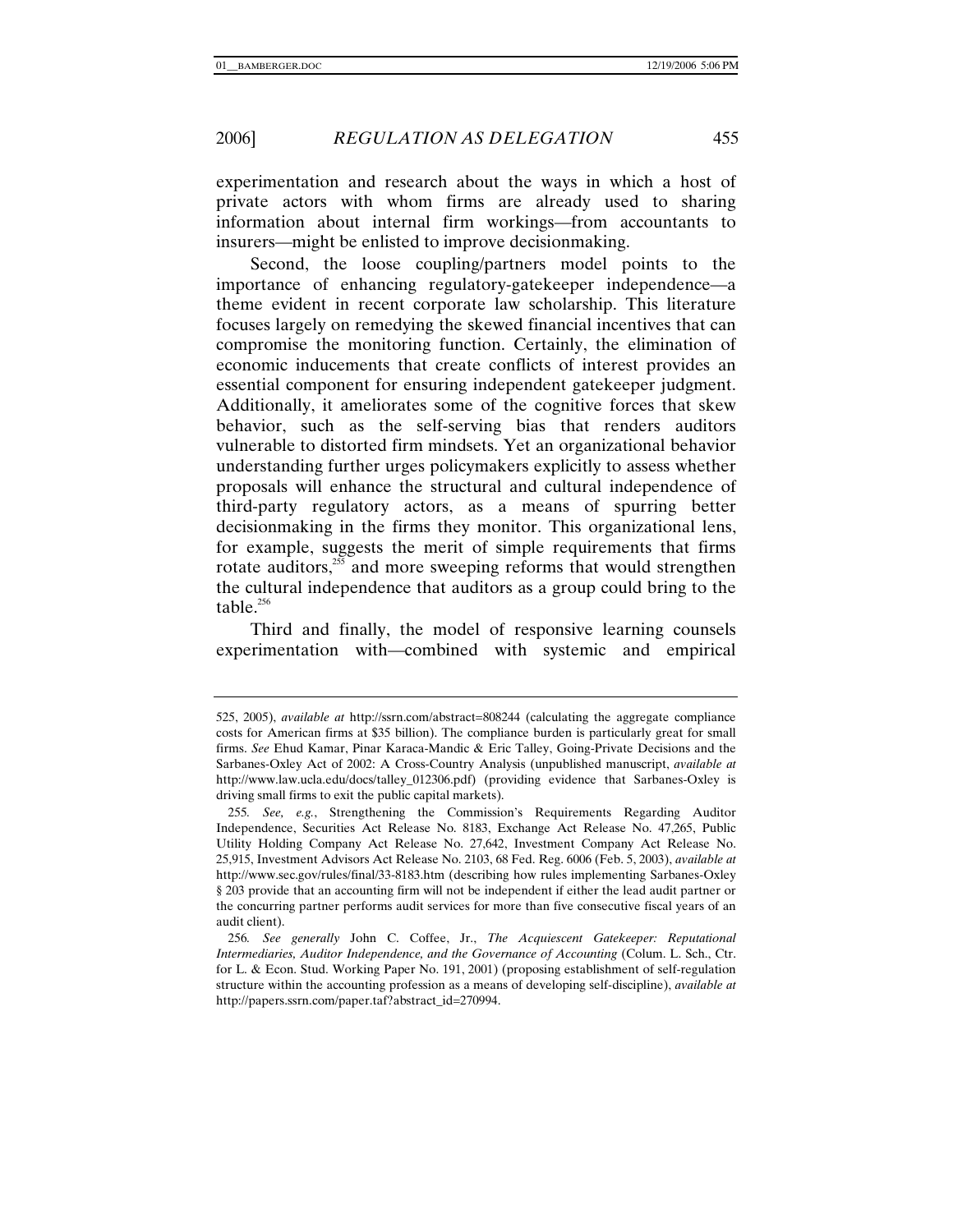analysis of—the formal involvement of novel types of third parties into regulatory implementation networks.

Insurers offer one promising paradigm for third-party involvement in regulatory networks. Because insurers possess significant data on risk across firms and industry sectors, they offer an independent perspective on risks that may be missed by those internal to any individual firm's mindset. Moreover, insurers' historical practice of encouraging (by premium pricing), or requiring (as a condition of coverage), risk-reduction measures on the part of insureds $^{257}$  offers an example of third-party involvement distinct from the usual antagonistic monitoring model.

The activities of the Ethics Resource Center (ERC) provide a second model for experimentation.<sup>258</sup> The ERC is a nonprofit compliance and ethics promotion organization which publishes the biannual "National Business Ethics Survey" (NBES),<sup>259</sup> a publicly available survey of over 150,000 workers across industry. The survey compiles, in a detailed manner, data on employee experiences with risk assessment, misconduct, values, reporting, and compliance systems in firms. The ERC also consults with firms seeking to evaluate their own compliance and ethics systems. It conducts similar surveys within those individual companies, the data from which can be compared to the NBES benchmark, as well as against benchmark surveys performed previously within the same firm. Over the years, ERC clients have included two-thirds of the corporations in the Standard & Poor's Global 100 Index.

ERC's paradigm suggests a number of ways in which third-party networks can help overcome internal decisionmaking pathologies' subversion of regulatory norms. First, the cooperative nature of the relationship between the firm and the nonprofit permits access to large number of employees working at various levels of the firm. Such access can unearth types of information otherwise unavailable to

 <sup>257.</sup> PAUL K. FREEMAN & HOWARD KUNREUTHER, MANAGING ENVIRONMENTAL RISK THROUGH INSURANCE 24 (1997) ("The insurer, taking a cue from the nineteenth century mutual companies, will often require its potential policyholders to undertake specific loss reduction activities before receiving insurance coverage. In fact, insurance companies have often been the driving force behind the implementation of safety procedures.").

 <sup>258.</sup> Information on the Ethics Resource Center comes from Telephone Interview with Pat Harned, Acting President, Ethics Res. Ctr., in Wash., D.C. (Sept. 13, 2004), and Telephone Interview with Cherie Raven, Analyst, Ethics Res. Ctr., in Wash., D.C. (Sept. 27, 2004). The details of the defense contractor example come from the Raven interview.

 <sup>259.</sup> ETHICS RES. CTR., NATIONAL BUSINESS ETHICS SURVEY 2005.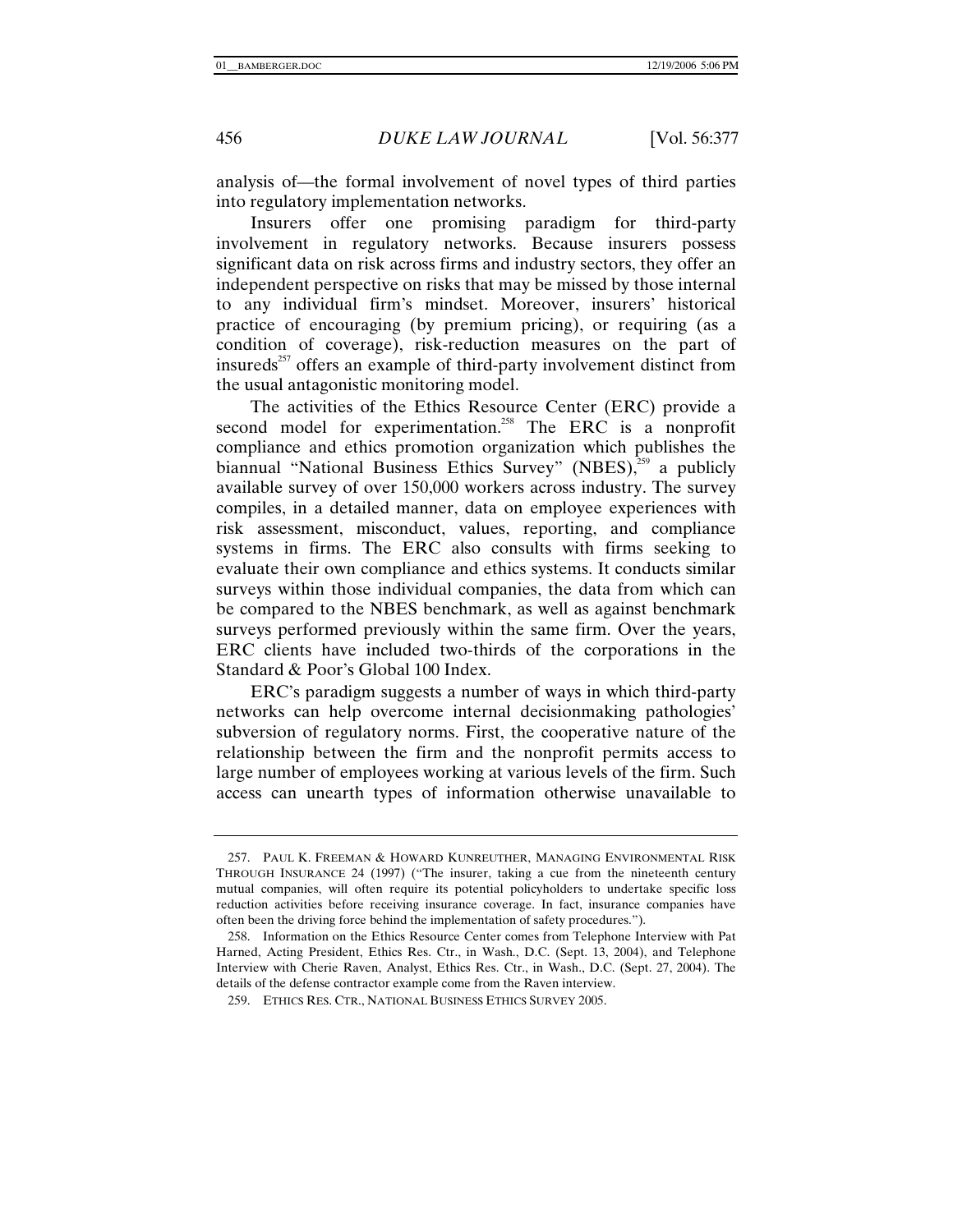either outside regulators or third-party monitors performing an audit function.

Second, ERC's collection of external benchmarks gives it the ability to direct firm decisionmakers to consider information that they had previously missed. This information, in turn, may make visible the structural and perceptual decisionmaking pathologies prevalent in their firm. An ERC survey of a large defense contractor, for example, revealed—despite the company's technical legal compliance with filing and other formal requirements—a relatively high percentage of employees observing what they feared constituted misconduct or other compliance problems (56 percent), but a comparatively low level of reporting up the line. The survey's detailed questions discovered that, although coworkers felt strong trust between one another, they lacked trust that supervisors would take complaints seriously, that they would be believed, and that firm routines and systems actually reflected the articulated emphasis on ethical reporting over performance measures.

Third, ERC's relations with firms are structured so as to leverage the impact of its findings. Not only does the nonprofit consult from the position of an outsider, it also seeks to maximize the perceived legitimacy of its advice by working only for senior officers with firmwide management responsibility. These two elements provide means to avoid the phenomenon by which similar concerns voiced internally may be devalued as reflecting the internal politics of one department, such as human resources or "legal."

The power of network relationships between loosely coupled organizations, each informed by different cultures and knowledge structures, is suggested more broadly by Susan Sturm's study of corporate compliance in the employment discrimination context.<sup>260</sup> Although Professor Sturm's research does not explicitly focus on social cognition, it discusses attempts to address "second generation manifestations of workplace bias<sup>7261</sup>—bias which results not from overt discrimination, but from firm-specific patterns of behavior that are in many ways similar to the decision procedures and knowledge frameworks discussed here. This type of bias, she describes, is also not readily susceptible to rule-based regulation and monitoring. Externally developed rules, general enough to apply across firms, will

 <sup>260.</sup> Sturm, *supra* note 15, at 492–519.

<sup>261</sup>*. Id.* at 460.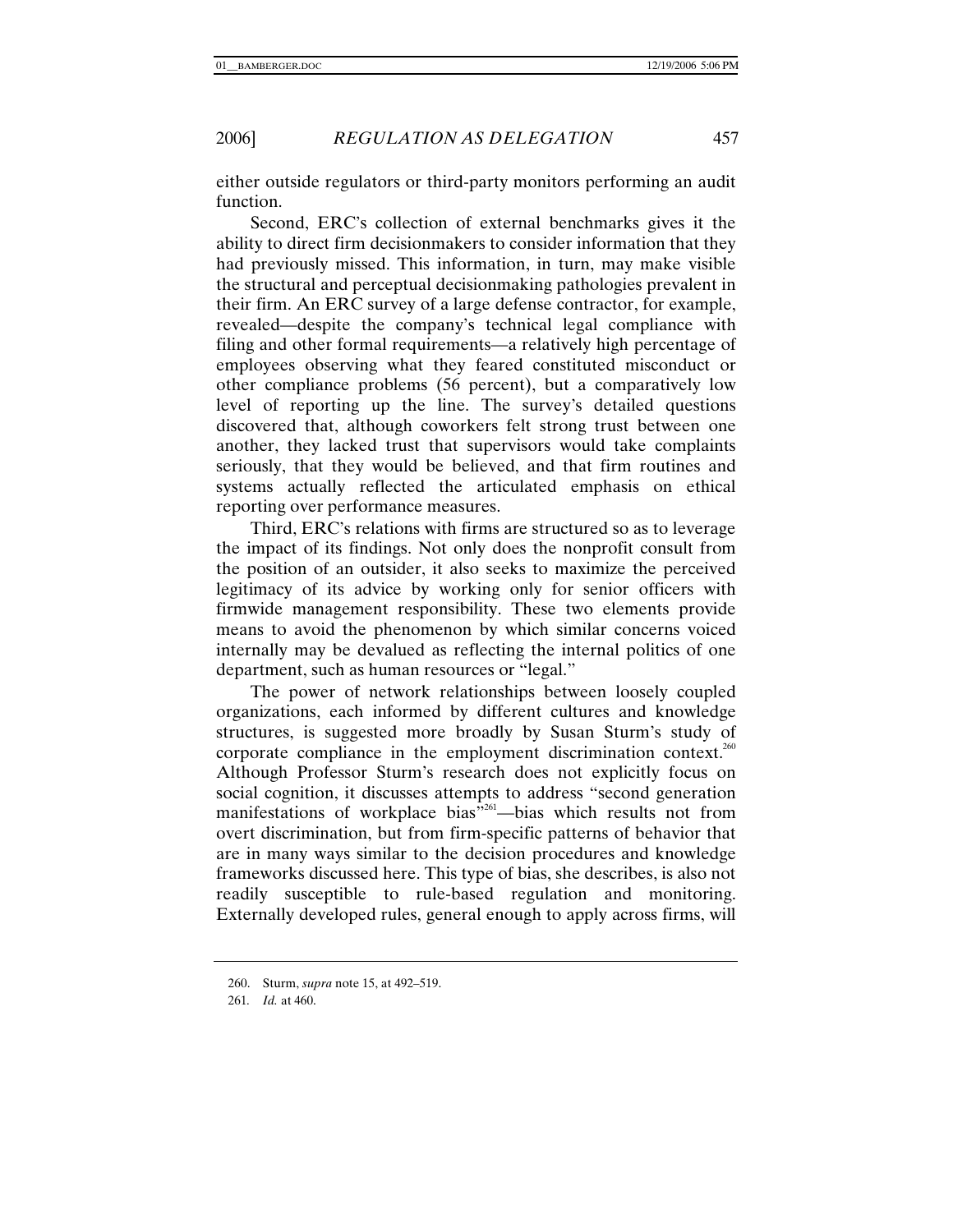not "be sufficiently sensitive to context or integrated into the day-today practice that shapes their implementation."<sup>262</sup> Success in shaping firm behavior, as evidenced by a number of case studies she presents, derives instead in large part from the participation of "[a] set of intermediate actors, operating within and across the boundaries of workplaces."<sup>263</sup> These intermediaries—professionals like lawyers, human resource specialists, and compliance consultants, as well as other interested parties such as unions and insurers—each belong to "broader communit[ies] of practice."<sup>264</sup> They bring different sets of norms to problem solving, provide pooled information about best practices and the behavior of different organizations, and can introduce external benchmarking techniques into firm decisionmaking. Together, they "foster[] the development of hybrid forms of relationships between public and private norms, legal and informal incentives, and contextual and general learning."265 With the participation of these mediating institutions, the employers Sturm studied were able to "self-consciously design[] or revis[e] their systems of conflict resolution and problem solving to address their particular culture, power dynamics, and patterns of daily interaction."<sup>266</sup>

Consistent with companies' market response of developing networks to improve the effective implementation of legal mandates, established patterns of organizational learning suggest that regulators might enhance the responsiveness of firm decisionmaking by involving other capable but independent market actors in networks of accountability.

3. *Encouraging Responsiveness and Reviewability Through the Agency-Firm Relationship: Agencies as Educators.* Finally, an organizational approach challenges regulators to conceive of ways to restructure their interactions with regulated firms to promote accountability in the exercise of regulatory discretion. As discussed in Part II, $267$  the natural pattern by which regulator and regulated develop shared understandings of compliance can lead to routinized

267. *See supra* Part II.B.2.c.

<sup>262</sup>*. Id.* at 475–76.

<sup>263</sup>*. Id.* at 523.

<sup>264</sup>*. Id.* at 522–36 (discussing different intermediaries).

<sup>265</sup>*. Id.* at 537.

<sup>266</sup>*. Id.* at 519.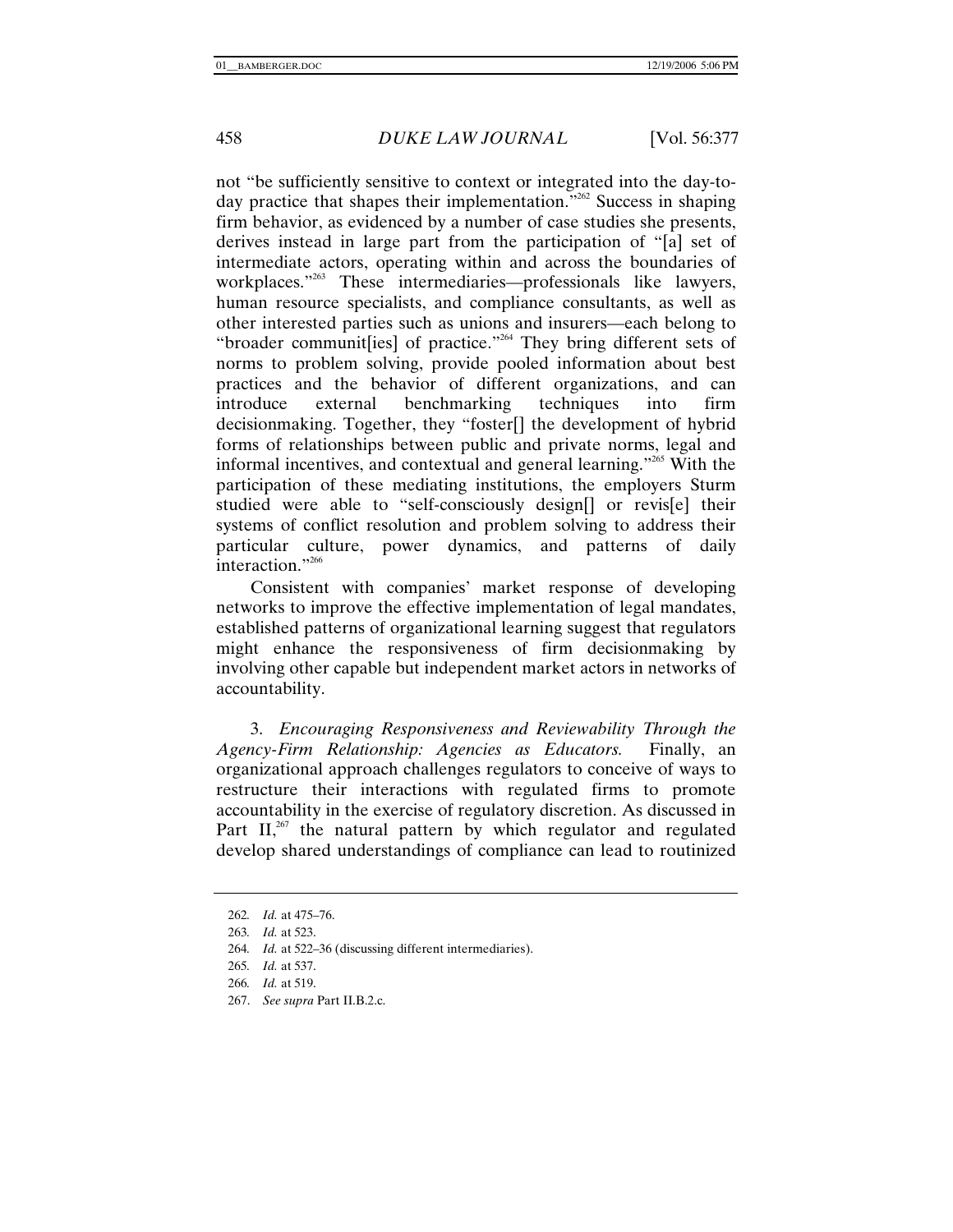behavior on the part of each, hindering the very exercise of independent firm judgment that regulatory delegation seeks to initiate. Indeed, a regulator-firm relationship in which agencies and firms reach a static accord constitutes a paradigmatic example of single-loop learning, with all of its strengths and weaknesses. The unitary burst of mutual feedback typical of a regulatory rulemaking process, for example, may spur the attentive development of compliance routines. But without repeated interactions, it can lead to cognitive complacency that masks insufficiencies over time. The literature on social cognition and firm behavior challenges regulators to develop double-loop learning techniques that prompt both parties to make mindful decisions over time.

Sarbanes-Oxley, not surprisingly, rates poorly in this respect. The SEC's rules implementing section 404 of Sarbanes-Oxley, for example, are both general and static. They require only that management base its evaluation of the effectiveness of the company's internal controls on a suitable, recognized control framework that is established by a body or group that has followed due process procedures, and that the framework be distributed for public comment.<sup>268</sup> The rules do not mandate the use of a particular framework, but explicitly identify the one established by the Committee of Sponsoring Organizations of the Treadway Commission (commonly known as COSO) as satisfying the SEC's criteria.269 Although these rules, by requiring general control structures developed after public comment, nod in the direction of the administrative law norm of public responsiveness, the COSO framework contains few specifics to promote the rational exercise of firm discretion. The framework generally requires oversight of financial reporting by the board and an audit committee, highlights good accounting standards, and emphasizes the importance of "management philosophy and operating style,"<sup>270</sup> but in the end, it provides few additional means for achieving its recommendation that "[p]ublic companies should maintain internal controls that provide

<sup>268</sup>*. See, e.g.*, Strengthening the Commission's Requirements Regarding Auditor Independence, Securities Act Release No. 8183, Exchange Act Release No. 47,265, Public Utility Holding Company Act Release No. 27,642, Investment Company Act Release No. 25,915, Investment Advisors Act Release No. 2103, 68 Fed. Reg. 6006 (Feb. 5, 2003), *available at* http://www.sec.gov/rules/final/33-8183.htm.

<sup>269</sup>*. Id.* at 6013.

 <sup>270.</sup> REPORT OF THE NATIONAL COMMISSION ON FRAUDULENT FINANCIAL REPORTING 34 (1987).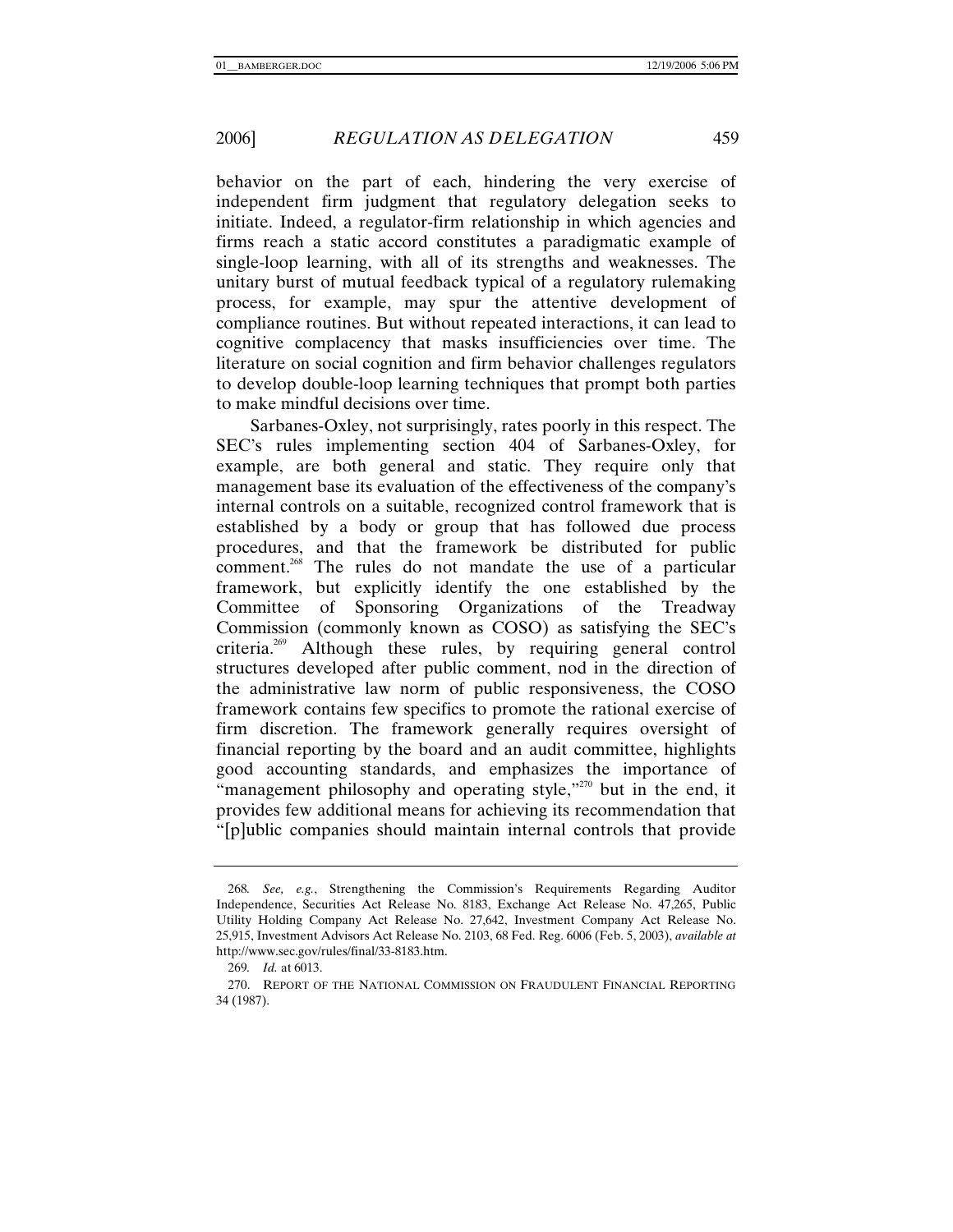reasonable assurance that fraudulent financial reporting will be prevented or subject to early detection."<sup>271</sup>

The 2003 prosecutorial guidelines concerning internal controls released jointly by the Department of Justice and the SEC at least suggest the importance of dynamic firm decisionmaking.<sup>272</sup> They link compliance with general criteria implicated by decision pathologies, such as the prevailing corporate culture, and whether a company has a "responsive and evolving" compliance program under the supervision of upper-level management.<sup>273</sup>

The question is how agencies can provide guidance as to the contours of a "responsive and evolving" program without reverting to the static prescriptions like the COSO framework. The lessons of organizational learning suggest that, without abandoning their traditional functions as rulemakers and enforcers, agencies might enhance their own role as a loosely coupled participant in a learning network with regulated firms. Indeed, if top-down control techniques are insufficient in light of systemic firm decisionmaking pathologies, and the articulation of compliance requirements is similarly compromised in promoting the exercise of bottom-up firm judgment, then perhaps these approaches can be supplemented by side-to-side involvement by regulators participating in networked accountability relationships. While this suggestion merits more comprehensive analysis beyond this Article's scope, several approaches in regulatory practice and scholarly literature hint at the direction that research might take.

*a. Learning from Incomplete Starts.* Steps have been taken in this direction, both through experimentation with more cooperative models of regulation and through the individualized arrangements put into place by settlement agreements following enforcement actions. Both of these contexts provide suggestions for reconceiving the agency-firm accountability relationship, although they do not provide fully replicable models for across-the-board implementation.

Through regulatory negotiation schemes, for example, agencies have negotiated the very content of administrative rules with

<sup>271</sup>*. Id.* at 33.

<sup>272</sup>*. See* Memorandum from Larry D. Thompson, Deputy Attorney General, Regarding Principles of Federal Prosecution of Business Organizations (Jan. 20, 2003), *available at* http://www.usdoj.gov/dag/cftf/business\_organizations.pdf.

<sup>273</sup>*. See id.*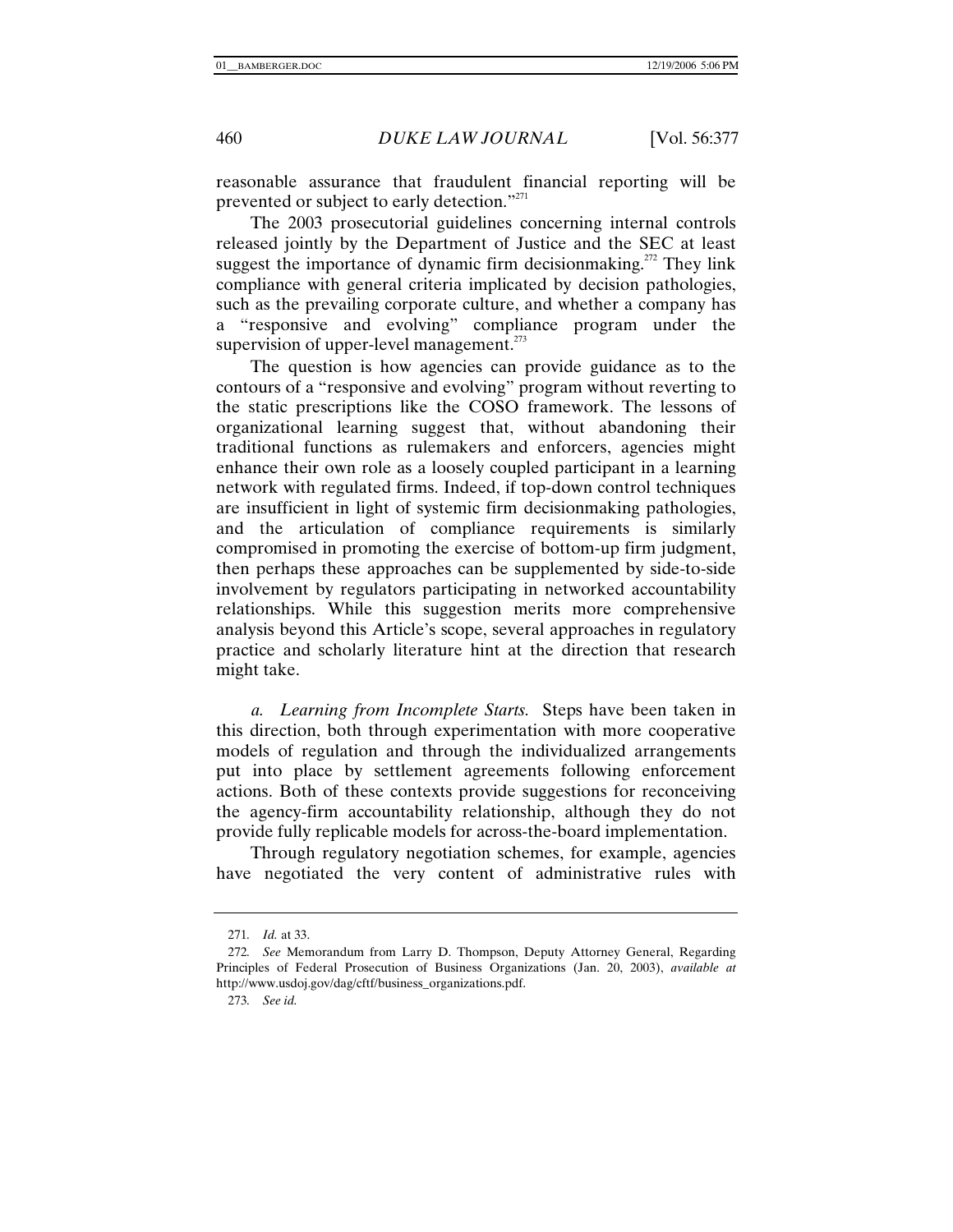regulated parties.<sup>274</sup> The "enforced self-regulation," model associated with Ian Ayres and John Braithwaite more generally sets forth a paradigm in which individual firms develop self-regulation schemes, which are reviewed and approved by regulators individually, and then enforced against firms in the same way as governing law generally.<sup>275</sup> Indeed, the SEC has emphasized that the "hallmark" of internal controls are firm-specific "written policies and procedures,"<sup>276</sup> and could enhance its involvement and review of these documents accordingly.

Regulatory negotiation addresses some of the accountability problems of firm decisionmaking. Specifically, cooperative models link regulatory design to the type of firm-specific information often unavailable to regulators, but necessary for effective regulation. They further mediate some of the distortive effects of decisionmaking pathologies on regulatory inputs, like the damage that monitoring can do to the intrinsic motivation to comply with the law, and the adverse response to rules imposed externally.<sup>277</sup>

Yet although these approaches provide some depth to the accountability toolbox, $^{278}$  they do not specifically address the breadth of behavioral problems that distort the decisions delegated to regulated parties.<sup>279</sup> Because regulatory negotiation is often a single-

277*. See supra* note 179 (discussing intrinsic and extrinsic motivation); Cunningham, *supra*  note 169, at 294 (discussing how framing monitoring as cooperation is a "deliberate reorientation[] of the trust-suspicion model of internal controls").

 278. At the same time, others have noted, these approaches create other accountability problems. *See, e.g.*, Cary Coglianese, *Is Consensus an Appropriate Basis for Regulatory Policy?*, *in* ENVIRONMENTAL CONTRACTS: COMPARATIVE APPROACHES TO REGULATORY INNOVATION IN THE UNITED STATES AND EUROPE 93, 97–98 (Eric Orts & Kurt Deketelaere eds., 2001) (criticizing the shift in power from accountable government administrators to private parties).

 279. Moreover, even supporters of the collaborative model recognize the limited situations in which it can be applied. *See, e.g.*, Freeman, *Private Role*, *supra* note 12, at 652–53 (discussing the "fragile conjunction of ingredients" on which the success of audited self-regulation rests, such as strong stakeholder representatives, shared understandings among stakeholders, and intensive agency involvement with the process of implementation). *See generally* Parker, *supra* note 23, at 542 (citing many individual self-regulation schemes that "have been shown to have

<sup>274</sup>*. See* Freeman, *Collaborative Governance*, *supra* note 12, at 33–35; Philip J. Harter, *Negotiating Regulations: A Cure for Malaise*, 71 GEO. L.J. 1, 42–112 (1982) (proposing a detailed "reg-neg" process largely adopted by the Administrative Council of the United States).

 <sup>275.</sup> AYRES & BRAITHWAITE, *supra* note 179, at 101–32.

 <sup>276.</sup> Lori A. Richards, Speech at the Investment Company Institute/Independent Directors Council Mutual Fund Compliance Programs Conference, The New Compliance Rule: An Opportunity for Change (June 28, 2004), *available at* http://www.sec.gov/news/speech/ spch063004lar.htm.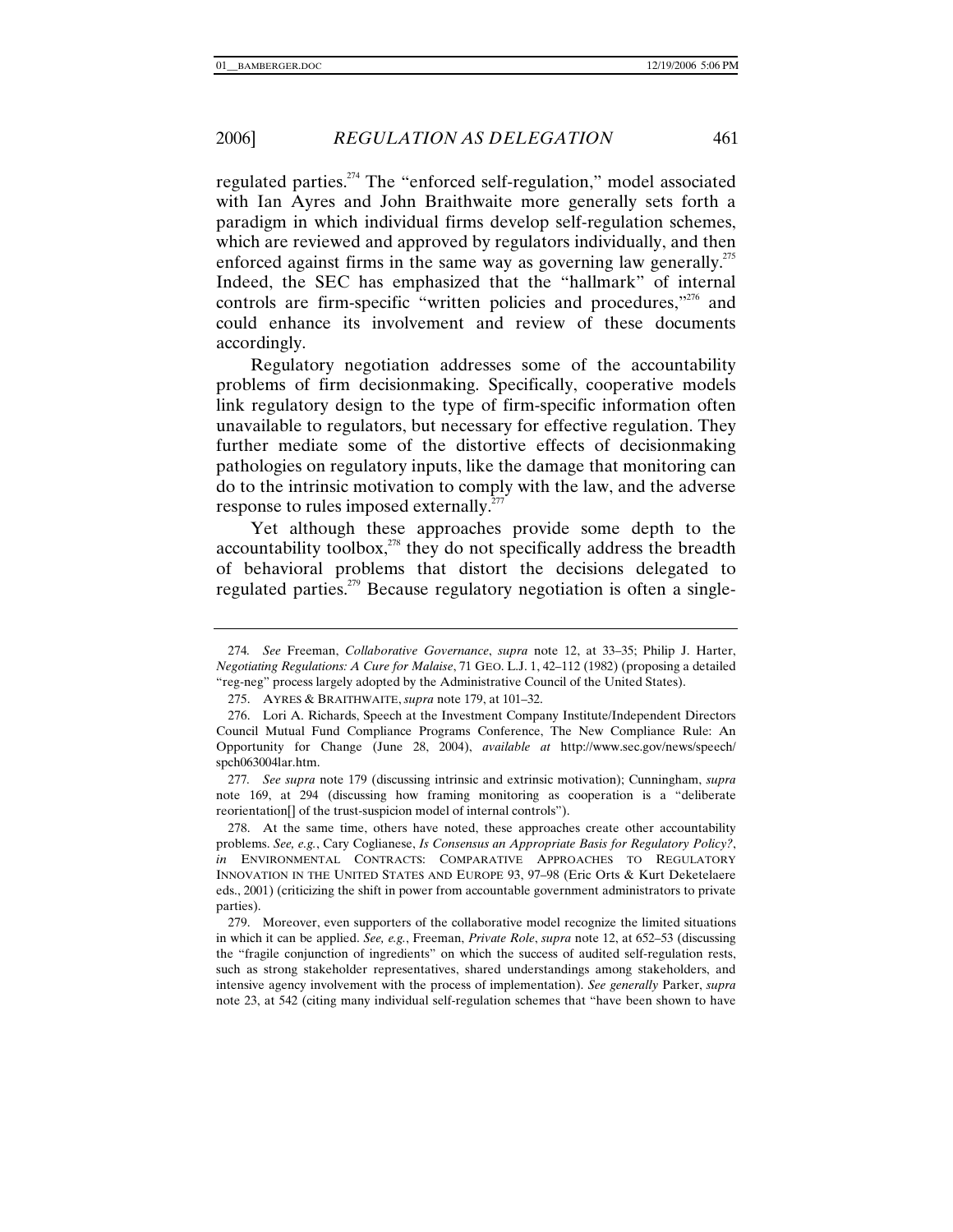shot event, it alone cannot address the cognitive frames, routinized responses, and systemic pulls to myopic judgment that shape both organizational behavior generally and the implementation of legal norms more specifically. Indeed, by definition, even enforced selfregulation ultimately rests on external monitoring. Its reliance on ex post audit diminishes the model's ability to curb decisionmaking pathologies before they occur, and requires an assessment of decisions by third parties without meaningful access to the routines buried deep within a firm's decision structures.<sup>280</sup>

The benefits of enforced self-regulation are preserved, and the shortcomings diminished, in settlement agreements reached after initiation of an enforcement action. In these instances, agencies have the leverage to work on an ongoing basis to ensure that they remain part of a continuing dialogue with errant regulated parties seeking to reconstruct internal processes to better comply with legal mandates. The agreement entered earlier this year by the SEC and Warnaco, Inc., for example, required that the company hire an independent third-party consultant to perform a complete review of firm inventory systems, internal audit, financial reporting and other accounting functions, and required that the company adopt the recommendations of the independent consultant within  $180 \text{ days}^{281}$  Other settlements

failed"); Mark Seidenfeld, *Empowering Stakeholders: Limits on Collaboration as the Basis for Flexible Regulation*, 41 WM. & MARY L. REV. 411, 413 (2000) (suggesting that collaborative approaches be limited to "a facility-by-facility basis, in situations characterized by participants who form a community of individuals with some common interests, and in which those participants who represent the interests of stakeholders in the regulatory process are accountable to those stakeholders").

<sup>280</sup>*. See, e.g.*, Langevoort, *supra* note 61, at 74 (discussing the ways in which a system that sanctions firms for having poor compliance systems and gives bonuses for having good ones "necessarily means that a fact-finder has to make a reasonableness determination with respect to any given system"); Mark Seidenfeld, *Bending the Rules: Flexible Regulation and Constraints on Agency Discretion*, 51 ADMIN. L. REV. 429, 452 (1999) (noting, in the context of ex post review of agency decisions by experts, that "[g]enerally, it is difficult for an agency or an external monitor to know when use of a norm is justified").

<sup>281</sup>*. See* Press Release, SEC, SEC Announces Settlement with Warnaco, Former Warnaco Executives, and PwC for Financial Disclosure Violations (May 11, 2004), *available at*  http://www.sec.gov/news/press/2004-62.htm.

Settlements involving environmental violators have reflected particular creativity. In the case of Balzers Corporation of Hudson, New Hampshire, for example, the EPA agreed that a regulatory fine could either be paid directly to the government or used toward capital improvements that reduced pollution. The firm chose the latter option, which involved integrating the plant process development staff into the environmental compliance structure. Together the integrated team discovered that it could reduce the costs of cleaning optical components, semiconductors, and compact discs by as much as \$100,000 per year—as well as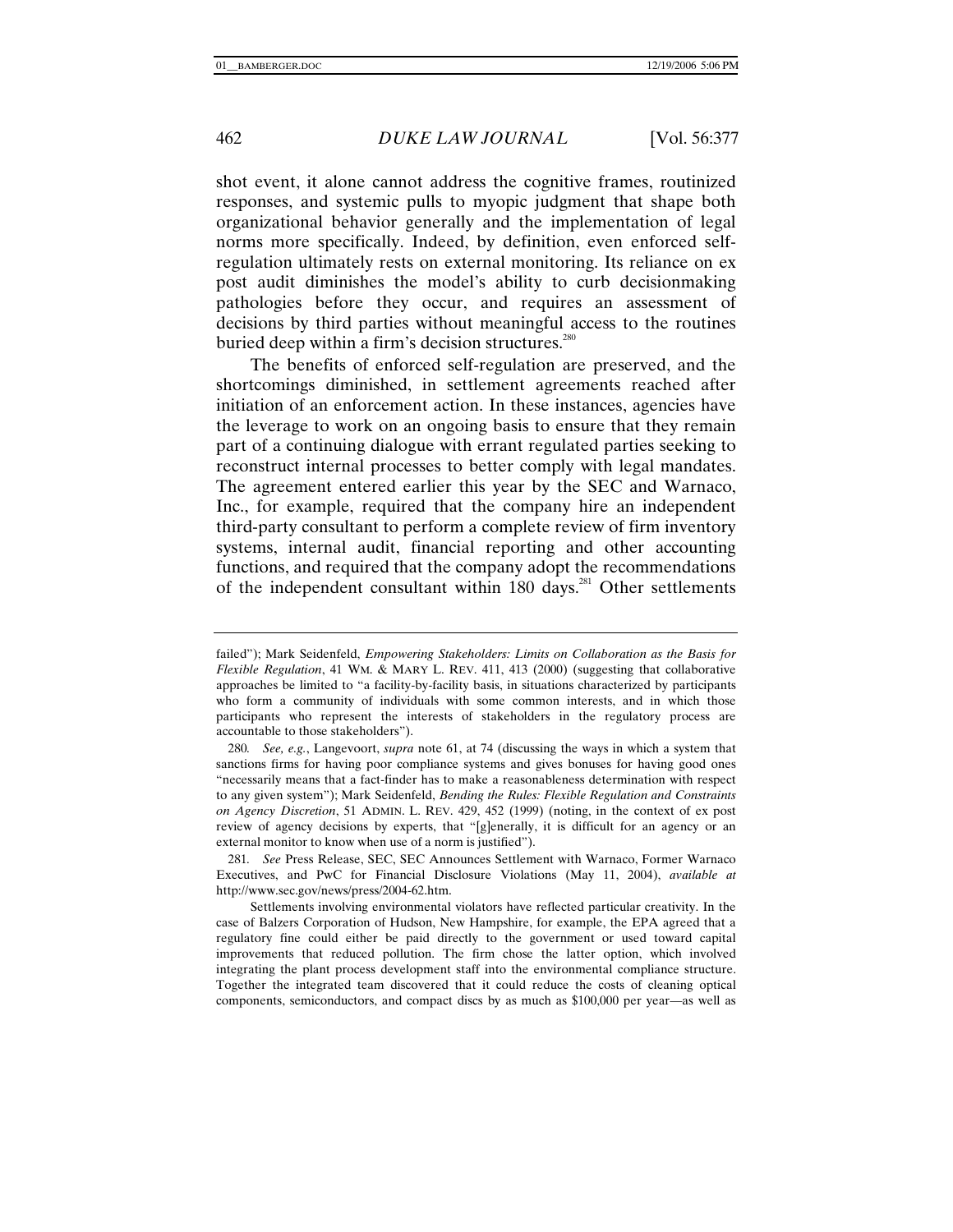have more explicitly involved placing agents approved by the SEC, such as former SEC Chairman Richard Breeden, within the firm to supervise compliance implementation.<sup>282</sup>

These examples, however, cannot be reproduced directly as a universal model for SEC regulation. Outside the enforcement context, agencies neither wield the power nor claim the resources necessary to work with regulated firms so intensively and individually. However, in their focus on actors inside the firm and on dynamic agency involvement in firm-specific compliance, individual settlements suggest tools that might be reproduced more broadly.

*b. A More Sustainable Model—Double Agents and Agency Educators.* The tools of organizational learning, the model of networked decisionmaking, and the partial successes of the negotiated and settlement models, suggest a two-track paradigm for agency action as a loosely coupled participant in developing responsive and evolving compliance programs.

First, agencies can take advantage of the professionalization of compliance to cultivate "double agents" within firms, boundaryspanning carriers who can bring independent mindsets to bear during firm decisionmaking. Certainly, the SEC cannot place a Richard Breeden within each firm's boundaries. Yet it can consciously exploit the general counsel in each firm, and increasingly, the professional compliance officer. Agencies can nurture agents inside the firm who can help mitigate systemic decisionmaking pathologies through a variety of means: nurturing relations with professional compliance organizations as it does with the American Bar Association, increasing public awareness and education in ways that accord compliance officers greater legitimacy within the firm, and

achieve significant environmental improvement—by switching technologies from a Freon-based to a water-based system. Because established structural arrangements within the firm did not allow for a compliance strategy with process department input, the potential for mutual gain was not previously explored. *See* Max H. Bazerman & Andrew J. Hoffman, *Sources of Environmentally Destructive Behavior: Individual, Organizational*, *and Institutional Perspectives*, 21 RES. ORG. BEHAV., 39, 49 (1999).

<sup>282</sup>*. See, e.g.*, Former SEC Chairman Richard Breeden to Supervise Distribution of SEC's Civil Penalty Against WorldCom, SEC Litigation Release No. 18451 (Nov. 10, 2003), *available at* http://www.sec.gov/litigation/litreleases/lr18451.htm; Christopher Traulsen, *RS Funds: Proceed with Caution*, MORNINGSTAR REPORTS, Oct. 30, 2004, http://advisor.morningstar.com/ articles/doc.asp?s=1&docId=3841&pgNo=1 (describing, as part of the settlement, the departure of the former CFO, the hiring of new COO Terry Otton, and the transfer of certain compliance oversight functions to him for twelve months).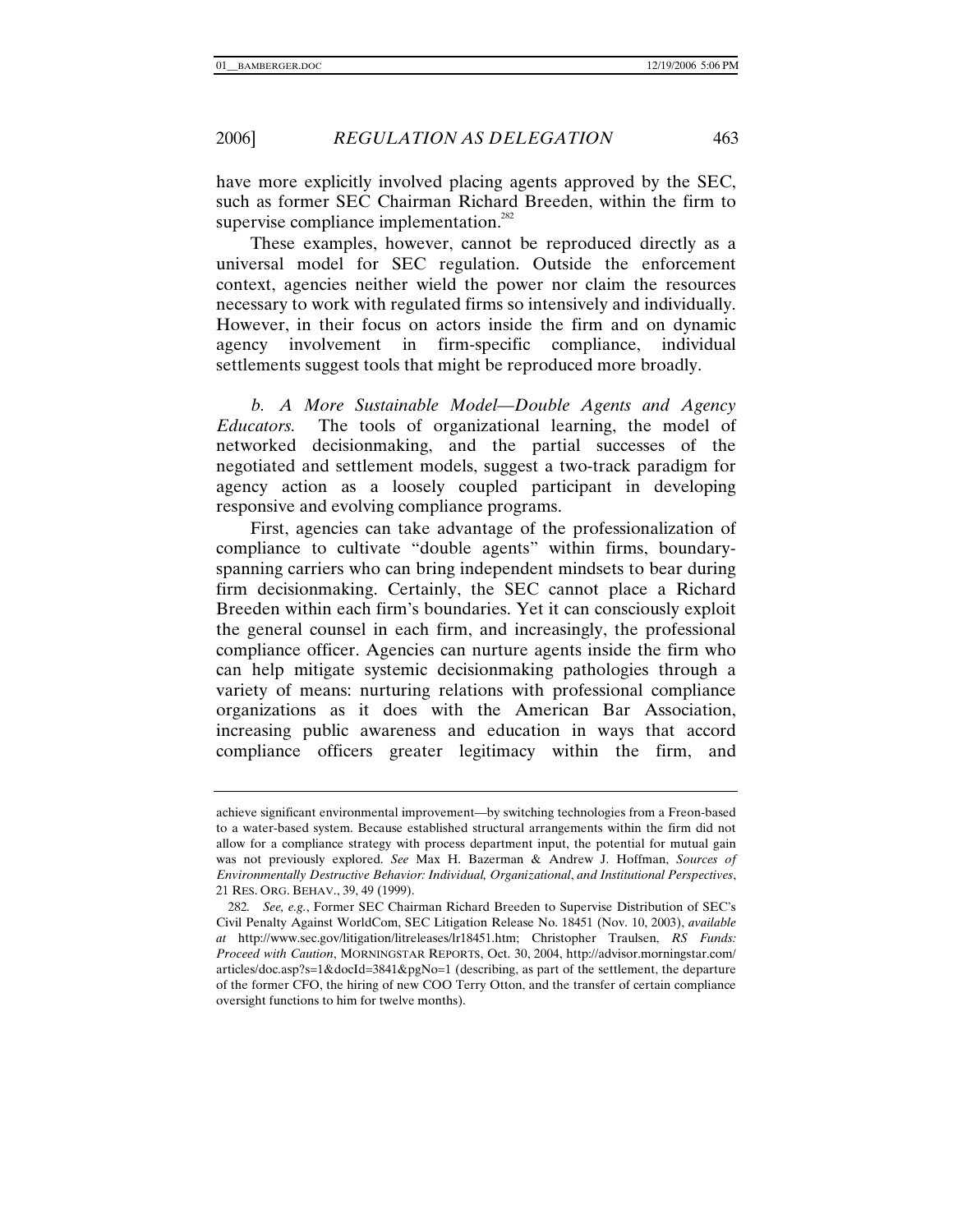establishing regular lines of communication with individual compliance officers. Indeed, in the summer of 2004 the SEC explicitly announced, in light of the mutual fund scandals, a new compliance rule grounded on the repeated premise that the Commission "will look to the Chief Compliance Officer as [its] ally."<sup>283</sup> In the words of Lori Richards, Director of the Office of Compliance Inspections and Examinations, "[W]e will develop that alliance—we will speak often to the Chief Compliance Officer, utilizing her knowledge to more completely understand the fund's compliance program, to hear concerns, and to understand emerging issues and the ways in which they are being handled."<sup>284</sup>

Director Richards' comments suggest a more general role for agencies as educators. Through periodic, but rather informal, communication with firms, regulators can regularly update their understandings of compliance challenges, and the ways in which such challenges are overcome in heterogeneous environments. They can then incorporate these lessons in evolving understandings of compliance and communicate them back to firms, counseling when appropriate about ways they may be adapted locally. This model draws in important ways on the "Democratic Experimentalism"<sup>285</sup> approach explored by Charles Sabel and Michael Dorf. Reflecting that approach, agencies could take advantage of their vantage point on the behavior of multiple firms to develop "rolling best practices" by collecting data from regulated entities about what works and what does not, and then disseminating that information back, through education and capacity building.<sup>286</sup> Understood in terms of organizational learning, a central job of administrative agencies in this model would be to collect, and then to focus the attention of firm managers on, different ways of thinking about problems. This serves as a means of both learning about alternate approaches and making visible the assumptions and structures governing existing firm practice. As the "rolling" process repeats, firms are periodically

 <sup>283.</sup> Richards, *supra* note 276.

<sup>284</sup>*. Id.*

 <sup>285.</sup> Michael C. Dorf & Charles F. Sabel, *A Constitution of Democratic Experimentalism*, 98 COLUM. L. REV. 267, 314–23 (1998).

<sup>286</sup>*. Id.* at 350; *see also* Bradley C. Karkkainen et al., *After Backyard Environmentalism: Toward a Performance-Based Regime of Environmental Regulation*, 44 AM. BEHAV. SCIENTIST 692, 692–709 (2000) (providing, in the environmental context, a model in which administrative agencies develop the architecture for gathering and analyzing information across local contexts as a part of the regulatory and education process).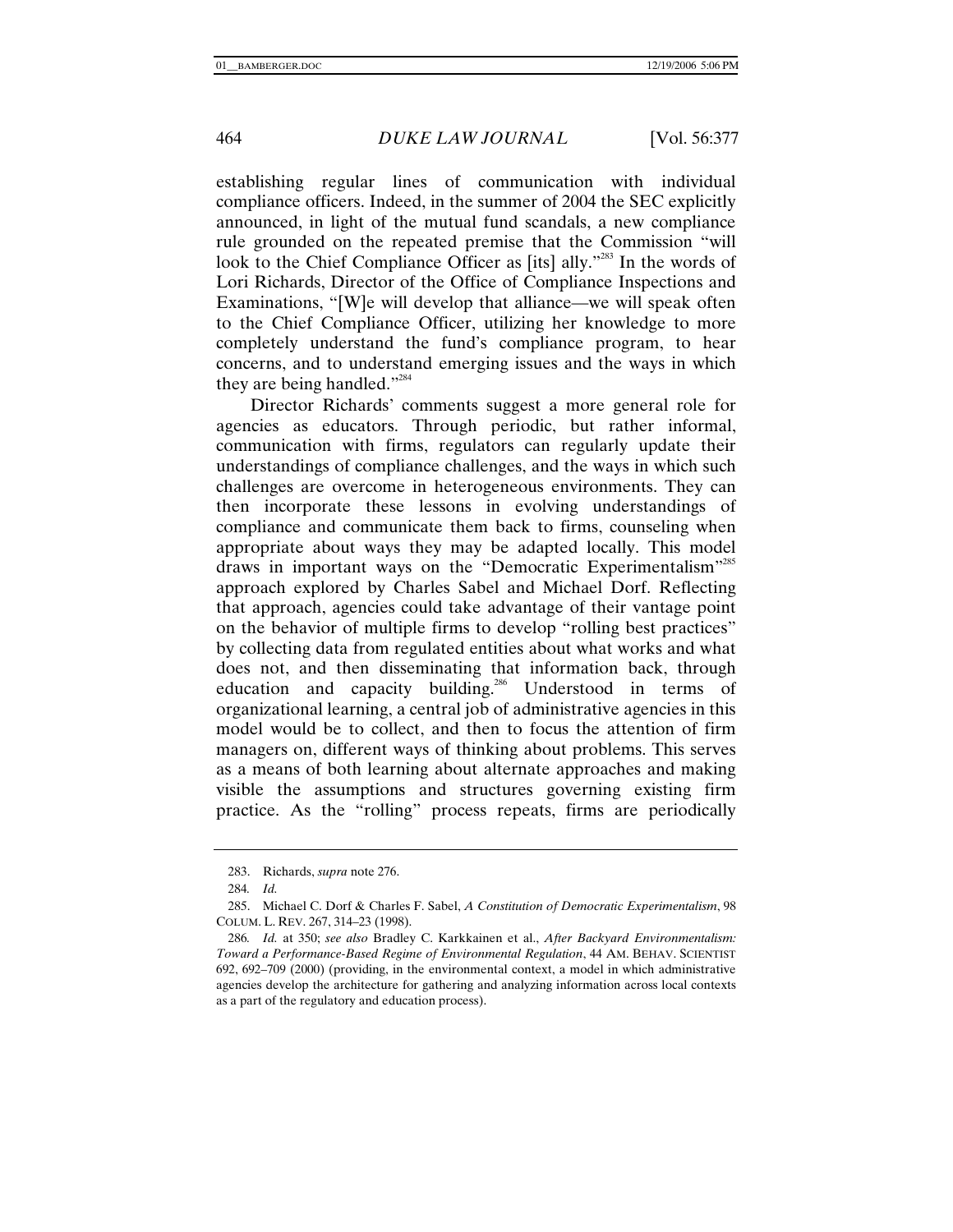confronted with performance standards that "are continually ratcheted up as local experimentation reveals what is possible."<sup>287</sup>

Professors Sabel and Dorf's pathbreaking work focuses on developing and exploring bottom-up voluntary solutions to governance problems, and largely concerns ways that public institutions can improve information flows to and from local experimenters. Its primary inquiry, however, is not the accountability of local decisionmakers.

The challenge, then, is to develop ways to include a multiplicity of accountability tools in agency-educator experiments. The experimentalist model itself combines some of negotiated regulation's strengths in tailoring local responsiveness to public norms with the direct dialogue benefits of the settlement paradigm. Yet its priority is not the reviewability component—the "accountable to whom?" element—that provides the impetus for permitting the regulator privileged access inside the firm in the first place. Both negotiated regulation and settlements, it might be said, are characterized not just by cooperation, but by cooperation "in the shadow" of enforcement. Thus, attempts to develop analogous broader-based models should draw not only on the agency's vantage point on the comparative practices of other firms, but on the agency's ability to leverage enforcement threats as a means to bargain for cooperative engagement.

Two regulatory initiatives suggest such models, although both are nascent. The first, the Customs Trade Partnership Against Terrorism (C-TPAT) is a voluntary port security initiative premised on the cooperation of private U.S. and select Mexican companies.<sup>288</sup> The program provides streamlined processes, as opposed to burdensome security enforcement, for firms that meet certain security minima, including "attention regulation" requirements that certain managers be actively involved in developing and implementing security measures. The program, for example, contains a requirement that CEOs and corporate boards review security measures

 <sup>287.</sup> Michael C. Dorf, *The Domain of Reflexive Law,* 103 COLUM. L. REV. 384, 399 (2002).

 <sup>288.</sup> U.S. GEN. ACCOUNTING OFFICE, CONTAINER SECURITY: EXPANSION OF KEY CUSTOMS PROGRAMS WILL REQUIRE GREATER ATTENTION TO CRITICAL SUCCESS FACTORS 9 (2003); U.S. Customs and Border Protection. Customs-Trade Partnership Against Terrorism (C-TPAT): Partnership to Secure the Supply Chain, http://www.cbp.gov/xp/cgov/import/ commercial\_enforcement/ctpat (last visited Oct. 23, 2006) (U.S. Customs Service website containing resources related to program).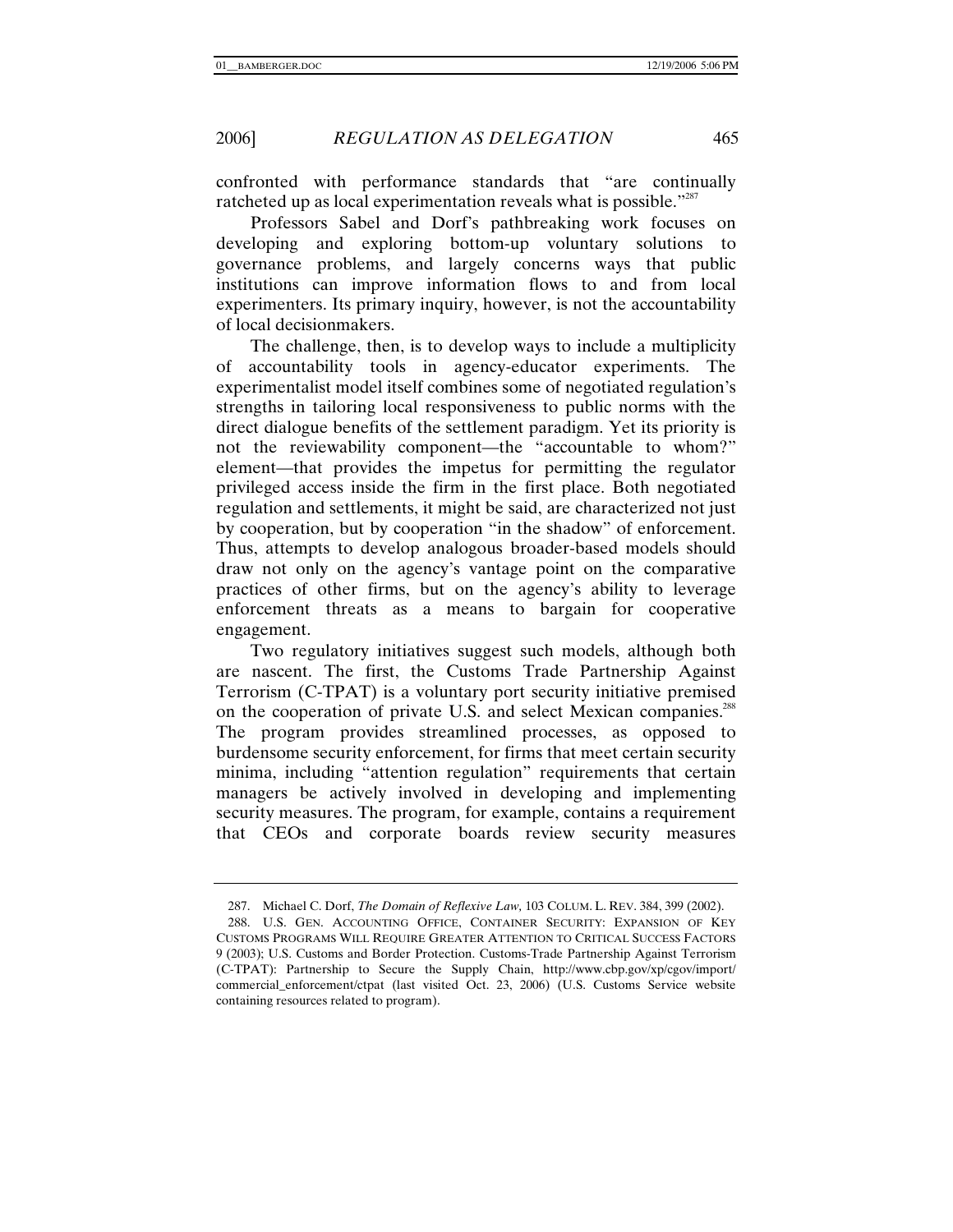periodically, approve them, and remedy deficiencies that may exist.<sup>289</sup> Customs then shares the best practices of these firms with other C-TPAT firms, including them in requirements for streamlined security burdens.<sup>290</sup>

The second example, analyzed by Paul Schwartz and Edward Janger as an example of the experimentalism model, $^{291}$  involves the "Interagency Guidance" implementing Title V of the Gramm-Leach-Bliley Act regarding data security breaches.<sup>292</sup> The Guidance requires customer notice in cases of a reasonable likelihood of "misuse" of leaked personal information—a disclosure that can result in extremely costly reputational and monetary damages.<sup>293</sup> But the Guidance also provides for a "second track," providing for disclosure to the financial institution's supervisory regulatory agency for a lower level security breach: when a reasonable likelihood exists of "unauthorized access" to the data. Thus Chief Privacy Officers are given an initial "opportunity" (albeit mandated) to open the doors of the firm to the regulator to "assess the effectiveness of an institution's response plan"294 before the decision regarding public disclosure is reached. Regulators are thus provided with internal information, involved in overseeing the critical decision regarding disclosure, and given "an opportunity to consider steps other than notice to help mitigate the harm caused by the breach."<sup>295</sup>

Neither C-TPAT nor the GLB Interagency Guidance offer perfect models for broader restructuring of agency-firm relations. The C-TPAT, in its implementation, has fallen short in assessments of its success in providing effective review.<sup>296</sup> The Guidance, like the

<sup>289</sup>*. See, e.g.*, U.S. CUSTOMS AND BORDER PROTECTION, SUPPLY CHAIN SECURITY BEST PRACTICES CATALOG, CUSTOMS-TRADE PARTNERSHIP AGAINST TERRORISM 4 (2006), *available at* http://www.cbp.gov/linkhandler/cgov/import/commercial\_enforcement/ctpat/ctpat\_ best\_practices.ctt/ctpat\_best\_practices.pdf.

<sup>290</sup>*. Id.*

 <sup>291.</sup> Schwartz & Janger, *supra* note 33.

 <sup>292.</sup> Interagency Guidance on Response Programs for Unauthorized Access to Customer Information and Customer Notice, 70 Fed. Reg. 15,736 (Mar. 29, 2005).

<sup>293</sup>*. See generally* Dominique Levin, *Compliance—Burden or Opportunity?*, SARBANES-OXLEY COMPLIANCE J., Mar. 23, 2006, a*vailable at* http://www.s-ox.com/feature/detail. cfm?articleID=1688 (calculating possible costs of remediation, legal risk and "brand damage" at \$5–20 million per incident).

 <sup>294.</sup> Interagency Guidance on Response Programs for Unauthorized Access to Customer Information and Customer Notice, 70 Fed. Reg. at 15,752.

 <sup>295.</sup> Schwartz & Janger, *supra* note 33, at 23.

 <sup>296.</sup> U.S. GEN. ACCOUNTING OFFICE, *supra* note 288.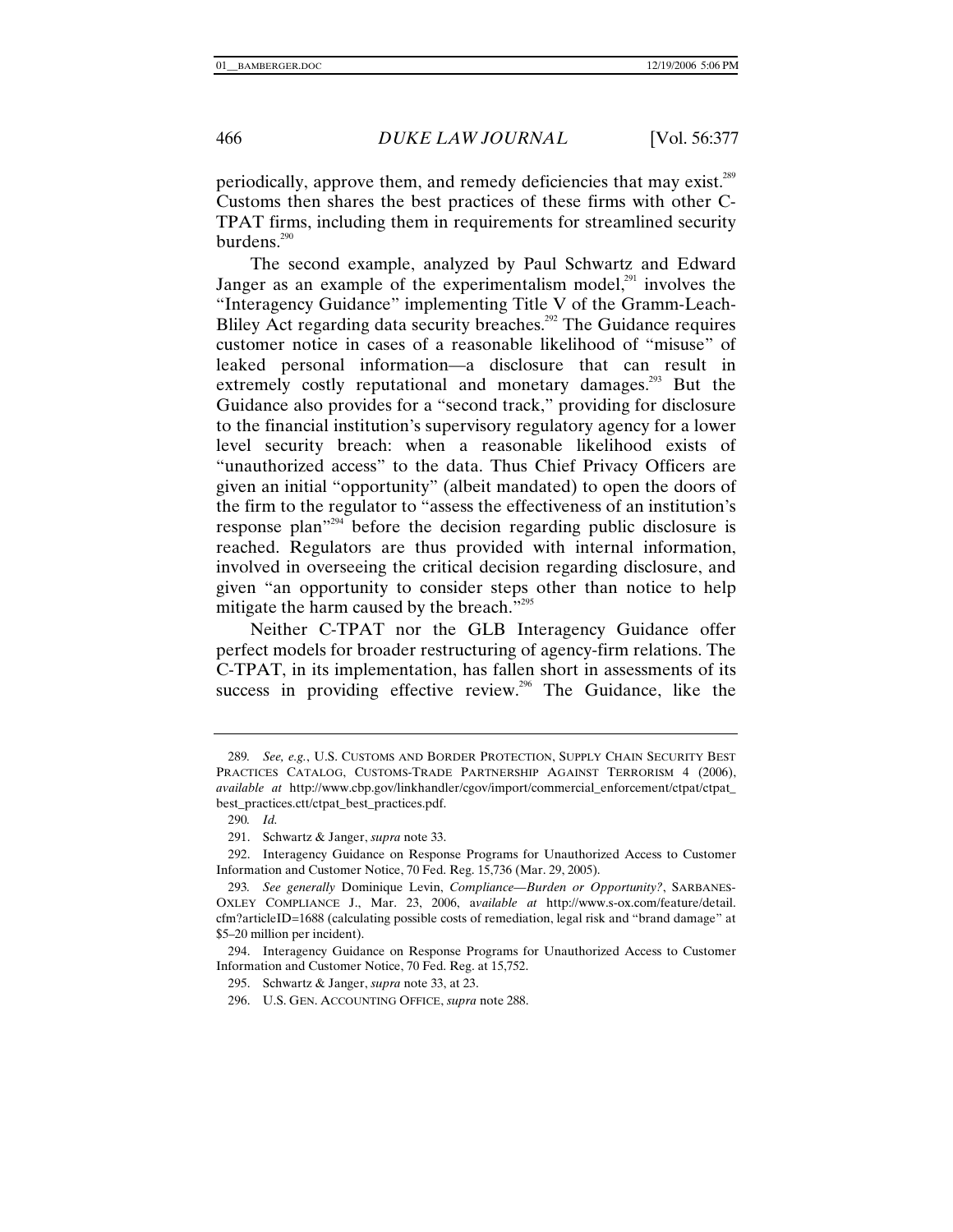settlement agreement examples it resembles, is only triggered *after* a regulatory failure. Yet they—as well as nascent moves like New Jersey's announced intent to make chemical facility security best practices collected by state regulators mandatory—do suggest ways in which agencies, acting as the ultimate "double-loop" educator, can promote the exercise of regulatory discretion consistent with public norms. By learning in an ongoing manner about tools that are effective in offsetting decision pathologies—such as particular uses of benchmarking and other data to assess the effectiveness of control systems—and incorporating those insights into guidance for firms, they can better promote the rational exercise of regulatory discretion. By providing a different cultural filter for looking at specific regulatory problems in discussions with compliance officers, or communicating effective ways in which other firms have cooperated with external organizations like insurers or industry groups, they can improve responsiveness to regulatory goals. And by embracing evolving, rather than static, understandings about compliance, they may be able to avoid the traps of "check the box" compliance, prompting mindful thinking processes through review, and enhancing accountability.

## **CONCLUSION**

The delegation of decisionmaking to regulated parties presents a conundrum. Regulators need to rely on private actors to assess and manage risk. The costs of failure are significant, in terms of harm to specific individuals, injury to faith in markets, and risk to persons and property more generally.

At the same time, the structure of firm-specific decisions does not lend itself to regulation by top-down command; nor do regulators have a clear yardstick by which to assess firms' bottom-up efforts at governance. Such delegation, then, in the words of one prominent administrative law scholar, "misleads us into thinking that the firm is being supervised or controlled, while in actuality it can violate applicable public norms with impunity. $"^{297}$ 

By integrating a public accountability approach with understandings of decisionmaking in the private sector, this Article provides a starting point for research in thinking about these issues. Incorporating organizational learning approaches into regulatory and

 <sup>297.</sup> Rubin, *supra* note 83, at 2109.